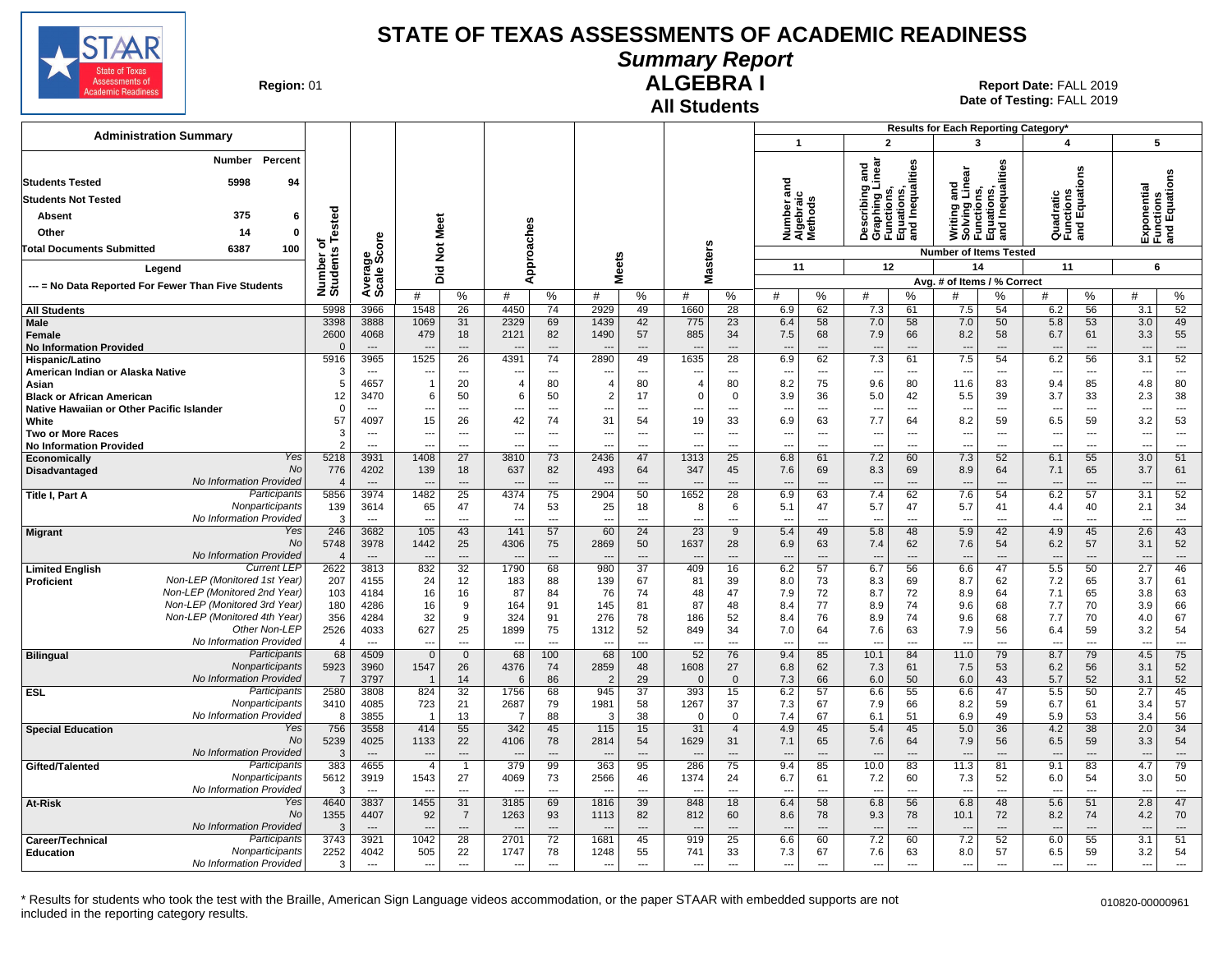

**Summary Report**

**Region: 01** 

#### **First-Time Tested Students ALGEBRA I** 01 **Report Date:** FALL 2019

**Date of Testing:**  FALL 2019

|                                                              |                        |                                  |                                 |                                  |                |                          |                                  |                                |                          |                                |                                 |                                    |                                                                       |                          |                                     |                                                                               | Results for Each Reporting Category* |                |                          |                                           |
|--------------------------------------------------------------|------------------------|----------------------------------|---------------------------------|----------------------------------|----------------|--------------------------|----------------------------------|--------------------------------|--------------------------|--------------------------------|---------------------------------|------------------------------------|-----------------------------------------------------------------------|--------------------------|-------------------------------------|-------------------------------------------------------------------------------|--------------------------------------|----------------|--------------------------|-------------------------------------------|
| <b>Administration Summary</b>                                |                        |                                  |                                 |                                  |                |                          |                                  |                                |                          |                                | $\mathbf{1}$                    |                                    | $\overline{2}$                                                        |                          | $\overline{\mathbf{3}}$             |                                                                               | 4                                    |                | 5                        |                                           |
| <b>Percent</b><br>Number                                     |                        |                                  |                                 |                                  |                |                          |                                  |                                |                          |                                |                                 |                                    | ठ                                                                     |                          |                                     |                                                                               |                                      |                |                          |                                           |
| 3925<br>97<br><b>Students Tested</b>                         |                        |                                  |                                 |                                  |                |                          |                                  |                                |                          |                                | ъ                               |                                    | inear<br>ā                                                            | Inequalities             |                                     | Writing and<br>Solving Linear<br>Functions,<br>Equations,<br>and Inequalities |                                      | ens            |                          | Exponential<br>Functions<br>and Equations |
| <b>Students Not Tested</b>                                   |                        |                                  |                                 |                                  |                |                          |                                  |                                |                          |                                |                                 |                                    |                                                                       |                          |                                     |                                                                               |                                      |                |                          |                                           |
| 102<br>3<br>Absent                                           |                        |                                  |                                 |                                  |                |                          |                                  |                                |                          |                                |                                 | Number anc<br>Algebraic<br>Methods | Describing<br>Graphing Li<br>Functions,<br>Equations,<br>and Inequali |                          |                                     |                                                                               | Quadratic<br>Functions<br>and Equati |                |                          |                                           |
| $\overline{2}$<br>$\mathbf 0$<br>Other                       | Tested                 |                                  | Meet                            |                                  |                |                          |                                  |                                |                          |                                |                                 |                                    |                                                                       |                          |                                     |                                                                               |                                      |                |                          |                                           |
| 100<br><b>Total Documents Submitted</b><br>4029              | ত                      |                                  |                                 |                                  |                |                          |                                  |                                |                          |                                |                                 |                                    |                                                                       |                          |                                     |                                                                               |                                      |                |                          |                                           |
|                                                              | Number o<br>Students   |                                  | $\overline{5}$                  |                                  |                | Approaches               | <b>Meets</b>                     |                                |                          | <b>Masters</b>                 | 11                              |                                    | 12                                                                    |                          | <b>Number of Items Tested</b><br>14 |                                                                               | 11                                   |                | 6                        |                                           |
| Leaend                                                       |                        |                                  | Did                             |                                  |                |                          |                                  |                                |                          |                                |                                 |                                    |                                                                       |                          | Avg. # of Items / % Correct         |                                                                               |                                      |                |                          |                                           |
| --- = No Data Reported For Fewer Than Five Students          |                        | Average<br>Scale Score           | #                               | $\%$                             | #              | %                        | #                                | %                              | #                        | %                              | #                               | %                                  | #                                                                     | ℅                        | #                                   | %                                                                             | #                                    | %              | #                        | $\%$                                      |
| <b>All Students</b>                                          | 3925                   | 4210                             | 350                             | 9                                | 3575           | 91                       | 2763                             | 70                             | 1636                     | 42                             | 8.1                             | 74                                 | 8.6                                                                   | 72                       | 9.0                                 | 64                                                                            | 7.4                                  | 67             | 3.7                      | 62                                        |
| <b>Male</b>                                                  | 2015                   | 4161                             | 241                             | 12                               | 1774           | 88                       | 1328                             | 66                             | 759                      | 38                             | 7.8                             | 71                                 | 8.3                                                                   | 69                       | 8.7                                 | 62                                                                            | 7.1                                  | 65             | 3.6                      | 61                                        |
| Female                                                       | 1910<br>$\Omega$       | 4262<br>$\overline{\phantom{a}}$ | 109<br>$\overline{\phantom{a}}$ | 6<br>---                         | 1801           | 94<br>---                | 1435<br>$\overline{\phantom{a}}$ | 75<br>$\overline{\phantom{a}}$ | 877                      | 46                             | 8.4<br>$\overline{a}$           | 76<br>$\overline{\phantom{a}}$     | 8.9<br>$\overline{\phantom{a}}$                                       | 74                       | 9.4<br>$\overline{a}$               | 67<br>$\overline{a}$                                                          | 7.6<br>$\overline{\phantom{a}}$      | 70<br>$---$    | 3.8<br>---               | 63<br>$\overline{\phantom{a}}$            |
| <b>No Information Provided</b><br>Hispanic/Latino            | 3878                   | 4208                             | 345                             | 9                                | 3533           | 91                       | 2727                             | 70                             | 1611                     | 42                             | 8.1                             | 74                                 | 8.6                                                                   | 71                       | 9.0                                 | 64                                                                            | 7.4                                  | 67             | 3.7                      | 62                                        |
| American Indian or Alaska Native                             | $\Omega$               | $\overline{a}$                   | --                              | $\overline{\phantom{a}}$         |                | $\hspace{0.05cm} \ldots$ |                                  | ---                            |                          | $\overline{a}$                 | ---                             | $\hspace{0.05cm} \ldots$           | $\overline{\phantom{a}}$                                              | $\overline{\phantom{a}}$ | $\overline{\phantom{a}}$            | ---                                                                           | $\overline{\phantom{a}}$             | ---            | ---                      | ---                                       |
| Asian                                                        | 5                      | 4657                             | $\overline{1}$                  | 20                               | 4              | 80                       | $\overline{4}$                   | 80                             | $\overline{4}$           | 80                             | 8.2                             | 75                                 | 9.6                                                                   | 80                       | 11.6                                | 83                                                                            | 9.4                                  | 85             | 4.8                      | 80                                        |
| <b>Black or African American</b>                             | $\overline{4}$         | $---$                            | ---                             | $\sim$                           | ---            | $---$                    | ---                              | $\sim$                         | $---$                    | $\overline{a}$                 | $\overline{a}$                  | $---$                              | $\overline{\phantom{a}}$                                              | $---$                    | $\overline{\phantom{a}}$            | $\overline{\phantom{a}}$                                                      | $\overline{\phantom{a}}$             | $---$          | ---                      | $\overline{\phantom{a}}$                  |
| Native Hawaiian or Other Pacific Islander<br>White           | $\mathbf 0$<br>33      | $---$<br>4489                    | $\overline{\phantom{a}}$<br>3   | $---$<br>9                       | ---<br>30      | $---$<br>91              | ---<br>28                        | $\sim$<br>85                   | $\sim$<br>19             | $\overline{a}$<br>58           | ---<br>8.6                      | $---$<br>79                        | $\overline{\phantom{a}}$<br>9.5                                       | $---$<br>80              | $\overline{\phantom{a}}$<br>10.3    | ---<br>74                                                                     | $\overline{\phantom{a}}$<br>8.2      | $---$<br>74    | ---<br>4.0               | $\overline{a}$<br>67                      |
| <b>Two or More Races</b>                                     | 3                      | $\overline{\phantom{a}}$         | ---                             | ---                              | ---            | $\overline{\phantom{a}}$ | ---                              | $\overline{\phantom{a}}$       | $\overline{\phantom{a}}$ | ---                            | $\overline{a}$                  | $\overline{a}$                     | $\overline{\phantom{a}}$                                              | $\overline{a}$           | $\overline{\phantom{a}}$            | $\overline{a}$                                                                | $\overline{a}$                       | $\overline{a}$ | $\overline{\phantom{a}}$ | $\overline{a}$                            |
| <b>No Information Provided</b>                               | $\mathfrak{p}$         | $\overline{a}$                   | --                              | ---                              |                | $\overline{a}$           |                                  | $\overline{a}$                 |                          | ---                            | -−                              | $\overline{a}$                     | $\overline{a}$                                                        | ---                      | $\overline{a}$                      | --                                                                            | $\overline{\phantom{a}}$             | $\overline{a}$ |                          | $\overline{a}$                            |
| Yes<br>Economically                                          | 3354                   | 4167                             | 334                             | 10                               | 3020           | 90                       | 2276                             | 68                             | 1289                     | 38                             | 8.0                             | 73                                 | 8.4                                                                   | 70                       | 8.8                                 | 63                                                                            | 7.2                                  | 65             | 3.6                      | 60                                        |
| <b>No</b><br>Disadvantaged<br>No Information Provided        | 568<br>3               | 4468<br>$-$                      | 16                              | 3<br>---                         | 552            | 97<br>$\sim$             | 487                              | 86<br>$\overline{\phantom{a}}$ | 347                      | 61<br>$\overline{a}$           | 8.8                             | 80<br>$---$                        | 9.6<br>$\overline{\phantom{a}}$                                       | 80<br>$\sim$             | 10.5                                | 75<br>$\sim$                                                                  | 8.3                                  | 76<br>$\sim$   | 4.3<br>$\overline{a}$    | 72<br>$\overline{\phantom{a}}$            |
| Participants<br>Title I, Part A                              | 3896                   | 4214                             | 339                             | 9                                | 3557           | 91                       | 2756                             | 71                             | 1633                     | 42                             | 8.1                             | 74                                 | 8.6                                                                   | 72                       | $\overline{\phantom{a}}$<br>9.0     | 65                                                                            | 7.4                                  | 67             | 3.7                      | 62                                        |
| Nonparticipants                                              | 27                     | 3683                             | 11                              | 41                               | 16             | 59                       | -7                               | 26                             | 3                        | 11                             | 5.4                             | 49                                 | 5.7                                                                   | 48                       | 6.8                                 | 48                                                                            | 4.4                                  | 40             | 2.1                      | 36                                        |
| No Information Provideo                                      | $\overline{2}$         | $---$                            | --                              | $---$                            | $\overline{a}$ | $---$                    | $\overline{\phantom{a}}$         | $\overline{\phantom{a}}$       | $\overline{a}$           | $\overline{a}$                 | $\overline{a}$                  | $---$                              | $\overline{\phantom{a}}$                                              | $---$                    | $\overline{\phantom{a}}$            | $\overline{\phantom{a}}$                                                      | $\overline{\phantom{a}}$             | $---$          | ---                      | $\overline{a}$                            |
| Yes<br><b>Migrant</b>                                        | 105                    | 3898                             | 26                              | 25                               | 79             | 75                       | 48                               | 46                             | 21                       | 20                             | 6.6                             | 60                                 | 7.1                                                                   | 59                       | 7.3                                 | 52                                                                            | 5.9                                  | 54             | 3.0                      | 50                                        |
| No<br>No Information Provideo                                | 3817<br>3              | 4219<br>$\overline{a}$           | 324<br>$\overline{a}$           | 8<br>---                         | 3493           | 92<br>$\sim$             | 2715<br>$\overline{a}$           | 71<br>$\overline{\phantom{a}}$ | 1615                     | 42<br>$\overline{\phantom{a}}$ | 8.1<br>$\overline{a}$           | 74<br>$\overline{a}$               | 8.6<br>$\overline{\phantom{a}}$                                       | 72<br>---                | 9.1<br>$\overline{a}$               | 65<br>$\overline{a}$                                                          | 7.4<br>$\overline{\phantom{a}}$      | 67<br>$---$    | 3.7                      | 62<br>---                                 |
| <b>Current LEP</b><br><b>Limited English</b>                 | 1606                   | 4018                             | 227                             | 14                               | 1379           | 86                       | 902                              | 56                             | 401                      | $\overline{25}$                | 7.4                             | 67                                 | 7.7                                                                   | 65                       | 7.9                                 | 57                                                                            | 6.6                                  | 60             | 3.2                      | 54                                        |
| Non-LEP (Monitored 1st Year)<br><b>Proficient</b>            | 182                    | 4232                             | 13                              | 7                                | 169            | 93                       | 136                              | 75                             | 80                       | 44                             | 8.4                             | 76                                 | 8.7                                                                   | 73                       | 9.2                                 | 66                                                                            | 7.6                                  | 69             | 3.8                      | 64                                        |
| Non-LEP (Monitored 2nd Year)                                 | 81                     | 4385                             | $\overline{1}$                  | $\overline{1}$                   | 80             | 99                       | 75                               | 93                             | 48                       | 59                             | 9.0                             | 82                                 | 9.6                                                                   | 80                       | 10.2                                | 73                                                                            | 8.2                                  | 75             | 4.2                      | 71                                        |
| Non-LEP (Monitored 3rd Year)<br>Non-LEP (Monitored 4th Year) | 161<br>315             | 4369<br>4378                     | Δ<br>9                          | $\overline{2}$<br>3              | 157<br>306     | 98<br>97                 | 141<br>273                       | 88<br>87                       | 86<br>185                | 53<br>59                       | 8.8<br>8.9                      | 80<br>81                           | 9.2<br>9.3                                                            | 77<br>78                 | 10.1<br>10.1                        | 72<br>72                                                                      | 8.1<br>8.1                           | 74<br>74       | 4.1<br>4.2               | 69<br>70                                  |
| Other Non-LEF                                                | 1578                   | 4345                             | 96                              | 6                                | 1482           | 94                       | 1236                             | 78                             | 836                      | 53                             | 8.5                             | 77                                 | 9.2                                                                   | 76                       | 9.7                                 | 69                                                                            | 7.9                                  | 72             | 4.0                      | 67                                        |
| No Information Provided                                      | $\overline{2}$         | $\overline{a}$                   | ---                             | ---                              |                | $\sim$                   | $\sim$                           | $\sim$                         | $\sim$                   | $\overline{a}$                 | $\overline{a}$                  | $\overline{a}$                     | $\sim$                                                                | $\overline{a}$           | $\sim$                              | $\sim$                                                                        | $\overline{\phantom{a}}$             | $\overline{a}$ | $\overline{a}$           | $\overline{\phantom{a}}$                  |
| Participants<br><b>Bilingual</b>                             | 66                     | 4516                             | $\overline{0}$                  | $\mathbf 0$                      | 66             | 100                      | 66                               | 100                            | 51                       | 77                             | 9.4                             | 86                                 | 10.1                                                                  | 84                       | 11.1                                | 79                                                                            | 8.7                                  | 79             | 4.5                      | 74                                        |
| Nonparticipants<br>No Information Provided                   | 3854<br>5              | 4205<br>3931                     | 350<br>$\Omega$                 | 9<br>$\mathbf{0}$                | 3504<br>5      | 91<br>100                | 2695<br>-2                       | 70<br>40                       | 1585<br>$\overline{0}$   | 41<br>$\Omega$                 | 8.1                             | 73<br>69                           | 8.6<br>6.8                                                            | 71<br>57                 | 9.0<br>6.8                          | 64<br>49                                                                      | 7.3<br>7.0                           | 67<br>64       | 3.7<br>3.2               | 62<br>53                                  |
| <b>ESL</b><br>Participants                                   | 1582                   | 4010                             | 232                             | 15                               | 1350           | 85                       | 872                              | 55                             | 387                      | $\overline{24}$                | 7.6<br>7.4                      | 67                                 | 7.7                                                                   | 64                       | 7.9                                 | 56                                                                            | 6.5                                  | 59             | 3.2                      | 53                                        |
| Nonparticipants                                              | 2338                   | 4346                             | 118                             | 5                                | 2220           | 95                       | 1889                             | 81                             | 1249                     | 53                             | 8.6                             | 78                                 | 9.2                                                                   | 77                       | 9.8                                 | 70                                                                            | 7.9                                  | 72             | 4.1                      | 68                                        |
| No Information Provideo                                      | .5                     | 3931                             | $\Omega$                        | $\mathbf{0}$                     | 5              | 100                      | -2                               | 40                             | $\Omega$                 | $\mathbf 0$                    | 7.6                             | 69                                 | 6.8                                                                   | 57                       | 6.8                                 | 49                                                                            | 7.0                                  | 64             | 3.2                      | 53                                        |
| Yes<br><b>Special Education</b>                              | 291                    | 3792                             | 90                              | 31                               | 201            | 69                       | 101                              | 35                             | 28                       | 10                             | 6.4                             | 58                                 | 6.7                                                                   | 56                       | 6.6                                 | 47                                                                            | 5.2                                  | 47             | 2.5                      | 42                                        |
| No<br>No Information Provideo                                | 3632<br>$\overline{2}$ | 4244<br>$\overline{a}$           | 260<br>$\overline{a}$           | $\overline{7}$<br>$\overline{a}$ | 3372           | 93<br>$\sim$             | 2662<br>$\overline{\phantom{a}}$ | 73<br>$\overline{\phantom{a}}$ | 1608                     | 44<br>$\sim$                   | 8.2<br>$\overline{\phantom{a}}$ | 75<br>$\overline{a}$               | 8.7<br>$\overline{\phantom{a}}$                                       | 73<br>$\overline{a}$     | 9.2<br>$\overline{a}$               | 66<br>---                                                                     | 7.5<br>$\overline{\phantom{a}}$      | 69<br>$---$    | 3.8<br>---               | 64<br>$\overline{\phantom{a}}$            |
| Participants<br>Gifted/Talented                              | 367                    | 4692                             | $\overline{1}$                  | $\mathbf 0$                      | 366            | 100                      | 358                              | 98                             | 286                      | 78                             | 9.5                             | 87                                 | 10.2                                                                  | 85                       | 11.5                                | 82                                                                            | 9.3                                  | 84             | 4.8                      | 81                                        |
| Nonparticipants                                              | 3556                   | 4160                             | 349                             | 10                               | 3207           | 90                       | 2405                             | 68                             | 1350                     | 38                             | 7.9                             | 72                                 | 8.4                                                                   | 70                       | 8.8                                 | 63                                                                            | 7.2                                  | 65             | 3.6                      | 60                                        |
| No Information Provideo                                      | $\overline{2}$         | $\overline{a}$                   | --                              |                                  |                | ---                      | $\overline{\phantom{a}}$         |                                |                          |                                | ---                             |                                    | $\overline{\phantom{a}}$                                              |                          | $\overline{\phantom{a}}$            | ---                                                                           | $\overline{\phantom{a}}$             |                |                          | $\overline{a}$                            |
| Yes<br>At-Risk<br>No                                         | 2707                   | 4077                             | 328                             | 12                               | 2379           | 88                       | 1663                             | 61                             | 827                      | 31                             | 7.7                             | 70                                 | 8.0                                                                   | 67                       | 8.3                                 | 59                                                                            | 6.8                                  | 62             | 3.4                      | 56                                        |
| No Information Provideo                                      | 1216<br>$\mathcal{P}$  | 4506<br>$---$                    | 22                              | $\overline{2}$<br>---            | 1194           | 98<br>---                | 1100                             | 90                             | 809                      | 67                             | 9.0                             | 82<br>$\overline{a}$               | 9.8                                                                   | 82<br>---                | 10.7                                | 76<br>$\overline{a}$                                                          | 8.6                                  | 78<br>$---$    | 4.5                      | 75<br>---                                 |
| Participants<br>Career/Technical                             | 2301                   | 4179                             | 216                             | 9                                | 2085           | 91                       | 1569                             | 68                             | 901                      | 39                             | 7.9                             | 71                                 | 8.5                                                                   | 71                       | 8.8                                 | 63                                                                            | 7.3                                  | 66             | 3.7                      | 62                                        |
| Nonparticipants<br><b>Education</b>                          | 1622                   | 4255                             | 134                             | 8                                | 1488           | 92                       | 1194                             | 74                             | 735                      | 45                             | 8.4                             | 77                                 | 8.7                                                                   | 72                       | 9.3                                 | 66                                                                            | 7.5                                  | 68             | 3.7                      | 62                                        |
| <b>No Information Provided</b>                               | $\mathfrak{p}$         | $\sim$                           | $\overline{a}$                  | $---$                            | $\overline{a}$ | $\sim$                   | $\overline{\phantom{a}}$         | $\overline{a}$                 | $---$                    | $\overline{a}$                 | $\overline{a}$                  | $-$                                | $\sim$                                                                | $-$                      | $---$                               | $\overline{a}$                                                                | $\overline{\phantom{a}}$             | $---$          | $\overline{a}$           | $\sim$                                    |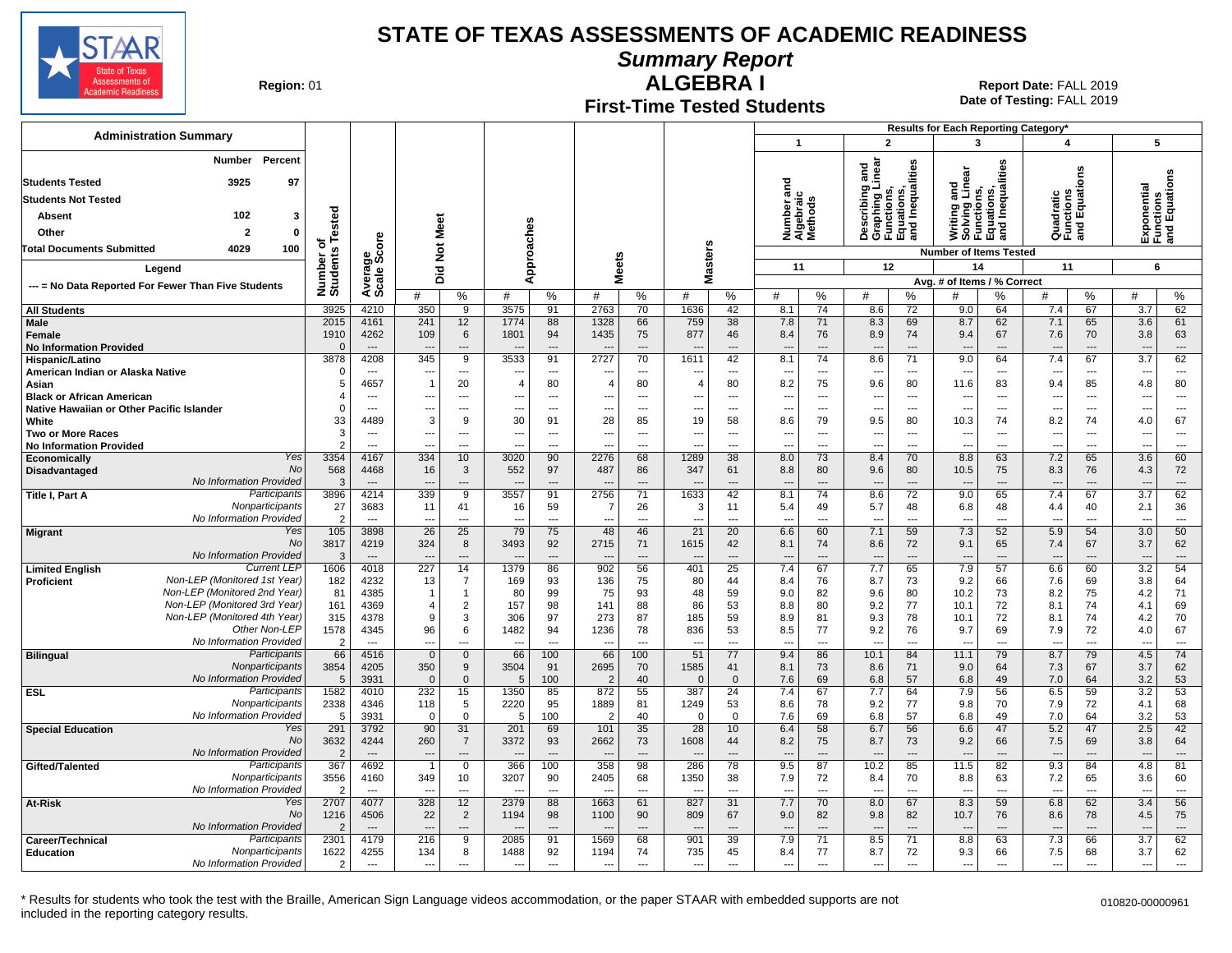

**Summary Report**

**Region: 01** 

# **ALGEBRA I**

**Date of Testing:**  FALL 2019 01 **Report Date:** FALL 2019

**Retested Students**

| <b>Administration Summary</b>                                                                                                                 |                         |                          |                          |                                            |                                 |                      |                          |                               |                          |                               |                                         |                       |                                                                                   |                      | <b>Results for Each Reporting Category*</b>                                   |                          |                                      |                                            |                          |                                            |
|-----------------------------------------------------------------------------------------------------------------------------------------------|-------------------------|--------------------------|--------------------------|--------------------------------------------|---------------------------------|----------------------|--------------------------|-------------------------------|--------------------------|-------------------------------|-----------------------------------------|-----------------------|-----------------------------------------------------------------------------------|----------------------|-------------------------------------------------------------------------------|--------------------------|--------------------------------------|--------------------------------------------|--------------------------|--------------------------------------------|
|                                                                                                                                               |                         |                          |                          |                                            |                                 |                      |                          |                               |                          |                               | $\mathbf{1}$                            |                       | $\overline{2}$                                                                    |                      | 3                                                                             |                          | 4                                    |                                            | 5                        |                                            |
| Percent<br>Number<br>88<br><b>Students Tested</b><br>2073<br><b>Students Not Tested</b><br>273<br>12<br>Absent<br>12<br>Other<br>$\mathbf{1}$ | Tested                  |                          | <b>Not Meet</b>          |                                            |                                 | Approaches           |                          |                               |                          |                               | ಕ<br>Number ano<br>Algebraic<br>Methods |                       | Describing and<br>Graphing Linear<br>Functions,<br>Equations,<br>and Inequalities |                      | Writing and<br>Solving Linear<br>Functions,<br>Equations,<br>and Inequalities |                          | Quadratic<br>Functions<br>and Equati | g                                          | ponential<br>요<br>또는 또   | ictions<br>  Equations                     |
| 100<br><b>Total Documents Submitted</b><br>2358                                                                                               | ৳                       |                          |                          |                                            |                                 |                      |                          |                               | s                        |                               |                                         |                       |                                                                                   |                      | <b>Number of Items Tested</b>                                                 |                          |                                      |                                            |                          |                                            |
|                                                                                                                                               |                         |                          |                          |                                            |                                 |                      |                          |                               | laster:                  |                               | 11                                      |                       | 12                                                                                |                      | 14                                                                            |                          | 11                                   |                                            | 6                        |                                            |
| Legend                                                                                                                                        |                         |                          | Did                      |                                            |                                 |                      | <b>Meets</b>             |                               | Σ                        |                               |                                         |                       |                                                                                   |                      | Avg. # of Items / % Correct                                                   |                          |                                      |                                            |                          |                                            |
| --- = No Data Reported For Fewer Than Five Students                                                                                           | Number of<br>Students   | Average<br>Scale Score   | #                        | $\%$                                       | #                               | $\frac{0}{0}$        | #                        | %                             | #                        | %                             | #                                       | %                     | #                                                                                 | %                    |                                                                               | %                        | #                                    | $\%$                                       | #                        | %                                          |
| <b>All Students</b>                                                                                                                           | 2073                    | 3504                     | 1198                     | 58                                         | 875                             | 42                   | 166                      | 8                             | 24                       | $\mathbf{1}$                  | 4.5                                     | 41                    | 5.0                                                                               | 42                   | 4.7                                                                           | 34                       | 4.0                                  | 36                                         | 2.0                      | 33                                         |
| <b>Male</b>                                                                                                                                   | 1383                    | 3490                     | 828                      | 60                                         | 555                             | 40                   | 111                      | 8                             | 16                       | $\mathbf{1}$                  | 4.4                                     | 40                    | 4.9                                                                               | 41                   | 4.6                                                                           | 33                       | 3.9                                  | 36                                         | 2.0                      | 33                                         |
| Female<br><b>No Information Provided</b>                                                                                                      | 690<br>$\Omega$         | 3532<br>$\sim$           | 370                      | 54<br>$\overline{\phantom{a}}$             | 320                             | 46<br>---            | 55<br>---                | 8<br>$\overline{a}$           | 8                        | $\mathbf{1}$                  | 4.8                                     | 44<br>---             | 5.1<br>$\overline{\phantom{a}}$                                                   | 43<br>---            | 4.9                                                                           | 35<br>---                | 4.1                                  | 37<br>$---$                                | 2.0                      | 33<br>$\overline{\phantom{a}}$             |
| Hispanic/Latino                                                                                                                               | 2038                    | 3504                     | 1180                     | 58                                         | 858                             | 42                   | 163                      | 8                             | 24                       | $\mathbf{1}$                  | 4.5                                     | 41                    | 5.0                                                                               | 42                   | 4.7                                                                           | 33                       | 4.0                                  | $\overline{36}$                            | 2.0                      | 33                                         |
| American Indian or Alaska Native                                                                                                              | 3                       | $\hspace{0.05cm} \ldots$ |                          | $\overline{\phantom{a}}$                   | $\overline{\phantom{a}}$        | $\cdots$             | $\overline{\phantom{a}}$ | ---                           | $\overline{\phantom{a}}$ | ---                           | ---                                     | ---                   | $\overline{\phantom{a}}$                                                          | ---                  | $\overline{\phantom{a}}$                                                      | ---                      | $\overline{\phantom{a}}$             | $\overline{\phantom{a}}$                   | ---                      | $\overline{\phantom{a}}$                   |
| Asian                                                                                                                                         | $\Omega$                | $\sim$                   | ---                      | $\overline{a}$                             | $\overline{a}$                  | $---$                | $\overline{a}$           | $---$                         | $\overline{a}$           | $---$                         | $\overline{a}$                          | $\overline{a}$        | $\overline{a}$                                                                    | $---$                | $\overline{a}$                                                                | ---                      | $\overline{a}$                       | $---$                                      | ---                      | $---$                                      |
| <b>Black or African American</b>                                                                                                              | 8                       | 3327                     | 5                        | 63                                         | 3                               | 38                   | $\mathbf 0$              | $\mathbf 0$                   | $\Omega$                 | 0                             | 3.1                                     | 28                    | 4.5                                                                               | 38                   | 4.1                                                                           | 29                       | 3.1                                  | 28                                         | 2.3                      | 38                                         |
| Native Hawaiian or Other Pacific Islander                                                                                                     | $\Omega$                | $\sim$                   | ---                      | $---$                                      | $\overline{a}$                  | $---$                | ---                      | $\overline{a}$                | $\overline{a}$           | $\overline{a}$                | $\overline{\phantom{a}}$                | $\overline{a}$        | ---                                                                               | ---                  | $\overline{a}$                                                                | ---                      | ---                                  | $---$                                      | $\overline{a}$           | $\overline{\phantom{a}}$                   |
| White                                                                                                                                         | 24                      | 3558                     | 12                       | 50                                         | 12                              | 50                   | 3                        | 13                            | $\Omega$                 | $\mathbf 0$                   | 4.5                                     | 41                    | 5.1                                                                               | 43                   | 5.3                                                                           | 38                       | 4.3                                  | 39                                         | 2.0                      | 34                                         |
| <b>Two or More Races</b>                                                                                                                      | $\mathbf 0$<br>$\Omega$ | $---$<br>$\sim$          | ---                      | $\overline{\phantom{a}}$<br>$\overline{a}$ | $\overline{\phantom{a}}$        | $\overline{a}$       | ---                      | $\overline{\phantom{a}}$      | $\overline{\phantom{a}}$ | ---<br>---                    | $---$                                   | $\overline{a}$<br>--- | ---                                                                               | ---                  | $\overline{a}$                                                                | ---<br>---               | ---                                  | $\overline{\phantom{a}}$<br>$\overline{a}$ | ---                      | $\overline{\phantom{a}}$<br>$\overline{a}$ |
| <b>No Information Provided</b><br>Yes                                                                                                         | 1864                    | 3507                     | 1074                     | 58                                         | 790                             | $\overline{a}$<br>42 | --<br>160                | $\overline{\phantom{a}}$<br>9 | 24                       | $\mathbf{1}$                  | 4.5                                     | 41                    | $\overline{a}$<br>5.0                                                             | ---<br>42            | $\overline{a}$<br>4.7                                                         | 34                       | 4.0                                  | 36                                         | 2.0                      | 33                                         |
| Economically<br>No<br>Disadvantaged                                                                                                           | 208                     | 3475                     | 123                      | 59                                         | 85                              | 41                   | 6                        | 3                             | $\Omega$                 | $\Omega$                      | 4.5                                     | 41                    | 4.7                                                                               | 39                   | 4.6                                                                           | 33                       | 3.7                                  | 34                                         | 1.9                      | 31                                         |
| No Information Provided                                                                                                                       |                         | $\overline{a}$           |                          | $\overline{\phantom{a}}$                   |                                 |                      | $\overline{\phantom{a}}$ | $\overline{\phantom{a}}$      | $\overline{\phantom{a}}$ | ---                           | $\overline{\phantom{a}}$                | ---                   | $\overline{\phantom{a}}$                                                          |                      | $\overline{\phantom{a}}$                                                      | $\overline{\phantom{a}}$ | $\overline{\phantom{a}}$             |                                            |                          | $\overline{\phantom{a}}$                   |
| Participants<br>Title I, Part A                                                                                                               | 1960                    | 3499                     | 1143                     | 58                                         | 817                             | 42                   | 148                      | 8                             | 19                       |                               | 4.5                                     | 41                    | 5.0                                                                               | 41                   | 4.6                                                                           | 33                       | 3.9                                  | 36                                         | 2.0                      | 33                                         |
| Nonparticipants                                                                                                                               | 112                     | 3598                     | 54                       | 48                                         | 58                              | 52                   | 18                       | 16                            | 5                        | $\overline{4}$                | 5.1                                     | 46                    | 5.7                                                                               | 47                   | 5.5                                                                           | 39                       | 4.4                                  | 40                                         | 2.0                      | 34                                         |
| No Information Provided                                                                                                                       | -1                      | $\overline{a}$           |                          | $---$                                      | $\overline{\phantom{a}}$        | $\overline{a}$       | ---                      | $\overline{a}$                | $\overline{a}$           | ---                           | $\sim$                                  | $\overline{a}$        | $\overline{a}$                                                                    | $\overline{a}$       | $\overline{a}$                                                                | $\overline{a}$           | $\sim$                               | $\overline{a}$                             |                          | $\overline{\phantom{a}}$                   |
| Yes<br><b>Migrant</b>                                                                                                                         | 141                     | 3521                     | 79                       | 56                                         | 62                              | 44                   | 12                       | 9                             | $\overline{2}$           | $\mathbf{1}$                  | 4.4                                     | 40                    | 4.9                                                                               | 41                   | 4.8                                                                           | 34                       | 4.2                                  | 38                                         | 2.2                      | 37                                         |
| No                                                                                                                                            | 1931                    | 3503                     | 1118                     | 58                                         | 813                             | 42                   | 154                      | 8                             | 22                       | $\mathbf{1}$                  | 4.5                                     | 41                    | 5.0                                                                               | 42                   | 4.7                                                                           | 33                       | 4.0                                  | 36                                         | 2.0                      | 33                                         |
| No Information Provided                                                                                                                       |                         | $\overline{a}$           |                          | $---$                                      |                                 |                      |                          | $\overline{\phantom{a}}$      | $\overline{\phantom{a}}$ | $---$                         |                                         | $\sim$                | $\overline{\phantom{a}}$                                                          |                      |                                                                               | $\sim$                   |                                      |                                            |                          | $\overline{\phantom{a}}$                   |
| <b>Current LEP</b><br><b>Limited English</b><br>Non-LEP (Monitored 1st Year)                                                                  | 1016<br>25              | 3491<br>3598             | 605<br>11                | 60<br>44                                   | 411<br>14                       | 40<br>56             | 78<br>3                  | 8<br>12                       | 8                        | $\mathbf 1$<br>$\overline{4}$ | 4.4<br>5.5                              | 40<br>50              | 5.0                                                                               | 41<br>46             | 4.6<br>5.0                                                                    | $\overline{33}$<br>36    | $\overline{3.9}$<br>4.2              | 36<br>39                                   | 2.0<br>2.3               | 33<br>39                                   |
| <b>Proficient</b><br>Non-LEP (Monitored 2nd Year)                                                                                             | 22                      | 3444                     | 15                       | 68                                         | -7                              | 32                   | $\mathbf{1}$             | 5                             | $\Omega$                 | $\mathbf 0$                   | 3.8                                     | 35                    | 5.6<br>5.3                                                                        | 44                   | 4.4                                                                           | 31                       | 3.3                                  | 30                                         | 2.0                      | 33                                         |
| Non-LEP (Monitored 3rd Year)                                                                                                                  | 19                      | 3575                     | 12                       | 63                                         |                                 | 37                   | $\overline{4}$           | 21                            |                          | 5                             | 4.9                                     | 44                    | 5.8                                                                               | 48                   | 4.8                                                                           | 35                       | 4.4                                  | 40                                         | 2.2                      | 36                                         |
| Non-LEP (Monitored 4th Year)                                                                                                                  | 41                      | 3556                     | 23                       | 56                                         | 18                              | 44                   | 3                        | $\overline{7}$                |                          | 2                             | 4.2                                     | 38                    | 5.4                                                                               | 45                   | 5.2                                                                           | 37                       | 4.2                                  | 39                                         | 2.2                      | 37                                         |
| Other Non-LEP                                                                                                                                 | 948                     | 3513                     | 531                      | 56                                         | 417                             | 44                   | 76                       | 8                             | 13                       | $\mathbf{1}$                  | 4.7                                     | 42                    | 5.0                                                                               | 42                   | 4.8                                                                           | 34                       | 4.0                                  | 37                                         | 1.9                      | 32                                         |
| No Information Provided                                                                                                                       | $\overline{2}$          | $\overline{\phantom{a}}$ | $\overline{\phantom{a}}$ | ---                                        | $\overline{\phantom{a}}$        | $\overline{a}$       | $\overline{a}$           | $\overline{\phantom{a}}$      | $\sim$                   | $\overline{a}$                | $\overline{\phantom{a}}$                | $\overline{a}$        | ---                                                                               | $\overline{a}$       | $\overline{a}$                                                                | ---                      | ---                                  | $\overline{a}$                             | ---                      | $\overline{\phantom{a}}$                   |
| Participants<br><b>Bilingual</b>                                                                                                              | $\overline{2}$          | $\sim$                   |                          | $\overline{a}$                             |                                 | $---$                | $\overline{\phantom{a}}$ | $---$                         | $\overline{a}$           | $\overline{a}$                |                                         | $\overline{a}$        | $\overline{a}$                                                                    | ---                  | $\overline{a}$                                                                | $\overline{a}$           | $\overline{\phantom{a}}$             | $---$                                      |                          | $\hspace{0.05cm} \ldots$                   |
| Nonparticipants                                                                                                                               | 2069                    | 3503                     | 1197                     | 58                                         | 872                             | 42                   | 164                      | 8                             | 23                       | $\mathbf{1}$                  | 4.5                                     | 41                    | 5.0                                                                               | 42                   | 4.7                                                                           | 33                       | 4.0                                  | 36                                         | 2.0                      | 33                                         |
| No Information Provided                                                                                                                       | $\overline{2}$          | $\overline{a}$           |                          | ---                                        |                                 | ---                  | ---                      |                               | $\overline{\phantom{a}}$ | ---                           | $\overline{a}$                          | $\overline{a}$        |                                                                                   | ---                  |                                                                               | ---                      |                                      | ---                                        |                          | ---                                        |
| Participants<br><b>ESL</b><br>Nonparticipants                                                                                                 | 998                     | 3489                     | 592                      | 59<br>56                                   | 406                             | 41                   | 73<br>92                 | 7<br>9                        | 6                        | $\mathbf{1}$                  | 4.4                                     | 40                    | 5.0                                                                               | 41                   | 4.6                                                                           | $\overline{33}$          | 3.9                                  | 35                                         | 2.0                      | $\overline{33}$<br>33                      |
| No Information Provided                                                                                                                       | 1072<br>3               | 3518<br>$\sim$           | 605                      | ---                                        | 467                             | 44<br>---            | ---                      | ---                           | 18                       | $\overline{2}$<br>---         | 4.6<br>$\overline{a}$                   | 42<br>---             | 5.0<br>$\overline{\phantom{a}}$                                                   | 42<br>---            | 4.8<br>$\overline{\phantom{a}}$                                               | 34<br>---                | 4.0<br>$\overline{\phantom{a}}$      | 37<br>$\overline{a}$                       | 2.0                      | $\overline{\phantom{a}}$                   |
| <b>Special Education</b><br>Yes                                                                                                               | 465                     | 3412                     | 324                      | 70                                         | 141                             | 30                   | 14                       | 3                             | 3                        | $\mathbf{1}$                  | 4.0                                     | 36                    | 4.5                                                                               | 38                   | 4.0                                                                           | 29                       | 3.6                                  | 32                                         | 1.7                      | 29                                         |
| No                                                                                                                                            | 1607                    | 3531                     | 873                      | 54                                         | 734                             | 46                   | 152                      | 9                             | 21                       | -1                            | 4.7                                     | 43                    | 5.1                                                                               | 43                   | 4.9                                                                           | 35                       | 4.1                                  | 37                                         | 2.0                      | 34                                         |
| No Information Provided                                                                                                                       |                         | $\overline{a}$           |                          | $\overline{a}$                             |                                 | $---$                | $\overline{\phantom{a}}$ | $\overline{\phantom{a}}$      | $\overline{a}$           | $\overline{a}$                |                                         | $---$                 | $\overline{\phantom{a}}$                                                          |                      | $\overline{a}$                                                                | $\overline{a}$           |                                      | $-$                                        |                          | $---$                                      |
| Participants<br>Gifted/Talented                                                                                                               | 16                      | 3787                     | -3                       | 19                                         | 13                              | 81                   | 5                        | 31                            | $\Omega$                 | $\Omega$                      | 5.6                                     | 51                    | 6.6                                                                               | 55                   | 6.7                                                                           | 48                       | 5.9                                  | 53                                         | 2.8                      | 46                                         |
| Nonparticipants                                                                                                                               | 2056                    | 3502                     | 1194                     | 58                                         | 862                             | 42                   | 161                      | 8                             | 24                       | $\mathbf{1}$                  | 4.5                                     | 41                    | 5.0                                                                               | 42                   | 4.7                                                                           | 33                       | 4.0                                  | 36                                         | 2.0                      | 33                                         |
| No Information Provided                                                                                                                       | -1                      | $\overline{a}$           |                          | $---$                                      | $\sim$                          | $\overline{a}$       | $\overline{\phantom{a}}$ | $\overline{a}$                | $\overline{\phantom{a}}$ | ---                           | $\overline{a}$                          | ---                   | $\overline{\phantom{a}}$                                                          | ---                  | $\overline{a}$                                                                | ---                      | $\overline{a}$                       | $\overline{a}$                             | $\overline{a}$           | $\overline{\phantom{a}}$                   |
| Yes<br><b>At-Risk</b>                                                                                                                         | 1933                    | 3501                     | 1127                     | 58                                         | 806                             | 42                   | 153                      | 8                             | 21                       | $\mathbf{1}$                  | 4.5                                     | 41                    | 5.0                                                                               | 42                   | 4.7                                                                           | 33                       | 4.0                                  | 36                                         | 2.0                      | 33                                         |
| <b>No</b>                                                                                                                                     | 139                     | 3546                     | 70                       | 50                                         | 69                              | 50                   | 13                       | 9                             | 3                        | $\overline{2}$                | 4.8                                     | 44                    | 5.2                                                                               | 44                   | 5.0                                                                           | 36                       | 4.2                                  | 38                                         | 2.0                      | 33                                         |
| No Information Provided                                                                                                                       |                         | $\overline{a}$           | $\overline{\phantom{a}}$ | $\overline{\phantom{a}}$                   |                                 | $\overline{a}$       | $---$                    | $---$                         |                          | $---$                         | $---$                                   | $\overline{a}$        | $\overline{\phantom{a}}$                                                          | $---$                | $---$                                                                         | $\overline{a}$           | $\overline{\phantom{a}}$             | $---$                                      | $\overline{\phantom{a}}$ | $\overline{\phantom{a}}$                   |
| Participants<br>Career/Technical                                                                                                              | 1442                    | 3509                     | 826                      | 57                                         | 616                             | 43                   | 112                      | 8                             | 18                       | -1                            | 4.6                                     | 41                    | 5.0                                                                               | 42                   | 4.7                                                                           | 34                       | 4.0                                  | 36                                         | 2.0                      | 34                                         |
| Nonparticipants<br><b>Education</b><br>No Information Provided                                                                                | 630<br>$\overline{1}$   | 3492<br>$\sim$           | 371<br>$\overline{a}$    | 59<br>$\overline{\phantom{a}}$             | 259<br>$\overline{\phantom{a}}$ | 41<br>$\overline{a}$ | 54<br>$\overline{a}$     | 9<br>$\overline{a}$           | 6<br>$\overline{a}$      | 1<br>$\overline{a}$           | 4.5<br>$\overline{a}$                   | 41<br>$\overline{a}$  | 4.9<br>$\overline{\phantom{a}}$                                                   | 41<br>$\overline{a}$ | 4.7<br>$\overline{a}$                                                         | 33<br>---                | 4.0<br>$\overline{a}$                | 36<br>$\overline{a}$                       | 1.9<br>---               | 31<br>$\overline{a}$                       |
|                                                                                                                                               |                         |                          |                          |                                            |                                 |                      |                          |                               |                          |                               |                                         |                       |                                                                                   |                      |                                                                               |                          |                                      |                                            |                          |                                            |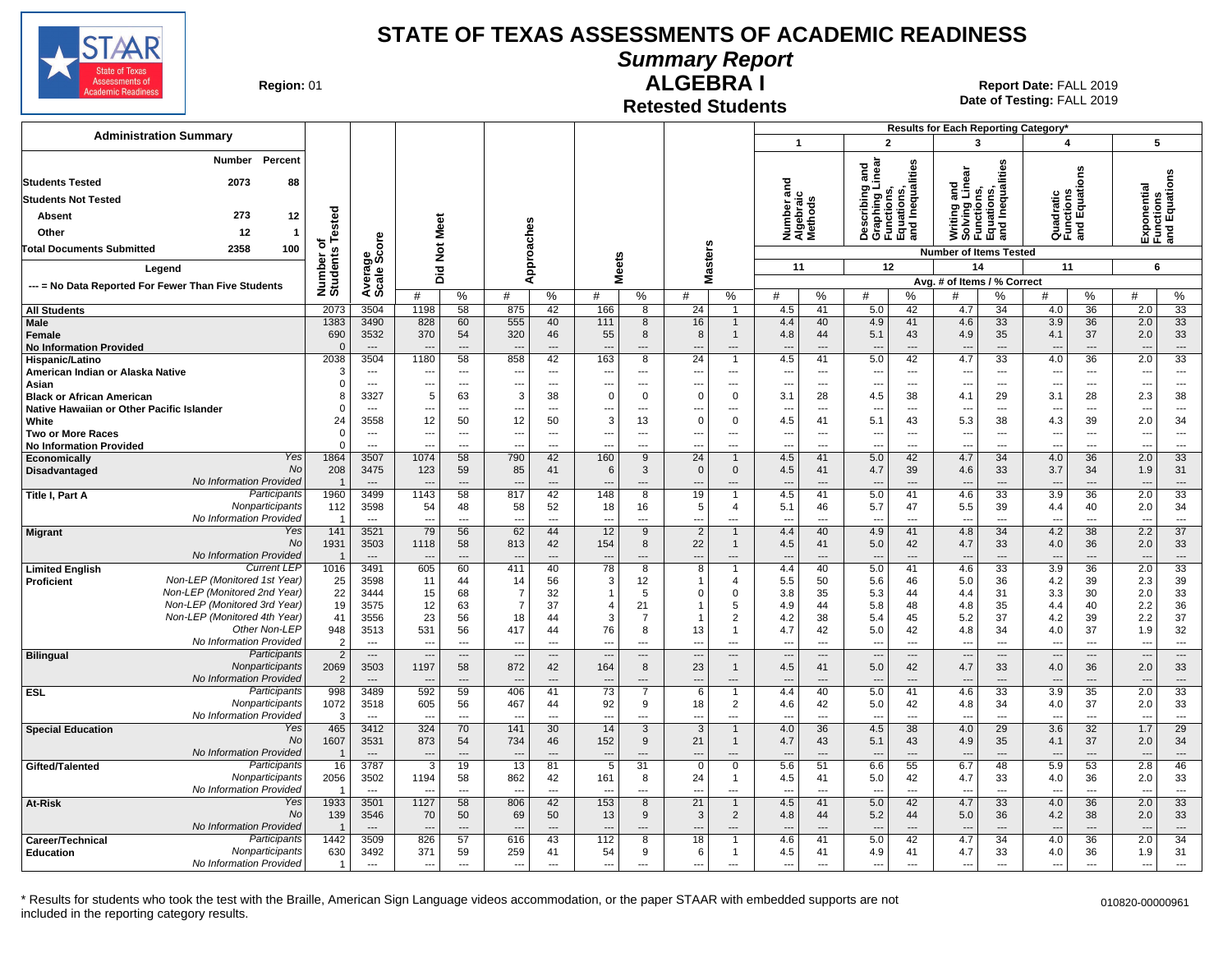

**Summary Report**

**Region: 01** 

#### **All Students BIOLOGY**

**Date of Testing:**  FALL 2019 01 **Report Date:** FALL 2019

|                                                                               |                        |                                  |                                  |                          |                          |                |                          |                                |                        |                    |                                 |                          |                                 |                                | Results for Each Reporting Category*          |                |                                 |           |                                 |                                    |
|-------------------------------------------------------------------------------|------------------------|----------------------------------|----------------------------------|--------------------------|--------------------------|----------------|--------------------------|--------------------------------|------------------------|--------------------|---------------------------------|--------------------------|---------------------------------|--------------------------------|-----------------------------------------------|----------------|---------------------------------|-----------|---------------------------------|------------------------------------|
| <b>Administration Summary</b>                                                 |                        |                                  |                                  |                          |                          |                |                          |                                |                        |                    | $\mathbf{1}$                    |                          | $\overline{2}$                  |                                | 3                                             |                | 4                               |           | 5                               |                                    |
| <b>Number</b><br>Percent                                                      |                        |                                  |                                  |                          |                          |                |                          |                                |                        |                    |                                 |                          |                                 |                                |                                               |                | ត<br>ត                          |           | dependence                      |                                    |
| 7850<br><b>Students Tested</b><br>92                                          |                        |                                  |                                  |                          |                          |                |                          |                                |                        |                    |                                 |                          |                                 |                                |                                               |                |                                 |           |                                 |                                    |
| <b>Students Not Tested</b>                                                    |                        |                                  |                                  |                          |                          |                |                          |                                |                        |                    |                                 |                          |                                 |                                |                                               |                |                                 |           |                                 |                                    |
| 625<br>Absent<br>7                                                            |                        |                                  |                                  |                          |                          |                |                          |                                |                        |                    | Structure<br>Function           |                          | lechanisms<br>f Genetics        |                                | Biological<br>Evolution and<br>Classification |                | iological<br>rocesses<br>ystems |           |                                 | within<br>Environmental<br>Systems |
| 20<br>$\mathbf 0$                                                             | Tested                 |                                  |                                  |                          |                          |                |                          |                                |                        |                    | ලි දි                           |                          |                                 |                                |                                               |                |                                 |           |                                 |                                    |
| Other                                                                         | ъ                      |                                  |                                  |                          |                          |                |                          |                                |                        |                    |                                 |                          | ঁই ঠ                            |                                |                                               |                | ក៏ដ៍តំ                          |           | Inter                           |                                    |
| 8495<br>100<br><b>Total Documents Submitted</b>                               |                        | ge<br>Score                      | Not Meet                         |                          |                          |                |                          |                                |                        |                    |                                 |                          |                                 |                                | <b>Number of Items Tested</b>                 |                |                                 |           |                                 |                                    |
| Legend                                                                        |                        |                                  | Did                              |                          |                          | Approaches     |                          | <b>Meets</b>                   | <b>Masters</b>         |                    | 10                              |                          | 10                              |                                | 10                                            |                | 10                              |           | 10                              |                                    |
| --- = No Data Reported For Fewer Than Five Students                           | Number of<br>Students  | Averare<br>Scale                 |                                  |                          |                          |                |                          |                                |                        |                    |                                 |                          |                                 |                                | Avg. # of Items / % Correct                   |                |                                 |           |                                 |                                    |
|                                                                               |                        |                                  | #                                | %                        | #                        | %              | #                        | %                              | #                      | %                  | #                               | %                        | #                               | %                              | #                                             | %              | #                               | %         | #                               | ℅                                  |
| <b>All Students</b><br><b>Male</b>                                            | 7850<br>4224           | 3889<br>3845                     | 2430<br>1499                     | 31<br>35                 | 5420<br>2725             | 69<br>65       | 3051<br>1508             | 39<br>36                       | 1110<br>576            | 14<br>14           | 5.4<br>5.2                      | 54<br>52                 | 5.3<br>5.1                      | 53<br>51                       | 5.5<br>5.3                                    | 55<br>53       | 5.4<br>5.2                      | 54<br>52  | 5.3<br>5.2                      | 53<br>52                           |
| Female                                                                        | 3626                   | 3940                             | 931                              | 26                       | 2695                     | 74             | 1543                     | 43                             | 534                    | 15                 | 5.6                             | 56                       | 5.7                             | 57                             | 5.7                                           | 57             | 5.5                             | 55        | 5.5                             | 55                                 |
| <b>No Information Provided</b>                                                | $\Omega$               | $---$                            |                                  | $\overline{\phantom{a}}$ |                          | $\overline{a}$ | $\overline{a}$           | $\overline{a}$                 |                        | ---                | $\overline{a}$                  | $\overline{a}$           | ---                             | ---                            | $\overline{a}$                                | ---            | $\overline{\phantom{a}}$        | ---       | $\overline{a}$                  | $\hspace{1.5cm} \cdots$            |
| Hispanic/Latino                                                               | 7744                   | 3884                             | 2413                             | $\overline{31}$          | 5331                     | 69             | 2988                     | 39                             | 1071                   | 14                 | 5.4                             | 54                       | 5.3                             | 53                             | 5.5                                           | 55             | 5.3                             | 53        | 5.3                             | 53                                 |
| American Indian or Alaska Native                                              | 5                      | 3714                             | 3                                | 60                       | -2                       | 40             | -1                       | 20                             | - 1                    | 20                 | 4.2                             | 42                       | 5.0                             | 50                             | 5.2                                           | 52             | 3.8                             | 38        | 4.0                             | 40                                 |
| Asian                                                                         | 26<br>12               | 4730<br>4214                     |                                  | $\overline{4}$<br>8      | 25<br>11                 | 96<br>92       | 22<br>8                  | 85<br>67                       | 17<br>4                | 65<br>33           | 8.2<br>6.6                      | 82<br>66                 | 8.2<br>6.4                      | 82<br>64                       | 8.5<br>7.9                                    | 85<br>79       | 7.9                             | 79<br>68  | 8.2                             | 82<br>68                           |
| <b>Black or African American</b><br>Native Hawaiian or Other Pacific Islander | $\overline{1}$         | $---$                            |                                  | $---$                    | $\overline{\phantom{a}}$ | $---$          | $\overline{\phantom{a}}$ | $\overline{a}$                 | ---                    | $\overline{a}$     | $\overline{\phantom{a}}$        | $\overline{a}$           | $\overline{\phantom{a}}$        | ---                            | $\overline{\phantom{a}}$                      | ---            | 6.8<br>$\overline{a}$           | $---$     | 6.8<br>$\overline{\phantom{a}}$ | $\overline{\phantom{a}}$           |
| White                                                                         | 59                     | 4126                             | 11                               | 19                       | 48                       | 81             | 31                       | 53                             | 17                     | 29                 | 6.2                             | 62                       | 6.3                             | 63                             | 6.7                                           | 67             | 5.7                             | 57        | 6.5                             | 65                                 |
| <b>Two or More Races</b>                                                      | 2                      | $---$                            | ---                              | $---$                    | $\sim$                   | $---$          | ---                      | $\overline{a}$                 | $\overline{a}$         | $---$              | ---                             | $\sim$                   | $\overline{\phantom{a}}$        | $\overline{a}$                 | $\overline{\phantom{a}}$                      | $---$          | $\overline{a}$                  | $\sim$    | $\overline{\phantom{a}}$        | $\sim$                             |
| <b>No Information Provided</b>                                                |                        | $\overline{a}$                   | ---                              | $---$                    | $\overline{\phantom{a}}$ | $---$          | $\overline{a}$           | ---                            | ---                    |                    | $\overline{a}$                  | $\overline{a}$           | $\overline{\phantom{a}}$        | ---                            | $\overline{\phantom{a}}$                      | ---            | $\overline{a}$                  | ---       | ---                             | $\overline{\phantom{a}}$           |
| Yes<br>Economically<br>No<br>Disadvantaged                                    | 6755<br>1093           | 3835<br>4225                     | 2249<br>179                      | 33<br>16                 | 4506<br>914              | 67<br>84       | 2347<br>704              | 35<br>64                       | 740<br>370             | 11<br>34           | 5.2<br>6.6                      | 52<br>66                 | 5.1<br>6.6                      | 51<br>66                       | 5.2<br>6.9                                    | 52<br>69       | 5.1<br>6.7                      | 51<br>67  | 5.1<br>6.7                      | 51<br>67                           |
| No Information Provided                                                       | $\overline{2}$         | $\overline{\phantom{a}}$         |                                  | ---                      |                          | $\overline{a}$ |                          | ---                            |                        | ---                |                                 | $\overline{\phantom{a}}$ | $\overline{\phantom{a}}$        | ---                            |                                               | ---            |                                 | ---       | $\overline{\phantom{a}}$        | $\hspace{0.05cm} \ldots$           |
| Participants<br>Title I, Part A                                               | 7660                   | 3898                             | 2331                             | 30                       | 5329                     | 70             | 3036                     | 40                             | 1109                   | 14                 | 5.4                             | 54                       | 5.4                             | 54                             | 5.5                                           | 55             | 5.4                             | 54        | 5.4                             | 54                                 |
| Nonparticipants                                                               | 187                    | 3524                             | 97                               | 52                       | 90                       | 48             | 15                       | 8                              | - 1                    | $\overline{1}$     | 3.8                             | 38                       | 3.9                             | 39                             | 3.9                                           | 39             | 3.8                             | 38        | 3.7                             | 37                                 |
| No Information Provided                                                       | $\mathcal{R}$          | $\overline{a}$                   |                                  | $---$                    | --                       | $\overline{a}$ | $\overline{a}$           | $\overline{a}$                 | ---                    | ---                | $\overline{a}$                  | $\overline{a}$           | $\sim$                          | $\overline{a}$                 | $\overline{\phantom{a}}$                      | ---            | --                              | $-$ --    | $\overline{a}$                  | $---$                              |
| Yes<br><b>Migrant</b><br>No                                                   | 266<br>7582            | 3548<br>3901                     | 152<br>2276                      | 57<br>30                 | 114<br>5306              | 43<br>70       | 33<br>3018               | 12<br>40                       | 9<br>1101              | 3<br>15            | 4.0<br>5.4                      | 40<br>54                 | 3.9<br>5.4                      | 39<br>54                       | 4.1<br>5.5                                    | 41<br>55       | 3.9<br>5.4                      | 39<br>54  | 3.9<br>5.4                      | 39<br>54                           |
| No Information Provided                                                       | 2                      | $\overline{a}$                   | ---                              | $\overline{\phantom{a}}$ | $\overline{\phantom{a}}$ | $\overline{a}$ | ---                      | $\overline{a}$                 | ---                    | ---                | $\overline{\phantom{a}}$        | $---$                    | $---$                           | $\overline{\phantom{a}}$       | $\overline{\phantom{a}}$                      | $---$          | $---$                           | ---       | ---                             | $\cdots$                           |
| <b>Current LEF</b><br><b>Limited English</b>                                  | 3410                   | 3609                             | 1607                             | 47                       | 1803                     | 53             | 502                      | 15                             | $\overline{72}$        | $\overline{2}$     | 4.3                             | 43                       | 4.4                             | 44                             | 4.3                                           | 43             | 4.1                             | 41        | 4.0                             | 40                                 |
| Non-LEP (Monitored 1st Year)<br><b>Proficient</b>                             | 274                    | 3954                             | 43                               | 16                       | 231                      | 84             | 133                      | 49                             | 23                     | 8                  | 5.8                             | 58                       | 5.5                             | 55                             | 5.9                                           | 59             | 5.7                             | 57        | 5.9                             | 59                                 |
| Non-LEP (Monitored 2nd Year)<br>Non-LEP (Monitored 3rd Year)                  | 157                    | 4115                             | 16                               | 10                       | 141                      | 90             | 102                      | 65                             | 30                     | 19                 | 6.2                             | 62                       | 6.2                             | 62                             | 6.6                                           | 66             | 6.7                             | 67        | 6.7                             | 67                                 |
| Non-LEP (Monitored 4th Year)                                                  | 290<br>440             | 4217<br>4225                     | 17<br>30                         | 6<br>$\overline{7}$      | 273<br>410               | 94<br>93       | 205<br>317               | 71<br>72                       | 62<br>102              | 21<br>23           | 6.7<br>6.7                      | 67<br>67                 | 6.5<br>6.6                      | 65<br>66                       | 7.0<br>7.1                                    | 70<br>71       | 6.9<br>6.8                      | 69<br>68  | 7.1<br>7.2                      | 71<br>72                           |
| Other Non-LEP                                                                 | 3277                   | 4091                             | 715                              | 22                       | 2562                     | 78             | 1792                     | 55                             | 821                    | 25                 | 6.1                             | 61                       | 6.0                             | 60                             | 6.3                                           | 63             | 6.2                             | 62        | 6.2                             | 62                                 |
| No Information Provided                                                       | $\overline{2}$         | $---$                            | $\sim$                           | $\sim$                   | $\overline{\phantom{a}}$ | $\overline{a}$ | $\overline{a}$           | $\overline{a}$                 | ---                    | ---                | $---$                           | $\sim$                   | $\sim$                          | $\sim$                         | $\sim$                                        | $\overline{a}$ | --                              | $-$ --    | $\overline{\phantom{a}}$        | $\sim$                             |
| Participants<br><b>Bilingual</b>                                              | 146                    | 4428                             | 6                                | $\overline{4}$           | 140                      | 96             | 127                      | 87                             | 57                     | 39                 | 7.5                             | 75                       | 7.2                             | 72                             | 7.8                                           | 78             | 7.8                             | 78        | 7.8                             | 78                                 |
| Nonparticipants<br>No Information Provided                                    | 7699<br>5              | 3879<br>3452                     | 2420<br>$\overline{4}$           | 31<br>80                 | 5279                     | 69<br>20       | 2924<br>$\mathbf{0}$     | 38<br>$\overline{0}$           | 1053<br>$\overline{0}$ | 14<br>$\mathbf{0}$ | 5.3                             | 53<br>38                 | 5.3                             | 53<br>38                       | 5.4                                           | 54<br>36       | 5.3<br>3.0                      | 53<br>30  | 5.3<br>3.0                      | 53<br>30                           |
| Participants<br><b>ESL</b>                                                    | 3336                   | 3603                             | 1583                             | 47                       | 1753                     | 53             | 477                      | 14                             | 66                     | $\overline{2}$     | 3.8<br>4.3                      | 43                       | 3.8<br>4.3                      | 43                             | 3.6<br>4.2                                    | 42             | 4.1                             | 41        | 3.9                             | 39                                 |
| Nonparticipants                                                               | 4509                   | 4101                             | 843                              | 19                       | 3666                     | 81             | 2574                     | 57                             | 1044                   | 23                 | 6.2                             | 62                       | 6.1                             | 61                             | 6.4                                           | 64             | 6.3                             | 63        | 6.4                             | 64                                 |
| No Information Provided                                                       | 5                      | 3452                             | $\overline{4}$                   | 80                       |                          | 20             | $\mathbf 0$              | $\mathbf 0$                    | $\Omega$               | $\mathbf 0$        | 3.8                             | 38                       | 3.8                             | 38                             | 3.6                                           | 36             | 3.0                             | 30        | 3.0                             | 30                                 |
| <b>Special Education</b><br>Yes                                               | 944                    | 3490                             | 588                              | 62                       | 356                      | 38             | 73                       | 8                              | 8                      | -1                 | 3.8                             | 38                       | 3.7                             | 37                             | 3.6                                           | 36             | 3.7                             | 37        | 3.4                             | 34                                 |
| No<br>No Information Provided                                                 | 6904<br>$\overline{2}$ | 3944<br>$---$                    | 1840<br>$\overline{\phantom{a}}$ | 27<br>$---$              | 5064<br>٠.               | 73<br>$---$    | 2978<br>$---$            | 43<br>$\overline{\phantom{a}}$ | 1102<br>---            | 16<br>$---$        | 5.6<br>$\overline{\phantom{a}}$ | 56<br>$\overline{a}$     | 5.6<br>$\overline{\phantom{a}}$ | 56<br>$\overline{\phantom{a}}$ | 5.7<br>$\overline{a}$                         | 57<br>$---$    | 5.6<br>$\overline{\phantom{a}}$ | 56<br>--- | 5.6<br>$\overline{\phantom{a}}$ | 56<br>$---$                        |
| Participants<br>Gifted/Talented                                               | 767                    | 4667                             | 9                                | $\overline{1}$           | 758                      | 99             | 718                      | 94                             | 473                    | 62                 | 8.2                             | 82                       | 8.2                             | 82                             | 8.5                                           | 85             | 8.3                             | 83        | 8.4                             | 84                                 |
| Nonparticipants                                                               | 7081                   | 3805                             | 2419                             | 34                       | 4662                     | 66             | 2333                     | 33                             | 637                    | 9                  | 5.1                             | 51                       | 5.0                             | 50                             | 5.2                                           | 52             | 5.0                             | 50        | 5.0                             | 50                                 |
| No Information Provided                                                       | $\mathcal{P}$          | $\overline{a}$                   |                                  | $\overline{a}$           | $\overline{a}$           | $\overline{a}$ | $\overline{a}$           | ---                            | ---                    | ---                | ---                             | $\overline{a}$           | $\overline{a}$                  | ---                            | $\overline{a}$                                | ---            | ---                             | ---       | $\overline{\phantom{a}}$        | $\overline{\phantom{a}}$           |
| Yes<br>At-Risk                                                                | 5677                   | 3683                             | 2344                             | 41                       | 3333                     | 59             | 1241                     | $\overline{22}$                | 242                    | $\overline{4}$     | 4.6                             | 46                       | 4.6                             | 46                             | 4.6                                           | 46             | 4.5                             | 45        | 4.4                             | 44                                 |
| No<br>No Information Provided                                                 | 2171<br>$\overline{2}$ | 4428<br>$\overline{\phantom{a}}$ | 84                               | 4                        | 2087                     | 96             | 1810                     | 83<br>$\overline{a}$           | 868                    | 40                 | 7.4                             | 74                       | 7.3<br>$\overline{\phantom{a}}$ | 73                             | 7.8                                           | 78             | 7.6                             | 76        | 7.7<br>$\overline{\phantom{a}}$ | 77<br>$\hspace{0.05cm} \ldots$     |
| Participants<br>Career/Technical                                              | 5238                   | 3868                             | 1729                             | 33                       | 3509                     | 67             | 1936                     | 37                             | 730                    | 14                 | 5.3                             | 53                       | 5.2                             | 52                             | 5.4                                           | 54             | 5.3                             | 53        | 5.2                             | 52                                 |
| Nonparticipants<br><b>Education</b>                                           | 2609                   | 3931                             | 699                              | 27                       | 1910                     | 73             | 1114                     | 43                             | 380                    | 15                 | 5.6                             | 56                       | 5.6                             | 56                             | 5.7                                           | 57             | 5.5                             | 55        | 5.5                             | 55                                 |
| No Information Provided                                                       | 3                      | $\overline{\phantom{a}}$         | $\overline{a}$                   | $\overline{\phantom{a}}$ | $\overline{\phantom{a}}$ | $\overline{a}$ | $\overline{\phantom{a}}$ | ---                            | $\overline{a}$         | ---                | $\overline{\phantom{a}}$        | $\overline{a}$           | $\overline{\phantom{a}}$        | $\overline{a}$                 | $\overline{a}$                                | $\overline{a}$ | ---                             | $\sim$    | ---                             | $\overline{\phantom{a}}$           |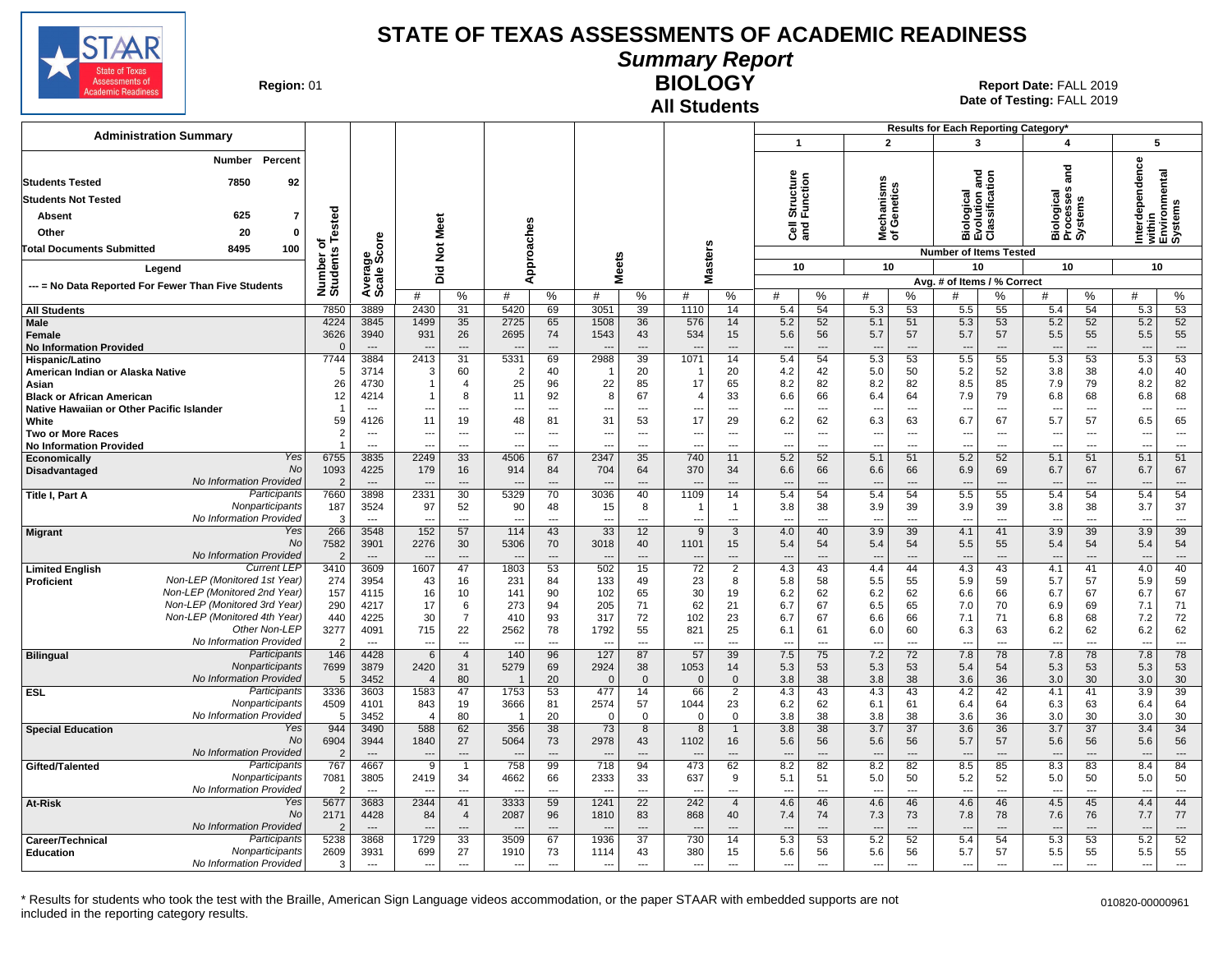

**Summary Report**

**Region: 01** 

### **First-Time Tested Students**

**BIOLOGY** Report Date: FALL 2019 **Date of Testing:**  FALL 2019

|                                                              |                                |                                  |                                            |                                  |                          |                                |                                  |                                             |                                             |                                   |                                 |                      |                                 |                      | Results for Each Reporting Category*          |                                |                                 |                                    |                                 |                                    |
|--------------------------------------------------------------|--------------------------------|----------------------------------|--------------------------------------------|----------------------------------|--------------------------|--------------------------------|----------------------------------|---------------------------------------------|---------------------------------------------|-----------------------------------|---------------------------------|----------------------|---------------------------------|----------------------|-----------------------------------------------|--------------------------------|---------------------------------|------------------------------------|---------------------------------|------------------------------------|
| <b>Administration Summary</b>                                |                                |                                  |                                            |                                  |                          |                                |                                  |                                             |                                             |                                   | $\mathbf{1}$                    |                      | $\overline{2}$                  |                      | 3                                             |                                | 4                               |                                    | 5                               |                                    |
| <b>Number</b><br>Percent                                     |                                |                                  |                                            |                                  |                          |                                |                                  |                                             |                                             |                                   |                                 |                      |                                 |                      |                                               |                                |                                 |                                    |                                 |                                    |
|                                                              |                                |                                  |                                            |                                  |                          |                                |                                  |                                             |                                             |                                   |                                 |                      |                                 |                      | ]                                             |                                |                                 | ក្ខ<br>ត                           | dependence                      | within<br>Environmental<br>Systems |
| <b>Students Tested</b><br>5074<br>97                         |                                |                                  |                                            |                                  |                          |                                |                                  |                                             |                                             |                                   | Structure<br>Function           |                      | Mechanisms<br>of Genetics       |                      | Biological<br>Evolution and<br>Classification |                                |                                 |                                    |                                 |                                    |
| <b>Students Not Tested</b>                                   |                                |                                  |                                            |                                  |                          |                                |                                  |                                             |                                             |                                   |                                 |                      |                                 |                      |                                               |                                |                                 |                                    |                                 |                                    |
| 184<br>Absent<br>3                                           |                                |                                  |                                            |                                  |                          |                                |                                  |                                             |                                             |                                   |                                 |                      |                                 |                      |                                               |                                |                                 |                                    |                                 |                                    |
| $\mathbf{0}$<br>Other<br>$\Omega$                            | Tested                         |                                  |                                            |                                  |                          |                                |                                  |                                             |                                             |                                   | ලි දි                           |                      |                                 |                      |                                               |                                |                                 | Biological<br>Processes<br>Systems | ত                               |                                    |
| 100<br><b>Total Documents Submitted</b><br>5258              | ъ                              | ge<br>Score                      | <b>Not Meet</b>                            |                                  |                          | Approaches                     |                                  |                                             |                                             |                                   |                                 |                      |                                 |                      | <b>Number of Items Tested</b>                 |                                |                                 |                                    |                                 |                                    |
|                                                              | Number o<br>Students           |                                  |                                            |                                  |                          |                                | <b>Meets</b>                     |                                             | Masters                                     |                                   | 10                              |                      | 10                              |                      | 10                                            |                                | 10                              |                                    | 10                              |                                    |
| Legend                                                       |                                | Avera<br>Scale                   | Did                                        |                                  |                          |                                |                                  |                                             |                                             |                                   |                                 |                      |                                 |                      | Avg. # of Items / % Correct                   |                                |                                 |                                    |                                 |                                    |
| --- = No Data Reported For Fewer Than Five Students          |                                |                                  | #                                          | %                                | #                        | %                              | #                                | %                                           | #                                           | %                                 | #                               | %                    | #                               | %                    | #                                             | %                              | #                               | %                                  | #                               | %                                  |
| <b>All Students</b>                                          | 5074                           | 4125                             | 695                                        | 14                               | 4379                     | 86                             | 2978                             | 59                                          | 1110                                        | 22                                | 6.4                             | 64                   | 6.3                             | 63                   | 6.5                                           | 65                             | 6.4                             | 64                                 | 6.5                             | 65                                 |
| Male                                                         | 2553                           | 4107                             | 416                                        | 16                               | 2137                     | 84                             | 1456                             | 57                                          | 576                                         | 23                                | 6.2                             | 62                   | 6.1                             | 61                   | 6.5                                           | 65                             | 6.3                             | 63                                 | 6.4                             | 64                                 |
| Female                                                       | 2521                           | 4144                             | 279                                        | 11                               | 2242                     | 89                             | 1522                             | 60                                          | 534                                         | 21                                | 6.5                             | 65                   | 6.5                             | 65                   | 6.6                                           | 66                             | 6.4                             | 64                                 | 6.5                             | 65                                 |
| <b>No Information Provided</b>                               | $\cap$<br>4999                 | $\overline{a}$<br>4119           | 692                                        | $---$<br>14                      | 4307                     | $\overline{a}$<br>86           | $\overline{\phantom{a}}$<br>2917 | $\overline{a}$<br>58                        | 1071                                        | $\overline{a}$<br>21              | $\overline{a}$<br>6.3           | $\overline{a}$<br>63 | $\sim$<br>6.2                   | $\overline{a}$<br>62 | $\overline{a}$<br>6.5                         | $\overline{a}$<br>65           | 6.3                             | $\overline{a}$<br>63               | $\overline{\phantom{a}}$<br>6.4 | $\overline{\phantom{a}}$<br>64     |
| Hispanic/Latino<br>American Indian or Alaska Native          |                                | $---$                            |                                            | $---$                            |                          | $---$                          |                                  | $\overline{a}$                              |                                             | $\overline{a}$                    |                                 | $\overline{a}$       | $\overline{\phantom{a}}$        | $\overline{a}$       | $\overline{a}$                                | $\overline{a}$                 |                                 | $\overline{a}$                     |                                 | $\overline{a}$                     |
| Asian                                                        | 23                             | 4889                             | $\overline{0}$                             | $\mathbf 0$                      | 23                       | 100                            | 22                               | 96                                          | 17                                          | 74                                | 8.8                             | 88                   | 8.9                             | 89                   | 9.0                                           | 90                             | 8.4                             | 84                                 | 8.6                             | 86                                 |
| <b>Black or African American</b>                             | 11                             | 4243                             |                                            | 9                                | 10                       | 91                             | 8                                | 73                                          | -4                                          | 36                                | 6.8                             | 68                   | 6.5                             | 65                   | 7.9                                           | 79                             | 6.8                             | 68                                 | 6.9                             | 69                                 |
| Native Hawaiian or Other Pacific Islander                    | -1                             | $\overline{a}$                   |                                            | $\overline{a}$                   |                          | $\overline{a}$                 | $\overline{\phantom{a}}$         | ---                                         |                                             | ---                               | $\overline{a}$                  | ---                  | $\overline{\phantom{a}}$        | $\overline{a}$       | $\overline{a}$                                | Ξ.                             | $\overline{\phantom{a}}$        | $\overline{\phantom{a}}$           |                                 | ---                                |
| White<br><b>Two or More Races</b>                            | 36<br>$\overline{2}$           | 4482<br>$---$                    | $\overline{1}$<br>$\overline{\phantom{a}}$ | 3<br>---                         | 35                       | 97<br>$\overline{\phantom{a}}$ | 29<br>$\overline{\phantom{a}}$   | 81<br>---                                   | 17<br>$\overline{\phantom{a}}$              | 47<br>$---$                       | 7.7<br>$\overline{\phantom{a}}$ | 77<br>$\overline{a}$ | 7.6<br>$\overline{\phantom{a}}$ | 76<br>---            | 8.1<br>$\overline{\phantom{a}}$               | 81<br>$\overline{\phantom{a}}$ | 7.4<br>$\overline{\phantom{a}}$ | 74<br>$---$                        | 7.9                             | 79<br>$\overline{\phantom{a}}$     |
| <b>No Information Provided</b>                               | $\mathbf{1}$                   | $---$                            | $\overline{a}$                             | $---$                            | $---$                    | $\overline{a}$                 | $\overline{a}$                   | $\overline{a}$                              | $\overline{a}$                              | $---$                             | $\overline{a}$                  | $---$                | $\overline{\phantom{a}}$        | $\overline{a}$       | $\overline{a}$                                | $\overline{a}$                 | $\overline{a}$                  | $---$                              | ---                             | $\overline{\phantom{a}}$           |
| Yes<br>Economically                                          | 4200                           | 4064                             | 658                                        | 16                               | 3542                     | 84                             | 2279                             | 54                                          | 740                                         | 18                                | 6.2                             | 62                   | 6.0                             | 60                   | 6.3                                           | 63                             | 6.1                             | 61                                 | 6.2                             | 62                                 |
| No<br>Disadvantaged                                          | 873                            | 4421                             | 36                                         | $\overline{4}$                   | 837                      | 96                             | 699                              | 80                                          | 370                                         | 42                                | 7.4                             | 74                   | 7.3                             | 73                   | 7.8                                           | 78                             | 7.5                             | 75                                 | 7.6                             | 76                                 |
| No Information Provided<br>Participants<br>Title I, Part A   | 5044                           | $\overline{a}$<br>4128           | 680                                        | $---$<br>$\overline{13}$         | 4364                     | $\overline{a}$<br>87           | 2972                             | 59                                          | 1109                                        | $\overline{a}$<br>$\overline{22}$ | 6.4                             | 64                   | $\overline{\phantom{a}}$<br>6.3 | 63                   | $\overline{a}$<br>6.6                         | ---<br>66                      | 6.4                             | $-$<br>64                          | 6.5                             | $\overline{a}$<br>65               |
| Nonparticipants                                              | 29                             | 3675                             | 14                                         | 48                               | 15                       | 52                             | 6                                | 21                                          | $\overline{\mathbf{1}}$                     | 3                                 | 4.9                             | 49                   | 4.7                             | 47                   | 4.4                                           | 44                             | 4.1                             | 41                                 | 4.4                             | 44                                 |
| No Information Provided                                      | $\overline{1}$                 | ---                              | ---                                        | $\overline{a}$                   |                          | $\overline{a}$                 | $\overline{\phantom{a}}$         | $\overline{a}$                              | $\overline{\phantom{a}}$                    | $\overline{a}$                    | $\overline{a}$                  | ---                  | $\overline{\phantom{a}}$        | ---                  | $\overline{a}$                                | Ξ.                             | $\overline{\phantom{a}}$        |                                    | ---                             | $\overline{a}$                     |
| Yes<br>Migrant                                               | 100                            | 3771                             | 37                                         | 37                               | 63                       | 63                             | 29                               | 29                                          | 9                                           | 9                                 | 4.9                             | 49                   | 4.7                             | 47                   | 5.3                                           | 53                             | 4.9                             | 49                                 | 5.0                             | 50                                 |
| No<br><b>No Information Provided</b>                         | 4973                           | 4133<br>$---$                    | 657<br>$\overline{a}$                      | 13<br>$---$                      | 4316                     | 87<br>$\overline{a}$           | 2949<br>$\overline{\phantom{a}}$ | 59<br>$\overline{a}$                        | 1101                                        | 22<br>$\overline{a}$              | 6.4<br>$\overline{a}$           | 64<br>$\overline{a}$ | 6.3<br>$\sim$                   | 63<br>$\overline{a}$ | 6.6<br>$\overline{a}$                         | 66<br>$\sim$                   | 6.4<br>$\overline{\phantom{a}}$ | 64<br>$\overline{a}$               | 6.5                             | 65<br>$---$                        |
| <b>Current LEF</b><br><b>Limited English</b>                 | $\overline{1}$<br>1647         | 3784                             | 462                                        | 28                               | 1185                     | 72                             | 464                              | 28                                          | $\overline{\phantom{a}}$<br>$\overline{72}$ | $\overline{4}$                    | 5.1                             | 51                   | 5.1                             | 51                   | 5.1                                           | 51                             | 4.9                             | 49                                 | 4.8                             | 48                                 |
| Non-LEP (Monitored 1st Year)<br>Proficient                   | 250                            | 3999                             | 29                                         | 12                               | 221                      | 88                             | 132                              | 53                                          | 23                                          | 9                                 | 6.0                             | 60                   | 5.7                             | 57                   | 6.1                                           | 61                             | 6.0                             | 60                                 | 6.1                             | 61                                 |
| Non-LEP (Monitored 2nd Year)                                 | 137                            | 4194                             | 6                                          | $\overline{4}$                   | 131                      | 96                             | 101                              | 74                                          | 30                                          | 22                                | 6.5                             | 65                   | 6.6                             | 66                   | 6.9                                           | 69                             | 7.0                             | 70                                 | 7.1                             | 71                                 |
| Non-LEP (Monitored 3rd Year)<br>Non-LEP (Monitored 4th Year) | 261                            | 4288                             | $\overline{7}$                             | 3                                | 254                      | 97                             | 203                              | 78                                          | 62                                          | 24                                | 7.0                             | 70                   | 6.8                             | 68                   | 7.3                                           | 73                             | 7.2                             | 72                                 | 7.4                             | 74                                 |
| Other Non-LEP                                                | 412<br>2366                    | 4274<br>4329                     | 17<br>173                                  | $\overline{4}$<br>$\overline{7}$ | 395<br>2193              | 96<br>93                       | 317<br>1761                      | 77<br>74                                    | 102<br>821                                  | 25<br>35                          | 6.9<br>7.1                      | 69<br>71             | 6.8<br>7.0                      | 68<br>70             | 7.3<br>7.4                                    | 73<br>74                       | 7.0<br>7.1                      | 70<br>71                           | 7.4<br>7.3                      | 74<br>73                           |
| No Information Provided                                      | -1                             | $\cdots$                         |                                            | $\overline{a}$                   |                          | $---$                          |                                  | $\overline{a}$                              |                                             | $---$                             |                                 | $\overline{a}$       |                                 | $\overline{a}$       | $\overline{a}$                                | $\overline{a}$                 |                                 | $\overline{a}$                     |                                 | $\overline{\phantom{a}}$           |
| Participants<br><b>Bilingual</b>                             | 138                            | 4481                             | $\overline{0}$                             | $\mathbf 0$                      | 138                      | 100                            | 126                              | 91                                          | 57                                          | 41                                | 7.7                             | 77                   | 7.4                             | 74                   | 8.1                                           | 81                             | 8.0                             | 80                                 | 8.0                             | 80                                 |
| Nonparticipants                                              | 4933                           | 4116                             | 692                                        | 14                               | 4241                     | 86                             | 2852                             | 58                                          | 1053                                        | 21                                | 6.3                             | 63                   | 6.2                             | 62                   | 6.5                                           | 65                             | 6.3                             | 63                                 | 6.4                             | 64                                 |
| <b>No Information Provided</b><br>Participants               | 3<br>1609                      | $\overline{a}$<br>3773           | $\overline{a}$<br>459                      | $---$<br>29                      |                          | $---$<br>71                    | ---<br>439                       | $\overline{\phantom{a}}$<br>$\overline{27}$ | 66                                          | $---$<br>$\overline{4}$           | $\overline{a}$                  | $\overline{a}$<br>51 | $\overline{\phantom{a}}$<br>5.1 | ---<br>51            | $\overline{\phantom{a}}$<br>5.0               | $\overline{a}$<br>50           | $\overline{\phantom{a}}$<br>4.9 | $---$<br>49                        | $\overline{a}$                  | $\overline{\phantom{a}}$<br>48     |
| <b>ESL</b><br>Nonparticipants                                | 3462                           | 4290                             | 233                                        | $\overline{7}$                   | 1150<br>3229             | 93                             | 2539                             | 73                                          | 1044                                        | 30                                | 5.1<br>7.0                      | 70                   | 6.8                             | 68                   | 7.3                                           | 73                             | 7.0                             | 70                                 | 4.8<br>7.2                      | 72                                 |
| No Information Provided                                      | 3                              | $\overline{a}$                   | $\overline{a}$                             | $---$                            | $\overline{a}$           | $\overline{a}$                 | $\overline{a}$                   | $\overline{a}$                              | $\sim$                                      | $\overline{a}$                    | $\overline{a}$                  | $\overline{a}$       | $\overline{\phantom{a}}$        | $\overline{a}$       | $\overline{a}$                                | $\overline{a}$                 | $\overline{a}$                  | $---$                              | $\overline{\phantom{a}}$        | $\overline{\phantom{a}}$           |
| Yes<br><b>Special Education</b>                              | 404                            | 3600                             | 203                                        | 50                               | 201                      | 50                             | 64                               | 16                                          | 8                                           | $\overline{2}$                    | 4.4                             | 44                   | 4.1                             | 41                   | 4.2                                           | 42                             | 4.2                             | 42                                 | 4.0                             | 40                                 |
| No                                                           | 4669                           | 4171                             | 491                                        | 11                               | 4178                     | 89                             | 2914                             | 62                                          | 1102                                        | 24                                | 6.5                             | 65                   | 6.5                             | 65                   | 6.8                                           | 68                             | 6.5                             | 65                                 | 6.7                             | 67                                 |
| No Information Provided<br>Participants<br>Gifted/Talented   | $\overline{\mathbf{1}}$<br>760 | $\overline{\phantom{a}}$<br>4677 | 5                                          | $\overline{a}$<br>$\overline{1}$ | 755                      | $---$<br>99                    | 718                              | $\overline{\phantom{a}}$<br>94              | 473                                         | $\overline{a}$<br>62              | 8.2                             | $\overline{a}$<br>82 | $\overline{\phantom{a}}$<br>8.2 | $---$<br>82          | $\overline{\phantom{a}}$<br>8.5               | ---<br>85                      | 8.3                             | $\overline{a}$<br>83               | 8.5                             | $---$<br>85                        |
| Nonparticipants                                              | 4313                           | 4028                             | 689                                        | 16                               | 3624                     | 84                             | 2260                             | 52                                          | 637                                         | 15                                | 6.0                             | 60                   | 5.9                             | 59                   | 6.2                                           | 62                             | 6.0                             | 60                                 | 6.1                             | 61                                 |
| No Information Provided                                      | $\overline{1}$                 | $---$                            |                                            | $---$                            |                          | $---$                          |                                  | $\overline{a}$                              |                                             | $---$                             | $\overline{a}$                  | $\overline{a}$       | $\overline{\phantom{a}}$        | $\overline{a}$       | $\overline{a}$                                | $\overline{a}$                 | $\overline{\phantom{a}}$        | $\overline{a}$                     | $\overline{a}$                  | $\overline{\phantom{a}}$           |
| Yes<br>At-Risk                                               | 3009                           | 3887                             | 662                                        | $\overline{22}$                  | 2347                     | 78                             | 1173                             | 39                                          | 242                                         | 8                                 | 5.5                             | 55                   | 5.4                             | 54                   | 5.6                                           | 56                             | 5.4                             | 54                                 | 5.4                             | 54                                 |
| No<br>No Information Provided                                | 2064                           | 4474                             | 32                                         | $\overline{2}$                   | 2032                     | 98                             | 1805                             | 87                                          | 868                                         | 42                                | 7.6                             | 76                   | 7.5                             | 75                   | 8.0                                           | 80                             | 7.7                             | 77                                 | 7.9                             | 79                                 |
| Participants<br>Career/Technical                             | $\mathbf 1$<br>3146            | $---$<br>4136                    | ---<br>443                                 | $---$<br>14                      | 2703                     | $---$<br>86                    | ---<br>1871                      | $- - -$<br>59                               | $\overline{\phantom{a}}$<br>730             | $---$<br>23                       | $---$<br>6.4                    | $---$<br>64          | $\overline{\phantom{a}}$<br>6.3 | $-$<br>63            | $\overline{a}$<br>6.6                         | ---<br>66                      | $\overline{\phantom{a}}$<br>6.4 | $-$ --<br>64                       | ---<br>6.5                      | $---$<br>65                        |
| Nonparticipants<br><b>Education</b>                          | 1926                           | 4109                             | 251                                        | 13                               | 1675                     | 87                             | 1106                             | 57                                          | 380                                         | 20                                | 6.3                             | 63                   | 6.3                             | 63                   | 6.5                                           | 65                             | 6.3                             | 63                                 | 6.4                             | 64                                 |
| No Information Provided                                      | 2                              | $\overline{\phantom{a}}$         | $\overline{\phantom{a}}$                   | $\overline{\phantom{a}}$         | $\overline{\phantom{a}}$ | $\overline{a}$                 | $\overline{\phantom{a}}$         | $\overline{a}$                              | $\overline{a}$                              | ---                               | $\overline{a}$                  | $\overline{a}$       | $\overline{\phantom{a}}$        | $\overline{a}$       | $\overline{a}$                                | ---                            | $\overline{a}$                  | ---                                | ---                             | $\overline{a}$                     |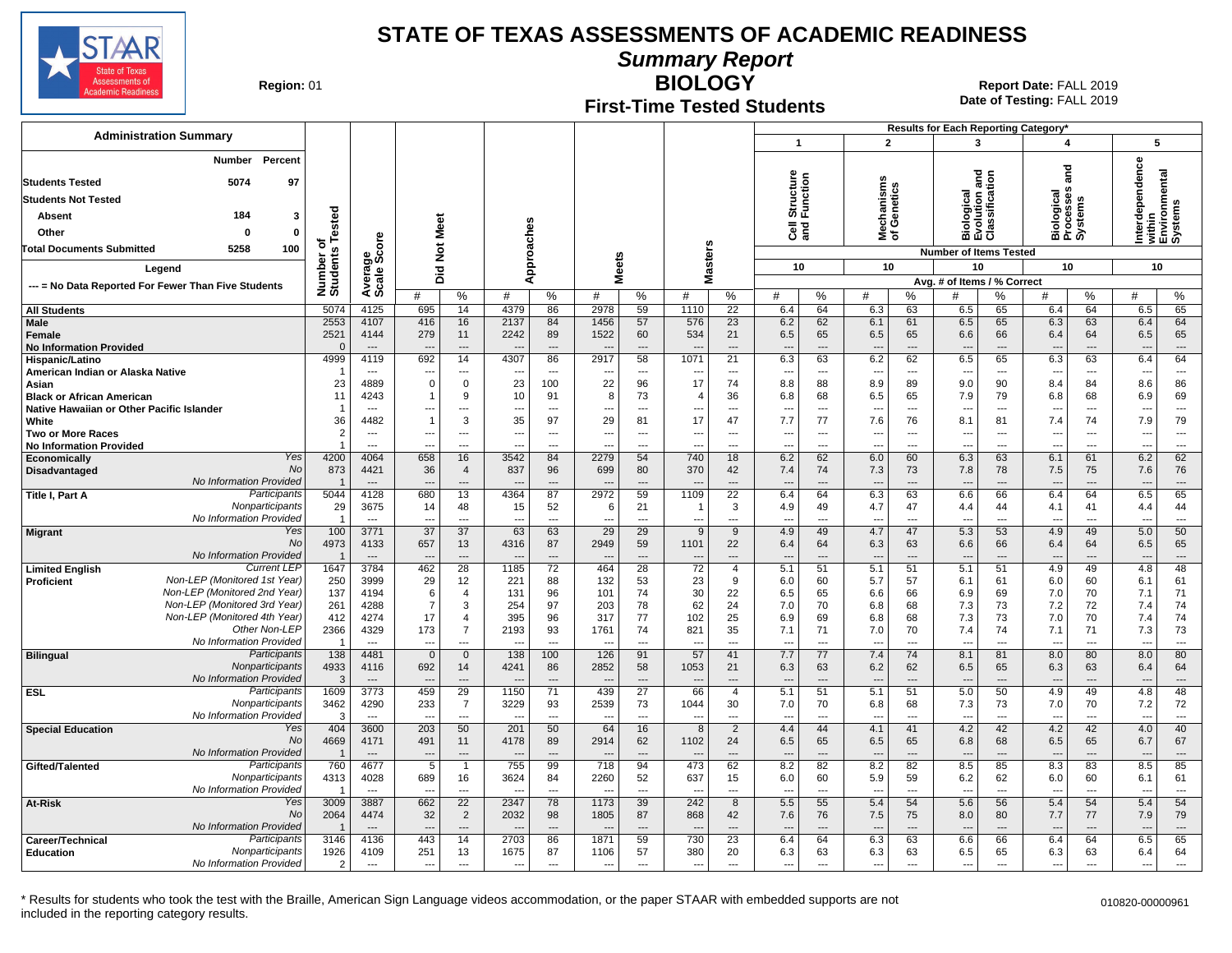

**Summary Report**

**Region: 01** 

#### **Retested Students BIOLOGY**

**Date of Testing:**  FALL 2019 01 **Report Date:** FALL 2019

| $\mathbf{1}$<br>$\overline{2}$<br>3<br>4<br>5<br>Percent<br>Number<br>Interdependence<br>and<br>and<br>Structure<br>Function<br>within<br>Environmental<br>Systems<br>lechanisms<br>f Genetics<br><b>Students Tested</b><br>2776<br>86<br>on a<br>icati<br>Biological<br>Processes<br>Systems<br>శై<br><b>Students Not Tested</b><br><b>Biologie</b><br>Evolutic<br>Classifi<br>ested<br>441<br>Absent<br>14<br>Meet<br>Approaches<br>ੌਰ ਵ<br>aੜ<br>20<br>Other<br>$\mathbf{1}$<br>ᄛᅕ<br>Average<br>Scale Score<br>۴<br>w<br>ठ<br>$\frac{5}{2}$<br>3237<br>100<br><b>Total Documents Submitted</b><br>Number of<br>Students<br>laster:<br><b>Number of Items Tested</b><br><b>Meets</b><br>10<br>10<br>10<br>10<br>10<br>Legend<br>Did<br>Σ<br>Avg. # of Items / % Correct<br>--- = No Data Reported For Fewer Than Five Students<br>%<br>#<br>%<br>#<br>%<br>#<br>℅<br>#<br>%<br>#<br>$\%$<br>#<br>%<br>#<br>%<br>#<br>#<br>%<br>2776<br>3457<br>1735<br>1041<br>38<br>73<br>3.6<br>36<br>3.7<br>37<br>35<br>3.5<br>35<br>3.3<br>33<br><b>All Students</b><br>63<br>3<br>$\mathbf 0$<br>$\mathbf 0$<br>3.5<br>Male<br>1671<br>3445<br>1083<br>588<br>35<br>52<br>3<br>3.5<br>35<br>3.6<br>36<br>3.5<br>35<br>3.5<br>35<br>3.3<br>33<br>65<br>$\mathbf{0}$<br>$\mathbf 0$<br>1105<br>3476<br>652<br>59<br>453<br>41<br>21<br>2<br>$\mathbf 0$<br>3.7<br>37<br>3.8<br>38<br>3.6<br>36<br>3.5<br>35<br>3.3<br>33<br>Female<br>$\Omega$<br><b>No Information Provided</b><br>$\cdots$<br>$\overline{\phantom{a}}$<br>---<br>---<br>$\overline{\phantom{a}}$<br>$\overline{\phantom{a}}$<br>$---$<br>$\overline{a}$<br>---<br>$\overline{\phantom{a}}$<br>$\overline{\phantom{a}}$<br>$---$<br>$\overline{\phantom{a}}$<br>$---$<br>$\overline{\phantom{a}}$<br>2745<br>1721<br>63<br>3.6<br>$\overline{37}$<br>3.5<br>33<br>3456<br>1024<br>37<br>71<br>36<br>3.7<br>35<br>3.5<br>35<br>3.3<br>3<br>0<br>Hispanic/Latino<br>$\mathbf 0$<br>American Indian or Alaska Native<br>$---$<br>---<br>$\scriptstyle\cdots$<br>$\overline{\phantom{a}}$<br>---<br>$\overline{a}$<br>$\overline{\phantom{a}}$<br>$\overline{\phantom{a}}$<br>$\cdots$<br>$\overline{\phantom{a}}$<br>$\overline{\phantom{a}}$<br>$\overline{\phantom{a}}$<br>$\overline{\phantom{a}}$<br>$\overline{\phantom{a}}$<br>$\overline{\phantom{a}}$<br>$\overline{\phantom{a}}$<br>$\overline{\phantom{a}}$<br>$\overline{\phantom{a}}$<br>3<br>Asian<br>$\overline{a}$<br>$\overline{a}$<br>$\overline{a}$<br>$\overline{a}$<br>$\sim$<br>$\overline{a}$<br>$\overline{\phantom{a}}$<br>$---$<br>$\overline{a}$<br>$\overline{a}$<br>$---$<br>$\overline{a}$<br>$---$<br>$\sim$<br>$\overline{a}$<br>$\sim$<br>$\sim$<br>$\overline{a}$<br>$\overline{a}$<br><b>Black or African American</b><br>$\overline{1}$<br>$\overline{\phantom{a}}$<br>$\overline{\phantom{a}}$<br>---<br>$---$<br>---<br>$\overline{\phantom{a}}$<br>$\overline{a}$<br>---<br>---<br>$\overline{\phantom{a}}$<br>$\cdots$<br>$\cdots$<br>---<br>$---$<br>$\overline{\phantom{a}}$<br>$\overline{\phantom{a}}$<br>---<br>$\overline{\phantom{a}}$<br>$\overline{\phantom{a}}$<br>Native Hawaiian or Other Pacific Islander<br>$\Omega$<br>$---$<br>$\sim$<br>$\overline{\phantom{a}}$<br>$---$<br>---<br>$---$<br>---<br>$---$<br>$\overline{\phantom{a}}$<br>$\overline{\phantom{a}}$<br>$---$<br>---<br>$\overline{\phantom{a}}$<br>$\overline{\phantom{a}}$<br>---<br>$\overline{\phantom{a}}$<br>$\overline{\phantom{a}}$<br>$\cdots$<br>$\overline{\phantom{a}}$<br>23<br>$\overline{2}$<br>42<br>White<br>3570<br>10<br>43<br>13<br>57<br>$\mathbf 0$<br>4.0<br>40<br>4.3<br>43<br>4.4<br>3.1<br>31<br>4.2<br>9<br>$\Omega$<br>44<br>$\Omega$<br><b>Two or More Races</b><br>$\overline{\phantom{a}}$<br>$\overline{a}$<br>---<br>$\hspace{0.05cm} \ldots$<br>$\overline{\phantom{a}}$<br>$\overline{\phantom{a}}$<br>$\overline{\phantom{a}}$<br>$\overline{a}$<br>$\overline{\phantom{a}}$<br>$\overline{a}$<br>$\cdots$<br>$\overline{\phantom{a}}$<br>---<br>---<br>$\overline{\phantom{a}}$<br>$\overline{\phantom{a}}$<br>---<br>$\overline{\phantom{a}}$<br>---<br>$\Omega$<br><b>No Information Provided</b><br>$\sim$<br>$\overline{a}$<br>---<br>$\overline{a}$<br>---<br>$\overline{\phantom{a}}$<br>---<br>$\overline{a}$<br>---<br>---<br>---<br>$\sim$<br>$\overline{a}$<br>$\overline{a}$<br>$\overline{a}$<br>$\overline{\phantom{a}}$<br>$\overline{\phantom{a}}$<br>$\overline{\phantom{a}}$<br>Yes<br>2555<br>3458<br>1591<br>62<br>38<br>68<br>3.6<br>36<br>3.7<br>$\overline{37}$<br>3.5<br>35<br>3.5<br>35<br>3.3<br>33<br>964<br>3<br>$\Omega$<br>$\mathbf 0$<br>Economically<br><b>No</b><br>220<br>3447<br>143<br>77<br>35<br>5<br>$\overline{2}$<br>$\mathbf 0$<br>3.6<br>36<br>36<br>3.6<br>36<br>3.5<br>35<br>3.2<br>32<br>Disadvantaged<br>65<br>$\mathbf{0}$<br>3.6<br>No Information Provided<br>$\overline{1}$<br>$\overline{\phantom{a}}$<br>$\sim$<br>---<br>$\overline{a}$<br>$\overline{a}$<br>$\overline{a}$<br>---<br>---<br>$---$<br>$\overline{\phantom{a}}$<br>$\overline{\phantom{a}}$<br>$\overline{33}$<br>Participants<br>2616<br>3455<br>1651<br>63<br>965<br>$\overline{37}$<br>3.6<br>36<br>3.6<br>36<br>3.5<br>35<br>3.5<br>35<br>$\overline{3.3}$<br>Title I, Part A<br>64<br>$\overline{2}$<br>$\mathbf 0$<br>$\mathbf 0$<br>Nonparticipants<br>158<br>3496<br>83<br>53<br>75<br>47<br>9<br>$\Omega$<br>$\mathbf 0$<br>3.7<br>37<br>3.8<br>38<br>3.8<br>38<br>3.7<br>37<br>3.6<br>36<br>6<br>No Information Provided<br>$\mathcal{P}$<br>$\overline{\phantom{a}}$<br>$\overline{a}$<br>$\overline{a}$<br>---<br>$\overline{a}$<br>---<br>$\overline{a}$<br>$\overline{a}$<br>$\overline{a}$<br>---<br>---<br>166<br>$115$<br>3.5<br>32<br>Yes<br>3413<br>69<br>31<br>$\mathbf 0$<br>35<br>3.4<br>34<br>3.4<br>34<br>3.3<br>33<br>3.2<br>51<br>$\overline{4}$<br>2<br>$\mathbf{0}$<br>Migrant<br><b>No</b><br>2609<br>33<br>3460<br>1619<br>62<br>990<br>38<br>69<br>3<br>$\mathbf{0}$<br>$\mathbf{0}$<br>3.6<br>36<br>3.7<br>37<br>3.5<br>3.5<br>35<br>3.3<br>35<br>No Information Provided<br>$\overline{1}$<br>$---$<br>$---$<br>$\overline{\phantom{a}}$<br>---<br>$\overline{\phantom{a}}$<br>$\overline{\phantom{a}}$<br>$---$<br>---<br>$\overline{\phantom{a}}$<br>---<br>$\overline{\phantom{a}}$<br>$---$<br>$\overline{\phantom{a}}$<br>$---$<br>$\overline{\phantom{a}}$<br>---<br>$\overline{\phantom{a}}$<br>$\overline{\phantom{a}}$<br><b>Current LEP</b><br>1763<br>3445<br>1145<br>65<br>618<br>35<br>38<br>2<br>3.6<br>36<br>3.7<br>37<br>3.5<br>35<br>3.4<br>34<br>3.2<br>32<br><b>Limited English</b><br>$\Omega$<br>$\Omega$<br>Non-LEP (Monitored 1st Year)<br>24<br>3485<br>58<br>10<br>42<br>$\mathbf 0$<br>4.0<br>40<br>3.6<br>36<br>4.3<br>43<br>3.0<br>30<br>3.4<br>34<br>Proficient<br>14<br>$\overline{1}$<br>$\overline{4}$<br>$\Omega$<br>Non-LEP (Monitored 2nd Year)<br>36<br>20<br>10<br>3571<br>50<br>10<br>50<br>5<br>$\Omega$<br>3.8<br>38<br>3.8<br>38<br>4.3<br>43<br>4.7<br>47<br>3.6<br>$\overline{1}$<br>$\Omega$<br>Non-LEP (Monitored 3rd Year)<br>43<br>29<br>10<br>19<br>66<br>$\overline{2}$<br>40<br>4.2<br>42<br>42<br>3579<br>34<br>$\overline{7}$<br>$\mathbf 0$<br>4.0<br>3.8<br>38<br>4.2<br>4.3<br>$\Omega$<br>Non-LEP (Monitored 4th Year<br>28<br>36<br>3510<br>13<br>46<br>15<br>54<br>$\overline{0}$<br>3.6<br>36<br>3.7<br>37<br>3.9<br>39<br>3.8<br>38<br>$\mathbf 0$<br>3.6<br>$\Omega$<br>$\Omega$<br>Other Non-LEP<br>542<br>369<br>31<br>3.7<br>37<br>35<br>911<br>3471<br>59<br>41<br>3<br>$\Omega$<br>3.6<br>36<br>3.6<br>36<br>3.6<br>36<br>3.5<br>$\Omega$<br>No Information Provided<br>$-$<br>- 1<br>$\sim$<br>$\overline{a}$<br>$\overline{a}$<br>$---$<br>$\overline{\phantom{a}}$<br>$\overline{a}$<br>$---$<br>$\overline{a}$<br>---<br>$\overline{\phantom{a}}$<br>$\sim$<br>$\overline{\phantom{a}}$<br>$\sim$<br>$\overline{\phantom{a}}$<br>$\overline{a}$<br>$\overline{a}$<br>---<br>$\sim$<br>3.3<br>40<br>Participants<br>8<br>3519<br>6<br>75<br>$\overline{2}$<br>25<br>13<br>3.6<br>36<br>3.9<br>39<br>33<br>4.0<br>40<br>4.0<br><b>Bilingual</b><br>$\overline{1}$<br>$\Omega$<br>$\mathbf 0$<br>Nonparticipants<br>2766<br>3457<br>1728<br>1038<br>38<br>72<br>3.6<br>36<br>3.7<br>37<br>3.5<br>35<br>3.5<br>35<br>3.3<br>33<br>62<br>3<br>$\Omega$<br>$\mathbf{0}$<br>No Information Provided<br>$\overline{2}$<br>$\cdots$<br>$\overline{a}$<br>---<br>$---$<br>$\overline{\phantom{a}}$<br>---<br>$\overline{a}$<br>---<br>$\overline{a}$<br>$\overline{a}$<br>$---$<br>$---$<br>Participants<br>3445<br>1124<br>65<br>35<br>$\overline{38}$<br>36<br>$\overline{3.7}$<br>$\overline{37}$<br>3.5<br>35<br>34<br>3.2<br>32<br><b>ESL</b><br>1727<br>603<br>$\overline{2}$<br>3.6<br>3.4<br>$\mathbf 0$<br>0<br>Nonparticipants<br>1047<br>42<br>37<br>37<br>35<br>3478<br>610<br>58<br>437<br>35<br>3<br>$\mathbf 0$<br>$\mathbf 0$<br>3.7<br>3.6<br>36<br>3.6<br>36<br>3.7<br>3.5<br>No Information Provided<br>$\mathcal{P}$<br>$\overline{\phantom{a}}$<br>$\sim$<br>---<br>$\sim$<br>---<br>$\sim$<br>$\sim$<br>$\sim$<br>$\sim$<br>$\sim$<br>---<br>$\sim$<br>$\sim$<br>540<br>34<br>3.2<br>30<br><b>Special Education</b><br>Yes<br>3408<br>385<br>71<br>155<br>29<br>9<br>2<br>$\mathbf{0}$<br>$\mathbf{0}$<br>3.4<br>34<br>3.4<br>32<br>3.4<br>34<br>3.0<br><b>No</b><br>2235<br>3469<br>1349<br>60<br>886<br>40<br>64<br>3<br>$\mathbf{0}$<br>$\mathbf 0$<br>3.6<br>36<br>3.7<br>37<br>3.6<br>36<br>3.5<br>35<br>3.4<br>34<br>No Information Provided<br>$\cdots$<br>---<br>---<br>$\overline{\phantom{a}}$<br>$\overline{\phantom{a}}$<br>$\overline{a}$<br>$\overline{\phantom{a}}$<br>$\overline{a}$<br>$\overline{\phantom{a}}$<br>$---$<br>$\overline{\phantom{a}}$<br>Participants<br>30<br>3548<br>57<br>43<br>3.6<br>3.7<br>37<br>4.4<br>Gifted/Talented<br>-7<br>$\overline{4}$<br>3<br>$\overline{0}$<br>$\mathbf 0$<br>$\mathbf 0$<br>$\mathbf 0$<br>36<br>44<br>4.9<br>49<br>3.0<br>2768<br>Nonparticipants<br>1730<br>1038<br>38<br>73<br>33<br>3457<br>63<br>$\mathbf 0$<br>0<br>3.6<br>36<br>3.7<br>37<br>3.5<br>35<br>3.5<br>35<br>3<br>3.3<br>No Information Provided<br>$\sim$<br>$\overline{a}$<br>---<br>$\overline{\phantom{a}}$<br>$\overline{a}$<br>$\overline{a}$<br>---<br>---<br>$\overline{\phantom{a}}$<br>$\overline{a}$<br>$\overline{a}$<br>---<br>---<br>$---$<br>---<br>$---$<br>---<br>---<br>$\sim$<br>$\overline{37}$<br>68<br>3.5<br>33<br>Yes<br>2668<br>3454<br>1682<br>63<br>986<br>3<br>$\mathbf{0}$<br>$\mathbf{0}$<br>3.6<br>36<br>3.7<br>37<br>35<br>3.5<br>35<br>3.3<br><b>At-Risk</b><br>No<br>107<br>3537<br>52<br>5<br>5<br>$\mathbf 0$<br>38<br>36<br>41<br>3.9<br>39<br>49<br>55<br>51<br>$\mathbf{0}$<br>3.8<br>3.6<br>4.1<br>41<br>4.1<br>No Information Provided<br>$\overline{\mathbf{1}}$<br>$\overline{a}$<br>---<br>$---$<br>$\overline{\phantom{a}}$<br>---<br>$\overline{\phantom{a}}$<br>$\overline{a}$<br>$---$<br>33<br>Participants<br>2092<br>1286<br>3.7<br>3.6<br>3466<br>61<br>806<br>39<br>65<br>3<br>$\mathbf 0$<br>3.6<br>36<br>37<br>36<br>3.5<br>35<br>3.3<br>Career/Technical<br>$\Omega$<br>Nonparticipants<br>683<br>448<br>235<br>3.5<br>35<br>31<br>3431<br>66<br>34<br>8<br>$\mathbf{0}$<br>0<br>3.6<br>36<br>3.4<br>34<br>3.4<br>34<br>3.1<br><b>Education</b><br>$\mathbf{1}$<br>No Information Provided<br>$\sim$<br>$\ldots$<br>$\overline{a}$<br>---<br>$\overline{a}$<br>$\hspace{0.05cm} \ldots$<br>$\hspace{0.05cm} \ldots$<br>$\hspace{0.05cm} \ldots$<br>$\overline{a}$<br>---<br>---<br>$\overline{a}$<br>$\hspace{0.05cm} \ldots$<br>---<br>$\overline{\phantom{a}}$<br>$\sim$<br>$\overline{\phantom{a}}$<br>---<br>--- |                               |  |  |  |  |  |  |  | Results for Each Reporting Category* |  |  |  |
|----------------------------------------------------------------------------------------------------------------------------------------------------------------------------------------------------------------------------------------------------------------------------------------------------------------------------------------------------------------------------------------------------------------------------------------------------------------------------------------------------------------------------------------------------------------------------------------------------------------------------------------------------------------------------------------------------------------------------------------------------------------------------------------------------------------------------------------------------------------------------------------------------------------------------------------------------------------------------------------------------------------------------------------------------------------------------------------------------------------------------------------------------------------------------------------------------------------------------------------------------------------------------------------------------------------------------------------------------------------------------------------------------------------------------------------------------------------------------------------------------------------------------------------------------------------------------------------------------------------------------------------------------------------------------------------------------------------------------------------------------------------------------------------------------------------------------------------------------------------------------------------------------------------------------------------------------------------------------------------------------------------------------------------------------------------------------------------------------------------------------------------------------------------------------------------------------------------------------------------------------------------------------------------------------------------------------------------------------------------------------------------------------------------------------------------------------------------------------------------------------------------------------------------------------------------------------------------------------------------------------------------------------------------------------------------------------------------------------------------------------------------------------------------------------------------------------------------------------------------------------------------------------------------------------------------------------------------------------------------------------------------------------------------------------------------------------------------------------------------------------------------------------------------------------------------------------------------------------------------------------------------------------------------------------------------------------------------------------------------------------------------------------------------------------------------------------------------------------------------------------------------------------------------------------------------------------------------------------------------------------------------------------------------------------------------------------------------------------------------------------------------------------------------------------------------------------------------------------------------------------------------------------------------------------------------------------------------------------------------------------------------------------------------------------------------------------------------------------------------------------------------------------------------------------------------------------------------------------------------------------------------------------------------------------------------------------------------------------------------------------------------------------------------------------------------------------------------------------------------------------------------------------------------------------------------------------------------------------------------------------------------------------------------------------------------------------------------------------------------------------------------------------------------------------------------------------------------------------------------------------------------------------------------------------------------------------------------------------------------------------------------------------------------------------------------------------------------------------------------------------------------------------------------------------------------------------------------------------------------------------------------------------------------------------------------------------------------------------------------------------------------------------------------------------------------------------------------------------------------------------------------------------------------------------------------------------------------------------------------------------------------------------------------------------------------------------------------------------------------------------------------------------------------------------------------------------------------------------------------------------------------------------------------------------------------------------------------------------------------------------------------------------------------------------------------------------------------------------------------------------------------------------------------------------------------------------------------------------------------------------------------------------------------------------------------------------------------------------------------------------------------------------------------------------------------------------------------------------------------------------------------------------------------------------------------------------------------------------------------------------------------------------------------------------------------------------------------------------------------------------------------------------------------------------------------------------------------------------------------------------------------------------------------------------------------------------------------------------------------------------------------------------------------------------------------------------------------------------------------------------------------------------------------------------------------------------------------------------------------------------------------------------------------------------------------------------------------------------------------------------------------------------------------------------------------------------------------------------------------------------------------------------------------------------------------------------------------------------------------------------------------------------------------------------------------------------------------------------------------------------------------------------------------------------------------------------------------------------------------------------------------------------------------------------------------------------------------------------------------------------------------------------------------------------------------------------------------------------------------------------------------------------------------------------------------------------------------------------------------------------------------------------------------------------------------------------------------------------------------------------------------------------------------------------------------------------------------------------------------------------------------------------------------------------------------------------------------------------------------------------------------------------------------------------------------------------------------------------------------------------------------------------------------------------------------------------------------------------------------------------------------------------------------------------------------------------------------------------------------------------------------------------------------------------------------------------------------------------------------------------------------------------------------------------------------------------------------------------------------------------------------------------------------------------------------------------------------------------------------------------------------------------------------------------------------------------------------------------------------------------------------------------------------------------------------------------------------------------------------------------------------------------------------------------------------------------------------------------------------------------------------------------------------------------------------------------------------------------------------------------------------------------------------------------------------------------------------------------------------------------------------------------------------------------------------------------------------------------------------------------------------------------------------------------------------------------------------------------------------------------------------------------------------------------------------------------------------------------------------------------------------------------------------------------------------------------------------------------------------------------------------------------------------------------------------------------------------------------------------------------------------------------------------------------------------------------------------------------------------------------------------------------------------------------------------------------------------------------------------------------------------------------------------------------------------------------------------------------------------------------------------------------------------------------------------------------------------------------------------------------------------------------------------------------------------------------------------------------------------------------------------------------------------------------------------------------------------------------------------------------------------------------------------------------------------------------------------------------------------------------------------------------------------------------------------------------------------------------------------------------------------------------------------------------------------------------------------------|-------------------------------|--|--|--|--|--|--|--|--------------------------------------|--|--|--|
|                                                                                                                                                                                                                                                                                                                                                                                                                                                                                                                                                                                                                                                                                                                                                                                                                                                                                                                                                                                                                                                                                                                                                                                                                                                                                                                                                                                                                                                                                                                                                                                                                                                                                                                                                                                                                                                                                                                                                                                                                                                                                                                                                                                                                                                                                                                                                                                                                                                                                                                                                                                                                                                                                                                                                                                                                                                                                                                                                                                                                                                                                                                                                                                                                                                                                                                                                                                                                                                                                                                                                                                                                                                                                                                                                                                                                                                                                                                                                                                                                                                                                                                                                                                                                                                                                                                                                                                                                                                                                                                                                                                                                                                                                                                                                                                                                                                                                                                                                                                                                                                                                                                                                                                                                                                                                                                                                                                                                                                                                                                                                                                                                                                                                                                                                                                                                                                                                                                                                                                                                                                                                                                                                                                                                                                                                                                                                                                                                                                                                                                                                                                                                                                                                                                                                                                                                                                                                                                                                                                                                                                                                                                                                                                                                                                                                                                                                                                                                                                                                                                                                                                                                                                                                                                                                                                                                                                                                                                                                                                                                                                                                                                                                                                                                                                                                                                                                                                                                                                                                                                                                                                                                                                                                                                                                                                                                                                                                                                                                                                                                                                                                                                                                                                                                                                                                                                                                                                                                                                                                                                                                                                                                                                                                                                                                                                                                                                                                                                                                                                                                                                                                                                                                                                                                                                                                                                                                                                                                                                                                                                                                                                                                                                                                                                                                                                                                                                                                                                                                                                                                                                                                                                                                                                                                                                                                                                                                                                                                                                                                                                                                                                                                                                                                                                      | <b>Administration Summary</b> |  |  |  |  |  |  |  |                                      |  |  |  |
|                                                                                                                                                                                                                                                                                                                                                                                                                                                                                                                                                                                                                                                                                                                                                                                                                                                                                                                                                                                                                                                                                                                                                                                                                                                                                                                                                                                                                                                                                                                                                                                                                                                                                                                                                                                                                                                                                                                                                                                                                                                                                                                                                                                                                                                                                                                                                                                                                                                                                                                                                                                                                                                                                                                                                                                                                                                                                                                                                                                                                                                                                                                                                                                                                                                                                                                                                                                                                                                                                                                                                                                                                                                                                                                                                                                                                                                                                                                                                                                                                                                                                                                                                                                                                                                                                                                                                                                                                                                                                                                                                                                                                                                                                                                                                                                                                                                                                                                                                                                                                                                                                                                                                                                                                                                                                                                                                                                                                                                                                                                                                                                                                                                                                                                                                                                                                                                                                                                                                                                                                                                                                                                                                                                                                                                                                                                                                                                                                                                                                                                                                                                                                                                                                                                                                                                                                                                                                                                                                                                                                                                                                                                                                                                                                                                                                                                                                                                                                                                                                                                                                                                                                                                                                                                                                                                                                                                                                                                                                                                                                                                                                                                                                                                                                                                                                                                                                                                                                                                                                                                                                                                                                                                                                                                                                                                                                                                                                                                                                                                                                                                                                                                                                                                                                                                                                                                                                                                                                                                                                                                                                                                                                                                                                                                                                                                                                                                                                                                                                                                                                                                                                                                                                                                                                                                                                                                                                                                                                                                                                                                                                                                                                                                                                                                                                                                                                                                                                                                                                                                                                                                                                                                                                                                                                                                                                                                                                                                                                                                                                                                                                                                                                                                                                                                      |                               |  |  |  |  |  |  |  |                                      |  |  |  |
|                                                                                                                                                                                                                                                                                                                                                                                                                                                                                                                                                                                                                                                                                                                                                                                                                                                                                                                                                                                                                                                                                                                                                                                                                                                                                                                                                                                                                                                                                                                                                                                                                                                                                                                                                                                                                                                                                                                                                                                                                                                                                                                                                                                                                                                                                                                                                                                                                                                                                                                                                                                                                                                                                                                                                                                                                                                                                                                                                                                                                                                                                                                                                                                                                                                                                                                                                                                                                                                                                                                                                                                                                                                                                                                                                                                                                                                                                                                                                                                                                                                                                                                                                                                                                                                                                                                                                                                                                                                                                                                                                                                                                                                                                                                                                                                                                                                                                                                                                                                                                                                                                                                                                                                                                                                                                                                                                                                                                                                                                                                                                                                                                                                                                                                                                                                                                                                                                                                                                                                                                                                                                                                                                                                                                                                                                                                                                                                                                                                                                                                                                                                                                                                                                                                                                                                                                                                                                                                                                                                                                                                                                                                                                                                                                                                                                                                                                                                                                                                                                                                                                                                                                                                                                                                                                                                                                                                                                                                                                                                                                                                                                                                                                                                                                                                                                                                                                                                                                                                                                                                                                                                                                                                                                                                                                                                                                                                                                                                                                                                                                                                                                                                                                                                                                                                                                                                                                                                                                                                                                                                                                                                                                                                                                                                                                                                                                                                                                                                                                                                                                                                                                                                                                                                                                                                                                                                                                                                                                                                                                                                                                                                                                                                                                                                                                                                                                                                                                                                                                                                                                                                                                                                                                                                                                                                                                                                                                                                                                                                                                                                                                                                                                                                                                                                      |                               |  |  |  |  |  |  |  |                                      |  |  |  |
|                                                                                                                                                                                                                                                                                                                                                                                                                                                                                                                                                                                                                                                                                                                                                                                                                                                                                                                                                                                                                                                                                                                                                                                                                                                                                                                                                                                                                                                                                                                                                                                                                                                                                                                                                                                                                                                                                                                                                                                                                                                                                                                                                                                                                                                                                                                                                                                                                                                                                                                                                                                                                                                                                                                                                                                                                                                                                                                                                                                                                                                                                                                                                                                                                                                                                                                                                                                                                                                                                                                                                                                                                                                                                                                                                                                                                                                                                                                                                                                                                                                                                                                                                                                                                                                                                                                                                                                                                                                                                                                                                                                                                                                                                                                                                                                                                                                                                                                                                                                                                                                                                                                                                                                                                                                                                                                                                                                                                                                                                                                                                                                                                                                                                                                                                                                                                                                                                                                                                                                                                                                                                                                                                                                                                                                                                                                                                                                                                                                                                                                                                                                                                                                                                                                                                                                                                                                                                                                                                                                                                                                                                                                                                                                                                                                                                                                                                                                                                                                                                                                                                                                                                                                                                                                                                                                                                                                                                                                                                                                                                                                                                                                                                                                                                                                                                                                                                                                                                                                                                                                                                                                                                                                                                                                                                                                                                                                                                                                                                                                                                                                                                                                                                                                                                                                                                                                                                                                                                                                                                                                                                                                                                                                                                                                                                                                                                                                                                                                                                                                                                                                                                                                                                                                                                                                                                                                                                                                                                                                                                                                                                                                                                                                                                                                                                                                                                                                                                                                                                                                                                                                                                                                                                                                                                                                                                                                                                                                                                                                                                                                                                                                                                                                                                                                      |                               |  |  |  |  |  |  |  |                                      |  |  |  |
|                                                                                                                                                                                                                                                                                                                                                                                                                                                                                                                                                                                                                                                                                                                                                                                                                                                                                                                                                                                                                                                                                                                                                                                                                                                                                                                                                                                                                                                                                                                                                                                                                                                                                                                                                                                                                                                                                                                                                                                                                                                                                                                                                                                                                                                                                                                                                                                                                                                                                                                                                                                                                                                                                                                                                                                                                                                                                                                                                                                                                                                                                                                                                                                                                                                                                                                                                                                                                                                                                                                                                                                                                                                                                                                                                                                                                                                                                                                                                                                                                                                                                                                                                                                                                                                                                                                                                                                                                                                                                                                                                                                                                                                                                                                                                                                                                                                                                                                                                                                                                                                                                                                                                                                                                                                                                                                                                                                                                                                                                                                                                                                                                                                                                                                                                                                                                                                                                                                                                                                                                                                                                                                                                                                                                                                                                                                                                                                                                                                                                                                                                                                                                                                                                                                                                                                                                                                                                                                                                                                                                                                                                                                                                                                                                                                                                                                                                                                                                                                                                                                                                                                                                                                                                                                                                                                                                                                                                                                                                                                                                                                                                                                                                                                                                                                                                                                                                                                                                                                                                                                                                                                                                                                                                                                                                                                                                                                                                                                                                                                                                                                                                                                                                                                                                                                                                                                                                                                                                                                                                                                                                                                                                                                                                                                                                                                                                                                                                                                                                                                                                                                                                                                                                                                                                                                                                                                                                                                                                                                                                                                                                                                                                                                                                                                                                                                                                                                                                                                                                                                                                                                                                                                                                                                                                                                                                                                                                                                                                                                                                                                                                                                                                                                                                                                      |                               |  |  |  |  |  |  |  |                                      |  |  |  |
|                                                                                                                                                                                                                                                                                                                                                                                                                                                                                                                                                                                                                                                                                                                                                                                                                                                                                                                                                                                                                                                                                                                                                                                                                                                                                                                                                                                                                                                                                                                                                                                                                                                                                                                                                                                                                                                                                                                                                                                                                                                                                                                                                                                                                                                                                                                                                                                                                                                                                                                                                                                                                                                                                                                                                                                                                                                                                                                                                                                                                                                                                                                                                                                                                                                                                                                                                                                                                                                                                                                                                                                                                                                                                                                                                                                                                                                                                                                                                                                                                                                                                                                                                                                                                                                                                                                                                                                                                                                                                                                                                                                                                                                                                                                                                                                                                                                                                                                                                                                                                                                                                                                                                                                                                                                                                                                                                                                                                                                                                                                                                                                                                                                                                                                                                                                                                                                                                                                                                                                                                                                                                                                                                                                                                                                                                                                                                                                                                                                                                                                                                                                                                                                                                                                                                                                                                                                                                                                                                                                                                                                                                                                                                                                                                                                                                                                                                                                                                                                                                                                                                                                                                                                                                                                                                                                                                                                                                                                                                                                                                                                                                                                                                                                                                                                                                                                                                                                                                                                                                                                                                                                                                                                                                                                                                                                                                                                                                                                                                                                                                                                                                                                                                                                                                                                                                                                                                                                                                                                                                                                                                                                                                                                                                                                                                                                                                                                                                                                                                                                                                                                                                                                                                                                                                                                                                                                                                                                                                                                                                                                                                                                                                                                                                                                                                                                                                                                                                                                                                                                                                                                                                                                                                                                                                                                                                                                                                                                                                                                                                                                                                                                                                                                                                                                      |                               |  |  |  |  |  |  |  |                                      |  |  |  |
|                                                                                                                                                                                                                                                                                                                                                                                                                                                                                                                                                                                                                                                                                                                                                                                                                                                                                                                                                                                                                                                                                                                                                                                                                                                                                                                                                                                                                                                                                                                                                                                                                                                                                                                                                                                                                                                                                                                                                                                                                                                                                                                                                                                                                                                                                                                                                                                                                                                                                                                                                                                                                                                                                                                                                                                                                                                                                                                                                                                                                                                                                                                                                                                                                                                                                                                                                                                                                                                                                                                                                                                                                                                                                                                                                                                                                                                                                                                                                                                                                                                                                                                                                                                                                                                                                                                                                                                                                                                                                                                                                                                                                                                                                                                                                                                                                                                                                                                                                                                                                                                                                                                                                                                                                                                                                                                                                                                                                                                                                                                                                                                                                                                                                                                                                                                                                                                                                                                                                                                                                                                                                                                                                                                                                                                                                                                                                                                                                                                                                                                                                                                                                                                                                                                                                                                                                                                                                                                                                                                                                                                                                                                                                                                                                                                                                                                                                                                                                                                                                                                                                                                                                                                                                                                                                                                                                                                                                                                                                                                                                                                                                                                                                                                                                                                                                                                                                                                                                                                                                                                                                                                                                                                                                                                                                                                                                                                                                                                                                                                                                                                                                                                                                                                                                                                                                                                                                                                                                                                                                                                                                                                                                                                                                                                                                                                                                                                                                                                                                                                                                                                                                                                                                                                                                                                                                                                                                                                                                                                                                                                                                                                                                                                                                                                                                                                                                                                                                                                                                                                                                                                                                                                                                                                                                                                                                                                                                                                                                                                                                                                                                                                                                                                                                                                      |                               |  |  |  |  |  |  |  |                                      |  |  |  |
|                                                                                                                                                                                                                                                                                                                                                                                                                                                                                                                                                                                                                                                                                                                                                                                                                                                                                                                                                                                                                                                                                                                                                                                                                                                                                                                                                                                                                                                                                                                                                                                                                                                                                                                                                                                                                                                                                                                                                                                                                                                                                                                                                                                                                                                                                                                                                                                                                                                                                                                                                                                                                                                                                                                                                                                                                                                                                                                                                                                                                                                                                                                                                                                                                                                                                                                                                                                                                                                                                                                                                                                                                                                                                                                                                                                                                                                                                                                                                                                                                                                                                                                                                                                                                                                                                                                                                                                                                                                                                                                                                                                                                                                                                                                                                                                                                                                                                                                                                                                                                                                                                                                                                                                                                                                                                                                                                                                                                                                                                                                                                                                                                                                                                                                                                                                                                                                                                                                                                                                                                                                                                                                                                                                                                                                                                                                                                                                                                                                                                                                                                                                                                                                                                                                                                                                                                                                                                                                                                                                                                                                                                                                                                                                                                                                                                                                                                                                                                                                                                                                                                                                                                                                                                                                                                                                                                                                                                                                                                                                                                                                                                                                                                                                                                                                                                                                                                                                                                                                                                                                                                                                                                                                                                                                                                                                                                                                                                                                                                                                                                                                                                                                                                                                                                                                                                                                                                                                                                                                                                                                                                                                                                                                                                                                                                                                                                                                                                                                                                                                                                                                                                                                                                                                                                                                                                                                                                                                                                                                                                                                                                                                                                                                                                                                                                                                                                                                                                                                                                                                                                                                                                                                                                                                                                                                                                                                                                                                                                                                                                                                                                                                                                                                                                                                      |                               |  |  |  |  |  |  |  |                                      |  |  |  |
|                                                                                                                                                                                                                                                                                                                                                                                                                                                                                                                                                                                                                                                                                                                                                                                                                                                                                                                                                                                                                                                                                                                                                                                                                                                                                                                                                                                                                                                                                                                                                                                                                                                                                                                                                                                                                                                                                                                                                                                                                                                                                                                                                                                                                                                                                                                                                                                                                                                                                                                                                                                                                                                                                                                                                                                                                                                                                                                                                                                                                                                                                                                                                                                                                                                                                                                                                                                                                                                                                                                                                                                                                                                                                                                                                                                                                                                                                                                                                                                                                                                                                                                                                                                                                                                                                                                                                                                                                                                                                                                                                                                                                                                                                                                                                                                                                                                                                                                                                                                                                                                                                                                                                                                                                                                                                                                                                                                                                                                                                                                                                                                                                                                                                                                                                                                                                                                                                                                                                                                                                                                                                                                                                                                                                                                                                                                                                                                                                                                                                                                                                                                                                                                                                                                                                                                                                                                                                                                                                                                                                                                                                                                                                                                                                                                                                                                                                                                                                                                                                                                                                                                                                                                                                                                                                                                                                                                                                                                                                                                                                                                                                                                                                                                                                                                                                                                                                                                                                                                                                                                                                                                                                                                                                                                                                                                                                                                                                                                                                                                                                                                                                                                                                                                                                                                                                                                                                                                                                                                                                                                                                                                                                                                                                                                                                                                                                                                                                                                                                                                                                                                                                                                                                                                                                                                                                                                                                                                                                                                                                                                                                                                                                                                                                                                                                                                                                                                                                                                                                                                                                                                                                                                                                                                                                                                                                                                                                                                                                                                                                                                                                                                                                                                                                                                      |                               |  |  |  |  |  |  |  |                                      |  |  |  |
|                                                                                                                                                                                                                                                                                                                                                                                                                                                                                                                                                                                                                                                                                                                                                                                                                                                                                                                                                                                                                                                                                                                                                                                                                                                                                                                                                                                                                                                                                                                                                                                                                                                                                                                                                                                                                                                                                                                                                                                                                                                                                                                                                                                                                                                                                                                                                                                                                                                                                                                                                                                                                                                                                                                                                                                                                                                                                                                                                                                                                                                                                                                                                                                                                                                                                                                                                                                                                                                                                                                                                                                                                                                                                                                                                                                                                                                                                                                                                                                                                                                                                                                                                                                                                                                                                                                                                                                                                                                                                                                                                                                                                                                                                                                                                                                                                                                                                                                                                                                                                                                                                                                                                                                                                                                                                                                                                                                                                                                                                                                                                                                                                                                                                                                                                                                                                                                                                                                                                                                                                                                                                                                                                                                                                                                                                                                                                                                                                                                                                                                                                                                                                                                                                                                                                                                                                                                                                                                                                                                                                                                                                                                                                                                                                                                                                                                                                                                                                                                                                                                                                                                                                                                                                                                                                                                                                                                                                                                                                                                                                                                                                                                                                                                                                                                                                                                                                                                                                                                                                                                                                                                                                                                                                                                                                                                                                                                                                                                                                                                                                                                                                                                                                                                                                                                                                                                                                                                                                                                                                                                                                                                                                                                                                                                                                                                                                                                                                                                                                                                                                                                                                                                                                                                                                                                                                                                                                                                                                                                                                                                                                                                                                                                                                                                                                                                                                                                                                                                                                                                                                                                                                                                                                                                                                                                                                                                                                                                                                                                                                                                                                                                                                                                                                                                      |                               |  |  |  |  |  |  |  |                                      |  |  |  |
|                                                                                                                                                                                                                                                                                                                                                                                                                                                                                                                                                                                                                                                                                                                                                                                                                                                                                                                                                                                                                                                                                                                                                                                                                                                                                                                                                                                                                                                                                                                                                                                                                                                                                                                                                                                                                                                                                                                                                                                                                                                                                                                                                                                                                                                                                                                                                                                                                                                                                                                                                                                                                                                                                                                                                                                                                                                                                                                                                                                                                                                                                                                                                                                                                                                                                                                                                                                                                                                                                                                                                                                                                                                                                                                                                                                                                                                                                                                                                                                                                                                                                                                                                                                                                                                                                                                                                                                                                                                                                                                                                                                                                                                                                                                                                                                                                                                                                                                                                                                                                                                                                                                                                                                                                                                                                                                                                                                                                                                                                                                                                                                                                                                                                                                                                                                                                                                                                                                                                                                                                                                                                                                                                                                                                                                                                                                                                                                                                                                                                                                                                                                                                                                                                                                                                                                                                                                                                                                                                                                                                                                                                                                                                                                                                                                                                                                                                                                                                                                                                                                                                                                                                                                                                                                                                                                                                                                                                                                                                                                                                                                                                                                                                                                                                                                                                                                                                                                                                                                                                                                                                                                                                                                                                                                                                                                                                                                                                                                                                                                                                                                                                                                                                                                                                                                                                                                                                                                                                                                                                                                                                                                                                                                                                                                                                                                                                                                                                                                                                                                                                                                                                                                                                                                                                                                                                                                                                                                                                                                                                                                                                                                                                                                                                                                                                                                                                                                                                                                                                                                                                                                                                                                                                                                                                                                                                                                                                                                                                                                                                                                                                                                                                                                                                                                      |                               |  |  |  |  |  |  |  |                                      |  |  |  |
|                                                                                                                                                                                                                                                                                                                                                                                                                                                                                                                                                                                                                                                                                                                                                                                                                                                                                                                                                                                                                                                                                                                                                                                                                                                                                                                                                                                                                                                                                                                                                                                                                                                                                                                                                                                                                                                                                                                                                                                                                                                                                                                                                                                                                                                                                                                                                                                                                                                                                                                                                                                                                                                                                                                                                                                                                                                                                                                                                                                                                                                                                                                                                                                                                                                                                                                                                                                                                                                                                                                                                                                                                                                                                                                                                                                                                                                                                                                                                                                                                                                                                                                                                                                                                                                                                                                                                                                                                                                                                                                                                                                                                                                                                                                                                                                                                                                                                                                                                                                                                                                                                                                                                                                                                                                                                                                                                                                                                                                                                                                                                                                                                                                                                                                                                                                                                                                                                                                                                                                                                                                                                                                                                                                                                                                                                                                                                                                                                                                                                                                                                                                                                                                                                                                                                                                                                                                                                                                                                                                                                                                                                                                                                                                                                                                                                                                                                                                                                                                                                                                                                                                                                                                                                                                                                                                                                                                                                                                                                                                                                                                                                                                                                                                                                                                                                                                                                                                                                                                                                                                                                                                                                                                                                                                                                                                                                                                                                                                                                                                                                                                                                                                                                                                                                                                                                                                                                                                                                                                                                                                                                                                                                                                                                                                                                                                                                                                                                                                                                                                                                                                                                                                                                                                                                                                                                                                                                                                                                                                                                                                                                                                                                                                                                                                                                                                                                                                                                                                                                                                                                                                                                                                                                                                                                                                                                                                                                                                                                                                                                                                                                                                                                                                                                                                      |                               |  |  |  |  |  |  |  |                                      |  |  |  |
|                                                                                                                                                                                                                                                                                                                                                                                                                                                                                                                                                                                                                                                                                                                                                                                                                                                                                                                                                                                                                                                                                                                                                                                                                                                                                                                                                                                                                                                                                                                                                                                                                                                                                                                                                                                                                                                                                                                                                                                                                                                                                                                                                                                                                                                                                                                                                                                                                                                                                                                                                                                                                                                                                                                                                                                                                                                                                                                                                                                                                                                                                                                                                                                                                                                                                                                                                                                                                                                                                                                                                                                                                                                                                                                                                                                                                                                                                                                                                                                                                                                                                                                                                                                                                                                                                                                                                                                                                                                                                                                                                                                                                                                                                                                                                                                                                                                                                                                                                                                                                                                                                                                                                                                                                                                                                                                                                                                                                                                                                                                                                                                                                                                                                                                                                                                                                                                                                                                                                                                                                                                                                                                                                                                                                                                                                                                                                                                                                                                                                                                                                                                                                                                                                                                                                                                                                                                                                                                                                                                                                                                                                                                                                                                                                                                                                                                                                                                                                                                                                                                                                                                                                                                                                                                                                                                                                                                                                                                                                                                                                                                                                                                                                                                                                                                                                                                                                                                                                                                                                                                                                                                                                                                                                                                                                                                                                                                                                                                                                                                                                                                                                                                                                                                                                                                                                                                                                                                                                                                                                                                                                                                                                                                                                                                                                                                                                                                                                                                                                                                                                                                                                                                                                                                                                                                                                                                                                                                                                                                                                                                                                                                                                                                                                                                                                                                                                                                                                                                                                                                                                                                                                                                                                                                                                                                                                                                                                                                                                                                                                                                                                                                                                                                                                                                      |                               |  |  |  |  |  |  |  |                                      |  |  |  |
|                                                                                                                                                                                                                                                                                                                                                                                                                                                                                                                                                                                                                                                                                                                                                                                                                                                                                                                                                                                                                                                                                                                                                                                                                                                                                                                                                                                                                                                                                                                                                                                                                                                                                                                                                                                                                                                                                                                                                                                                                                                                                                                                                                                                                                                                                                                                                                                                                                                                                                                                                                                                                                                                                                                                                                                                                                                                                                                                                                                                                                                                                                                                                                                                                                                                                                                                                                                                                                                                                                                                                                                                                                                                                                                                                                                                                                                                                                                                                                                                                                                                                                                                                                                                                                                                                                                                                                                                                                                                                                                                                                                                                                                                                                                                                                                                                                                                                                                                                                                                                                                                                                                                                                                                                                                                                                                                                                                                                                                                                                                                                                                                                                                                                                                                                                                                                                                                                                                                                                                                                                                                                                                                                                                                                                                                                                                                                                                                                                                                                                                                                                                                                                                                                                                                                                                                                                                                                                                                                                                                                                                                                                                                                                                                                                                                                                                                                                                                                                                                                                                                                                                                                                                                                                                                                                                                                                                                                                                                                                                                                                                                                                                                                                                                                                                                                                                                                                                                                                                                                                                                                                                                                                                                                                                                                                                                                                                                                                                                                                                                                                                                                                                                                                                                                                                                                                                                                                                                                                                                                                                                                                                                                                                                                                                                                                                                                                                                                                                                                                                                                                                                                                                                                                                                                                                                                                                                                                                                                                                                                                                                                                                                                                                                                                                                                                                                                                                                                                                                                                                                                                                                                                                                                                                                                                                                                                                                                                                                                                                                                                                                                                                                                                                                                                                      |                               |  |  |  |  |  |  |  |                                      |  |  |  |
|                                                                                                                                                                                                                                                                                                                                                                                                                                                                                                                                                                                                                                                                                                                                                                                                                                                                                                                                                                                                                                                                                                                                                                                                                                                                                                                                                                                                                                                                                                                                                                                                                                                                                                                                                                                                                                                                                                                                                                                                                                                                                                                                                                                                                                                                                                                                                                                                                                                                                                                                                                                                                                                                                                                                                                                                                                                                                                                                                                                                                                                                                                                                                                                                                                                                                                                                                                                                                                                                                                                                                                                                                                                                                                                                                                                                                                                                                                                                                                                                                                                                                                                                                                                                                                                                                                                                                                                                                                                                                                                                                                                                                                                                                                                                                                                                                                                                                                                                                                                                                                                                                                                                                                                                                                                                                                                                                                                                                                                                                                                                                                                                                                                                                                                                                                                                                                                                                                                                                                                                                                                                                                                                                                                                                                                                                                                                                                                                                                                                                                                                                                                                                                                                                                                                                                                                                                                                                                                                                                                                                                                                                                                                                                                                                                                                                                                                                                                                                                                                                                                                                                                                                                                                                                                                                                                                                                                                                                                                                                                                                                                                                                                                                                                                                                                                                                                                                                                                                                                                                                                                                                                                                                                                                                                                                                                                                                                                                                                                                                                                                                                                                                                                                                                                                                                                                                                                                                                                                                                                                                                                                                                                                                                                                                                                                                                                                                                                                                                                                                                                                                                                                                                                                                                                                                                                                                                                                                                                                                                                                                                                                                                                                                                                                                                                                                                                                                                                                                                                                                                                                                                                                                                                                                                                                                                                                                                                                                                                                                                                                                                                                                                                                                                                                                                      |                               |  |  |  |  |  |  |  |                                      |  |  |  |
|                                                                                                                                                                                                                                                                                                                                                                                                                                                                                                                                                                                                                                                                                                                                                                                                                                                                                                                                                                                                                                                                                                                                                                                                                                                                                                                                                                                                                                                                                                                                                                                                                                                                                                                                                                                                                                                                                                                                                                                                                                                                                                                                                                                                                                                                                                                                                                                                                                                                                                                                                                                                                                                                                                                                                                                                                                                                                                                                                                                                                                                                                                                                                                                                                                                                                                                                                                                                                                                                                                                                                                                                                                                                                                                                                                                                                                                                                                                                                                                                                                                                                                                                                                                                                                                                                                                                                                                                                                                                                                                                                                                                                                                                                                                                                                                                                                                                                                                                                                                                                                                                                                                                                                                                                                                                                                                                                                                                                                                                                                                                                                                                                                                                                                                                                                                                                                                                                                                                                                                                                                                                                                                                                                                                                                                                                                                                                                                                                                                                                                                                                                                                                                                                                                                                                                                                                                                                                                                                                                                                                                                                                                                                                                                                                                                                                                                                                                                                                                                                                                                                                                                                                                                                                                                                                                                                                                                                                                                                                                                                                                                                                                                                                                                                                                                                                                                                                                                                                                                                                                                                                                                                                                                                                                                                                                                                                                                                                                                                                                                                                                                                                                                                                                                                                                                                                                                                                                                                                                                                                                                                                                                                                                                                                                                                                                                                                                                                                                                                                                                                                                                                                                                                                                                                                                                                                                                                                                                                                                                                                                                                                                                                                                                                                                                                                                                                                                                                                                                                                                                                                                                                                                                                                                                                                                                                                                                                                                                                                                                                                                                                                                                                                                                                                                                      |                               |  |  |  |  |  |  |  |                                      |  |  |  |
|                                                                                                                                                                                                                                                                                                                                                                                                                                                                                                                                                                                                                                                                                                                                                                                                                                                                                                                                                                                                                                                                                                                                                                                                                                                                                                                                                                                                                                                                                                                                                                                                                                                                                                                                                                                                                                                                                                                                                                                                                                                                                                                                                                                                                                                                                                                                                                                                                                                                                                                                                                                                                                                                                                                                                                                                                                                                                                                                                                                                                                                                                                                                                                                                                                                                                                                                                                                                                                                                                                                                                                                                                                                                                                                                                                                                                                                                                                                                                                                                                                                                                                                                                                                                                                                                                                                                                                                                                                                                                                                                                                                                                                                                                                                                                                                                                                                                                                                                                                                                                                                                                                                                                                                                                                                                                                                                                                                                                                                                                                                                                                                                                                                                                                                                                                                                                                                                                                                                                                                                                                                                                                                                                                                                                                                                                                                                                                                                                                                                                                                                                                                                                                                                                                                                                                                                                                                                                                                                                                                                                                                                                                                                                                                                                                                                                                                                                                                                                                                                                                                                                                                                                                                                                                                                                                                                                                                                                                                                                                                                                                                                                                                                                                                                                                                                                                                                                                                                                                                                                                                                                                                                                                                                                                                                                                                                                                                                                                                                                                                                                                                                                                                                                                                                                                                                                                                                                                                                                                                                                                                                                                                                                                                                                                                                                                                                                                                                                                                                                                                                                                                                                                                                                                                                                                                                                                                                                                                                                                                                                                                                                                                                                                                                                                                                                                                                                                                                                                                                                                                                                                                                                                                                                                                                                                                                                                                                                                                                                                                                                                                                                                                                                                                                                                                      |                               |  |  |  |  |  |  |  |                                      |  |  |  |
|                                                                                                                                                                                                                                                                                                                                                                                                                                                                                                                                                                                                                                                                                                                                                                                                                                                                                                                                                                                                                                                                                                                                                                                                                                                                                                                                                                                                                                                                                                                                                                                                                                                                                                                                                                                                                                                                                                                                                                                                                                                                                                                                                                                                                                                                                                                                                                                                                                                                                                                                                                                                                                                                                                                                                                                                                                                                                                                                                                                                                                                                                                                                                                                                                                                                                                                                                                                                                                                                                                                                                                                                                                                                                                                                                                                                                                                                                                                                                                                                                                                                                                                                                                                                                                                                                                                                                                                                                                                                                                                                                                                                                                                                                                                                                                                                                                                                                                                                                                                                                                                                                                                                                                                                                                                                                                                                                                                                                                                                                                                                                                                                                                                                                                                                                                                                                                                                                                                                                                                                                                                                                                                                                                                                                                                                                                                                                                                                                                                                                                                                                                                                                                                                                                                                                                                                                                                                                                                                                                                                                                                                                                                                                                                                                                                                                                                                                                                                                                                                                                                                                                                                                                                                                                                                                                                                                                                                                                                                                                                                                                                                                                                                                                                                                                                                                                                                                                                                                                                                                                                                                                                                                                                                                                                                                                                                                                                                                                                                                                                                                                                                                                                                                                                                                                                                                                                                                                                                                                                                                                                                                                                                                                                                                                                                                                                                                                                                                                                                                                                                                                                                                                                                                                                                                                                                                                                                                                                                                                                                                                                                                                                                                                                                                                                                                                                                                                                                                                                                                                                                                                                                                                                                                                                                                                                                                                                                                                                                                                                                                                                                                                                                                                                                                                                      |                               |  |  |  |  |  |  |  |                                      |  |  |  |
|                                                                                                                                                                                                                                                                                                                                                                                                                                                                                                                                                                                                                                                                                                                                                                                                                                                                                                                                                                                                                                                                                                                                                                                                                                                                                                                                                                                                                                                                                                                                                                                                                                                                                                                                                                                                                                                                                                                                                                                                                                                                                                                                                                                                                                                                                                                                                                                                                                                                                                                                                                                                                                                                                                                                                                                                                                                                                                                                                                                                                                                                                                                                                                                                                                                                                                                                                                                                                                                                                                                                                                                                                                                                                                                                                                                                                                                                                                                                                                                                                                                                                                                                                                                                                                                                                                                                                                                                                                                                                                                                                                                                                                                                                                                                                                                                                                                                                                                                                                                                                                                                                                                                                                                                                                                                                                                                                                                                                                                                                                                                                                                                                                                                                                                                                                                                                                                                                                                                                                                                                                                                                                                                                                                                                                                                                                                                                                                                                                                                                                                                                                                                                                                                                                                                                                                                                                                                                                                                                                                                                                                                                                                                                                                                                                                                                                                                                                                                                                                                                                                                                                                                                                                                                                                                                                                                                                                                                                                                                                                                                                                                                                                                                                                                                                                                                                                                                                                                                                                                                                                                                                                                                                                                                                                                                                                                                                                                                                                                                                                                                                                                                                                                                                                                                                                                                                                                                                                                                                                                                                                                                                                                                                                                                                                                                                                                                                                                                                                                                                                                                                                                                                                                                                                                                                                                                                                                                                                                                                                                                                                                                                                                                                                                                                                                                                                                                                                                                                                                                                                                                                                                                                                                                                                                                                                                                                                                                                                                                                                                                                                                                                                                                                                                                                                      |                               |  |  |  |  |  |  |  |                                      |  |  |  |
|                                                                                                                                                                                                                                                                                                                                                                                                                                                                                                                                                                                                                                                                                                                                                                                                                                                                                                                                                                                                                                                                                                                                                                                                                                                                                                                                                                                                                                                                                                                                                                                                                                                                                                                                                                                                                                                                                                                                                                                                                                                                                                                                                                                                                                                                                                                                                                                                                                                                                                                                                                                                                                                                                                                                                                                                                                                                                                                                                                                                                                                                                                                                                                                                                                                                                                                                                                                                                                                                                                                                                                                                                                                                                                                                                                                                                                                                                                                                                                                                                                                                                                                                                                                                                                                                                                                                                                                                                                                                                                                                                                                                                                                                                                                                                                                                                                                                                                                                                                                                                                                                                                                                                                                                                                                                                                                                                                                                                                                                                                                                                                                                                                                                                                                                                                                                                                                                                                                                                                                                                                                                                                                                                                                                                                                                                                                                                                                                                                                                                                                                                                                                                                                                                                                                                                                                                                                                                                                                                                                                                                                                                                                                                                                                                                                                                                                                                                                                                                                                                                                                                                                                                                                                                                                                                                                                                                                                                                                                                                                                                                                                                                                                                                                                                                                                                                                                                                                                                                                                                                                                                                                                                                                                                                                                                                                                                                                                                                                                                                                                                                                                                                                                                                                                                                                                                                                                                                                                                                                                                                                                                                                                                                                                                                                                                                                                                                                                                                                                                                                                                                                                                                                                                                                                                                                                                                                                                                                                                                                                                                                                                                                                                                                                                                                                                                                                                                                                                                                                                                                                                                                                                                                                                                                                                                                                                                                                                                                                                                                                                                                                                                                                                                                                                                                      |                               |  |  |  |  |  |  |  |                                      |  |  |  |
|                                                                                                                                                                                                                                                                                                                                                                                                                                                                                                                                                                                                                                                                                                                                                                                                                                                                                                                                                                                                                                                                                                                                                                                                                                                                                                                                                                                                                                                                                                                                                                                                                                                                                                                                                                                                                                                                                                                                                                                                                                                                                                                                                                                                                                                                                                                                                                                                                                                                                                                                                                                                                                                                                                                                                                                                                                                                                                                                                                                                                                                                                                                                                                                                                                                                                                                                                                                                                                                                                                                                                                                                                                                                                                                                                                                                                                                                                                                                                                                                                                                                                                                                                                                                                                                                                                                                                                                                                                                                                                                                                                                                                                                                                                                                                                                                                                                                                                                                                                                                                                                                                                                                                                                                                                                                                                                                                                                                                                                                                                                                                                                                                                                                                                                                                                                                                                                                                                                                                                                                                                                                                                                                                                                                                                                                                                                                                                                                                                                                                                                                                                                                                                                                                                                                                                                                                                                                                                                                                                                                                                                                                                                                                                                                                                                                                                                                                                                                                                                                                                                                                                                                                                                                                                                                                                                                                                                                                                                                                                                                                                                                                                                                                                                                                                                                                                                                                                                                                                                                                                                                                                                                                                                                                                                                                                                                                                                                                                                                                                                                                                                                                                                                                                                                                                                                                                                                                                                                                                                                                                                                                                                                                                                                                                                                                                                                                                                                                                                                                                                                                                                                                                                                                                                                                                                                                                                                                                                                                                                                                                                                                                                                                                                                                                                                                                                                                                                                                                                                                                                                                                                                                                                                                                                                                                                                                                                                                                                                                                                                                                                                                                                                                                                                                                                      |                               |  |  |  |  |  |  |  |                                      |  |  |  |
|                                                                                                                                                                                                                                                                                                                                                                                                                                                                                                                                                                                                                                                                                                                                                                                                                                                                                                                                                                                                                                                                                                                                                                                                                                                                                                                                                                                                                                                                                                                                                                                                                                                                                                                                                                                                                                                                                                                                                                                                                                                                                                                                                                                                                                                                                                                                                                                                                                                                                                                                                                                                                                                                                                                                                                                                                                                                                                                                                                                                                                                                                                                                                                                                                                                                                                                                                                                                                                                                                                                                                                                                                                                                                                                                                                                                                                                                                                                                                                                                                                                                                                                                                                                                                                                                                                                                                                                                                                                                                                                                                                                                                                                                                                                                                                                                                                                                                                                                                                                                                                                                                                                                                                                                                                                                                                                                                                                                                                                                                                                                                                                                                                                                                                                                                                                                                                                                                                                                                                                                                                                                                                                                                                                                                                                                                                                                                                                                                                                                                                                                                                                                                                                                                                                                                                                                                                                                                                                                                                                                                                                                                                                                                                                                                                                                                                                                                                                                                                                                                                                                                                                                                                                                                                                                                                                                                                                                                                                                                                                                                                                                                                                                                                                                                                                                                                                                                                                                                                                                                                                                                                                                                                                                                                                                                                                                                                                                                                                                                                                                                                                                                                                                                                                                                                                                                                                                                                                                                                                                                                                                                                                                                                                                                                                                                                                                                                                                                                                                                                                                                                                                                                                                                                                                                                                                                                                                                                                                                                                                                                                                                                                                                                                                                                                                                                                                                                                                                                                                                                                                                                                                                                                                                                                                                                                                                                                                                                                                                                                                                                                                                                                                                                                                                                                      |                               |  |  |  |  |  |  |  |                                      |  |  |  |
|                                                                                                                                                                                                                                                                                                                                                                                                                                                                                                                                                                                                                                                                                                                                                                                                                                                                                                                                                                                                                                                                                                                                                                                                                                                                                                                                                                                                                                                                                                                                                                                                                                                                                                                                                                                                                                                                                                                                                                                                                                                                                                                                                                                                                                                                                                                                                                                                                                                                                                                                                                                                                                                                                                                                                                                                                                                                                                                                                                                                                                                                                                                                                                                                                                                                                                                                                                                                                                                                                                                                                                                                                                                                                                                                                                                                                                                                                                                                                                                                                                                                                                                                                                                                                                                                                                                                                                                                                                                                                                                                                                                                                                                                                                                                                                                                                                                                                                                                                                                                                                                                                                                                                                                                                                                                                                                                                                                                                                                                                                                                                                                                                                                                                                                                                                                                                                                                                                                                                                                                                                                                                                                                                                                                                                                                                                                                                                                                                                                                                                                                                                                                                                                                                                                                                                                                                                                                                                                                                                                                                                                                                                                                                                                                                                                                                                                                                                                                                                                                                                                                                                                                                                                                                                                                                                                                                                                                                                                                                                                                                                                                                                                                                                                                                                                                                                                                                                                                                                                                                                                                                                                                                                                                                                                                                                                                                                                                                                                                                                                                                                                                                                                                                                                                                                                                                                                                                                                                                                                                                                                                                                                                                                                                                                                                                                                                                                                                                                                                                                                                                                                                                                                                                                                                                                                                                                                                                                                                                                                                                                                                                                                                                                                                                                                                                                                                                                                                                                                                                                                                                                                                                                                                                                                                                                                                                                                                                                                                                                                                                                                                                                                                                                                                                                                      |                               |  |  |  |  |  |  |  |                                      |  |  |  |
|                                                                                                                                                                                                                                                                                                                                                                                                                                                                                                                                                                                                                                                                                                                                                                                                                                                                                                                                                                                                                                                                                                                                                                                                                                                                                                                                                                                                                                                                                                                                                                                                                                                                                                                                                                                                                                                                                                                                                                                                                                                                                                                                                                                                                                                                                                                                                                                                                                                                                                                                                                                                                                                                                                                                                                                                                                                                                                                                                                                                                                                                                                                                                                                                                                                                                                                                                                                                                                                                                                                                                                                                                                                                                                                                                                                                                                                                                                                                                                                                                                                                                                                                                                                                                                                                                                                                                                                                                                                                                                                                                                                                                                                                                                                                                                                                                                                                                                                                                                                                                                                                                                                                                                                                                                                                                                                                                                                                                                                                                                                                                                                                                                                                                                                                                                                                                                                                                                                                                                                                                                                                                                                                                                                                                                                                                                                                                                                                                                                                                                                                                                                                                                                                                                                                                                                                                                                                                                                                                                                                                                                                                                                                                                                                                                                                                                                                                                                                                                                                                                                                                                                                                                                                                                                                                                                                                                                                                                                                                                                                                                                                                                                                                                                                                                                                                                                                                                                                                                                                                                                                                                                                                                                                                                                                                                                                                                                                                                                                                                                                                                                                                                                                                                                                                                                                                                                                                                                                                                                                                                                                                                                                                                                                                                                                                                                                                                                                                                                                                                                                                                                                                                                                                                                                                                                                                                                                                                                                                                                                                                                                                                                                                                                                                                                                                                                                                                                                                                                                                                                                                                                                                                                                                                                                                                                                                                                                                                                                                                                                                                                                                                                                                                                                                                                      |                               |  |  |  |  |  |  |  |                                      |  |  |  |
|                                                                                                                                                                                                                                                                                                                                                                                                                                                                                                                                                                                                                                                                                                                                                                                                                                                                                                                                                                                                                                                                                                                                                                                                                                                                                                                                                                                                                                                                                                                                                                                                                                                                                                                                                                                                                                                                                                                                                                                                                                                                                                                                                                                                                                                                                                                                                                                                                                                                                                                                                                                                                                                                                                                                                                                                                                                                                                                                                                                                                                                                                                                                                                                                                                                                                                                                                                                                                                                                                                                                                                                                                                                                                                                                                                                                                                                                                                                                                                                                                                                                                                                                                                                                                                                                                                                                                                                                                                                                                                                                                                                                                                                                                                                                                                                                                                                                                                                                                                                                                                                                                                                                                                                                                                                                                                                                                                                                                                                                                                                                                                                                                                                                                                                                                                                                                                                                                                                                                                                                                                                                                                                                                                                                                                                                                                                                                                                                                                                                                                                                                                                                                                                                                                                                                                                                                                                                                                                                                                                                                                                                                                                                                                                                                                                                                                                                                                                                                                                                                                                                                                                                                                                                                                                                                                                                                                                                                                                                                                                                                                                                                                                                                                                                                                                                                                                                                                                                                                                                                                                                                                                                                                                                                                                                                                                                                                                                                                                                                                                                                                                                                                                                                                                                                                                                                                                                                                                                                                                                                                                                                                                                                                                                                                                                                                                                                                                                                                                                                                                                                                                                                                                                                                                                                                                                                                                                                                                                                                                                                                                                                                                                                                                                                                                                                                                                                                                                                                                                                                                                                                                                                                                                                                                                                                                                                                                                                                                                                                                                                                                                                                                                                                                                                                                      |                               |  |  |  |  |  |  |  |                                      |  |  |  |
|                                                                                                                                                                                                                                                                                                                                                                                                                                                                                                                                                                                                                                                                                                                                                                                                                                                                                                                                                                                                                                                                                                                                                                                                                                                                                                                                                                                                                                                                                                                                                                                                                                                                                                                                                                                                                                                                                                                                                                                                                                                                                                                                                                                                                                                                                                                                                                                                                                                                                                                                                                                                                                                                                                                                                                                                                                                                                                                                                                                                                                                                                                                                                                                                                                                                                                                                                                                                                                                                                                                                                                                                                                                                                                                                                                                                                                                                                                                                                                                                                                                                                                                                                                                                                                                                                                                                                                                                                                                                                                                                                                                                                                                                                                                                                                                                                                                                                                                                                                                                                                                                                                                                                                                                                                                                                                                                                                                                                                                                                                                                                                                                                                                                                                                                                                                                                                                                                                                                                                                                                                                                                                                                                                                                                                                                                                                                                                                                                                                                                                                                                                                                                                                                                                                                                                                                                                                                                                                                                                                                                                                                                                                                                                                                                                                                                                                                                                                                                                                                                                                                                                                                                                                                                                                                                                                                                                                                                                                                                                                                                                                                                                                                                                                                                                                                                                                                                                                                                                                                                                                                                                                                                                                                                                                                                                                                                                                                                                                                                                                                                                                                                                                                                                                                                                                                                                                                                                                                                                                                                                                                                                                                                                                                                                                                                                                                                                                                                                                                                                                                                                                                                                                                                                                                                                                                                                                                                                                                                                                                                                                                                                                                                                                                                                                                                                                                                                                                                                                                                                                                                                                                                                                                                                                                                                                                                                                                                                                                                                                                                                                                                                                                                                                                                                                      |                               |  |  |  |  |  |  |  |                                      |  |  |  |
|                                                                                                                                                                                                                                                                                                                                                                                                                                                                                                                                                                                                                                                                                                                                                                                                                                                                                                                                                                                                                                                                                                                                                                                                                                                                                                                                                                                                                                                                                                                                                                                                                                                                                                                                                                                                                                                                                                                                                                                                                                                                                                                                                                                                                                                                                                                                                                                                                                                                                                                                                                                                                                                                                                                                                                                                                                                                                                                                                                                                                                                                                                                                                                                                                                                                                                                                                                                                                                                                                                                                                                                                                                                                                                                                                                                                                                                                                                                                                                                                                                                                                                                                                                                                                                                                                                                                                                                                                                                                                                                                                                                                                                                                                                                                                                                                                                                                                                                                                                                                                                                                                                                                                                                                                                                                                                                                                                                                                                                                                                                                                                                                                                                                                                                                                                                                                                                                                                                                                                                                                                                                                                                                                                                                                                                                                                                                                                                                                                                                                                                                                                                                                                                                                                                                                                                                                                                                                                                                                                                                                                                                                                                                                                                                                                                                                                                                                                                                                                                                                                                                                                                                                                                                                                                                                                                                                                                                                                                                                                                                                                                                                                                                                                                                                                                                                                                                                                                                                                                                                                                                                                                                                                                                                                                                                                                                                                                                                                                                                                                                                                                                                                                                                                                                                                                                                                                                                                                                                                                                                                                                                                                                                                                                                                                                                                                                                                                                                                                                                                                                                                                                                                                                                                                                                                                                                                                                                                                                                                                                                                                                                                                                                                                                                                                                                                                                                                                                                                                                                                                                                                                                                                                                                                                                                                                                                                                                                                                                                                                                                                                                                                                                                                                                                                                      |                               |  |  |  |  |  |  |  |                                      |  |  |  |
|                                                                                                                                                                                                                                                                                                                                                                                                                                                                                                                                                                                                                                                                                                                                                                                                                                                                                                                                                                                                                                                                                                                                                                                                                                                                                                                                                                                                                                                                                                                                                                                                                                                                                                                                                                                                                                                                                                                                                                                                                                                                                                                                                                                                                                                                                                                                                                                                                                                                                                                                                                                                                                                                                                                                                                                                                                                                                                                                                                                                                                                                                                                                                                                                                                                                                                                                                                                                                                                                                                                                                                                                                                                                                                                                                                                                                                                                                                                                                                                                                                                                                                                                                                                                                                                                                                                                                                                                                                                                                                                                                                                                                                                                                                                                                                                                                                                                                                                                                                                                                                                                                                                                                                                                                                                                                                                                                                                                                                                                                                                                                                                                                                                                                                                                                                                                                                                                                                                                                                                                                                                                                                                                                                                                                                                                                                                                                                                                                                                                                                                                                                                                                                                                                                                                                                                                                                                                                                                                                                                                                                                                                                                                                                                                                                                                                                                                                                                                                                                                                                                                                                                                                                                                                                                                                                                                                                                                                                                                                                                                                                                                                                                                                                                                                                                                                                                                                                                                                                                                                                                                                                                                                                                                                                                                                                                                                                                                                                                                                                                                                                                                                                                                                                                                                                                                                                                                                                                                                                                                                                                                                                                                                                                                                                                                                                                                                                                                                                                                                                                                                                                                                                                                                                                                                                                                                                                                                                                                                                                                                                                                                                                                                                                                                                                                                                                                                                                                                                                                                                                                                                                                                                                                                                                                                                                                                                                                                                                                                                                                                                                                                                                                                                                                                                                      |                               |  |  |  |  |  |  |  |                                      |  |  |  |
|                                                                                                                                                                                                                                                                                                                                                                                                                                                                                                                                                                                                                                                                                                                                                                                                                                                                                                                                                                                                                                                                                                                                                                                                                                                                                                                                                                                                                                                                                                                                                                                                                                                                                                                                                                                                                                                                                                                                                                                                                                                                                                                                                                                                                                                                                                                                                                                                                                                                                                                                                                                                                                                                                                                                                                                                                                                                                                                                                                                                                                                                                                                                                                                                                                                                                                                                                                                                                                                                                                                                                                                                                                                                                                                                                                                                                                                                                                                                                                                                                                                                                                                                                                                                                                                                                                                                                                                                                                                                                                                                                                                                                                                                                                                                                                                                                                                                                                                                                                                                                                                                                                                                                                                                                                                                                                                                                                                                                                                                                                                                                                                                                                                                                                                                                                                                                                                                                                                                                                                                                                                                                                                                                                                                                                                                                                                                                                                                                                                                                                                                                                                                                                                                                                                                                                                                                                                                                                                                                                                                                                                                                                                                                                                                                                                                                                                                                                                                                                                                                                                                                                                                                                                                                                                                                                                                                                                                                                                                                                                                                                                                                                                                                                                                                                                                                                                                                                                                                                                                                                                                                                                                                                                                                                                                                                                                                                                                                                                                                                                                                                                                                                                                                                                                                                                                                                                                                                                                                                                                                                                                                                                                                                                                                                                                                                                                                                                                                                                                                                                                                                                                                                                                                                                                                                                                                                                                                                                                                                                                                                                                                                                                                                                                                                                                                                                                                                                                                                                                                                                                                                                                                                                                                                                                                                                                                                                                                                                                                                                                                                                                                                                                                                                                                                                      |                               |  |  |  |  |  |  |  |                                      |  |  |  |
|                                                                                                                                                                                                                                                                                                                                                                                                                                                                                                                                                                                                                                                                                                                                                                                                                                                                                                                                                                                                                                                                                                                                                                                                                                                                                                                                                                                                                                                                                                                                                                                                                                                                                                                                                                                                                                                                                                                                                                                                                                                                                                                                                                                                                                                                                                                                                                                                                                                                                                                                                                                                                                                                                                                                                                                                                                                                                                                                                                                                                                                                                                                                                                                                                                                                                                                                                                                                                                                                                                                                                                                                                                                                                                                                                                                                                                                                                                                                                                                                                                                                                                                                                                                                                                                                                                                                                                                                                                                                                                                                                                                                                                                                                                                                                                                                                                                                                                                                                                                                                                                                                                                                                                                                                                                                                                                                                                                                                                                                                                                                                                                                                                                                                                                                                                                                                                                                                                                                                                                                                                                                                                                                                                                                                                                                                                                                                                                                                                                                                                                                                                                                                                                                                                                                                                                                                                                                                                                                                                                                                                                                                                                                                                                                                                                                                                                                                                                                                                                                                                                                                                                                                                                                                                                                                                                                                                                                                                                                                                                                                                                                                                                                                                                                                                                                                                                                                                                                                                                                                                                                                                                                                                                                                                                                                                                                                                                                                                                                                                                                                                                                                                                                                                                                                                                                                                                                                                                                                                                                                                                                                                                                                                                                                                                                                                                                                                                                                                                                                                                                                                                                                                                                                                                                                                                                                                                                                                                                                                                                                                                                                                                                                                                                                                                                                                                                                                                                                                                                                                                                                                                                                                                                                                                                                                                                                                                                                                                                                                                                                                                                                                                                                                                                                                                      |                               |  |  |  |  |  |  |  |                                      |  |  |  |
|                                                                                                                                                                                                                                                                                                                                                                                                                                                                                                                                                                                                                                                                                                                                                                                                                                                                                                                                                                                                                                                                                                                                                                                                                                                                                                                                                                                                                                                                                                                                                                                                                                                                                                                                                                                                                                                                                                                                                                                                                                                                                                                                                                                                                                                                                                                                                                                                                                                                                                                                                                                                                                                                                                                                                                                                                                                                                                                                                                                                                                                                                                                                                                                                                                                                                                                                                                                                                                                                                                                                                                                                                                                                                                                                                                                                                                                                                                                                                                                                                                                                                                                                                                                                                                                                                                                                                                                                                                                                                                                                                                                                                                                                                                                                                                                                                                                                                                                                                                                                                                                                                                                                                                                                                                                                                                                                                                                                                                                                                                                                                                                                                                                                                                                                                                                                                                                                                                                                                                                                                                                                                                                                                                                                                                                                                                                                                                                                                                                                                                                                                                                                                                                                                                                                                                                                                                                                                                                                                                                                                                                                                                                                                                                                                                                                                                                                                                                                                                                                                                                                                                                                                                                                                                                                                                                                                                                                                                                                                                                                                                                                                                                                                                                                                                                                                                                                                                                                                                                                                                                                                                                                                                                                                                                                                                                                                                                                                                                                                                                                                                                                                                                                                                                                                                                                                                                                                                                                                                                                                                                                                                                                                                                                                                                                                                                                                                                                                                                                                                                                                                                                                                                                                                                                                                                                                                                                                                                                                                                                                                                                                                                                                                                                                                                                                                                                                                                                                                                                                                                                                                                                                                                                                                                                                                                                                                                                                                                                                                                                                                                                                                                                                                                                                                                      |                               |  |  |  |  |  |  |  |                                      |  |  |  |
|                                                                                                                                                                                                                                                                                                                                                                                                                                                                                                                                                                                                                                                                                                                                                                                                                                                                                                                                                                                                                                                                                                                                                                                                                                                                                                                                                                                                                                                                                                                                                                                                                                                                                                                                                                                                                                                                                                                                                                                                                                                                                                                                                                                                                                                                                                                                                                                                                                                                                                                                                                                                                                                                                                                                                                                                                                                                                                                                                                                                                                                                                                                                                                                                                                                                                                                                                                                                                                                                                                                                                                                                                                                                                                                                                                                                                                                                                                                                                                                                                                                                                                                                                                                                                                                                                                                                                                                                                                                                                                                                                                                                                                                                                                                                                                                                                                                                                                                                                                                                                                                                                                                                                                                                                                                                                                                                                                                                                                                                                                                                                                                                                                                                                                                                                                                                                                                                                                                                                                                                                                                                                                                                                                                                                                                                                                                                                                                                                                                                                                                                                                                                                                                                                                                                                                                                                                                                                                                                                                                                                                                                                                                                                                                                                                                                                                                                                                                                                                                                                                                                                                                                                                                                                                                                                                                                                                                                                                                                                                                                                                                                                                                                                                                                                                                                                                                                                                                                                                                                                                                                                                                                                                                                                                                                                                                                                                                                                                                                                                                                                                                                                                                                                                                                                                                                                                                                                                                                                                                                                                                                                                                                                                                                                                                                                                                                                                                                                                                                                                                                                                                                                                                                                                                                                                                                                                                                                                                                                                                                                                                                                                                                                                                                                                                                                                                                                                                                                                                                                                                                                                                                                                                                                                                                                                                                                                                                                                                                                                                                                                                                                                                                                                                                                                                      |                               |  |  |  |  |  |  |  |                                      |  |  |  |
|                                                                                                                                                                                                                                                                                                                                                                                                                                                                                                                                                                                                                                                                                                                                                                                                                                                                                                                                                                                                                                                                                                                                                                                                                                                                                                                                                                                                                                                                                                                                                                                                                                                                                                                                                                                                                                                                                                                                                                                                                                                                                                                                                                                                                                                                                                                                                                                                                                                                                                                                                                                                                                                                                                                                                                                                                                                                                                                                                                                                                                                                                                                                                                                                                                                                                                                                                                                                                                                                                                                                                                                                                                                                                                                                                                                                                                                                                                                                                                                                                                                                                                                                                                                                                                                                                                                                                                                                                                                                                                                                                                                                                                                                                                                                                                                                                                                                                                                                                                                                                                                                                                                                                                                                                                                                                                                                                                                                                                                                                                                                                                                                                                                                                                                                                                                                                                                                                                                                                                                                                                                                                                                                                                                                                                                                                                                                                                                                                                                                                                                                                                                                                                                                                                                                                                                                                                                                                                                                                                                                                                                                                                                                                                                                                                                                                                                                                                                                                                                                                                                                                                                                                                                                                                                                                                                                                                                                                                                                                                                                                                                                                                                                                                                                                                                                                                                                                                                                                                                                                                                                                                                                                                                                                                                                                                                                                                                                                                                                                                                                                                                                                                                                                                                                                                                                                                                                                                                                                                                                                                                                                                                                                                                                                                                                                                                                                                                                                                                                                                                                                                                                                                                                                                                                                                                                                                                                                                                                                                                                                                                                                                                                                                                                                                                                                                                                                                                                                                                                                                                                                                                                                                                                                                                                                                                                                                                                                                                                                                                                                                                                                                                                                                                                                                                      |                               |  |  |  |  |  |  |  |                                      |  |  |  |
|                                                                                                                                                                                                                                                                                                                                                                                                                                                                                                                                                                                                                                                                                                                                                                                                                                                                                                                                                                                                                                                                                                                                                                                                                                                                                                                                                                                                                                                                                                                                                                                                                                                                                                                                                                                                                                                                                                                                                                                                                                                                                                                                                                                                                                                                                                                                                                                                                                                                                                                                                                                                                                                                                                                                                                                                                                                                                                                                                                                                                                                                                                                                                                                                                                                                                                                                                                                                                                                                                                                                                                                                                                                                                                                                                                                                                                                                                                                                                                                                                                                                                                                                                                                                                                                                                                                                                                                                                                                                                                                                                                                                                                                                                                                                                                                                                                                                                                                                                                                                                                                                                                                                                                                                                                                                                                                                                                                                                                                                                                                                                                                                                                                                                                                                                                                                                                                                                                                                                                                                                                                                                                                                                                                                                                                                                                                                                                                                                                                                                                                                                                                                                                                                                                                                                                                                                                                                                                                                                                                                                                                                                                                                                                                                                                                                                                                                                                                                                                                                                                                                                                                                                                                                                                                                                                                                                                                                                                                                                                                                                                                                                                                                                                                                                                                                                                                                                                                                                                                                                                                                                                                                                                                                                                                                                                                                                                                                                                                                                                                                                                                                                                                                                                                                                                                                                                                                                                                                                                                                                                                                                                                                                                                                                                                                                                                                                                                                                                                                                                                                                                                                                                                                                                                                                                                                                                                                                                                                                                                                                                                                                                                                                                                                                                                                                                                                                                                                                                                                                                                                                                                                                                                                                                                                                                                                                                                                                                                                                                                                                                                                                                                                                                                                                                                      |                               |  |  |  |  |  |  |  |                                      |  |  |  |
|                                                                                                                                                                                                                                                                                                                                                                                                                                                                                                                                                                                                                                                                                                                                                                                                                                                                                                                                                                                                                                                                                                                                                                                                                                                                                                                                                                                                                                                                                                                                                                                                                                                                                                                                                                                                                                                                                                                                                                                                                                                                                                                                                                                                                                                                                                                                                                                                                                                                                                                                                                                                                                                                                                                                                                                                                                                                                                                                                                                                                                                                                                                                                                                                                                                                                                                                                                                                                                                                                                                                                                                                                                                                                                                                                                                                                                                                                                                                                                                                                                                                                                                                                                                                                                                                                                                                                                                                                                                                                                                                                                                                                                                                                                                                                                                                                                                                                                                                                                                                                                                                                                                                                                                                                                                                                                                                                                                                                                                                                                                                                                                                                                                                                                                                                                                                                                                                                                                                                                                                                                                                                                                                                                                                                                                                                                                                                                                                                                                                                                                                                                                                                                                                                                                                                                                                                                                                                                                                                                                                                                                                                                                                                                                                                                                                                                                                                                                                                                                                                                                                                                                                                                                                                                                                                                                                                                                                                                                                                                                                                                                                                                                                                                                                                                                                                                                                                                                                                                                                                                                                                                                                                                                                                                                                                                                                                                                                                                                                                                                                                                                                                                                                                                                                                                                                                                                                                                                                                                                                                                                                                                                                                                                                                                                                                                                                                                                                                                                                                                                                                                                                                                                                                                                                                                                                                                                                                                                                                                                                                                                                                                                                                                                                                                                                                                                                                                                                                                                                                                                                                                                                                                                                                                                                                                                                                                                                                                                                                                                                                                                                                                                                                                                                                                                      |                               |  |  |  |  |  |  |  |                                      |  |  |  |
|                                                                                                                                                                                                                                                                                                                                                                                                                                                                                                                                                                                                                                                                                                                                                                                                                                                                                                                                                                                                                                                                                                                                                                                                                                                                                                                                                                                                                                                                                                                                                                                                                                                                                                                                                                                                                                                                                                                                                                                                                                                                                                                                                                                                                                                                                                                                                                                                                                                                                                                                                                                                                                                                                                                                                                                                                                                                                                                                                                                                                                                                                                                                                                                                                                                                                                                                                                                                                                                                                                                                                                                                                                                                                                                                                                                                                                                                                                                                                                                                                                                                                                                                                                                                                                                                                                                                                                                                                                                                                                                                                                                                                                                                                                                                                                                                                                                                                                                                                                                                                                                                                                                                                                                                                                                                                                                                                                                                                                                                                                                                                                                                                                                                                                                                                                                                                                                                                                                                                                                                                                                                                                                                                                                                                                                                                                                                                                                                                                                                                                                                                                                                                                                                                                                                                                                                                                                                                                                                                                                                                                                                                                                                                                                                                                                                                                                                                                                                                                                                                                                                                                                                                                                                                                                                                                                                                                                                                                                                                                                                                                                                                                                                                                                                                                                                                                                                                                                                                                                                                                                                                                                                                                                                                                                                                                                                                                                                                                                                                                                                                                                                                                                                                                                                                                                                                                                                                                                                                                                                                                                                                                                                                                                                                                                                                                                                                                                                                                                                                                                                                                                                                                                                                                                                                                                                                                                                                                                                                                                                                                                                                                                                                                                                                                                                                                                                                                                                                                                                                                                                                                                                                                                                                                                                                                                                                                                                                                                                                                                                                                                                                                                                                                                                                                                      |                               |  |  |  |  |  |  |  |                                      |  |  |  |
|                                                                                                                                                                                                                                                                                                                                                                                                                                                                                                                                                                                                                                                                                                                                                                                                                                                                                                                                                                                                                                                                                                                                                                                                                                                                                                                                                                                                                                                                                                                                                                                                                                                                                                                                                                                                                                                                                                                                                                                                                                                                                                                                                                                                                                                                                                                                                                                                                                                                                                                                                                                                                                                                                                                                                                                                                                                                                                                                                                                                                                                                                                                                                                                                                                                                                                                                                                                                                                                                                                                                                                                                                                                                                                                                                                                                                                                                                                                                                                                                                                                                                                                                                                                                                                                                                                                                                                                                                                                                                                                                                                                                                                                                                                                                                                                                                                                                                                                                                                                                                                                                                                                                                                                                                                                                                                                                                                                                                                                                                                                                                                                                                                                                                                                                                                                                                                                                                                                                                                                                                                                                                                                                                                                                                                                                                                                                                                                                                                                                                                                                                                                                                                                                                                                                                                                                                                                                                                                                                                                                                                                                                                                                                                                                                                                                                                                                                                                                                                                                                                                                                                                                                                                                                                                                                                                                                                                                                                                                                                                                                                                                                                                                                                                                                                                                                                                                                                                                                                                                                                                                                                                                                                                                                                                                                                                                                                                                                                                                                                                                                                                                                                                                                                                                                                                                                                                                                                                                                                                                                                                                                                                                                                                                                                                                                                                                                                                                                                                                                                                                                                                                                                                                                                                                                                                                                                                                                                                                                                                                                                                                                                                                                                                                                                                                                                                                                                                                                                                                                                                                                                                                                                                                                                                                                                                                                                                                                                                                                                                                                                                                                                                                                                                                                                                      |                               |  |  |  |  |  |  |  |                                      |  |  |  |
|                                                                                                                                                                                                                                                                                                                                                                                                                                                                                                                                                                                                                                                                                                                                                                                                                                                                                                                                                                                                                                                                                                                                                                                                                                                                                                                                                                                                                                                                                                                                                                                                                                                                                                                                                                                                                                                                                                                                                                                                                                                                                                                                                                                                                                                                                                                                                                                                                                                                                                                                                                                                                                                                                                                                                                                                                                                                                                                                                                                                                                                                                                                                                                                                                                                                                                                                                                                                                                                                                                                                                                                                                                                                                                                                                                                                                                                                                                                                                                                                                                                                                                                                                                                                                                                                                                                                                                                                                                                                                                                                                                                                                                                                                                                                                                                                                                                                                                                                                                                                                                                                                                                                                                                                                                                                                                                                                                                                                                                                                                                                                                                                                                                                                                                                                                                                                                                                                                                                                                                                                                                                                                                                                                                                                                                                                                                                                                                                                                                                                                                                                                                                                                                                                                                                                                                                                                                                                                                                                                                                                                                                                                                                                                                                                                                                                                                                                                                                                                                                                                                                                                                                                                                                                                                                                                                                                                                                                                                                                                                                                                                                                                                                                                                                                                                                                                                                                                                                                                                                                                                                                                                                                                                                                                                                                                                                                                                                                                                                                                                                                                                                                                                                                                                                                                                                                                                                                                                                                                                                                                                                                                                                                                                                                                                                                                                                                                                                                                                                                                                                                                                                                                                                                                                                                                                                                                                                                                                                                                                                                                                                                                                                                                                                                                                                                                                                                                                                                                                                                                                                                                                                                                                                                                                                                                                                                                                                                                                                                                                                                                                                                                                                                                                                                                                      |                               |  |  |  |  |  |  |  |                                      |  |  |  |
|                                                                                                                                                                                                                                                                                                                                                                                                                                                                                                                                                                                                                                                                                                                                                                                                                                                                                                                                                                                                                                                                                                                                                                                                                                                                                                                                                                                                                                                                                                                                                                                                                                                                                                                                                                                                                                                                                                                                                                                                                                                                                                                                                                                                                                                                                                                                                                                                                                                                                                                                                                                                                                                                                                                                                                                                                                                                                                                                                                                                                                                                                                                                                                                                                                                                                                                                                                                                                                                                                                                                                                                                                                                                                                                                                                                                                                                                                                                                                                                                                                                                                                                                                                                                                                                                                                                                                                                                                                                                                                                                                                                                                                                                                                                                                                                                                                                                                                                                                                                                                                                                                                                                                                                                                                                                                                                                                                                                                                                                                                                                                                                                                                                                                                                                                                                                                                                                                                                                                                                                                                                                                                                                                                                                                                                                                                                                                                                                                                                                                                                                                                                                                                                                                                                                                                                                                                                                                                                                                                                                                                                                                                                                                                                                                                                                                                                                                                                                                                                                                                                                                                                                                                                                                                                                                                                                                                                                                                                                                                                                                                                                                                                                                                                                                                                                                                                                                                                                                                                                                                                                                                                                                                                                                                                                                                                                                                                                                                                                                                                                                                                                                                                                                                                                                                                                                                                                                                                                                                                                                                                                                                                                                                                                                                                                                                                                                                                                                                                                                                                                                                                                                                                                                                                                                                                                                                                                                                                                                                                                                                                                                                                                                                                                                                                                                                                                                                                                                                                                                                                                                                                                                                                                                                                                                                                                                                                                                                                                                                                                                                                                                                                                                                                                                                                      |                               |  |  |  |  |  |  |  |                                      |  |  |  |
|                                                                                                                                                                                                                                                                                                                                                                                                                                                                                                                                                                                                                                                                                                                                                                                                                                                                                                                                                                                                                                                                                                                                                                                                                                                                                                                                                                                                                                                                                                                                                                                                                                                                                                                                                                                                                                                                                                                                                                                                                                                                                                                                                                                                                                                                                                                                                                                                                                                                                                                                                                                                                                                                                                                                                                                                                                                                                                                                                                                                                                                                                                                                                                                                                                                                                                                                                                                                                                                                                                                                                                                                                                                                                                                                                                                                                                                                                                                                                                                                                                                                                                                                                                                                                                                                                                                                                                                                                                                                                                                                                                                                                                                                                                                                                                                                                                                                                                                                                                                                                                                                                                                                                                                                                                                                                                                                                                                                                                                                                                                                                                                                                                                                                                                                                                                                                                                                                                                                                                                                                                                                                                                                                                                                                                                                                                                                                                                                                                                                                                                                                                                                                                                                                                                                                                                                                                                                                                                                                                                                                                                                                                                                                                                                                                                                                                                                                                                                                                                                                                                                                                                                                                                                                                                                                                                                                                                                                                                                                                                                                                                                                                                                                                                                                                                                                                                                                                                                                                                                                                                                                                                                                                                                                                                                                                                                                                                                                                                                                                                                                                                                                                                                                                                                                                                                                                                                                                                                                                                                                                                                                                                                                                                                                                                                                                                                                                                                                                                                                                                                                                                                                                                                                                                                                                                                                                                                                                                                                                                                                                                                                                                                                                                                                                                                                                                                                                                                                                                                                                                                                                                                                                                                                                                                                                                                                                                                                                                                                                                                                                                                                                                                                                                                                                                      |                               |  |  |  |  |  |  |  |                                      |  |  |  |
|                                                                                                                                                                                                                                                                                                                                                                                                                                                                                                                                                                                                                                                                                                                                                                                                                                                                                                                                                                                                                                                                                                                                                                                                                                                                                                                                                                                                                                                                                                                                                                                                                                                                                                                                                                                                                                                                                                                                                                                                                                                                                                                                                                                                                                                                                                                                                                                                                                                                                                                                                                                                                                                                                                                                                                                                                                                                                                                                                                                                                                                                                                                                                                                                                                                                                                                                                                                                                                                                                                                                                                                                                                                                                                                                                                                                                                                                                                                                                                                                                                                                                                                                                                                                                                                                                                                                                                                                                                                                                                                                                                                                                                                                                                                                                                                                                                                                                                                                                                                                                                                                                                                                                                                                                                                                                                                                                                                                                                                                                                                                                                                                                                                                                                                                                                                                                                                                                                                                                                                                                                                                                                                                                                                                                                                                                                                                                                                                                                                                                                                                                                                                                                                                                                                                                                                                                                                                                                                                                                                                                                                                                                                                                                                                                                                                                                                                                                                                                                                                                                                                                                                                                                                                                                                                                                                                                                                                                                                                                                                                                                                                                                                                                                                                                                                                                                                                                                                                                                                                                                                                                                                                                                                                                                                                                                                                                                                                                                                                                                                                                                                                                                                                                                                                                                                                                                                                                                                                                                                                                                                                                                                                                                                                                                                                                                                                                                                                                                                                                                                                                                                                                                                                                                                                                                                                                                                                                                                                                                                                                                                                                                                                                                                                                                                                                                                                                                                                                                                                                                                                                                                                                                                                                                                                                                                                                                                                                                                                                                                                                                                                                                                                                                                                                                                      |                               |  |  |  |  |  |  |  |                                      |  |  |  |
|                                                                                                                                                                                                                                                                                                                                                                                                                                                                                                                                                                                                                                                                                                                                                                                                                                                                                                                                                                                                                                                                                                                                                                                                                                                                                                                                                                                                                                                                                                                                                                                                                                                                                                                                                                                                                                                                                                                                                                                                                                                                                                                                                                                                                                                                                                                                                                                                                                                                                                                                                                                                                                                                                                                                                                                                                                                                                                                                                                                                                                                                                                                                                                                                                                                                                                                                                                                                                                                                                                                                                                                                                                                                                                                                                                                                                                                                                                                                                                                                                                                                                                                                                                                                                                                                                                                                                                                                                                                                                                                                                                                                                                                                                                                                                                                                                                                                                                                                                                                                                                                                                                                                                                                                                                                                                                                                                                                                                                                                                                                                                                                                                                                                                                                                                                                                                                                                                                                                                                                                                                                                                                                                                                                                                                                                                                                                                                                                                                                                                                                                                                                                                                                                                                                                                                                                                                                                                                                                                                                                                                                                                                                                                                                                                                                                                                                                                                                                                                                                                                                                                                                                                                                                                                                                                                                                                                                                                                                                                                                                                                                                                                                                                                                                                                                                                                                                                                                                                                                                                                                                                                                                                                                                                                                                                                                                                                                                                                                                                                                                                                                                                                                                                                                                                                                                                                                                                                                                                                                                                                                                                                                                                                                                                                                                                                                                                                                                                                                                                                                                                                                                                                                                                                                                                                                                                                                                                                                                                                                                                                                                                                                                                                                                                                                                                                                                                                                                                                                                                                                                                                                                                                                                                                                                                                                                                                                                                                                                                                                                                                                                                                                                                                                                                                                      |                               |  |  |  |  |  |  |  |                                      |  |  |  |
|                                                                                                                                                                                                                                                                                                                                                                                                                                                                                                                                                                                                                                                                                                                                                                                                                                                                                                                                                                                                                                                                                                                                                                                                                                                                                                                                                                                                                                                                                                                                                                                                                                                                                                                                                                                                                                                                                                                                                                                                                                                                                                                                                                                                                                                                                                                                                                                                                                                                                                                                                                                                                                                                                                                                                                                                                                                                                                                                                                                                                                                                                                                                                                                                                                                                                                                                                                                                                                                                                                                                                                                                                                                                                                                                                                                                                                                                                                                                                                                                                                                                                                                                                                                                                                                                                                                                                                                                                                                                                                                                                                                                                                                                                                                                                                                                                                                                                                                                                                                                                                                                                                                                                                                                                                                                                                                                                                                                                                                                                                                                                                                                                                                                                                                                                                                                                                                                                                                                                                                                                                                                                                                                                                                                                                                                                                                                                                                                                                                                                                                                                                                                                                                                                                                                                                                                                                                                                                                                                                                                                                                                                                                                                                                                                                                                                                                                                                                                                                                                                                                                                                                                                                                                                                                                                                                                                                                                                                                                                                                                                                                                                                                                                                                                                                                                                                                                                                                                                                                                                                                                                                                                                                                                                                                                                                                                                                                                                                                                                                                                                                                                                                                                                                                                                                                                                                                                                                                                                                                                                                                                                                                                                                                                                                                                                                                                                                                                                                                                                                                                                                                                                                                                                                                                                                                                                                                                                                                                                                                                                                                                                                                                                                                                                                                                                                                                                                                                                                                                                                                                                                                                                                                                                                                                                                                                                                                                                                                                                                                                                                                                                                                                                                                                                                                      |                               |  |  |  |  |  |  |  |                                      |  |  |  |
|                                                                                                                                                                                                                                                                                                                                                                                                                                                                                                                                                                                                                                                                                                                                                                                                                                                                                                                                                                                                                                                                                                                                                                                                                                                                                                                                                                                                                                                                                                                                                                                                                                                                                                                                                                                                                                                                                                                                                                                                                                                                                                                                                                                                                                                                                                                                                                                                                                                                                                                                                                                                                                                                                                                                                                                                                                                                                                                                                                                                                                                                                                                                                                                                                                                                                                                                                                                                                                                                                                                                                                                                                                                                                                                                                                                                                                                                                                                                                                                                                                                                                                                                                                                                                                                                                                                                                                                                                                                                                                                                                                                                                                                                                                                                                                                                                                                                                                                                                                                                                                                                                                                                                                                                                                                                                                                                                                                                                                                                                                                                                                                                                                                                                                                                                                                                                                                                                                                                                                                                                                                                                                                                                                                                                                                                                                                                                                                                                                                                                                                                                                                                                                                                                                                                                                                                                                                                                                                                                                                                                                                                                                                                                                                                                                                                                                                                                                                                                                                                                                                                                                                                                                                                                                                                                                                                                                                                                                                                                                                                                                                                                                                                                                                                                                                                                                                                                                                                                                                                                                                                                                                                                                                                                                                                                                                                                                                                                                                                                                                                                                                                                                                                                                                                                                                                                                                                                                                                                                                                                                                                                                                                                                                                                                                                                                                                                                                                                                                                                                                                                                                                                                                                                                                                                                                                                                                                                                                                                                                                                                                                                                                                                                                                                                                                                                                                                                                                                                                                                                                                                                                                                                                                                                                                                                                                                                                                                                                                                                                                                                                                                                                                                                                                                                                      |                               |  |  |  |  |  |  |  |                                      |  |  |  |
|                                                                                                                                                                                                                                                                                                                                                                                                                                                                                                                                                                                                                                                                                                                                                                                                                                                                                                                                                                                                                                                                                                                                                                                                                                                                                                                                                                                                                                                                                                                                                                                                                                                                                                                                                                                                                                                                                                                                                                                                                                                                                                                                                                                                                                                                                                                                                                                                                                                                                                                                                                                                                                                                                                                                                                                                                                                                                                                                                                                                                                                                                                                                                                                                                                                                                                                                                                                                                                                                                                                                                                                                                                                                                                                                                                                                                                                                                                                                                                                                                                                                                                                                                                                                                                                                                                                                                                                                                                                                                                                                                                                                                                                                                                                                                                                                                                                                                                                                                                                                                                                                                                                                                                                                                                                                                                                                                                                                                                                                                                                                                                                                                                                                                                                                                                                                                                                                                                                                                                                                                                                                                                                                                                                                                                                                                                                                                                                                                                                                                                                                                                                                                                                                                                                                                                                                                                                                                                                                                                                                                                                                                                                                                                                                                                                                                                                                                                                                                                                                                                                                                                                                                                                                                                                                                                                                                                                                                                                                                                                                                                                                                                                                                                                                                                                                                                                                                                                                                                                                                                                                                                                                                                                                                                                                                                                                                                                                                                                                                                                                                                                                                                                                                                                                                                                                                                                                                                                                                                                                                                                                                                                                                                                                                                                                                                                                                                                                                                                                                                                                                                                                                                                                                                                                                                                                                                                                                                                                                                                                                                                                                                                                                                                                                                                                                                                                                                                                                                                                                                                                                                                                                                                                                                                                                                                                                                                                                                                                                                                                                                                                                                                                                                                                                                                      |                               |  |  |  |  |  |  |  |                                      |  |  |  |
|                                                                                                                                                                                                                                                                                                                                                                                                                                                                                                                                                                                                                                                                                                                                                                                                                                                                                                                                                                                                                                                                                                                                                                                                                                                                                                                                                                                                                                                                                                                                                                                                                                                                                                                                                                                                                                                                                                                                                                                                                                                                                                                                                                                                                                                                                                                                                                                                                                                                                                                                                                                                                                                                                                                                                                                                                                                                                                                                                                                                                                                                                                                                                                                                                                                                                                                                                                                                                                                                                                                                                                                                                                                                                                                                                                                                                                                                                                                                                                                                                                                                                                                                                                                                                                                                                                                                                                                                                                                                                                                                                                                                                                                                                                                                                                                                                                                                                                                                                                                                                                                                                                                                                                                                                                                                                                                                                                                                                                                                                                                                                                                                                                                                                                                                                                                                                                                                                                                                                                                                                                                                                                                                                                                                                                                                                                                                                                                                                                                                                                                                                                                                                                                                                                                                                                                                                                                                                                                                                                                                                                                                                                                                                                                                                                                                                                                                                                                                                                                                                                                                                                                                                                                                                                                                                                                                                                                                                                                                                                                                                                                                                                                                                                                                                                                                                                                                                                                                                                                                                                                                                                                                                                                                                                                                                                                                                                                                                                                                                                                                                                                                                                                                                                                                                                                                                                                                                                                                                                                                                                                                                                                                                                                                                                                                                                                                                                                                                                                                                                                                                                                                                                                                                                                                                                                                                                                                                                                                                                                                                                                                                                                                                                                                                                                                                                                                                                                                                                                                                                                                                                                                                                                                                                                                                                                                                                                                                                                                                                                                                                                                                                                                                                                                                                                      |                               |  |  |  |  |  |  |  |                                      |  |  |  |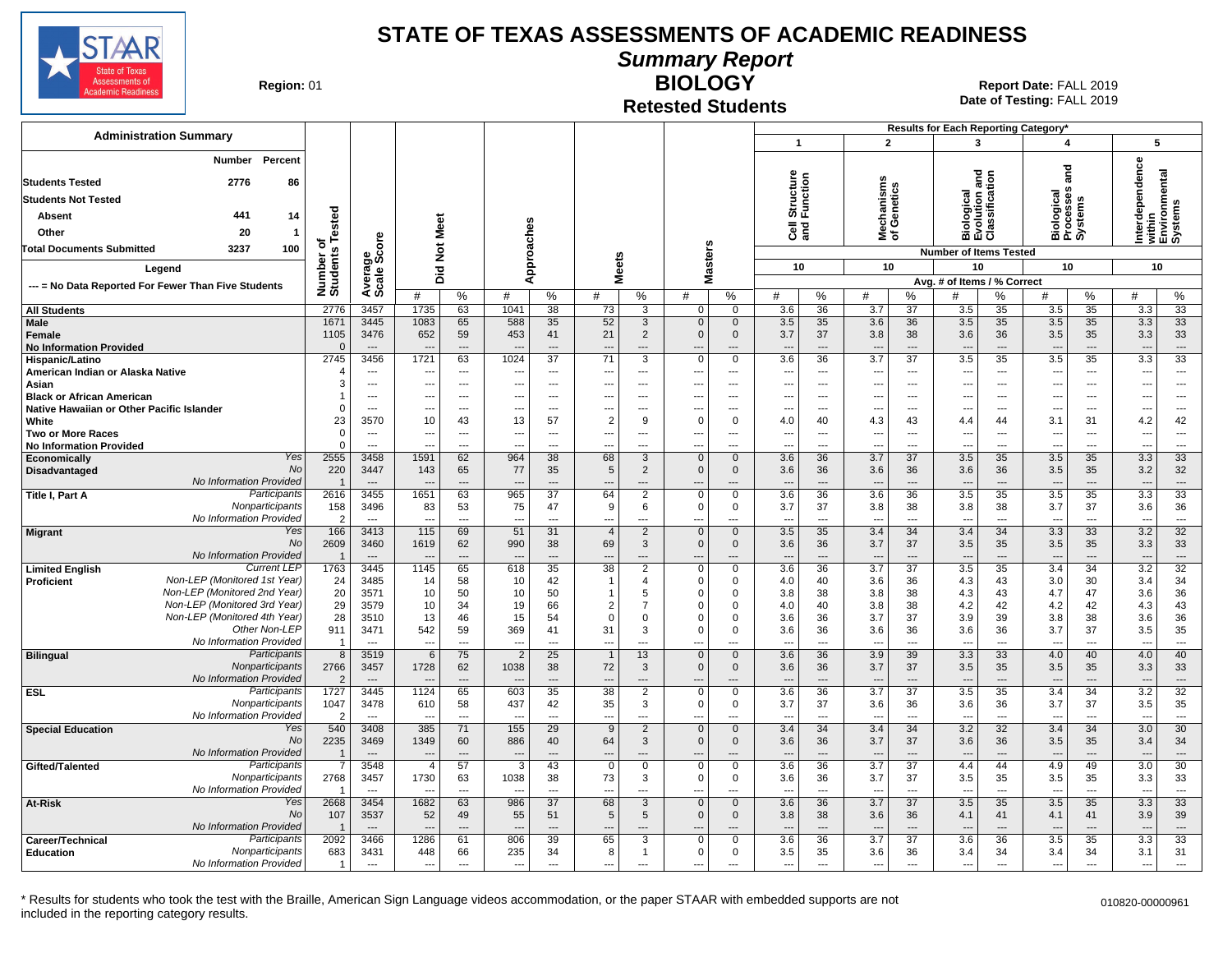

#### **Summary Report**

**Region: 01** 

#### **All Students ENGLISH I**

| <b>Administration Summary</b>                                                 |                          |                                  |                                  |                                |                                  |                      |                                  |                      |                                 |                                  |                                 |                                |                                                 |                                |                                                          |                          | Results for Each Reporting Category' |                                |                                 |                      |                  |                                |
|-------------------------------------------------------------------------------|--------------------------|----------------------------------|----------------------------------|--------------------------------|----------------------------------|----------------------|----------------------------------|----------------------|---------------------------------|----------------------------------|---------------------------------|--------------------------------|-------------------------------------------------|--------------------------------|----------------------------------------------------------|--------------------------|--------------------------------------|--------------------------------|---------------------------------|----------------------|------------------|--------------------------------|
|                                                                               |                          |                                  |                                  |                                |                                  |                      |                                  |                      |                                 |                                  | $\mathbf 1$                     |                                | $\overline{2}$                                  |                                | 3                                                        |                          | 4                                    |                                | 5                               |                      | 6                |                                |
| <b>Number</b><br>Percent                                                      |                          |                                  |                                  |                                |                                  |                      |                                  |                      |                                 |                                  | iding/<br>Across                |                                |                                                 |                                |                                                          |                          |                                      |                                |                                 |                      |                  |                                |
| <b>Students Tested</b><br>15499<br>95                                         |                          |                                  |                                  |                                |                                  |                      |                                  |                      |                                 |                                  |                                 |                                | Understanding/<br>Analysis of<br>Literary Texts |                                | tanding<br>Understanding<br>Analysis of<br>Informational |                          |                                      |                                |                                 |                      |                  |                                |
| <b>Students Not Tested</b>                                                    |                          |                                  |                                  |                                |                                  |                      |                                  |                      |                                 |                                  | ∢<br>es<br>≌                    |                                |                                                 |                                |                                                          |                          | Composition                          |                                |                                 |                      |                  |                                |
| 858<br>5<br>Absent                                                            |                          |                                  |                                  |                                |                                  |                      |                                  |                      |                                 |                                  | Underst<br>Analysis<br>Genres   |                                |                                                 |                                |                                                          | <b>SC</b>                |                                      |                                | Revision                        |                      | Editing          |                                |
| 14<br>Other<br>0                                                              | ested                    |                                  | Meet                             |                                |                                  |                      |                                  |                      |                                 |                                  |                                 |                                |                                                 |                                |                                                          | ā                        |                                      |                                |                                 |                      |                  |                                |
| <b>Total Documents Submitted</b><br>16371<br>100                              | ৳৺                       | core                             |                                  |                                |                                  |                      |                                  |                      |                                 |                                  |                                 |                                |                                                 |                                |                                                          |                          |                                      |                                |                                 |                      |                  |                                |
|                                                                               |                          |                                  |                                  | $\breve{\mathbf{z}}$           | pproaches                        |                      |                                  |                      |                                 |                                  | 8                               |                                | 13                                              |                                | <b>Number of Points Possible</b><br>13                   |                          | 16                                   |                                | 9                               |                      | 9                |                                |
| Legend                                                                        | Number of<br>Students    | Average<br>Scale Sc              | $\overline{2}$<br>ة              |                                | ⋖                                |                      | <b>Meets</b>                     |                      |                                 | <b>Masters</b>                   |                                 |                                |                                                 |                                | <b>Number of Points Scored</b>                           |                          |                                      |                                |                                 |                      |                  |                                |
| --- = No Data Reported For Fewer Than Five Students                           |                          |                                  | #                                | $\%$                           | #                                | %                    | #                                | %                    | #                               | ℅                                | #                               | $\%$                           | #                                               | %                              | #                                                        | ℅                        | #                                    | $\%$                           | #                               | ℅                    | #                | ℅                              |
| <b>All Students</b>                                                           | 15499                    | 3727                             | 8982                             | 58                             | 6517                             | 42                   | 3475                             | 22                   | 546                             | $\overline{4}$                   | 4.4                             | 54                             | 7.2                                             | 55                             | 6.6                                                      | 51                       | 7.2                                  | 45                             | 4.7                             | 53                   | 5.3              | 59                             |
| <b>Male</b>                                                                   | 9185                     | 3658                             | 5789                             | 63                             | 3396                             | 37                   | 1656                             | 18                   | 178                             | $\overline{2}$                   | 4.1                             | 52                             | 6.9                                             | 53                             | 6.3                                                      | 48                       | 6.8                                  | 42                             | 4.6                             | 51                   | 4.9              | 55                             |
| Female<br><b>No Information Provided</b>                                      | 6314                     | 3827<br>$---$                    | 3193<br>$\overline{\phantom{a}}$ | 51<br>$---$                    | 3121<br>$\overline{\phantom{a}}$ | 49<br>$\overline{a}$ | 1819<br>$\overline{\phantom{a}}$ | 29<br>$\sim$         | 368<br>$\overline{a}$           | 6<br>---                         | 4.7<br>$---$                    | 59<br>$\overline{\phantom{a}}$ | 7.7<br>$\overline{\phantom{a}}$                 | 59<br>$\overline{\phantom{a}}$ | 7.1<br>$\overline{\phantom{a}}$                          | 54<br>$\overline{a}$     | 7.9<br>$\overline{\phantom{a}}$      | 50<br>$---$                    | 5.0<br>$\overline{\phantom{a}}$ | 55<br>$\overline{a}$ | 5.7<br>---       | 64<br>$\overline{a}$           |
| Hispanic/Latino                                                               | 15308                    | 3725                             | 8892                             | 58                             | 6416                             | 42                   | 3409                             | $\overline{22}$      | 519                             | $\overline{3}$                   | 4.4                             | 54                             | 7.2                                             | 55                             | 6.6                                                      | 51                       | 7.2                                  | 45                             | 4.7                             | 52                   | 5.3              | 59                             |
| American Indian or Alaska Native                                              | ٩                        | 3762                             | 6                                | 67                             | -3                               | 33                   | $\overline{2}$                   | 22                   |                                 | 11                               | 4.1                             | 51                             | 6.3                                             | 49                             | 6.4                                                      | 50                       | 8.9                                  | 56                             | 4.3                             | 48                   | 5.1              | 57                             |
| Asian                                                                         | 28                       | 4536                             | 3                                | 11                             | 25                               | 89                   | 20                               | 71                   | 14                              | 50                               | 6.2                             | 77                             | 10.3                                            | 79                             | 9.9                                                      | 76                       | 11.8                                 | 74                             | 7.4                             | 83                   | 7.4              | 82                             |
| <b>Black or African American</b><br>Native Hawaiian or Other Pacific Islander | 23<br>-1                 | 3851<br>$\overline{a}$           | 10<br>$\overline{a}$             | 43<br>$\overline{a}$           | 13<br>$\overline{a}$             | 57<br>$\overline{a}$ | 9<br>---                         | 39<br>$\overline{a}$ | -1<br>---                       | $\overline{4}$<br>$\overline{a}$ | 4.5<br>$\sim$                   | 56<br>$\sim$                   | 7.7<br>$\overline{\phantom{a}}$                 | 60<br>$---$                    | 7.7<br>$\overline{a}$                                    | 59<br>$\sim$             | 8.2<br>$\overline{a}$                | 51<br>$\overline{\phantom{a}}$ | 5.3<br>$\overline{\phantom{a}}$ | 59<br>$\overline{a}$ | 5.7<br>---       | 63<br>$\overline{\phantom{a}}$ |
| White                                                                         | 120                      | 3806                             | 65                               | 54                             | 55                               | 46                   | 32                               | 27                   | 10                              | 8                                | 4.6                             | 58                             | 7.1                                             | 55                             | 7.0                                                      | 54                       | 7.7                                  | 48                             | 5.3                             | 59                   | 5.2              | 58                             |
| <b>Two or More Races</b>                                                      | 6                        | 3861                             | 3                                | 50                             | 3                                | 50                   | $\overline{2}$                   | 33                   | -1                              | 17                               | 4.8                             | 60                             | 6.5                                             | 50                             | 6.8                                                      | 53                       | 9.7                                  | 60                             | 5.8                             | 65                   | 5.2              | 57                             |
| <b>No Information Provided</b>                                                |                          | $\overline{a}$                   | ---                              | $\sim$                         |                                  | $\overline{a}$       | ---                              | $\overline{a}$       |                                 | ---                              | $\overline{\phantom{a}}$        | $\overline{\phantom{a}}$       | $\overline{\phantom{a}}$                        | $\overline{a}$                 | $\overline{a}$                                           | ---                      | $\overline{a}$                       | $\overline{\phantom{a}}$       | $\overline{\phantom{a}}$        | $\overline{a}$       | ---              | $\sim$                         |
| Yes<br>Economically<br>No<br>Disadvantaged                                    | 13730<br>1766            | 3696<br>3965                     | 8254<br>727                      | 60<br>41                       | 5476<br>1039                     | 40<br>59             | 2737<br>737                      | 20<br>42             | 318<br>228                      | $\overline{2}$<br>13             | 4.3<br>5.0                      | 53<br>63                       | 7.1<br>8.3                                      | 54<br>64                       | 6.4<br>7.9                                               | 49<br>61                 | 7.1<br>8.5                           | 44<br>53                       | 4.6<br>5.5                      | 51<br>61             | 5.2<br>5.9       | 58<br>66                       |
| No Information Provided                                                       |                          |                                  |                                  | $\overline{a}$                 |                                  |                      |                                  |                      |                                 | ---                              |                                 | $\overline{\phantom{a}}$       |                                                 | $\overline{a}$                 |                                                          |                          |                                      | ---                            |                                 |                      | ---              | $\overline{\phantom{a}}$       |
| Participants<br>Title I, Part A                                               | 14951                    | 3732                             | 8615                             | 58                             | 6336                             | 42                   | 3426                             | 23                   | 545                             | $\overline{4}$                   | 4.4                             | 55                             | 7.2                                             | 56                             | 6.6                                                      | 51                       | 7.3                                  | 45                             | 4.7                             | 53                   | $\overline{5.3}$ | 59                             |
| Nonparticipants<br>No Information Provided                                    | 544                      | 3592                             | 365                              | 67                             | 179                              | 33                   | 48                               | 9                    | $\overline{\phantom{a}}$        | $\mathbf 0$                      | 4.1                             | 52                             | 6.6                                             | 51                             | 5.7                                                      | 44                       | 6.5                                  | 41                             | 4.2                             | 46                   | 4.6              | 52                             |
| Yes<br><b>Migrant</b>                                                         | 768                      | $---$<br>3599                    | $\overline{\phantom{a}}$<br>535  | $\overline{\phantom{a}}$<br>70 | $\sim$<br>233                    | $\overline{a}$<br>30 | ---<br>86                        | $\overline{a}$<br>11 | ---<br>$6\phantom{1}$           | ---<br>$\overline{1}$            | $\overline{\phantom{a}}$<br>4.0 | $\overline{a}$<br>50           | ---<br>6.5                                      | $\overline{\phantom{a}}$<br>50 | ---<br>5.9                                               | $\overline{a}$<br>45     | $\overline{a}$<br>6.5                | ---<br>41                      | $\overline{\phantom{a}}$<br>4.3 | $\overline{a}$<br>47 | ---<br>4.8       | $\hspace{0.05cm} \ldots$<br>54 |
| No                                                                            | 14726                    | 3734                             | 8445                             | 57                             | 6281                             | 43                   | 3387                             | 23                   | 540                             | $\overline{4}$                   | 4.4                             | 55                             | 7.2                                             | 56                             | 6.6                                                      | 51                       | 7.3                                  | 45                             | 4.8                             | 53                   | 5.3              | 59                             |
| No Information Provided                                                       | 5                        | 3794                             | $\overline{2}$                   | 40                             | -3                               | 60                   | $\overline{2}$                   | 40                   | $\mathbf{0}$                    | $\mathbf{0}$                     | 5.0                             | 63                             | 8.4                                             | 65                             | 7.2                                                      | 55                       | 7.2                                  | 45                             | 4.4                             | 49                   | 5.8              | 64                             |
| <b>Current LEF</b><br><b>Limited English</b><br>Non-LEP (Monitored 1st Year)  | 7829<br>400              | 3573<br>3852                     | 5675                             | $\overline{72}$                | 2154<br>247                      | 28<br>62             | 649<br>132                       | 8                    | 13<br>$\overline{4}$            | $\Omega$<br>1                    | 3.8<br>5.0                      | 48<br>62                       | 6.4<br>8.0                                      | 49<br>62                       | 5.6<br>7.5                                               | 43<br>58                 | 6.4                                  | 40<br>48                       | 4.2                             | 47<br>58             | 4.8<br>6.0       | 53<br>67                       |
| <b>Proficient</b><br>Non-LEP (Monitored 2nd Year)                             | 254                      | 3948                             | 153<br>78                        | 38<br>31                       | 176                              | 69                   | 115                              | 33<br>45             | $\overline{7}$                  | 3                                | 5.1                             | 64                             | 8.3                                             | 64                             | 8.2                                                      | 63                       | 7.8<br>8.6                           | 54                             | 5.2<br>5.7                      | 63                   | 6.4              | 71                             |
| Non-LEP (Monitored 3rd Year)                                                  | 377                      | 4031                             | 84                               | 22                             | 293                              | 78                   | 202                              | 54                   | 16                              | $\overline{4}$                   | 5.5                             | 69                             | 8.9                                             | 68                             | 8.9                                                      | 69                       | 8.7                                  | 55                             | 5.8                             | 65                   | 6.5              | 72                             |
| Non-LEP (Monitored 4th Year)                                                  | 583                      | 4055                             | 134                              | 23                             | 449                              | 77                   | 328                              | 56                   | 38                              | $\overline{7}$                   | 5.5                             | 68                             | 8.9                                             | 69                             | 8.9                                                      | 69                       | 9.0                                  | 56                             | 6.0                             | 66                   | 6.5              | 72                             |
| Other Non-LEP<br>No Information Provided                                      | 6051                     | 3858                             | 2855                             | 47                             | 3196                             | 53                   | 2048                             | 34                   | 468<br>$\Omega$                 | 8                                | 4.8                             | 60                             | 7.8                                             | 60                             | 7.4                                                      | 57                       | 7.9                                  | 50                             | 5.1                             | 57                   | 5.6              | 62                             |
| Participants<br><b>Bilingual</b>                                              | 5<br>148                 | 3624<br>4272                     | 3<br>27                          | 60<br>18                       | $\overline{2}$<br>121            | 40<br>82             | 106                              | 20<br>72             | 32                              | $\Omega$<br>22                   | 4.2<br>5.9                      | 53<br>74                       | 7.4<br>9.7                                      | 57<br>74                       | 6.0<br>9.6                                               | 46<br>74                 | 6.8<br>9.8                           | 43<br>61                       | 3.6<br>6.7                      | 40<br>74             | 5.0<br>7.1       | 56<br>79                       |
| Nonparticipants                                                               | 15335                    | 3722                             | 8943                             | 58                             | 6392                             | 42                   | 3368                             | 22                   | 514                             | $\mathbf{3}$                     | 4.3                             | 54                             | 7.2                                             | 55                             | 6.6                                                      | 50                       | 7.2                                  | 45                             | 4.7                             | 52                   | 5.3              | 58                             |
| No Information Provided                                                       | 16                       | 3341                             | 12                               | 75                             |                                  | 25                   |                                  | 6                    | $\Omega$                        | $\mathbf{0}$                     | 3.2                             | 40                             | 5.6                                             | 43                             | 5.2                                                      | 40                       | 5.0                                  | 31                             | 3.3                             | 36                   | 4.0              | 44                             |
| Participants<br><b>ESL</b><br>Nonparticipants                                 | 7659                     | 3571                             | 5568                             | 73                             | 2091                             | $\overline{27}$      | 617                              | $\overline{8}$       | 8                               | 0                                | 3.8                             | 48                             | 6.4                                             | 49                             | 5.6                                                      | 43                       | 6.4                                  | 40                             | 4.2                             | 47                   | 4.8              | 53                             |
| No Information Provided                                                       | 7822<br>18               | 3881<br>3382                     | 3401<br>13                       | 43<br>72                       | 4421<br>-5                       | 57<br>28             | 2856<br>$\overline{2}$           | 37<br>11             | 538<br>$\Omega$                 | $\overline{7}$<br>$\Omega$       | 4.9<br>3.4                      | 61<br>42                       | 8.0<br>5.9                                      | 61<br>45                       | 7.6<br>5.4                                               | 59<br>41                 | 8.1<br>5.2                           | 50<br>33                       | 5.3<br>3.4                      | 58<br>38             | 5.8<br>3.9       | 64<br>44                       |
| Yes<br><b>Special Education</b>                                               | 2165                     | 3475                             | 1758                             | 81                             | 407                              | 19                   | 110                              | $\sqrt{5}$           | 2                               | $\Omega$                         | 3.6                             | 45                             | 5.9                                             | 45                             | 5.1                                                      | 40                       | 5.5                                  | 34                             | 3.8                             | 42                   | 4.1              | 46                             |
| No                                                                            | 13331                    | 3768                             | 7223                             | 54                             | 6108                             | 46                   | 3364                             | 25                   | 544                             | $\overline{4}$                   | 4.5                             | 56                             | 7.4                                             | 57                             | 6.8                                                      | 53                       | 7.5                                  | 47                             | 4.9                             | 54                   | 5.5              | 61                             |
| No Information Provided<br>Participants                                       | 3<br>756                 | 4539                             | $\overline{24}$                  | $---$<br>$\overline{3}$        | $\overline{732}$                 | $\overline{97}$      | 671                              | 89                   | 278                             | ---<br>$\overline{37}$           | 6.5                             | $\overline{\phantom{a}}$<br>82 | $\overline{\phantom{a}}$<br>10.7                | $\overline{\phantom{a}}$<br>83 | 11.2                                                     | 86                       | 11.4                                 | ---<br>$\overline{71}$         | 7.4                             | $\overline{82}$      | ÷÷<br>7.7        | $\overline{a}$<br>86           |
| Gifted/Talented<br>Nonparticipants                                            | 14739                    | 3685                             | 8956                             | 61                             | 5783                             | 39                   | 2803                             | 19                   | 268                             | $\overline{2}$                   | 4.2                             | 53                             | 7.0                                             | 54                             | 6.4                                                      | 49                       | 7.0                                  | 44                             | 4.6                             | 51                   | 5.1              | 57                             |
| No Information Provided                                                       | $\boldsymbol{\varDelta}$ | $\overline{\phantom{a}}$         |                                  | $\overline{a}$                 |                                  | $\overline{a}$       |                                  | $\sim$               |                                 | ---                              | $\overline{a}$                  | $\overline{a}$                 |                                                 | $\overline{a}$                 | ---                                                      | $\sim$                   |                                      | $\overline{a}$                 | $\overline{\phantom{a}}$        | $\overline{a}$       | ---              | $---$                          |
| Yes<br>At-Risk                                                                | 13016                    | 3624                             | 8574                             | 66                             | 4442                             | 34                   | 1674                             | 13                   | 48                              | $\mathbf{0}$                     | 4.1                             | 51                             | 6.7                                             | 52                             | 6.0                                                      | 46                       | 6.7                                  | 42                             | 4.4                             | 49                   | 4.9              | 55                             |
| No<br>No Information Provided                                                 | 2480                     | 4267                             | 407                              | 16                             | 2073                             | 84                   | 1800                             | 73                   | 498                             | 20                               | 5.9                             | 74                             | 9.7                                             | 74                             | 9.9                                                      | 76                       | 10.0                                 | 62                             | 6.6                             | 73                   | 7.0              | 78<br>$---$                    |
| Participants<br>Career/Technical                                              | 11252                    | $\overline{\phantom{a}}$<br>3711 | 6719                             | $---$<br>60                    | 4533                             | $---$<br>40          | 2282                             | $---$<br>20          | $\overline{\phantom{a}}$<br>363 | $---$<br>3                       | $---$<br>4.3                    | $\overline{\phantom{a}}$<br>54 | $\overline{\phantom{a}}$<br>7.1                 | $---$<br>55                    | ---<br>6.5                                               | $---$<br>50              | 7.2                                  | $---$<br>45                    | $- -$<br>4.7                    | $\overline{a}$<br>52 | ---<br>5.2       | 58                             |
| Nonparticipants<br><b>Education</b>                                           | 4243                     | 3770                             | 2260                             | 53                             | 1983                             | 47                   | 1192                             | 28                   | 183                             | $\overline{4}$                   | 4.5                             | 56                             | 7.4                                             | 57                             | 7.0                                                      | 54                       | 7.3                                  | 46                             | 4.9                             | 54                   | 5.4              | 60                             |
| No Information Provided                                                       | $\overline{4}$           | $\overline{\phantom{a}}$         | $\overline{a}$                   | ---                            | $\overline{\phantom{a}}$         | ---                  | $\overline{\phantom{a}}$         | $\sim$               | $\overline{\phantom{a}}$        | $\overline{a}$                   | $\sim$                          | $\sim$                         | $\sim$                                          | $\overline{a}$                 | $\overline{\phantom{a}}$                                 | $\overline{\phantom{a}}$ | $\sim$                               | $\overline{a}$                 | ---                             | $\overline{a}$       | ---              | $\overline{\phantom{a}}$       |
|                                                                               |                          |                                  |                                  |                                |                                  |                      |                                  |                      |                                 |                                  |                                 |                                |                                                 |                                |                                                          |                          |                                      |                                |                                 |                      |                  |                                |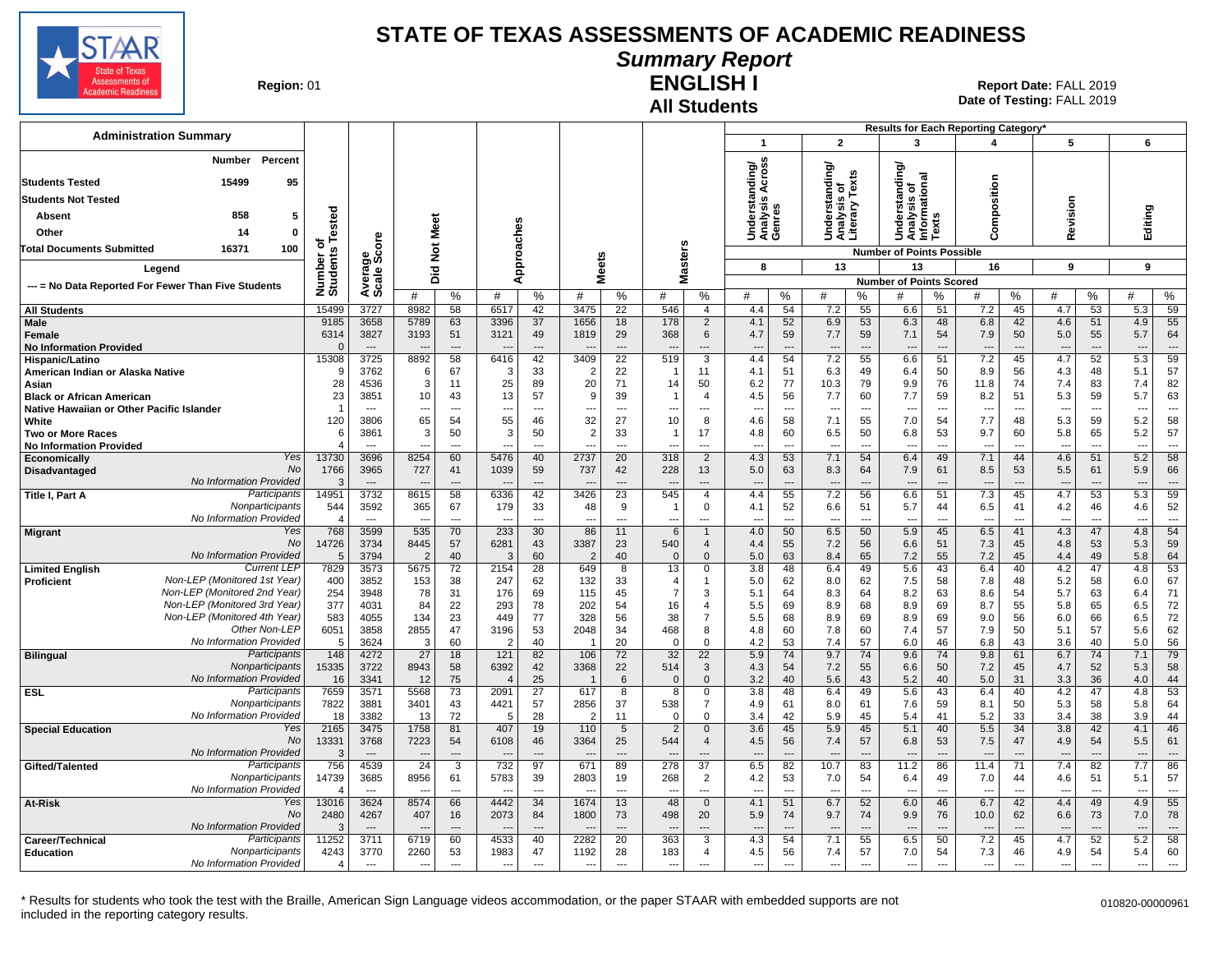

**Constructed Responses Summary Report**

**Region: 01** 

**All Students ENGLISH I**



<sup>\*</sup> Results for students who took the test with the Braille, American Sign Language videos accommodation, or the paper STAAR with embedded supports are 010820-00000961 not included in this report.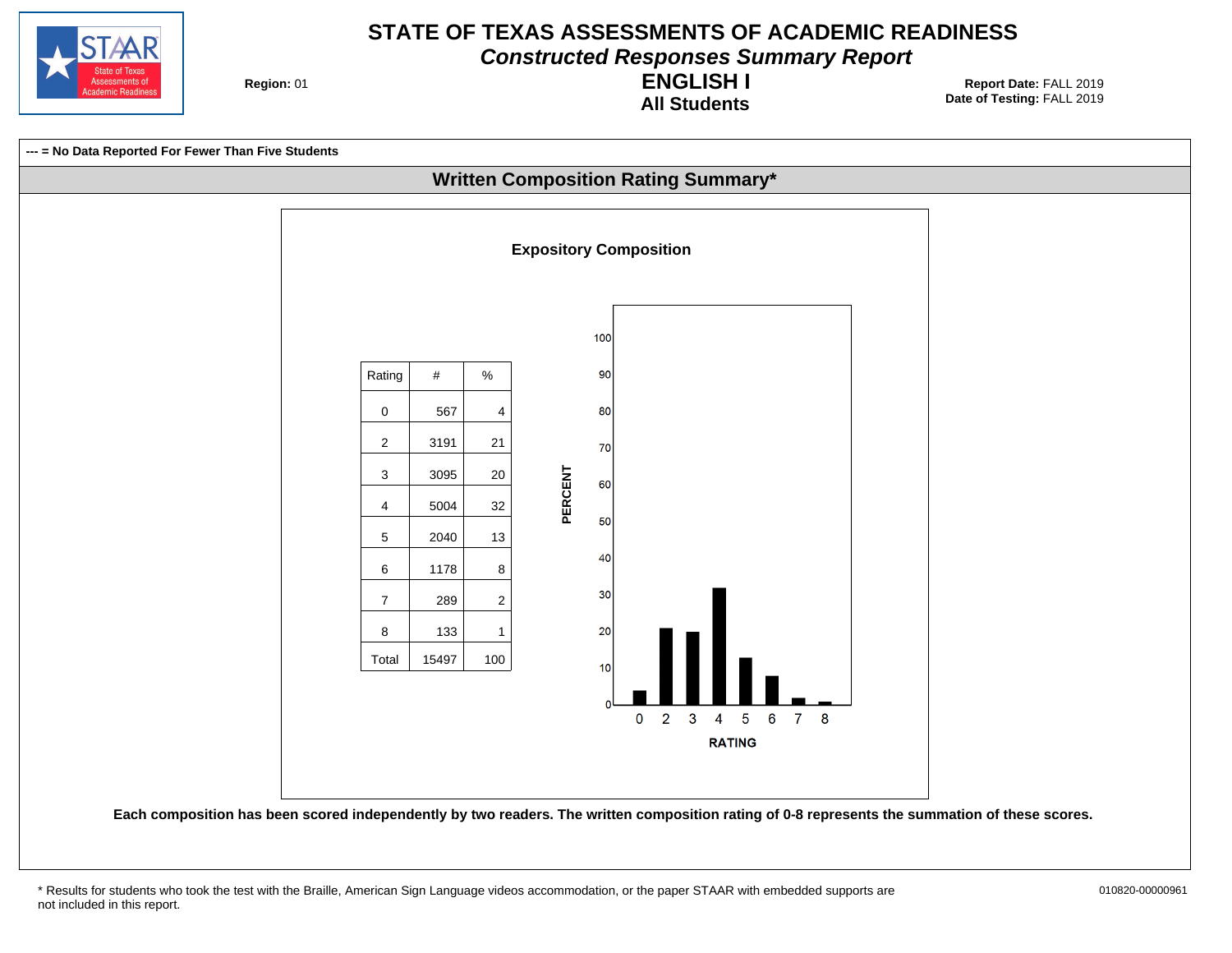

**Summary Report**

**Region: 01** 

#### **First-Time Tested Students ENGLISH I**

**Date of Testing:**  FALL 2019 01 **Report Date:** FALL 2019

| <b>Administration Summary</b>                                                |                              |                                  |                          |                                  |                          |                          |                                |                          |                                  |                                |                                                       |                                |                                                 |                                |                                                   |                                | Results for Each Reporting Category' |                                |                                 |                                |                          |                      |
|------------------------------------------------------------------------------|------------------------------|----------------------------------|--------------------------|----------------------------------|--------------------------|--------------------------|--------------------------------|--------------------------|----------------------------------|--------------------------------|-------------------------------------------------------|--------------------------------|-------------------------------------------------|--------------------------------|---------------------------------------------------|--------------------------------|--------------------------------------|--------------------------------|---------------------------------|--------------------------------|--------------------------|----------------------|
|                                                                              |                              |                                  |                          |                                  |                          |                          |                                |                          |                                  |                                | $\mathbf{1}$                                          |                                | $\overline{2}$                                  |                                | 3                                                 |                                | 4                                    |                                | 5                               |                                | 6                        |                      |
| Percent<br>Number                                                            |                              |                                  |                          |                                  |                          |                          |                                |                          |                                  |                                |                                                       |                                |                                                 |                                | টা                                                |                                |                                      |                                |                                 |                                |                          |                      |
| 5287<br><b>Students Tested</b><br>98                                         |                              |                                  |                          |                                  |                          |                          |                                |                          |                                  |                                | Across<br>Understanding/<br>Analysis Across<br>Genres |                                | Understanding/<br>Analysis of<br>Literary Texts |                                | tandin<br>onal                                    |                                |                                      |                                |                                 |                                |                          |                      |
| <b>Students Not Tested</b>                                                   |                              |                                  |                          |                                  |                          |                          |                                |                          |                                  |                                |                                                       |                                |                                                 |                                | ō<br>w                                            |                                | omposition                           |                                |                                 |                                |                          |                      |
| 93<br>$\mathbf{2}$<br>Absent                                                 |                              |                                  |                          |                                  |                          |                          |                                |                          |                                  |                                |                                                       |                                |                                                 |                                | rmatio<br>Underst<br>Analysis<br>Informa<br>Texts |                                |                                      |                                | Revision                        |                                | Editing                  |                      |
| Other<br>$\mathbf 0$                                                         |                              |                                  |                          |                                  |                          |                          |                                |                          |                                  |                                |                                                       |                                |                                                 |                                |                                                   |                                |                                      |                                |                                 |                                |                          |                      |
| 5381<br>100<br><b>Total Documents Submitted</b>                              |                              |                                  | <b>Not Meet</b>          |                                  |                          |                          |                                |                          |                                  |                                |                                                       |                                |                                                 |                                |                                                   |                                | $\epsilon$                           |                                |                                 |                                |                          |                      |
|                                                                              | Number of<br>Students Tested |                                  |                          |                                  |                          | Approaches               | <b>Meets</b>                   |                          | asters                           |                                | 8                                                     |                                | 13                                              |                                | <b>Number of Points Possible</b><br>13            |                                | 16                                   |                                | 9                               |                                | 9                        |                      |
| Legend                                                                       |                              |                                  | id<br>O                  |                                  |                          |                          |                                |                          | Σ                                |                                |                                                       |                                |                                                 |                                | <b>Number of Points Scored</b>                    |                                |                                      |                                |                                 |                                |                          |                      |
| --- = No Data Reported For Fewer Than Five Students                          |                              | Average<br>Scale Score           | #                        | %                                | #                        | %                        | #                              | %                        | #                                | %                              | #                                                     | %                              | #                                               | %                              |                                                   | %                              | #                                    | %                              | #                               | %                              | #                        | ℅                    |
| <b>All Students</b>                                                          | 5287                         | 4027                             | 1603                     | 30                               | 3684                     | 70                       | 2760                           | 52                       | 546                              | 10                             | 5.3                                                   | 67                             | 8.7                                             | 67                             | 8.6                                               | 66                             | 8.6                                  | 54                             | 5.8                             | 64                             | 6.3                      | 70                   |
| Male                                                                         | 2738                         | 3927                             | 1019                     | 37                               | 1719                     | 63                       | 1234                           | 45                       | 178                              | $\overline{7}$                 | 5.1                                                   | 63                             | 8.3                                             | 64                             | 8.1                                               | 63                             | 7.9                                  | 49                             | 5.5                             | 61                             | 5.9                      | 66                   |
| Female<br><b>No Information Provided</b>                                     | 2549<br>$\Omega$             | 4135<br>$\overline{\phantom{a}}$ | 584<br>$\sim$            | 23<br>$\sim$                     | 1965                     | 77<br>---                | 1526                           | 60<br>$---$              | 368<br>--                        | 14<br>---                      | 5.6<br>$\overline{\phantom{a}}$                       | 70<br>$\overline{a}$           | 9.1<br>$\overline{\phantom{a}}$                 | 70<br>$\overline{\phantom{a}}$ | 9.1<br>$\overline{\phantom{a}}$                   | 70<br>$\overline{\phantom{a}}$ | 9.4<br>$\overline{\phantom{a}}$      | 59<br>$\overline{\phantom{a}}$ | 6.1<br>$\overline{\phantom{a}}$ | 67<br>$\overline{\phantom{a}}$ | 6.7<br>$\overline{a}$    | 74<br>$\overline{a}$ |
| Hispanic/Latino                                                              | 5207                         | 4022                             | 1585                     | 30                               | 3622                     | 70                       | 2706                           | 52                       | 519                              | 10                             | 5.3                                                   | 67                             | 8.7                                             | 67                             | 8.6                                               | 66                             | 8.6                                  | 54                             | 5.8                             | 64                             | 6.3                      | 70                   |
| American Indian or Alaska Native                                             | 2                            | $\overline{\phantom{a}}$         | ---                      | $\overline{a}$                   | $\overline{\phantom{a}}$ | $\overline{\phantom{a}}$ | $\overline{\phantom{a}}$       | $\overline{\phantom{a}}$ | ---                              | $\overline{a}$                 | ---                                                   | $\overline{\phantom{a}}$       | $\overline{\phantom{a}}$                        | $\overline{\phantom{a}}$       | ---                                               | ---                            | $\overline{\phantom{a}}$             | ---                            | $\overline{\phantom{a}}$        | $\overline{\phantom{a}}$       | $\overline{\phantom{a}}$ |                      |
| Asian                                                                        | 21                           | 4816                             | $\mathbf 0$              | $\mathbf 0$                      | 21                       | 100                      | 19                             | 90                       | 14                               | 67                             | 6.9                                                   | 86                             | 11.2                                            | 86                             | 11.6                                              | 89                             | 12.9                                 | 80                             | 8.1                             | 90                             | 8.2                      | 92                   |
| <b>Black or African American</b>                                             | $\mathbf 1$                  | 4111<br>$\overline{\phantom{a}}$ | $\overline{2}$<br>---    | 22<br>$\overline{a}$             | 7<br>---                 | 78<br>$\overline{a}$     | $\overline{\phantom{a}}$       | 78<br>$\overline{a}$     | -1<br>---                        | 11<br>$\overline{\phantom{a}}$ | 4.9<br>---                                            | 61<br>---                      | 7.7<br>$\overline{\phantom{a}}$                 | 59<br>$\overline{a}$           | 9.1<br>$\overline{a}$                             | 70<br>$\overline{\phantom{a}}$ | 10.2<br>$\overline{a}$               | 64<br>$\overline{\phantom{a}}$ | 6.8<br>$\overline{a}$           | 75<br>$\overline{a}$           | 6.7                      | 74<br>$\overline{a}$ |
| Native Hawaiian or Other Pacific Islander<br>White                           | 44                           | 4165                             | 14                       | 32                               | 30                       | 68                       | 24                             | 55                       | 10                               | 23                             | 5.7                                                   | 71                             | 8.6                                             | 66                             | 9.1                                               | 70                             | 9.5                                  | 60                             | 6.2                             | 69                             | ---<br>6.3               | 70                   |
| Two or More Races                                                            | $\overline{2}$               | $---$                            | ---                      | $\overline{a}$                   |                          | $\overline{a}$           | --                             | $\overline{a}$           | ---                              | $\sim$                         | $\overline{\phantom{a}}$                              | $\overline{\phantom{a}}$       | $\overline{\phantom{a}}$                        | $---$                          | $\overline{\phantom{a}}$                          | $\sim$                         | $\overline{\phantom{a}}$             | $\overline{\phantom{a}}$       | $\sim$                          | $\overline{\phantom{a}}$       | ---                      | $\overline{a}$       |
| <b>No Information Provided</b>                                               |                              | $\sim$                           | $\overline{\phantom{a}}$ | $\overline{a}$                   | $\overline{a}$           | ---                      | $\sim$                         | $\overline{a}$           | ---                              | $\overline{a}$                 | $\overline{a}$                                        | $\overline{a}$                 | $\overline{\phantom{a}}$                        | $\overline{a}$                 | $\overline{a}$                                    | $\overline{a}$                 | $\overline{a}$                       | $\overline{\phantom{a}}$       | $\overline{\phantom{a}}$        | $\sim$                         | ---                      | $\overline{a}$       |
| Yes<br>Economically<br>No<br><b>Disadvantaged</b>                            | 4441<br>845                  | 3960<br>4376                     | 1517<br>86               | 34<br>10                         | 2924<br>759              | 66<br>90                 | 2092<br>667                    | 47<br>79                 | 318<br>228                       | $\overline{7}$<br>27           | 5.2<br>6.2                                            | 65<br>77                       | 8.4<br>10.2                                     | 65<br>78                       | 8.3<br>10.4                                       | 64<br>80                       | 8.3<br>10.5                          | 52<br>66                       | 5.6<br>6.9                      | 62<br>77                       | 6.1<br>7.2               | 68<br>80             |
| No Information Provided                                                      |                              |                                  |                          | $\overline{a}$                   |                          |                          |                                |                          |                                  | ---                            | $-$                                                   |                                | $\overline{\phantom{a}}$                        | $\overline{a}$                 |                                                   |                                | $\overline{a}$                       | $\overline{\phantom{a}}$       | $\overline{\phantom{a}}$        |                                | $\overline{a}$           | $\overline{a}$       |
| Participants<br>Title I, Part A                                              | 5260                         | 4028                             | 1591                     | 30                               | 3669                     | 70                       | 2751                           | 52                       | 545                              | 10                             | 5.3                                                   | 67                             | 8.7                                             | 67                             | 8.6                                               | 66                             | 8.6                                  | 54                             | 5.8                             | 64                             | 6.3                      | 70                   |
| Nonparticipants                                                              | 26                           | 3784                             | 12                       | 46                               | 14                       | 54                       | 8                              | 31                       |                                  | $\overline{4}$                 | 4.5                                                   | 56                             | 7.5                                             | 57                             | 7.5                                               | 58                             | 6.9                                  | 43                             | 5.3                             | 59                             | 5.5                      | 61                   |
| No Information Provided<br>Yes<br><b>Migrant</b>                             | $\overline{1}$<br>124        | $\overline{a}$<br>3779           | ---<br>69                | ---<br>56                        | ---<br>55                | ---<br>44                | $\overline{\phantom{a}}$<br>39 | $\overline{a}$<br>31     | -−∙<br>6                         | ---<br>$5\phantom{1}$          | ---<br>4.7                                            | ---<br>59                      | ---<br>7.5                                      | $\overline{a}$<br>58           | $\overline{\phantom{a}}$<br>6.8                   | ---<br>53                      | $\overline{a}$<br>7.2                | $\overline{a}$<br>45           | $\overline{a}$<br>4.8           | ---<br>54                      | ---<br>5.5               | $\overline{a}$<br>61 |
| No                                                                           | 5160                         | 4033                             | 1533                     | 30                               | 3627                     | 70                       | 2719                           | 53                       | 540                              | 10                             | 5.3                                                   | 67                             | 8.7                                             | 67                             | 8.7                                               | 67                             | 8.7                                  | 54                             | 5.8                             | 65                             | 6.3                      | 70                   |
| No Information Provided                                                      | 3                            | $\overline{\phantom{a}}$         |                          | $\overline{a}$                   |                          |                          |                                |                          |                                  | $\overline{a}$                 | $\overline{a}$                                        | ---                            |                                                 |                                |                                                   |                                |                                      | $\overline{a}$                 | $\overline{\phantom{a}}$        | $\overline{a}$                 | $\overline{\phantom{a}}$ |                      |
| <b>Current LEP</b><br><b>Limited English</b><br>Non-LEP (Monitored 1st Year) | 1819                         | 3674                             | 1079                     | 59                               | 740                      | 41                       | 360                            | 20                       | 13                               | 1                              | 4.2                                                   | 53                             | 7.0                                             | 54                             | 6.4                                               | 49                             | 6.8                                  | 42                             | 4.6                             | 51                             | 5.1                      | 57                   |
| <b>Proficient</b><br>Non-LEP (Monitored 2nd Year)                            | 307<br>135                   | 3942<br>4136                     | 86<br>12                 | 28<br>9                          | 221<br>123               | 72<br>91                 | 124<br>92                      | 40<br>68                 | $\overline{4}$<br>$\overline{7}$ | $\mathbf{1}$<br>5              | 5.3<br>5.9                                            | 67<br>74                       | 8.6<br>9.3                                      | 66<br>72                       | 8.1<br>9.7                                        | 63<br>74                       | 8.3<br>9.3                           | 52<br>58                       | 5.6<br>6.3                      | 62<br>70                       | 6.3<br>6.9               | 70<br>77             |
| Non-LEP (Monitored 3rd Year)                                                 | 257                          | 4162                             | 25                       | 10                               | 232                      | 90                       | 178                            | 69                       | 16                               | 6                              | 5.9                                                   | 74                             | 9.6                                             | 74                             | 9.8                                               | 76                             | 9.4                                  | 59                             | 6.3                             | 70                             | 6.9                      | 77                   |
| Non-LEP (Monitored 4th Year)                                                 | 430                          | 4177                             | 47                       | 11                               | 383                      | 89                       | 307                            | 71                       | 38                               | 9                              | 5.9                                                   | 73                             | 9.5                                             | 73                             | 9.8                                               | 76                             | 9.5                                  | 59                             | 6.4                             | 71                             | 6.8                      | 76                   |
| Other Non-LEP<br>No Information Provided                                     | 2336                         | 4265                             | 352                      | 15                               | 1984                     | 85                       | 1698                           | 73                       | 468                              | 20                             | 6.0                                                   | 75                             | 9.8                                             | 75                             | 10.0                                              | 77                             | 9.8                                  | 62                             | 6.5                             | 73                             | 7.0                      | 77                   |
| Participants<br><b>Bilingual</b>                                             | 3<br>127                     | $\sim$<br>4391                   | ---<br>11                | $\overline{a}$<br>9              | 116                      | ---<br>91                | 106                            | $\overline{a}$<br>83     | ---<br>32                        | $\overline{a}$<br>25           | 6.2                                                   | $\overline{a}$<br>77           | 10.2                                            | $\overline{\phantom{a}}$<br>79 | 10.4                                              | $\overline{a}$<br>80           | 10.5                                 | $\overline{\phantom{a}}$<br>66 | 7.0                             | $---$<br>78                    | ---<br>7.4               | ---<br>83            |
| Nonparticipants                                                              | 5153                         | 4019                             | 1587                     | 31                               | 3566                     | 69                       | 2653                           | 51                       | 514                              | 10                             | 5.3                                                   | 66                             | 8.7                                             | 67                             | 8.6                                               | 66                             | 8.6                                  | 54                             | 5.8                             | 64                             | 6.3                      | 70                   |
| No Information Provided                                                      | $\overline{7}$               | 3495                             | 5                        | 71                               | $\overline{2}$           | 29                       |                                | 14                       | $\mathbf 0$                      | $\mathbf{0}$                   | 3.7                                                   | 46                             | 6.1                                             | 47                             | 5.6                                               | 43                             | 5.7                                  | 36                             | 3.3                             | 37                             | 4.0                      | 44                   |
| Participants<br><b>ESL</b><br>Nonparticipants                                | 1775<br>3503                 | 3664                             | 1068                     | 60                               | 707<br>2974              | 40                       | 334                            | 19                       | 8                                | $\mathbf 0$                    | 4.2                                                   | 53                             | 7.0                                             | 53                             | 6.4                                               | 49                             | 6.7                                  | 42                             | 4.6                             | 51                             | 5.1                      | 57                   |
| No Information Provided                                                      | g                            | 4212<br>3543                     | 529<br>6                 | 15<br>67                         | 3                        | 85<br>33                 | 2424                           | 69<br>22                 | 538<br>$\Omega$                  | 15<br>$\mathbf 0$              | 5.9<br>4.0                                            | 74<br>50                       | 9.6<br>6.7                                      | 74<br>51                       | 9.8<br>5.9                                        | 75<br>45                       | 9.6<br>6.0                           | 60<br>38                       | 6.4<br>3.7                      | 71<br>41                       | 6.9<br>3.9               | 76<br>43             |
| Yes<br><b>Special Education</b>                                              | 518                          | 3503                             | 395                      | 76                               | 123                      | 24                       | 46                             | 9                        | $\overline{2}$                   | $\mathbf 0$                    | 3.6                                                   | 45                             | 6.1                                             | 47                             | 5.5                                               | 42                             | 5.5                                  | 34                             | 3.8                             | 43                             | 4.4                      | 48                   |
| <b>No</b>                                                                    | 4768                         | 4084                             | 1208                     | 25                               | 3560                     | 75                       | 2713                           | 57                       | 544                              | 11                             | 5.5                                                   | 69                             | 9.0                                             | 69                             | 8.9                                               | 69                             | 9.0                                  | 56                             | 6.0                             | 67                             | 6.5                      | 72                   |
| No Information Provided<br>Participants                                      |                              | $\overline{\phantom{a}}$         | $\overline{\phantom{a}}$ | $\overline{a}$<br>$\overline{2}$ |                          |                          |                                |                          | --                               | $\overline{a}$                 | ---                                                   |                                | $\overline{\phantom{a}}$                        | ---                            | $\overline{\phantom{a}}$                          |                                | $\overline{\phantom{a}}$             | $\overline{\phantom{a}}$       | $\overline{\phantom{a}}$        |                                | $\overline{\phantom{a}}$ | ---                  |
| Gifted/Talented<br>Nonparticipants                                           | 715<br>4570                  | 4577<br>3941                     | 15<br>1587               | 35                               | 700<br>2983              | 98<br>65                 | 661<br>2098                    | 92<br>46                 | 278<br>268                       | 39<br>6                        | 6.6<br>5.1                                            | 83<br>64                       | 10.9<br>8.4                                     | 84<br>64                       | 11.4<br>8.2                                       | 88<br>63                       | 11.5<br>8.2                          | 72<br>51                       | 7.5<br>5.5                      | 84<br>61                       | 7.8<br>6.1               | 86<br>67             |
| No Information Provided                                                      | 2                            | $\sim$                           | $\sim$                   | $---$                            | $\overline{\phantom{a}}$ | $\overline{a}$           | --                             | $---$                    | ---                              | ---                            | $\overline{\phantom{a}}$                              | $\overline{a}$                 | $\overline{\phantom{a}}$                        | $\overline{a}$                 | $\sim$                                            | $\overline{a}$                 | $\overline{\phantom{a}}$             | $---$                          | $\overline{a}$                  | $\overline{\phantom{a}}$       | ---                      | $---$                |
| Yes<br>At-Risk                                                               | 3282                         | 3792                             | 1493                     | 45                               | 1789                     | 55                       | 1026                           | 31                       | 48                               | $\overline{1}$                 | 4.7                                                   | 59                             | 7.7                                             | 59                             | 7.3                                               | 56                             | 7.4                                  | 46                             | 5.0                             | 56                             | 5.6                      | 62                   |
| No                                                                           | 2004                         | 4412                             | 110                      | 5                                | 1894                     | 95                       | 1733                           | 86                       | 498                              | 25                             | 6.4                                                   | 80                             | 10.4                                            | 80                             | 10.8                                              | 83                             | 10.7                                 | 67                             | 7.1                             | 78                             | 7.5                      | 83                   |
| No Information Provided<br>Participants<br>Career/Technical                  | $\overline{1}$<br>3212       | $---$<br>4045                    | 948                      | $-$<br>30                        | 2264                     | 70                       | 1701                           | 53                       | 363                              | $\overline{\phantom{a}}$<br>11 | 5.4                                                   | $\overline{\phantom{a}}$<br>67 | 8.8                                             | 67                             | 8.7                                               | 67                             | 8.8                                  | 55                             | 5.8                             | 65                             | 6.3                      | 70                   |
| Nonparticipants<br><b>Education</b>                                          | 2072                         | 3999                             | 653                      | 32                               | 1419                     | 68                       | 1058                           | 51                       | 183                              | 9                              | 5.3                                                   | 66                             | 8.6                                             | 66                             | 8.5                                               | 66                             | 8.4                                  | 52                             | 5.7                             | 63                             | 6.2                      | 69                   |
| No Information Provided                                                      | 3                            | $\overline{a}$                   | $\overline{a}$           | $\overline{a}$                   |                          | ---                      | $\overline{\phantom{a}}$       | $\overline{a}$           | ---                              | ---                            | ---                                                   |                                | ---                                             | $\overline{a}$                 | $\overline{\phantom{a}}$                          | $\overline{a}$                 | ---                                  | $\overline{a}$                 | $\overline{a}$                  |                                | ---                      |                      |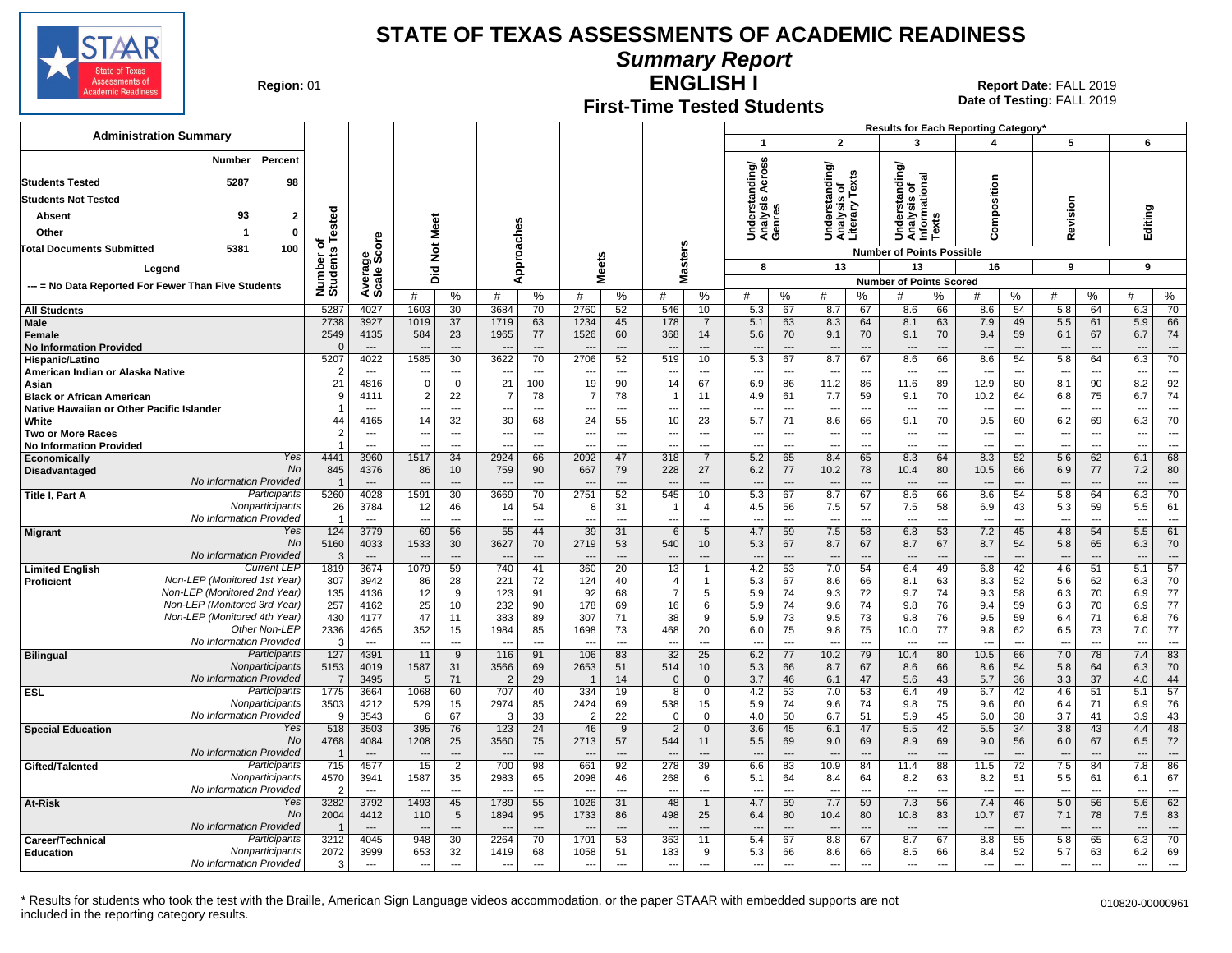

**Constructed Responses Summary Report**

**Region: 01** 

**First-Time Tested Students ENGLISH I**

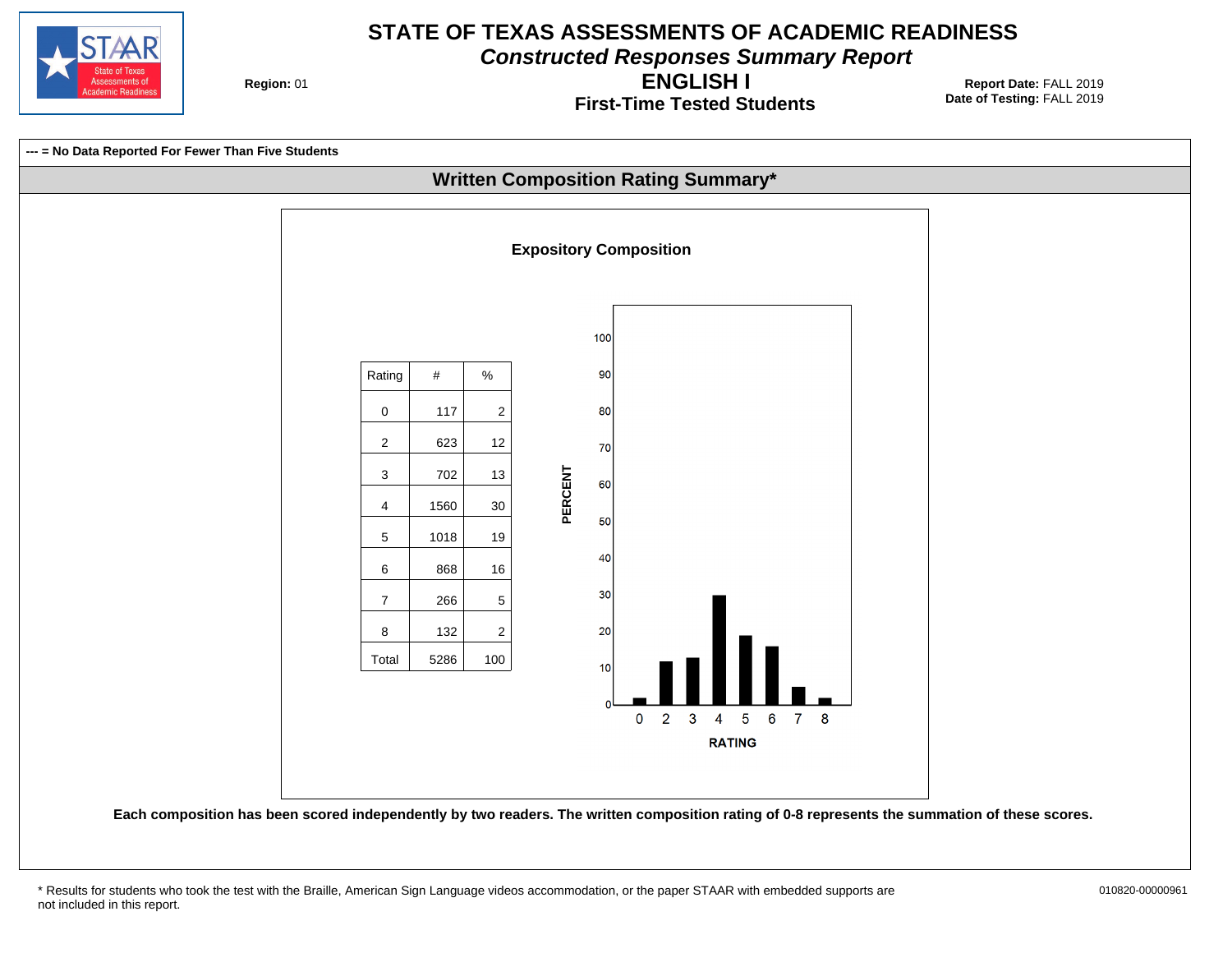

**Summary Report**

**Region: 01** 

#### **Retested Students ENGLISH I**

**Date of Testing:**  FALL 2019 01 **Report Date:** FALL 2019

|                                                                         |                        |                                  |                          |                       |                                  |                          |                                |                          |                               |                                |                                 |                          |                                 |                          | Results for Each Reporting Category*                              |                                |                          |                                |                                 |                                |            |                                |
|-------------------------------------------------------------------------|------------------------|----------------------------------|--------------------------|-----------------------|----------------------------------|--------------------------|--------------------------------|--------------------------|-------------------------------|--------------------------------|---------------------------------|--------------------------|---------------------------------|--------------------------|-------------------------------------------------------------------|--------------------------------|--------------------------|--------------------------------|---------------------------------|--------------------------------|------------|--------------------------------|
| <b>Administration Summary</b>                                           |                        |                                  |                          |                       |                                  |                          |                                |                          |                               |                                | $\mathbf 1$                     |                          | $\overline{2}$                  |                          | 3                                                                 |                                | 4                        |                                | 5                               |                                | 6          |                                |
| Percent<br>Number<br>10212<br><b>Students Tested</b><br>93              |                        |                                  |                          |                       |                                  |                          |                                |                          |                               |                                | nding/<br>Across                |                          | ding/<br>s of<br>Texts          |                          | tanding<br>Understanding<br>Analysis of<br>Informational<br>Texts |                                |                          |                                |                                 |                                |            |                                |
| <b>Students Not Tested</b>                                              |                        |                                  |                          |                       |                                  |                          |                                |                          |                               |                                | დ. ლ                            |                          | Ĕ                               |                          |                                                                   |                                | Composition              |                                |                                 |                                |            |                                |
| 765                                                                     |                        |                                  |                          |                       |                                  |                          |                                |                          |                               |                                | ទីខ្ទឹ                          |                          | ក្ខុនី<br>និង                   |                          |                                                                   |                                |                          |                                | Revision                        |                                |            |                                |
| Absent<br>7                                                             | Tested                 |                                  |                          | Meet                  |                                  |                          |                                |                          |                               |                                |                                 |                          |                                 |                          |                                                                   |                                |                          |                                |                                 |                                | Editing    |                                |
| 13<br>Other<br>0                                                        |                        | ទី                               |                          |                       |                                  |                          |                                |                          |                               |                                | 호로<br>국주                        |                          | <b>BEE</b><br>SEE               |                          |                                                                   |                                |                          |                                |                                 |                                |            |                                |
| 100<br><b>Total Documents Submitted</b><br>10990                        | $\circ$                | န္တီတိ                           |                          | $\frac{5}{2}$         |                                  | Approaches               |                                |                          |                               | <b>Masters</b>                 |                                 |                          |                                 |                          | <b>Number of Points Possible</b>                                  |                                |                          |                                |                                 |                                |            |                                |
| Legend                                                                  |                        |                                  |                          | 고                     |                                  |                          | <b>Meets</b>                   |                          |                               |                                | 8                               |                          | 13                              |                          | 13                                                                |                                | 16                       |                                | 9                               |                                | 9          |                                |
| --- = No Data Reported For Fewer Than Five Students                     | Number of<br>Students  | Avera<br>Scale                   |                          | ۵                     |                                  |                          |                                |                          |                               |                                |                                 |                          |                                 |                          | <b>Number of Points Scored</b>                                    |                                |                          |                                |                                 |                                |            |                                |
|                                                                         |                        |                                  | #                        | %                     | #                                | %                        | #                              | %                        | #                             | %                              | #                               | %                        | #                               | %                        | #                                                                 | %                              | #                        | %                              | #                               | %                              | #          | %                              |
| <b>All Students</b>                                                     | 10212                  | 3572                             | 7379                     | 72                    | 2833                             | 28                       | 715                            | 7                        | $\Omega$                      | $\mathbf 0$                    | 3.9                             | 48                       | 6.4                             | 49                       | 5.5                                                               | 43                             | 6.5                      | 41                             | 4.2                             | 46                             | 4.7        | 53                             |
| Male                                                                    | 6447                   | 3545                             | 4770                     | 74                    | 1677                             | 26                       | 422<br>293                     | 7<br>8                   | $\mathbf 0$<br>$\Omega$       | $\mathbf 0$                    | 3.7                             | 47                       | 6.2                             | 48                       | 5.5                                                               | 42<br>44                       | 6.3                      | 39                             | 4.2                             | 46<br>47                       | 4.5        | 50<br>57                       |
| Female<br><b>No Information Provided</b>                                | 3765<br>$\epsilon$     | 3618                             | 2609                     | 69<br>---             | 1156<br>$\overline{\phantom{a}}$ | 31<br>$\overline{a}$     |                                |                          | --                            | $\mathbf 0$<br>---             | 4.0<br>$\overline{a}$           | 51<br>$\overline{a}$     | 6.7<br>---                      | 52<br>---                | 5.7<br>---                                                        | ---                            | 6.9                      | 43<br>$\overline{\phantom{a}}$ | 4.2<br>$\overline{\phantom{a}}$ | $\overline{\phantom{a}}$       | 5.1<br>--- | $\overline{\phantom{a}}$       |
| Hispanic/Latino                                                         | 10101                  | 3571                             | 7307                     | 72                    | 2794                             | 28                       | 703                            | $\overline{7}$           | $\Omega$                      | $\overline{0}$                 | 3.8                             | 48                       | 6.4                             | 49                       | 5.5                                                               | 43                             | 6.5                      | 41                             | 4.2                             | 46                             | 4.7        | 53                             |
| American Indian or Alaska Native                                        | -7                     | 3624                             | 5                        | 71                    | $\overline{2}$                   | 29                       |                                | 14                       | $\mathbf 0$                   | 0                              | 3.9                             | 48                       | 6.0                             | 46                       | 5.7                                                               | 44                             | 8.6                      | 54                             | 4.0                             | 44                             | 4.7        | 52                             |
| Asian                                                                   | 7                      | 3697                             | 3                        | 43                    | $\overline{4}$                   | 57                       | 1                              | 14                       | $\Omega$                      | $\mathbf 0$                    | 4.1                             | 52                       | 7.6                             | 58                       | 4.9                                                               | 37                             | 8.6                      | 54                             | 5.4                             | 60                             | 4.7        | 52                             |
| <b>Black or African American</b>                                        | 14<br>$\Omega$         | 3684<br>$\overline{\phantom{a}}$ | 8<br>$\overline{a}$      | 57<br>$---$           | -6<br>$\overline{a}$             | 43<br>$---$              | $\overline{2}$<br>---          | 14<br>$\sim$             | $\Omega$                      | $\Omega$<br>$\overline{a}$     | 4.2<br>$\overline{a}$           | 53<br>$\sim$             | 7.8<br>$\overline{\phantom{a}}$ | 60<br>$\overline{a}$     | 6.7<br>$\overline{a}$                                             | 52<br>$\overline{\phantom{a}}$ | 6.9<br>$\sim$            | 43<br>$\sim$                   | 4.4<br>$\sim$                   | 49<br>$\overline{a}$           | 5.0<br>--- | 56<br>$\overline{a}$           |
| Native Hawaiian or Other Pacific Islander<br>White                      | 76                     | 3598                             | 51                       | 67                    | 25                               | 33                       | 8                              | 11                       | ---<br>$\Omega$               | $\mathbf 0$                    | 4.0                             | 50                       | 6.2                             | 48                       | 5.9                                                               | 45                             | 6.7                      | 42                             | 4.8                             | 54                             | 4.6        | 51                             |
| <b>Two or More Races</b>                                                | $\overline{4}$         | $\overline{\phantom{a}}$         | $\overline{\phantom{a}}$ | ---                   | $\overline{\phantom{a}}$         | $\overline{\phantom{a}}$ | ---                            | $\overline{\phantom{a}}$ | ---                           | $\overline{\phantom{a}}$       | $\overline{\phantom{a}}$        | $\overline{\phantom{a}}$ | $\overline{\phantom{a}}$        | ---                      | ---                                                               | ---                            | $\overline{a}$           | $\overline{\phantom{a}}$       | $\overline{\phantom{a}}$        | $\ldots$                       | ---        | $\overline{\phantom{a}}$       |
| <b>No Information Provided</b>                                          |                        | $\overline{a}$                   |                          |                       |                                  |                          |                                |                          | ---                           | ---                            | $\overline{a}$                  | $\overline{a}$           |                                 | ---                      | ---                                                               | $\overline{a}$                 |                          | $\overline{\phantom{a}}$       |                                 | $\overline{a}$                 | ---        | $\overline{\phantom{a}}$       |
| Yes<br><b>Economically</b>                                              | 9289                   | 3570                             | 6737                     | 73                    | 2552                             | 27                       | 645                            | $\overline{7}$           | $\Omega$                      | $\mathbf{0}$                   | 3.8                             | 48                       | 6.4                             | 49                       | 5.5                                                               | 43                             | 6.5                      | 41                             | 4.2                             | 46                             | 4.7        | 53                             |
| <b>No</b><br>Disadvantaged<br>No Information Provided                   | 921<br>$\overline{2}$  | 3588<br>$---$                    | 641                      | 70<br>$---$           | 280<br>$---$                     | 30<br>$---$              | 70<br>$\overline{\phantom{a}}$ | 8<br>$\overline{a}$      | $\mathbf 0$<br>$\overline{a}$ | $\mathbf 0$<br>$\overline{a}$  | 4.0<br>$\overline{a}$           | 49<br>$---$              | 6.6<br>$\overline{\phantom{a}}$ | 50<br>$\overline{a}$     | 5.6<br>$\overline{a}$                                             | 43<br>$\overline{\phantom{a}}$ | 6.6                      | 41<br>$---$                    | 4.3<br>$\overline{\phantom{a}}$ | 47<br>$\overline{\phantom{a}}$ | 4.7<br>--- | 52<br>$---$                    |
| Participants<br>Title I, Part A                                         | 9691                   | 3571                             | 7024                     | 72                    | 2667                             | 28                       | 675                            | 7                        | $\Omega$                      | 0                              | 3.8                             | 48                       | 6.4                             | 49                       | 5.5                                                               | 43                             | 6.5                      | 41                             | 4.2                             | 46                             | 4.8        | 53                             |
| Nonparticipants                                                         | 518                    | 3582                             | 353                      | 68                    | 165                              | 32                       | 40                             | 8                        | $\Omega$                      | $\mathbf 0$                    | 4.1                             | 51                       | 6.6                             | 51                       | 5.6                                                               | 43                             | 6.5                      | 41                             | 4.1                             | 46                             | 4.6        | 51                             |
| No Information Provided                                                 | -3                     | $\sim$                           |                          | $\overline{a}$        |                                  | $\overline{a}$           |                                | $\overline{a}$           | $\overline{a}$                | ---                            |                                 | $\overline{a}$           | $\overline{\phantom{a}}$        | $\overline{a}$           | $\overline{a}$                                                    | $\overline{\phantom{a}}$       |                          | $\overline{\phantom{a}}$       | $\overline{\phantom{a}}$        | $\overline{a}$                 | ---        | $\sim$                         |
| Yes<br><b>Migrant</b>                                                   | 644                    | 3565                             | 466                      | 72                    | 178                              | 28                       | 47                             | $\overline{7}$           | $\mathbf{0}$                  | $\overline{0}$                 | 3.8                             | 48                       | 6.3                             | 48                       | 5.7                                                               | 44                             | 6.4                      | 40                             | 4.2                             | 46                             | 4.7        | 52                             |
| No<br>No Information Provided                                           | 9566<br>$\overline{2}$ | 3572<br>$\overline{\phantom{a}}$ | 6912                     | 72<br>$\overline{a}$  | 2654                             | 28                       | 668                            | $\overline{7}$           | $\mathbf{0}$                  | $\mathbf{0}$<br>$\overline{a}$ | 3.9<br>$\overline{\phantom{a}}$ | 48<br>$\overline{a}$     | 6.4<br>$\overline{\phantom{a}}$ | 49<br>$\overline{a}$     | 5.5<br>---                                                        | 43                             | 6.5                      | 41                             | 4.2<br>$\overline{\phantom{a}}$ | 46                             | 4.7<br>--- | 53<br>$\overline{\phantom{a}}$ |
| <b>Current LEP</b><br><b>Limited English</b>                            | 6010                   | 3542                             | 4596                     | 76                    | 1414                             | 24                       | 289                            | $\overline{5}$           | $\mathbf 0$                   | $\overline{0}$                 | $\overline{3.7}$                | 46                       | 6.2                             | 48                       | 5.3                                                               | 41                             | 6.3                      | 39                             | 4.1                             | 45                             | 4.7        | 52                             |
| Non-LEP (Monitored 1st Year)<br><b>Proficient</b>                       | 93                     | 3556                             | 67                       | 72                    | 26                               | 28                       | -8                             | 9                        | $\mathbf 0$                   | 0                              | 3.9                             | 48                       | 6.2                             | 47                       | 5.5                                                               | 43                             | 6.0                      | 37                             | 4.0                             | 45                             | 5.1        | 57                             |
| Non-LEP (Monitored 2nd Year)                                            | 119                    | 3735                             | 66                       | 55                    | 53                               | 45                       | 23                             | 19                       | $\Omega$                      | 0                              | 4.2                             | 53                       | 7.2                             | 55                       | 6.5                                                               | 50                             | 7.7                      | 48                             | 4.9                             | 55                             | 5.8        | 65                             |
| Non-LEP (Monitored 3rd Year)<br>Non-LEP (Monitored 4th Year)            | 120                    | 3750                             | 59                       | 49                    | 61                               | 51                       | 24                             | 20                       | $\Omega$                      | $\Omega$                       | 4.6                             | 57                       | 7.4                             | 57                       | 7.1                                                               | 54                             | 7.4                      | 46                             | 4.9                             | 54                             | 5.6        | 62                             |
| Other Non-LEP                                                           | 153<br>3715            | 3712<br>3602                     | 87<br>2503               | 57<br>67              | 66<br>1212                       | 43<br>33                 | 21<br>350                      | 14<br>9                  | $\Omega$<br>$\Omega$          | $\Omega$<br>$\mathbf 0$        | 4.4<br>4.1                      | 55<br>51                 | 7.3<br>6.6                      | 56<br>51                 | 6.4<br>5.8                                                        | 49<br>45                       | 7.5<br>6.7               | 47<br>42                       | 4.7<br>4.3                      | 52<br>47                       | 5.5<br>4.8 | 61<br>53                       |
| No Information Provided                                                 | $\overline{2}$         | $\overline{a}$                   | $\overline{\phantom{a}}$ | $\overline{a}$        | $\sim$                           |                          | ---                            |                          | ---                           | ---                            | $\overline{\phantom{a}}$        | $\overline{\phantom{a}}$ | ---                             | $\overline{a}$           | $\overline{\phantom{a}}$                                          | ---                            | ---                      |                                | $\overline{\phantom{a}}$        | $\overline{a}$                 | ---        | $\overline{a}$                 |
| Participants<br><b>Bilingual</b>                                        | 21                     | 3552                             | 16                       | 76                    | $\overline{5}$                   | 24                       | $\mathbf 0$                    | $\mathbf 0$              | $\mathbf 0$                   | $\mathbf 0$                    | 4.2                             | 52                       | 6.2                             | 48                       | 5.0                                                               | 38                             | 5.3                      | 33                             | 4.6                             | 51                             | 5.1        | 57                             |
| Nonparticipants                                                         | 10182                  | 3572                             | 7356                     | 72                    | 2826                             | 28                       | 715                            | $\overline{7}$           | $\Omega$                      | $\mathbf 0$                    | 3.9                             | 48                       | 6.4                             | 49                       | 5.5                                                               | 43                             | 6.5                      | 41                             | 4.2                             | 46                             | 4.7        | 53                             |
| No Information Provided<br>Participants                                 | 9                      | 3221                             | 7                        | 78                    | $\overline{2}$                   | 22                       | $\mathbf 0$                    | $\mathbf 0$              | $\mathbf 0$                   | $\mathbf 0$                    | 2.8                             | 35                       | 5.1                             | 39                       | 4.9                                                               | 38                             | 4.4                      | 28                             | 3.2                             | 36                             | 4.0        | 44                             |
| <b>ESL</b><br>Nonparticipants                                           | 5884<br>4319           | 3543<br>3612                     | 4500<br>2872             | 76<br>66              | 1384<br>1447                     | 24<br>34                 | 283<br>432                     | 5<br>10                  | $\mathbf 0$<br>0              | 0<br>0                         | 3.7<br>4.1                      | 46<br>51                 | 6.3<br>6.6                      | 48<br>51                 | 5.3<br>5.9                                                        | 41<br>45                       | 6.3<br>6.8               | 39<br>42                       | 4.1<br>4.3                      | 45<br>48                       | 4.7<br>4.8 | 52<br>54                       |
| No Information Provided                                                 | 9                      | 3221                             | 7                        | 78                    |                                  | 22                       | $\Omega$                       | $\Omega$                 | $\Omega$                      | 0                              | 2.8                             | 35                       | 5.1                             | 39                       | 4.9                                                               | 38                             | 4.4                      | 28                             | 3.2                             | 36                             | 4.0        | 44                             |
| <b>Special Education</b><br>Yes                                         | 1647                   | 3466                             | 1363                     | 83                    | 284                              | 17                       | 64                             | $\overline{4}$           | $\Omega$                      | $\mathbf 0$                    | 3.5                             | 44                       | 5.9                             | 45                       | 5.0                                                               | 39                             | 5.5                      | 34                             | 3.8                             | 42                             | 4.0        | 45                             |
| No                                                                      | 8563                   | 3592                             | 6015                     | 70                    | 2548                             | 30                       | 651                            | 8                        | $\Omega$                      | $\mathbf 0$                    | 3.9                             | 49                       | 6.5                             | 50                       | 5.6                                                               | 43                             | 6.7                      | 42                             | 4.3                             | 47                             | 4.9        | 54                             |
| No Information Provided                                                 | -2                     |                                  | $\overline{\phantom{a}}$ | $---$                 |                                  |                          |                                |                          | ÷÷                            | ---                            |                                 |                          |                                 | ---                      |                                                                   | $\overline{a}$                 |                          |                                |                                 |                                | ÷÷         | $\overline{\phantom{a}}$       |
| Participants<br>Gifted/Talented<br>Nonparticipants                      | 41<br>10169            | 3873<br>3570                     | 9<br>7369                | $\overline{22}$<br>72 | 32<br>2800                       | 78<br>28                 | 10<br>705                      | 24<br>$\overline{7}$     | $\mathbf 0$<br>$\mathbf 0$    | $\mathbf 0$<br>$\mathbf 0$     | 5.2<br>3.8                      | 65<br>48                 | 7.9<br>6.4                      | 61<br>49                 | 7.7<br>5.5                                                        | 59<br>43                       | 8.1<br>6.5               | 51<br>41                       | 5.4<br>4.2                      | 60<br>46                       | 6.3<br>4.7 | 70<br>53                       |
| No Information Provided                                                 | 2                      | $\sim$                           | $\overline{a}$           | $---$                 | $\sim$                           | $---$                    | $\sim$                         | $---$                    | ---                           | ---                            | $-$                             | $\overline{a}$           | $---$                           | $---$                    | ---                                                               | $\overline{a}$                 | $---$                    | $\sim$                         | $---$                           | $---$                          | ---        | $\qquad \qquad \cdots$         |
| Yes<br><b>At-Risk</b>                                                   | 9734                   | 3567                             | 7081                     | 73                    | 2653                             | 27                       | 648                            | $\overline{7}$           | $\mathbf 0$                   | $\mathbf 0$                    | 3.8                             | 48                       | 6.4                             | 49                       | 5.5                                                               | 42                             | 6.5                      | 41                             | 4.2                             | 46                             | 4.7        | 52                             |
| No                                                                      | 476                    | 3656                             | 297                      | 62                    | 179                              | 38                       | 67                             | 14                       | $\mathbf 0$                   | $\mathbf 0$                    | 4.2                             | 52                       | 6.7                             | 52                       | 6.2                                                               | 48                             | 7.1                      | 44                             | 4.5                             | 51                             | 5.1        | 57                             |
| No Information Provided                                                 | $\overline{2}$         | $\overline{\phantom{a}}$         |                          | $\overline{a}$        |                                  |                          |                                |                          |                               |                                |                                 | $\overline{a}$           |                                 | $\overline{a}$           | $\overline{\phantom{a}}$                                          |                                |                          |                                |                                 | $\overline{a}$                 |            | $\overline{a}$                 |
| Participants<br>Career/Technical<br>Nonparticipants<br><b>Education</b> | 8040<br>2171           | 3577<br>3551                     | 5771<br>1607             | $\overline{72}$<br>74 | 2269<br>564                      | 28<br>26                 | 581<br>134                     | $\overline{7}$<br>6      | $\Omega$<br>$\mathbf 0$       | $\mathbf 0$<br>0               | 3.9<br>3.7                      | 48<br>47                 | 6.5<br>6.3                      | 50<br>48                 | 5.6<br>5.5                                                        | 43<br>42                       | 6.6<br>6.3               | 41<br>39                       | 4.2<br>4.2                      | 47<br>46                       | 4.8<br>4.6 | 53<br>51                       |
| No Information Provided                                                 |                        | $\hspace{0.05cm} \ldots$         | $\overline{\phantom{a}}$ | $\cdots$              | $\overline{\phantom{a}}$         | $\cdots$                 | $\overline{\phantom{a}}$       | $---$                    | ---                           | ---                            | $\overline{\phantom{a}}$        | $\ldots$                 | $\overline{\phantom{a}}$        | $\hspace{0.05cm} \ldots$ | $\ldots$                                                          | ---                            | $\hspace{0.05cm} \ldots$ | $\sim$                         | $\cdots$                        | $\overline{\phantom{a}}$       | ---        | $\overline{\phantom{a}}$       |
|                                                                         |                        |                                  |                          |                       |                                  |                          |                                |                          |                               |                                |                                 |                          |                                 |                          |                                                                   |                                |                          |                                |                                 |                                |            |                                |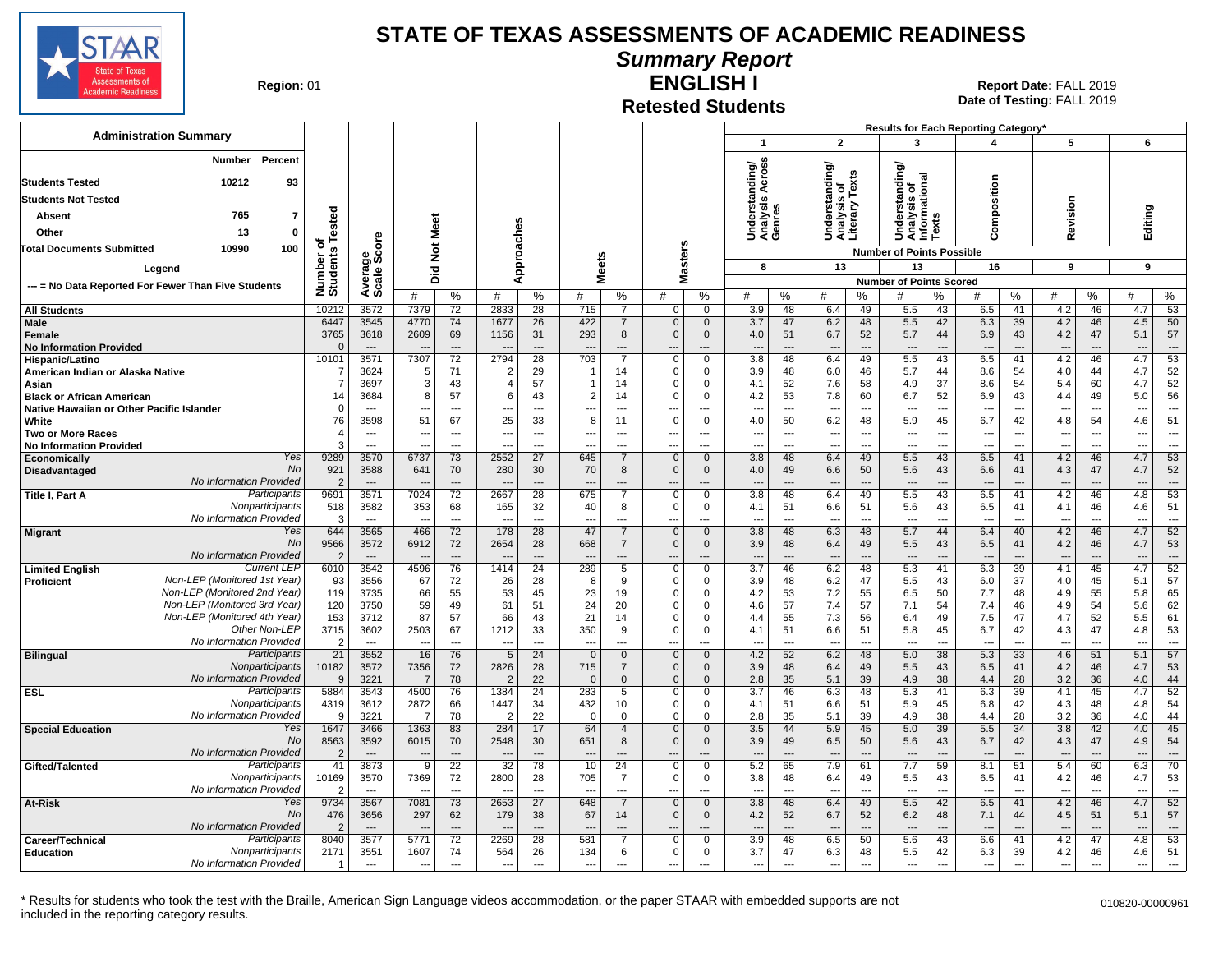

**Constructed Responses Summary Report**

**Region: 01** 

**Retested Students ENGLISH I**



<sup>\*</sup> Results for students who took the test with the Braille, American Sign Language videos accommodation, or the paper STAAR with embedded supports are 010820-00000961 not included in this report.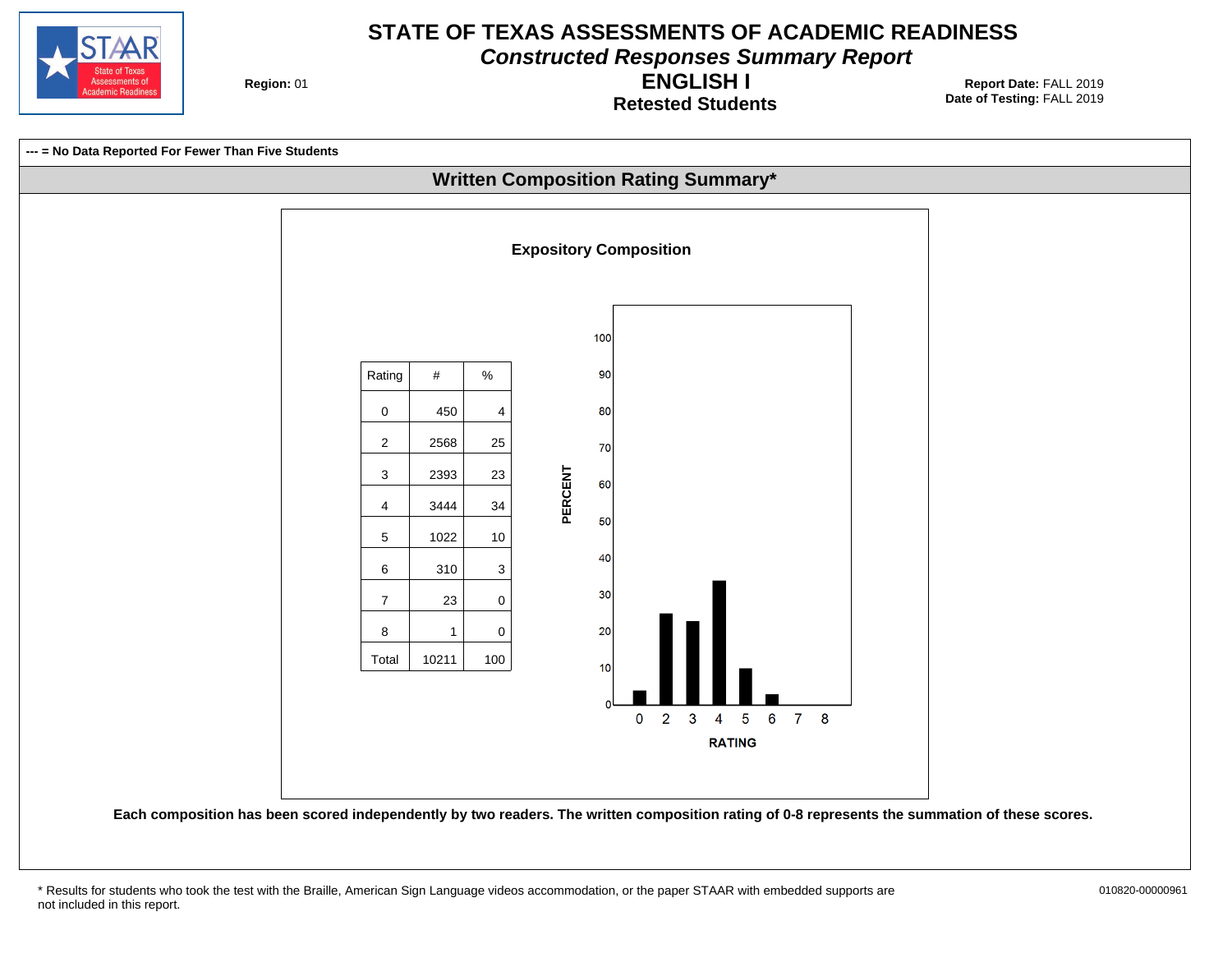

#### **Summary Report**

**Region: 01** 

#### **All Students ENGLISH II**

**Date of Testing:**  FALL 2019 01 **Report Date:** FALL 2019

| <b>Administration Summary</b>                                |                              |                        |                          |                      |                          |                          |                                  |                       |                    |                         |                                 |                          |                                                 |           | Results for Each Reporting Category'    |                                |                                 |                                |                                 |           |            |                      |
|--------------------------------------------------------------|------------------------------|------------------------|--------------------------|----------------------|--------------------------|--------------------------|----------------------------------|-----------------------|--------------------|-------------------------|---------------------------------|--------------------------|-------------------------------------------------|-----------|-----------------------------------------|--------------------------------|---------------------------------|--------------------------------|---------------------------------|-----------|------------|----------------------|
|                                                              |                              |                        |                          |                      |                          |                          |                                  |                       |                    |                         | $\mathbf{1}$                    |                          | $\overline{2}$                                  |           | 3                                       |                                | 4                               |                                | 5                               |           | 6          |                      |
| Percent<br><b>Number</b>                                     |                              |                        |                          |                      |                          |                          |                                  |                       |                    |                         | ding/<br>Across                 |                          |                                                 |           |                                         |                                |                                 |                                |                                 |           |            |                      |
| <b>Students Tested</b><br>13604<br>93                        |                              |                        |                          |                      |                          |                          |                                  |                       |                    |                         |                                 |                          | Understanding/<br>Analysis of<br>Literary Texts |           | tanding<br>Analysis of<br>Informational |                                |                                 |                                |                                 |           |            |                      |
| <b>Students Not Tested</b>                                   |                              |                        |                          |                      |                          |                          |                                  |                       |                    |                         | ∢                               |                          |                                                 |           |                                         |                                | Composition                     |                                |                                 |           |            |                      |
| 993<br>$\overline{7}$<br>Absent                              |                              |                        |                          |                      |                          |                          |                                  |                       |                    |                         | Underst<br>Analysis<br>Genres   |                          |                                                 |           | ders                                    | <b>u</b>                       |                                 |                                | Revision                        |           | Editing    |                      |
| Other<br>16<br>$\mathbf{0}$                                  |                              |                        | Meet                     |                      |                          |                          |                                  |                       |                    |                         |                                 |                          | šž                                              |           |                                         | ā                              |                                 |                                |                                 |           |            |                      |
| 14613<br>100<br><b>Total Documents Submitted</b>             |                              |                        |                          |                      |                          |                          |                                  |                       |                    |                         |                                 |                          |                                                 |           | 5                                       |                                |                                 |                                |                                 |           |            |                      |
|                                                              |                              |                        | $\breve{\mathbf{z}}$     |                      |                          |                          |                                  |                       |                    |                         |                                 |                          |                                                 |           | <b>Number of Points Possible</b>        |                                |                                 |                                |                                 |           |            |                      |
| Legend                                                       |                              |                        | 흐<br>$\Omega$            |                      | Approaches               |                          | <b>Meets</b>                     |                       |                    | <b>Masters</b>          | 8                               |                          | 13                                              |           | 13<br><b>Number of Points Scored</b>    |                                | 16                              |                                | 9                               |           | 9          |                      |
| --- = No Data Reported For Fewer Than Five Students          | Number of<br>Students Tested | Average<br>Scale Score | #                        | %                    | #                        | %                        | #                                | %                     | #                  | %                       | #                               | %                        | #                                               | ℅         | #                                       | ℅                              | #                               | %                              | #                               | %         | #          | ℅                    |
| <b>All Students</b>                                          | 13604                        | 3708                   | 7891                     | 58                   | 5713                     | 42                       | 3366                             | 25                    | 398                | 3                       | 4.4                             | 55                       | 7.4                                             | 57        | 7.5                                     | 58                             | 8.0                             | 50                             | 5.1                             | 57        | 5.7        | 63                   |
| Male                                                         | 7695                         | 3635                   | 4858                     | 63                   | 2837                     | 37                       | 1590                             | 21                    | 130                | $\overline{2}$          | 4.2                             | 53                       | 7.1                                             | 54        | 7.2                                     | 55                             | 7.5                             | 47                             | 5.0                             | 55        | 5.4        | 60                   |
| Female                                                       | 5908                         | 3802                   | 3032                     | 51                   | 2876                     | 49                       | 1776                             | 30                    | 268                | $5\phantom{.0}$         | 4.7                             | 59                       | 7.9                                             | 60        | 8.0                                     | 62                             | 8.6                             | 54                             | 5.2                             | 58        | 6.1        | 67                   |
| <b>No Information Provided</b><br>Hispanic/Latino            | 13454                        | $---$<br>3705          | $\overline{a}$<br>7816   | $\overline{a}$<br>58 | ---<br>5638              | $---$<br>42              | $\overline{\phantom{a}}$<br>3306 | $---$<br>25           | ---<br>382         | $---$<br>$\overline{3}$ | $\overline{\phantom{a}}$<br>4.4 | $---$<br>55              | $\overline{\phantom{a}}$<br>7.4                 | ---<br>57 | $\overline{\phantom{a}}$<br>7.5         | $\overline{\phantom{a}}$<br>58 | $\overline{\phantom{a}}$<br>8.0 | $---$<br>50                    | $\overline{\phantom{a}}$<br>5.1 | ---<br>57 | ---<br>5.7 | $\overline{a}$<br>63 |
| American Indian or Alaska Native                             |                              | $---$                  | $\overline{\phantom{a}}$ | $\overline{a}$       | $\overline{\phantom{a}}$ | $\overline{\phantom{a}}$ | $\overline{\phantom{a}}$         | $\overline{a}$        | ---                | ---                     | $\overline{\phantom{a}}$        | $\overline{\phantom{a}}$ | ---                                             | ---       | $\overline{\phantom{a}}$                | $\overline{\phantom{a}}$       | $\overline{\phantom{a}}$        | ---                            | $\overline{\phantom{a}}$        | ---       | ---        | $\overline{a}$       |
| Asian                                                        | 19                           | 4277                   | 8                        | 42                   | 11                       | 58                       | 11                               | 58                    | 6                  | 32                      | 5.7                             | 71                       | 9.2                                             | 71        | 9.4                                     | 72                             | 10.7                            | 67                             | 6.6                             | 73        | 7.2        | 80                   |
| <b>Black or African American</b>                             | 20                           | 3941                   | 9                        | 45                   | 11                       | 55                       | 7                                | 35                    | -1                 | 5                       | 5.5                             | 69                       | 8.6                                             | 66        | 8.5                                     | 65                             | 9.3                             | 58                             | 5.9                             | 65        | 6.4        | 71                   |
| Native Hawaiian or Other Pacific Islander<br>White           | $\Omega$<br>98               | 3862                   | ---<br>50                | ---<br>51            | ---<br>48                | $\overline{a}$<br>49     | 38                               | 39                    | ---<br>8           | $\overline{a}$<br>8     | $\overline{\phantom{a}}$<br>4.9 | $\overline{a}$<br>62     | $\overline{\phantom{a}}$<br>8.3                 | ---<br>64 | ---<br>8.1                              | $\sim$<br>63                   | 9.0                             | $\overline{\phantom{a}}$<br>56 | $\overline{\phantom{a}}$        | ---<br>60 | ---<br>5.9 | $\ddotsc$<br>65      |
| <b>Two or More Races</b>                                     | 5                            | 4019                   | 2                        | 40                   | -3                       | 60                       | $\overline{2}$                   | 40                    | -1                 | 20                      | 4.4                             | 55                       | 8.8                                             | 68        | 8.6                                     | 66                             | 10.8                            | 68                             | 5.4<br>5.6                      | 62        | 7.2        | 80                   |
| <b>No Information Provided</b>                               | 5                            | 3529                   | $\Delta$                 | 80                   | $\overline{1}$           | 20                       | 1                                | 20                    | $\Omega$           | $\mathbf 0$             | 3.8                             | 48                       | 6.0                                             | 46        | 7.2                                     | 55                             | 8.0                             | 50                             | 4.0                             | 44        | 5.0        | 56                   |
| Yes<br>Economically                                          | 11785                        | 3670                   | 7159                     | 61                   | 4626                     | 39                       | 2564                             | 22                    | 241                | $\overline{2}$          | 4.3                             | 54                       | 7.2                                             | 56        | 7.4                                     | 57                             | 7.8                             | 49                             | 5.0                             | 55        | 5.6        | 62                   |
| No<br>Disadvantaged<br>No Information Provided               | 1813                         | 3953                   | 727<br>5                 | 40                   | 1086                     | 60                       | 801                              | 44                    | 157                | 9                       | 5.2                             | 65                       | 8.6                                             | 66        | 8.7                                     | 67                             | 9.1                             | 57                             | 5.8                             | 64        | 6.4        | 71                   |
| Participants<br>Title I, Part A                              | 6<br>13155                   | 3576<br>3712           | 7588                     | 83<br>58             | 5567                     | 17<br>42                 | 3320                             | 17<br>$\overline{25}$ | $\Omega$<br>398    | $\mathbf 0$<br>3        | 3.7<br>4.4                      | 46<br>56                 | 6.3<br>7.4                                      | 49<br>57  | 6.7<br>7.6                              | 51<br>58                       | 9.7<br>8.0                      | 60<br>50                       | 4.3<br>5.1                      | 48<br>57  | 4.8<br>5.7 | 54<br>64             |
| Nonparticipants                                              | 443                          | 3575                   | 298                      | 67                   | 145                      | 33                       | 45                               | 10                    | $\mathbf 0$        | 0                       | 4.0                             | 50                       | 6.8                                             | 52        | 6.6                                     | 51                             | 7.7                             | 48                             | 4.7                             | 52        | 5.4        | 60                   |
| No Information Provided                                      | 6                            | 3507                   | 5                        | 83                   |                          | 17                       | -1                               | 17                    | $\mathbf 0$        | 0                       | 3.2                             | 40                       | 5.3                                             | 41        | 6.7                                     | 51                             | 9.3                             | 58                             | 4.2                             | 46        | 4.5        | 50                   |
| Yes<br><b>Migrant</b><br><b>No</b>                           | 588                          | 3533                   | 440                      | 75                   | 148                      | 25                       | 53                               | 9                     |                    | $\mathbf 0$             | 3.8                             | 48                       | 6.6                                             | 50        | 6.5                                     | 50                             | 7.3                             | 45                             | 4.5                             | 50        | 5.2        | 57                   |
| No Information Provided                                      | 13009<br>$\overline{7}$      | 3716<br>3610           | 7445<br>6                | 57<br>86             | 5564<br>-1               | 43<br>14                 | 3312<br>$\overline{1}$           | 25<br>14              | 397<br>$\mathbf 0$ | 3<br>$\overline{0}$     | 4.5<br>3.6                      | 56<br>45                 | 7.4<br>6.1                                      | 57<br>47  | 7.6<br>7.6                              | 58<br>58                       | 8.0<br>9.7                      | 50<br>61                       | 5.1<br>4.3                      | 57<br>48  | 5.7<br>5.3 | 64<br>59             |
| <b>Current LEP</b><br><b>Limited English</b>                 | 5977                         | 3475                   | 4807                     | 80                   | 1170                     | 20                       | 365                              | 6                     | $\overline{5}$     | 0                       | 3.8                             | 48                       | 6.1                                             | 47        | 6.1                                     | 47                             | 6.8                             | 43                             | 4.4                             | 49        | 5.1        | 57                   |
| Non-LEP (Monitored 1st Year)<br><b>Proficient</b>            | 347                          | 3834                   | 126                      | 36                   | 221                      | 64                       | 107                              | 31                    | 3                  | $\overline{1}$          | 4.6                             | 58                       | 8.2                                             | 63        | 8.8                                     | 68                             | 8.6                             | 54                             | 5.6                             | 62        | 6.3        | 70                   |
| Non-LEP (Monitored 2nd Year)                                 | 353                          | 3839                   | 137                      | 39                   | 216                      | 61                       | 111                              | 31                    | 3                  | $\mathbf 1$             | 4.8                             | 60                       | 8.2                                             | 63        | 8.9                                     | 68                             | 8.8                             | 55                             | 5.5                             | 61        | 6.3        | 69                   |
| Non-LEP (Monitored 3rd Year)<br>Non-LEP (Monitored 4th Year) | 459<br>421                   | 3880<br>3978           | 161<br>118               | 35<br>28             | 298<br>303               | 65<br>72                 | 151<br>207                       | 33<br>49              | 9<br>19            | 2<br>5                  | 4.8<br>5.2                      | 60<br>65                 | 8.5<br>8.9                                      | 65<br>69  | 9.0<br>9.6                              | 69<br>73                       | 8.9<br>9.3                      | 56<br>58                       | 5.7<br>5.8                      | 63<br>64  | 6.4<br>6.5 | 71<br>72             |
| Other Non-LEP                                                | 6040                         | 3891                   | 2536                     | 42                   | 3504                     | 58                       | 2424                             | 40                    | 359                | 6                       | 4.9                             | 62                       | 8.4                                             | 65        | 8.5                                     | 66                             | 8.9                             | 56                             | 5.6                             | 62        | 6.2        | 68                   |
| No Information Provided                                      | $\overline{7}$               | 3562                   | 6                        | 86                   | $\overline{1}$           | 14                       |                                  | 14                    | $\Omega$           | $\mathbf 0$             | 3.9                             | 48                       | 6.1                                             | 47        | 6.9                                     | 53                             | 9.4                             | 59                             | 4.1                             | 46        | 4.7        | 52                   |
| Participants<br><b>Bilingual</b>                             | 88                           | 4279                   | 13                       | 15                   | 75                       | 85                       | 69                               | 78                    | 10                 | 11                      | 6.0                             | 75                       | 10.3                                            | 79        | 10.7                                    | 82                             | 11.0                            | 69                             | 6.4                             | 71        | 7.0        | 77                   |
| Nonparticipants<br>No Information Provided                   | 13506<br>10                  | 3704<br>3563           | 7869<br>$\mathbf{Q}$     | 58<br>90             | 5637                     | 42<br>10                 | 3296<br>$\overline{1}$           | 24<br>10              | 388<br>$\Omega$    | 3<br>$\overline{0}$     | 4.4<br>4.3                      | 55<br>54                 | 7.4<br>6.3                                      | 57<br>48  | 7.5<br>6.9                              | 58<br>53                       | 8.0<br>8.2                      | 50<br>51                       | 5.1<br>4.0                      | 56<br>44  | 5.7<br>5.4 | 63<br>60             |
| Participants<br><b>ESL</b>                                   | 5844                         | 3474                   | 4699                     | 80                   | 1145                     | 20                       | 354                              | 6                     | 5                  | 0                       | 3.8                             | 48                       | 6.1                                             | 47        | 6.1                                     | 47                             | 6.8                             | 43                             | 4.4                             | 49        | 5.1        | 57                   |
| Nonparticipants                                              | 7750                         | 3884                   | 3183                     | 41                   | 4567                     | 59                       | 3011                             | 39                    | 393                | 5                       | 4.9                             | 61                       | 8.4                                             | 64        | 8.6                                     | 66                             | 8.9                             | 55                             | 5.6                             | 62        | 6.2        | 69                   |
| No Information Provided                                      | 10                           | 3563                   | <sub>9</sub>             | 90                   |                          | 10                       |                                  | 10                    | $\mathbf{0}$       | 0                       | 4.3                             | 54                       | 6.3                                             | 48        | 6.9                                     | 53                             | 8.2                             | 51                             | 4.0                             | 44        | 5.4        | 60                   |
| <b>Special Education</b><br>Yes<br><b>No</b>                 | 1319<br>12280                | 3398                   | 1112                     | 84                   | 207                      | 16<br>45                 | 86                               | $\overline{7}$        | 397                | 0                       | 3.8                             | 48                       | 5.9                                             | 46        | 5.6                                     | 43                             | 6.1                             | 38                             | 4.1                             | 45        | 4.5        | 50<br>65             |
| No Information Provided                                      | 5                            | 3741<br>3609           | 6775<br>$\overline{4}$   | 55<br>80             | 5505<br>-1               | 20                       | 3279                             | 27<br>20              | $\overline{0}$     | 3<br>$\mathbf 0$        | 4.5<br>3.6                      | 56<br>45                 | 7.6<br>6.4                                      | 58<br>49  | 7.8<br>7.4                              | 60<br>57                       | 8.2<br>9.6                      | 51<br>60                       | 5.2<br>4.2                      | 58<br>47  | 5.8<br>5.2 | 58                   |
| Participants<br>Gifted/Talented                              | 675                          | 4544                   | 26                       | $\overline{4}$       | 649                      | 96                       | 618                              | 92                    | 183                | 27                      | 6.6                             | 82                       | 11.1                                            | 85        | 11.5                                    | 89                             | 11.8                            | 73                             | 7.2                             | 80        | 8.0        | 88                   |
| Nonparticipants                                              | 12923                        | 3664                   | 7860                     | 61                   | 5063                     | 39                       | 2747                             | 21                    | 215                | 2                       | 4.3                             | 54                       | 7.2                                             | 55        | 7.3                                     | 56                             | 7.8                             | 49                             | 5.0                             | 55        | 5.6        | 62                   |
| No Information Provided                                      | 6                            | 3587                   | 5                        | 83                   |                          | 17                       | -1                               | 17                    | -0                 | 0                       | 3.8                             | 48                       | 6.2                                             | 47        | 7.5                                     | 58                             | 9.3                             | 58                             | 4.0                             | 44        | 5.0        | 56                   |
| Yes<br><b>At-Risk</b><br>No                                  | 10639<br>2960                | 3561<br>4237           | 7481<br>406              | 70<br>14             | 3158<br>2554             | 30<br>86                 | 1264<br>2101                     | 12<br>71              | 33<br>365          | $\mathbf{0}$<br>12      | 4.0<br>5.9                      | 50<br>73                 | 6.7<br>10.0                                     | 51<br>77  | 6.7<br>10.5                             | 52<br>80                       | 7.3<br>10.5                     | 46<br>65                       | 4.7<br>6.6                      | 52<br>73  | 5.3<br>7.2 | 59<br>80             |
| No Information Provided                                      |                              | 3609                   |                          | 80                   |                          | 20                       |                                  | 20                    | $\Omega$           | $\mathbf 0$             | 3.6                             | 45                       | 6.4                                             | 49        | 7.4                                     | 57                             | 9.6                             | 60                             | 4.2                             | 47        | 5.2        | 58                   |
| Participants<br>Career/Technical                             | 11827                        | 3723                   | 6702                     | 57                   | 5125                     | 43                       | 3035                             | 26                    | 354                | 3                       | 4.5                             | 56                       | 7.5                                             | 58        | 7.7                                     | 59                             | 8.1                             | 50                             | 5.1                             | 57        | 5.8        | 64                   |
| Nonparticipants<br><b>Education</b>                          | 1772                         | 3604                   | 1185                     | 67                   | 587                      | 33                       | 330                              | 19                    | 44                 | $\overline{2}$          | 4.2                             | 52                       | 6.9                                             | 53        | 6.8                                     | 52                             | 7.4                             | 46                             | 4.8                             | 53        | 5.3        | 59                   |
| No Information Provided                                      | 5                            | 3554                   | 4                        | 80                   | $\overline{1}$           | 20                       | $\overline{1}$                   | 20                    | $\mathbf 0$        | $\mathbf 0$             | 3.6                             | 45                       | 5.6                                             | 43        | 7.6                                     | 58                             | 9.6                             | 60                             | 4.0                             | 44        | 4.4        | 49                   |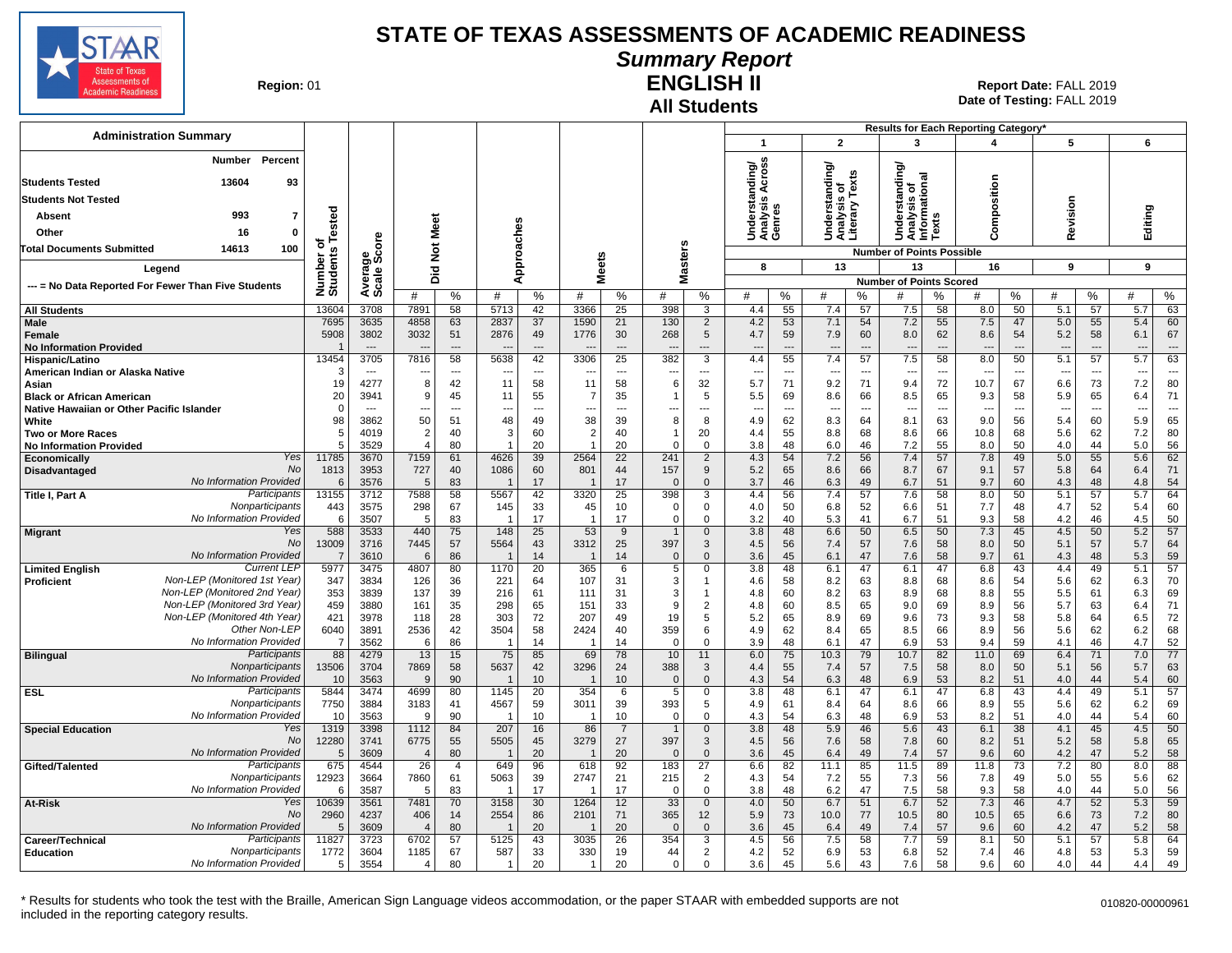

**Constructed Responses Summary Report**

**Region: 01** 

**All Students ENGLISH II**

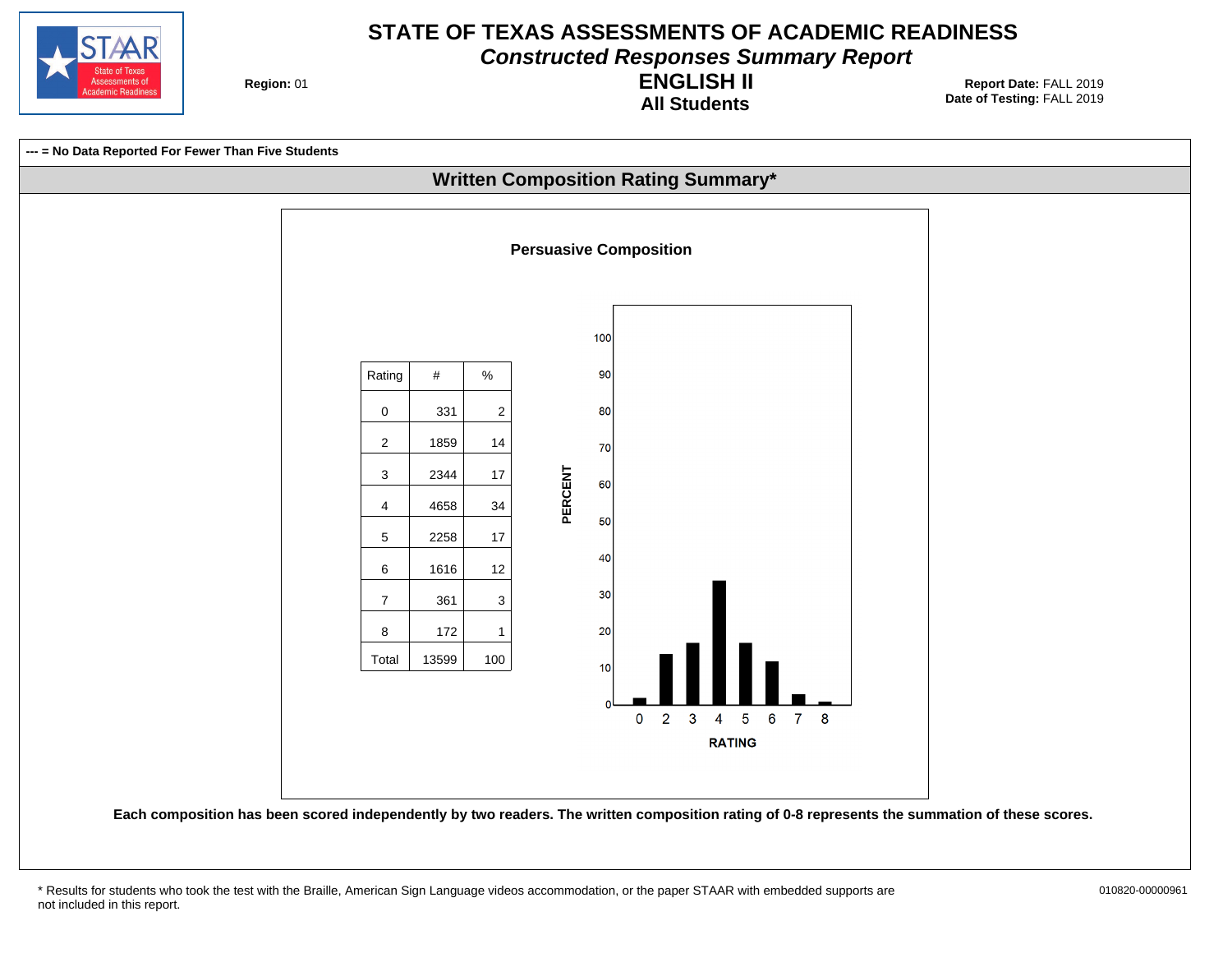

**Summary Report**

**Region: 01** 

## **First-Time Tested Students**

**ENGLISH II** 01 **Report Date:** FALL 2019 **Date of Testing:**  FALL 2019

| <b>Administration Summary</b>                                        |                                |                                  |                          |                                |                                |                                |                          |                                |                          |                                |                                 |                                |                                  |                                |                                        |                              | <b>Results for Each Reporting Category</b> |                          |                                 |                                |                                 |                                |
|----------------------------------------------------------------------|--------------------------------|----------------------------------|--------------------------|--------------------------------|--------------------------------|--------------------------------|--------------------------|--------------------------------|--------------------------|--------------------------------|---------------------------------|--------------------------------|----------------------------------|--------------------------------|----------------------------------------|------------------------------|--------------------------------------------|--------------------------|---------------------------------|--------------------------------|---------------------------------|--------------------------------|
|                                                                      |                                |                                  |                          |                                |                                |                                |                          |                                |                          |                                | $\mathbf{1}$                    |                                | $\mathbf{2}$                     |                                | 3                                      |                              | 4                                          |                          | 5                               |                                | 6                               |                                |
| Percent<br><b>Number</b>                                             |                                |                                  |                          |                                |                                |                                |                          |                                |                          |                                | Across<br>tanding/<br>is Across |                                | ttanding/<br>is of<br>y Texts    |                                | ৯                                      |                              |                                            |                          |                                 |                                |                                 |                                |
| <b>Students Tested</b><br>5613<br>97                                 |                                |                                  |                          |                                |                                |                                |                          |                                |                          |                                |                                 |                                |                                  |                                | tanding<br>र्<br>उटि<br>प्रथ           |                              | omposition                                 |                          |                                 |                                |                                 |                                |
| <b>Students Not Tested</b>                                           |                                |                                  |                          |                                |                                |                                |                          |                                |                          |                                |                                 |                                |                                  |                                | ö                                      | nalysis<br>nformatio<br>exts |                                            |                          | evision                         |                                |                                 |                                |
| 188<br>Absent<br>3                                                   | Tested                         |                                  |                          |                                |                                |                                |                          |                                |                          |                                | Inderst<br>.nalysi:<br>.enres   |                                | Underst<br>Analysis<br>Literary  |                                | ō                                      |                              |                                            |                          |                                 |                                | Editing                         |                                |
| Other<br>2<br>$\Omega$                                               |                                |                                  |                          | Meet                           |                                |                                |                          |                                |                          |                                | ⊃ ⋖ ७                           |                                |                                  |                                | 콛<br>호출<br>⊃                           | š                            | ω                                          |                          | ∝                               |                                |                                 |                                |
| 5803<br>100<br><b>Total Documents Submitted</b>                      | ठ                              | ge<br>Score                      |                          |                                |                                |                                |                          |                                |                          |                                |                                 |                                |                                  |                                |                                        |                              |                                            |                          |                                 |                                |                                 |                                |
|                                                                      |                                |                                  |                          | $\frac{5}{2}$                  |                                | pproaches                      |                          |                                |                          | asters                         | 8                               |                                | 13                               |                                | <b>Number of Points Possible</b><br>13 |                              | 16                                         |                          | 9                               |                                | 9                               |                                |
| Legend                                                               |                                |                                  |                          | Did                            |                                | ⋖                              | <b>Meets</b>             |                                |                          | Σ                              |                                 |                                |                                  |                                | <b>Number of Points Scored</b>         |                              |                                            |                          |                                 |                                |                                 |                                |
| --- = No Data Reported For Fewer Than Five Students                  | Number o<br>Students           | Avera<br>Scale                   | #                        | %                              | #                              | $\%$                           | #                        | %                              | #                        | %                              | #                               | %                              | #                                | %                              | #                                      | %                            | #                                          | %                        | #                               | ℅                              | #                               | %                              |
| <b>All Students</b>                                                  | 5613                           | 3985                             | 1807                     | 32                             | 3806                           | 68                             | 2839                     | 51                             | 397                      | $\overline{7}$                 | 5.2                             | 65                             | 8.8                              | 68                             | 9.2                                    | 71                           | 9.2                                        | 58                       | 5.9                             | 66                             | 6.5                             | $\overline{72}$                |
| <b>Male</b>                                                          | 2948                           | 3884                             | 1133                     | 38                             | 1815                           | 62                             | 1294                     | 44                             | 129                      | $\overline{4}$                 | 4.9                             | 61                             | 8.4                              | 64                             | 8.8                                    | 67                           | 8.5                                        | 53                       | 5.8                             | 64                             | 6.2                             | 69                             |
| Female                                                               | 2664                           | 4096<br>$\overline{\phantom{a}}$ | 673                      | 25<br>$\sim$                   | 1991                           | 75                             | 1545                     | 58<br>$-$                      | 268                      | 10<br>---                      | 5.5<br>$\overline{a}$           | 68<br>$\sim$                   | 9.2                              | 71<br>$\overline{a}$           | 9.7                                    | 75<br>$\overline{a}$         | 10.0                                       | 62<br>---                | 6.1<br>$\overline{\phantom{a}}$ | 68                             | 6.8                             | 76<br>$\overline{a}$           |
| <b>No Information Provided</b><br>Hispanic/Latino                    | 5538                           | 3981                             | 1789                     | 32                             | 3749                           | 68                             | 2787                     | 50                             | 381                      | $\overline{7}$                 | 5.2                             | 64                             | 8.8                              | 67                             | 9.2                                    | 71                           | 9.2                                        | 57                       | 5.9                             | 66                             | 6.5                             | $\overline{72}$                |
| American Indian or Alaska Native                                     |                                | $\sim$                           |                          | $---$                          |                                | $---$                          |                          | $---$                          | $\overline{\phantom{a}}$ | ---                            | $\sim$                          | ---                            | $\sim$                           | $---$                          | $\sim$                                 | $---$                        | ---                                        | $\sim$                   |                                 | ---                            | $\sim$                          | $---$                          |
| Asian                                                                | 14                             | 4535                             | $\overline{4}$           | 29                             | 10                             | 71                             | 10                       | 71                             | 6                        | 43                             | 6.3                             | 79                             | 10.4                             | 80                             | 10.6                                   | 81                           | 11.6                                       | 72                       | 6.9                             | 77                             | 8.1                             | 90                             |
| <b>Black or African American</b>                                     | 10                             | 4270                             | $\overline{2}$           | 20                             | 8                              | 80                             | 7                        | 70                             |                          | 10                             | 6.2                             | 78                             | 10.2                             | 78                             | 10.0                                   | 77                           | 11.0                                       | 69                       | 7.0                             | 78                             | 7.1                             | 79                             |
| Native Hawaiian or Other Pacific Islander                            | $\mathcal{C}$                  | $\overline{\phantom{a}}$         | ---                      | $\overline{\phantom{a}}$       | ---                            | $\overline{\phantom{a}}$       | ---                      | $---$                          | ---                      | $\overline{a}$                 | $\overline{a}$                  | $\overline{\phantom{a}}$       | $\overline{\phantom{a}}$         | $\overline{\phantom{a}}$       | $\overline{\phantom{a}}$               | ---                          | ---                                        | $\overline{\phantom{a}}$ | $\overline{\phantom{a}}$        | $\overline{\phantom{a}}$       | $\overline{\phantom{a}}$        | $\overline{\phantom{a}}$       |
| White<br><b>Two or More Races</b>                                    | 47<br>2                        | 4193<br>$\overline{\phantom{a}}$ | 12<br>---                | 26<br>$\overline{a}$           | 35<br>$\overline{\phantom{a}}$ | 74<br>$\overline{\phantom{a}}$ | 31<br>---                | 66<br>$\overline{\phantom{a}}$ | 8<br>---                 | 17<br>$\overline{\phantom{a}}$ | 5.7<br>---                      | 71<br>$\overline{\phantom{a}}$ | 9.6<br>$\overline{\phantom{a}}$  | 74<br>$\overline{\phantom{a}}$ | 10.0<br>$\overline{\phantom{a}}$       | 77<br>---                    | 10.5<br>---                                | 65<br>$\ldots$           | 6.5<br>---                      | 72<br>$\overline{\phantom{a}}$ | 7.0<br>$\overline{\phantom{a}}$ | 78<br>$\overline{\phantom{a}}$ |
| <b>No Information Provided</b>                                       |                                | $\overline{\phantom{a}}$         |                          | $\overline{a}$                 |                                | $\overline{a}$                 |                          | $\overline{a}$                 |                          | ---                            | $\overline{a}$                  | $\overline{a}$                 | $\overline{a}$                   | $\overline{a}$                 | ---                                    | $\overline{a}$               |                                            | $\overline{a}$           | $\overline{a}$                  | $\sim$                         |                                 | $\overline{a}$                 |
| Yes<br>Economically                                                  | 4542                           | 3919                             | 1643                     | 36                             | 2899                           | 64                             | 2077                     | 46                             | 240                      | $5\overline{)}$                | 5.0                             | 62                             | 8.5                              | 65                             | 8.9                                    | 69                           | 8.9                                        | 56                       | 5.8                             | 64                             | 6.3                             | 70                             |
| <b>No</b><br><b>Disadvantaged</b>                                    | 1068                           | 4264                             | 162                      | 15                             | 906                            | 85                             | 761                      | 71                             | 157                      | 15                             | 6.0                             | 75                             | 10.1                             | 77                             | 10.4                                   | 80                           | 10.6                                       | 66                       | 6.6                             | 73                             | 7.2                             | 80                             |
| No Information Provided<br>Participants                              | -3                             | $\overline{\phantom{a}}$         |                          | $\overline{a}$                 |                                | $\overline{a}$                 |                          | $---$                          |                          | ---<br>$\overline{7}$          | $---$                           | $---$                          | ---                              | $---$                          |                                        | $\overline{\phantom{a}}$     | $\overline{a}$                             | ---                      | $\overline{\phantom{a}}$        | $\overline{a}$                 | ---                             | $---$                          |
| Title I, Part A<br>Nonparticipants                                   | 5563<br>47                     | 3988<br>3598                     | 1771<br>34               | 32<br>72                       | 3792<br>13                     | 68<br>28                       | 2829<br>9                | 51<br>19                       | 397<br>$\mathbf 0$       | 0                              | 5.2<br>4.1                      | 65<br>52                       | 8.8<br>7.0                       | 68<br>54                       | 9.2<br>6.5                             | 71<br>50                     | 9.2<br>7.2                                 | 58<br>45                 | 5.9<br>5.0                      | 66<br>55                       | 6.5<br>5.2                      | $\overline{72}$<br>58          |
| No Information Provided                                              | -S                             | $\overline{a}$                   | ---                      | $\overline{a}$                 | $-$                            | $---$                          | ---                      | $\sim$                         | ---                      | ---                            | $\overline{\phantom{a}}$        | $\overline{a}$                 | $-$                              | $---$                          | $\sim$                                 | $\overline{a}$               | $\overline{a}$                             | ---                      | $\sim$                          | $\overline{a}$                 | $\sim$                          | $---$                          |
| Yes<br><b>Migrant</b>                                                | 109                            | 3738                             | 60                       | 55                             | 49                             | 45                             | 31                       | 28                             | $\overline{1}$           | $\overline{1}$                 | 4.3                             | 54                             | 7.6                              | 58                             | 7.6                                    | 59                           | 8.4                                        | 53                       | 5.1                             | 56                             | 5.8                             | 65                             |
| <b>No</b>                                                            | 5500                           | 3990                             | 1744                     | 32                             | 3756                           | 68                             | 2807                     | 51                             | 396                      | $\overline{7}$                 | 5.2                             | 65                             | 8.8                              | 68                             | 9.2                                    | 71                           | 9.2                                        | 58                       | 5.9                             | 66                             | 6.5                             | 72                             |
| No Information Provided<br><b>Current LEP</b>                        | $\sqrt{2}$                     | $\overline{\phantom{a}}$         |                          | $\overline{a}$                 |                                |                                |                          |                                |                          | ---                            |                                 | $\overline{\phantom{a}}$       |                                  | $\overline{a}$                 |                                        | $\overline{\phantom{a}}$     |                                            | ---                      |                                 | ---                            |                                 |                                |
| <b>Limited English</b><br>Non-LEP (Monitored 1st Year)<br>Proficient | 1404<br>270                    | 3528<br>3901                     | 1011<br>80               | 72<br>30                       | 393<br>190                     | 28<br>70                       | 170<br>99                | 12<br>37                       | $\overline{5}$<br>3      | $\overline{0}$<br>-1           | 3.9<br>4.8                      | 49<br>60                       | 6.4<br>8.6                       | 49<br>66                       | 6.7<br>9.3                             | 51<br>72                     | 7.0<br>8.9                                 | 44<br>56                 | 4.6<br>5.9                      | 51<br>65                       | 5.2<br>6.4                      | 58<br>72                       |
| Non-LEP (Monitored 2nd Year)                                         | 249                            | 3903                             | 76                       | 31                             | 173                            | 69                             | 96                       | 39                             | 3                        | $\overline{1}$                 | 5.0                             | 62                             | 8.6                              | 66                             | 9.4                                    | 72                           | 9.0                                        | 56                       | 5.7                             | 63                             | 6.3                             | 70                             |
| Non-LEP (Monitored 3rd Year)                                         | 230                            | 4058                             | 37                       | 16                             | 193                            | 84                             | 123                      | 53                             | 9                        | $\overline{4}$                 | 5.3                             | 66                             | 9.2                              | 71                             | 10.0                                   | 77                           | 9.9                                        | 62                       | 6.2                             | 69                             | 6.8                             | 76                             |
| Non-LEP (Monitored 4th Year)                                         | 274                            | 4153                             | 31                       | 11                             | 243                            | 89                             | 193                      | 70                             | 19                       | $\overline{7}$                 | 5.7                             | 71                             | 9.7                              | 75                             | 10.6                                   | 81                           | 10.1                                       | 63                       | 6.4                             | 71                             | 6.9                             | 77                             |
| Other Non-LEF                                                        | 3182                           | 4180                             | 569                      | 18                             | 2613                           | 82                             | 2157                     | 68                             | 358                      | 11                             | 5.7                             | 71                             | 9.8                              | 75                             | 10.1                                   | 78                           | 10.1                                       | 63                       | 6.5                             | 72                             | 7.0                             | 78                             |
| No Information Provided<br>Participants<br><b>Bilingual</b>          | $\overline{\phantom{a}}$<br>71 | $\sim$<br>4445                   | $\sim$<br>$\overline{2}$ | $\overline{a}$<br>$\mathbf{3}$ | 69                             | $\overline{a}$<br>97           | 68                       | $\sim$<br>96                   | 10                       | ---<br>14                      | $\overline{a}$<br>6.4           | $\overline{a}$<br>80           | $\overline{\phantom{a}}$<br>11.1 | $\overline{a}$<br>85           | $\overline{\phantom{a}}$<br>11.4       | $\overline{a}$<br>88         | $\overline{a}$<br>11.9                     | $\overline{a}$<br>74     | 6.9                             | $\overline{a}$<br>77           | $\overline{\phantom{a}}$<br>7.4 | $\overline{a}$<br>83           |
| Nonparticipants                                                      | 5538                           | 3979                             | 1802                     | 33                             | 3736                           | 67                             | 2770                     | 50                             | 387                      | $\overline{7}$                 | 5.1                             | 64                             | 8.8                              | 67                             | 9.2                                    | 71                           | 9.2                                        | 57                       | 5.9                             | 66                             | 6.5                             | 72                             |
| No Information Provided                                              | $\sqrt{2}$                     | $\overline{\phantom{a}}$         | $\overline{\phantom{a}}$ | $\overline{a}$                 | $\overline{\phantom{a}}$       |                                |                          | $\overline{\phantom{a}}$       | $\overline{\phantom{a}}$ | ---                            | ---                             | ---                            | $\overline{\phantom{a}}$         | $\overline{a}$                 | $\overline{\phantom{a}}$               | $\overline{\phantom{a}}$     | $\overline{\phantom{a}}$                   | ---                      | $\overline{\phantom{a}}$        |                                |                                 | $\overline{a}$                 |
| Participants<br>ESL                                                  | 1374                           | 3527                             | 989                      | 72                             | 385                            | 28                             | 163                      | 12                             | 5                        | 0                              | 3.9                             | 49                             | 6.4                              | 49                             | 6.7                                    | 51                           | 7.0                                        | 44                       | 4.6                             | 51                             | 5.2                             | $\overline{58}$                |
| Nonparticipants<br>No Information Provided                           | 4235                           | 4134                             | 815                      | 19                             | 3420                           | 81                             | 2675                     | 63                             | 392                      | 9                              | 5.6                             | 70                             | 9.6                              | 74                             | 10.0                                   | 77                           | 9.9                                        | 62                       | 6.3                             | 71                             | 6.9                             | 77                             |
| Yes<br><b>Special Education</b>                                      | 496                            | $---$<br>3406                    | 398                      | $\overline{a}$<br>80           | 98                             | $\overline{a}$<br>20           | 50                       | $\overline{a}$<br>10           |                          | ---<br>$\mathbf 0$             | 3.8                             | $\overline{a}$<br>47           | 5.9                              | $\overline{a}$<br>46           | 5.9                                    | $\overline{a}$<br>45         | 5.9                                        | ---<br>37                | 4.2                             | $\overline{a}$<br>47           | 4.4                             | $\overline{a}$<br>49           |
| No                                                                   | 5115                           | 4041                             | 1408                     | 28                             | 3707                           | 72                             | 2788                     | 55                             | 396                      | 8                              | 5.3                             | 66                             | 9.1                              | 70                             | 9.5                                    | 73                           | 9.5                                        | 60                       | 6.1                             | 68                             | 6.7                             | 74                             |
| No Information Provided                                              | -2                             | $\overline{\phantom{a}}$         | $\overline{a}$           | $\overline{a}$                 |                                | $\overline{a}$                 |                          | $\overline{a}$                 |                          | ---                            | $\overline{a}$                  | $\overline{\phantom{a}}$       |                                  | $---$                          | ---                                    | $\overline{\phantom{a}}$     |                                            | ---                      |                                 | $\overline{a}$                 | $\overline{\phantom{a}}$        | $---$                          |
| Participants<br>Gifted/Talented                                      | 639                            | 4586                             | 9                        | $\mathbf{1}$                   | 630                            | 99                             | 607                      | 95                             | 183                      | 29                             | 6.7                             | 83                             | 11.3                             | 87                             | 11.7                                   | 90                           | 11.9                                       | 75                       | 7.3                             | 81                             | 8.1                             | 90                             |
| Nonparticipants                                                      | 4971                           | 3908                             | 1796                     | 36                             | 3175                           | 64                             | 2231                     | 45                             | 214                      | 4                              | 5.0                             | 62                             | 8.5                              | 65                             | 8.9                                    | 68                           | 8.9                                        | 55                       | 5.7                             | 64                             | 6.3                             | 70                             |
| No Information Provided<br>Yes<br>At-Risk                            | -3<br>3049                     | $---$<br>3700                    | $\overline{a}$<br>1618   | $\overline{a}$<br>53           | $-$<br>1431                    | $\overline{a}$<br>47           | ---<br>805               | $\overline{a}$<br>26           | ---<br>32                | ---<br>$\overline{1}$          | $\overline{a}$<br>4.4           | ---<br>55                      | $\overline{\phantom{a}}$<br>7.4  | $\overline{a}$<br>57           | $\overline{\phantom{a}}$<br>7.8        | $\overline{a}$<br>60         | $\overline{a}$<br>7.9                      | ---<br>49                | $\overline{\phantom{a}}$<br>5.2 | 57                             | $\overline{\phantom{a}}$<br>5.7 | $---$<br>63                    |
| No                                                                   | 2562                           | 4324                             | 188                      | $\overline{7}$                 | 2374                           | 93                             | 2033                     | 79                             | 365                      | 14                             | 6.1                             | 76                             | 10.4                             | 80                             | 10.9                                   | 84                           | 10.8                                       | 68                       | 6.8                             | 76                             | 7.4                             | 83                             |
| No Information Provided                                              | -2                             |                                  |                          |                                |                                |                                |                          |                                |                          | ---                            |                                 |                                |                                  |                                |                                        |                              |                                            |                          |                                 |                                |                                 |                                |
| Participants<br>Career/Technical                                     | 4971                           | 4005                             | 1497                     | 30                             | 3474                           | 70                             | 2594                     | 52                             | 354                      | $\overline{7}$                 | 5.2                             | 65                             | 8.9                              | 68                             | 9.3                                    | 72                           | 9.3                                        | 58                       | 6.0                             | 67                             | 6.6                             | 73                             |
| Nonparticipants<br><b>Education</b>                                  | 638                            | 3828                             | 307                      | 48                             | 331                            | 52                             | 244                      | 38                             | 43                       | $\overline{7}$                 | 4.7                             | 59                             | 8.0                              | 61                             | 8.2                                    | 63                           | 8.3                                        | 52                       | 5.4                             | 60                             | 6.0                             | 67                             |
| No Information Provided                                              | $\overline{4}$                 | $---$                            | ---                      | $---$                          | $\overline{a}$                 | $\overline{a}$                 | $\overline{\phantom{a}}$ | $\overline{a}$                 | $\overline{a}$           | $\overline{a}$                 | $\overline{a}$                  | ---                            | $\overline{a}$                   | $\overline{a}$                 | $\overline{a}$                         | $\sim$                       | $\overline{a}$                             | $\sim$                   | $\overline{a}$                  | $\overline{a}$                 | $\overline{\phantom{a}}$        | $---$                          |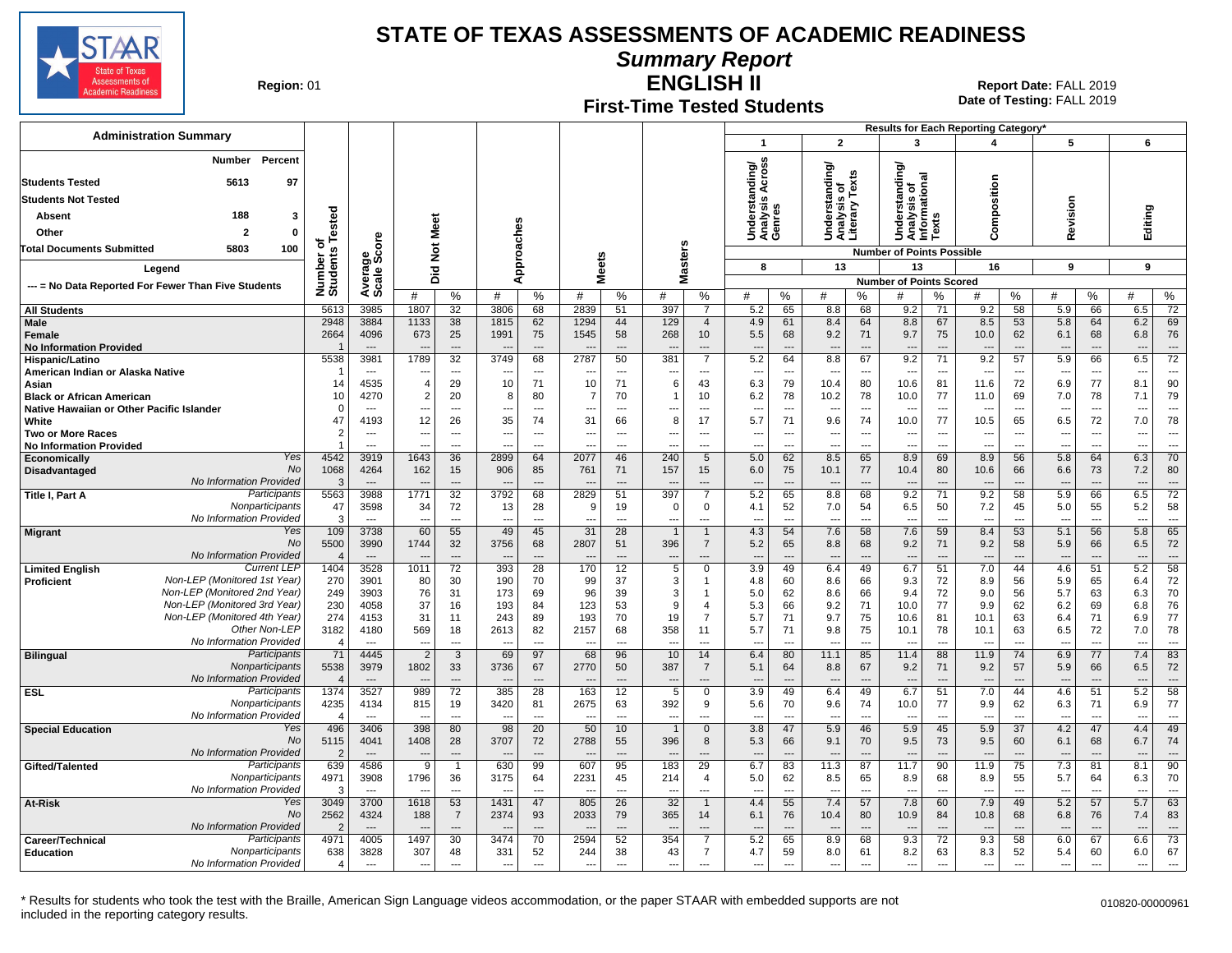

**Constructed Responses Summary Report**

**Region: 01** 

**First-Time Tested Students ENGLISH II**



<sup>\*</sup> Results for students who took the test with the Braille, American Sign Language videos accommodation, or the paper STAAR with embedded supports are 010820-00000961 not included in this report.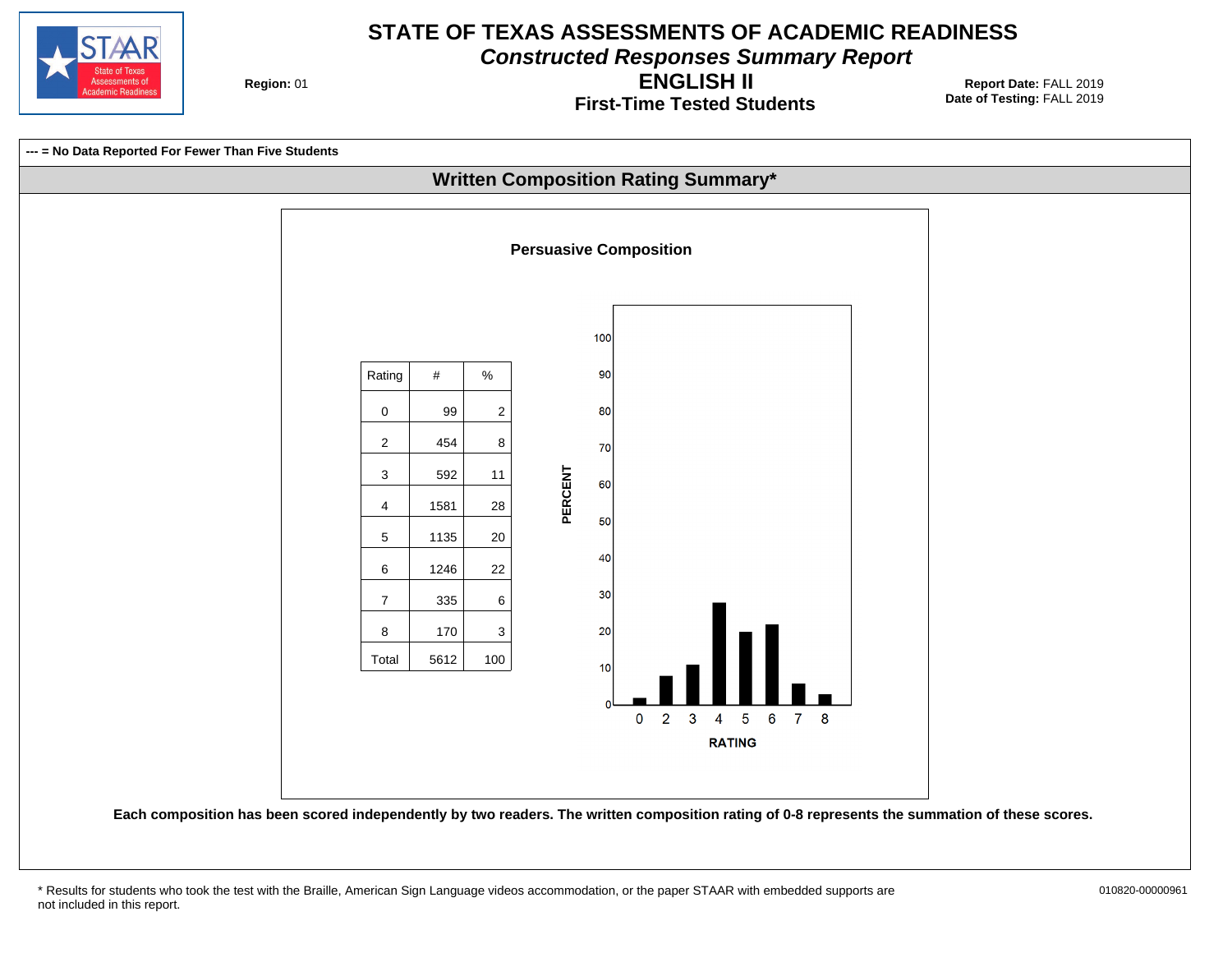

#### **Summary Report**

**Region: 01** 

#### **Retested Students ENGLISH II**

**Date of Testing:**  FALL 2019 01 **Report Date:** FALL 2019

| <b>Administration Summary</b>                                                 |                              |                                  |                                  |                                |                          |                          |                                 |                          |                            |                               |                                                         |                                                 |                      |                                               |                                | Results for Each Reporting Category' |                                |                                 |                      |                                 |                                |
|-------------------------------------------------------------------------------|------------------------------|----------------------------------|----------------------------------|--------------------------------|--------------------------|--------------------------|---------------------------------|--------------------------|----------------------------|-------------------------------|---------------------------------------------------------|-------------------------------------------------|----------------------|-----------------------------------------------|--------------------------------|--------------------------------------|--------------------------------|---------------------------------|----------------------|---------------------------------|--------------------------------|
|                                                                               |                              |                                  |                                  |                                |                          |                          |                                 |                          |                            |                               | $\mathbf{1}$                                            | $\overline{2}$                                  |                      | 3                                             |                                | 4                                    |                                | 5                               |                      | 6                               |                                |
| Percent<br><b>Number</b>                                                      |                              |                                  |                                  |                                |                          |                          |                                 |                          |                            |                               | ding/<br>Across                                         | Understanding/<br>Analysis of<br>Literary Texts |                      | tanding                                       |                                |                                      |                                |                                 |                      |                                 |                                |
| <b>Students Tested</b><br>7991<br>91                                          |                              |                                  |                                  |                                |                          |                          |                                 |                          |                            |                               | ∢                                                       |                                                 |                      |                                               |                                |                                      |                                |                                 |                      |                                 |                                |
| <b>Students Not Tested</b>                                                    |                              |                                  |                                  |                                |                          |                          |                                 |                          |                            |                               |                                                         |                                                 |                      |                                               |                                |                                      |                                |                                 |                      |                                 |                                |
| 805<br><b>Absent</b><br>9                                                     |                              |                                  |                                  |                                |                          |                          |                                 |                          |                            |                               | Underst<br>Analysis<br>Genres                           |                                                 |                      | Understanding<br>Analysis of<br>Informational | S                              | Composition                          |                                | Revision                        |                      | Editing                         |                                |
| Other<br>14<br>0                                                              |                              |                                  | Meet                             |                                |                          |                          |                                 |                          |                            |                               |                                                         |                                                 |                      |                                               | š                              |                                      |                                |                                 |                      |                                 |                                |
| <b>Total Documents Submitted</b><br>8810<br>100                               |                              |                                  | $\breve{\mathbf{z}}$             |                                | Approaches               |                          |                                 |                          |                            |                               |                                                         |                                                 |                      | <b>Number of Points Possible</b>              |                                |                                      |                                |                                 |                      |                                 |                                |
| Legend                                                                        |                              |                                  |                                  |                                |                          |                          | <b>Meets</b>                    |                          |                            | <b>Masters</b>                | 8                                                       | 13                                              |                      | 13                                            |                                | 16                                   |                                | 9                               |                      | 9                               |                                |
|                                                                               | Number of<br>Students Tested | Average<br>Scale Score           | $\overline{2}$<br>۵              |                                |                          |                          |                                 |                          |                            |                               |                                                         |                                                 |                      | <b>Number of Points Scored</b>                |                                |                                      |                                |                                 |                      |                                 |                                |
| --- = No Data Reported For Fewer Than Five Students                           |                              |                                  | #                                | %                              | #                        | %                        | #                               | %                        | #                          | %                             | %<br>#                                                  | #                                               | %                    | #                                             | ℅                              | #                                    | %                              | #                               | %                    | #                               | ℅                              |
| <b>All Students</b>                                                           | 7991                         | 3513                             | 6084                             | 76                             | 1907                     | 24                       | 527                             | $\overline{7}$           |                            | $\mathbf 0$                   | 3.9<br>49                                               | 6.4                                             | 50                   | 6.4                                           | 49                             | 7.1                                  | 44                             | 4.5                             | 50                   | 5.2                             | 57                             |
| Male                                                                          | 4747                         | 3481                             | 3725                             | 78                             | 1022                     | 22                       | 296                             | 6                        | $\mathbf{1}$               | $\mathbf 0$                   | 3.8<br>47                                               | 6.3                                             | 48                   | 6.2                                           | 48                             | 6.8                                  | 43                             | 4.5                             | 50                   | 5.0                             | 55                             |
| Female<br><b>No Information Provided</b>                                      | 3244<br>$\Omega$             | 3560<br>$---$                    | 2359<br>$\overline{\phantom{a}}$ | 73<br>$\overline{a}$           | 885<br>---               | 27<br>$---$              | 231<br>$\overline{\phantom{a}}$ | $\overline{7}$<br>$---$  | $\mathbf 0$<br>---         | $\mathbf 0$<br>---            | 4.1<br>51<br>$\overline{\phantom{a}}$<br>$\sim$         | 6.7<br>$\overline{\phantom{a}}$                 | 52<br>---            | 6.6<br>$\overline{\phantom{a}}$               | 51<br>$\overline{\phantom{a}}$ | 7.5<br>$---$                         | 47<br>$---$                    | 4.5<br>$\overline{\phantom{a}}$ | 50<br>---            | 5.4<br>---                      | 60<br>$\overline{a}$           |
| Hispanic/Latino                                                               | 7916                         | 3513                             | 6027                             | 76                             | 1889                     | 24                       | 519                             | $\overline{7}$           | $\overline{1}$             | $\mathbf 0$                   | 3.9<br>49                                               | 6.4                                             | 49                   | 6.4                                           | 49                             | 7.1                                  | 44                             | 4.5                             | 50                   | 5.2                             | 57                             |
| American Indian or Alaska Native                                              | 2                            | $\overline{\phantom{a}}$         | $\overline{\phantom{a}}$         | $\overline{a}$                 | ---                      | $\overline{\phantom{a}}$ | $\overline{\phantom{a}}$        | $\overline{\phantom{a}}$ | ---                        | ---                           | $\overline{\phantom{a}}$<br>$\overline{\phantom{a}}$    | ---                                             | $\overline{a}$       | $\overline{\phantom{a}}$                      | $\overline{\phantom{a}}$       | $\overline{\phantom{a}}$             | $\overline{\phantom{a}}$       | $\overline{\phantom{a}}$        | ---                  | ---                             | $\overline{a}$                 |
| Asian                                                                         | 5                            | 3555                             | $\overline{\mathcal{A}}$         | 80                             | $\overline{1}$           | 20                       | $\mathbf 1$                     | 20                       | $\mathbf 0$                | $\mathsf 0$                   | 50<br>4.0                                               | 5.8                                             | 45                   | 6.2                                           | 48                             | 8.4                                  | 53                             | 5.6                             | 62                   | 4.6                             | 51                             |
| <b>Black or African American</b><br>Native Hawaiian or Other Pacific Islander | 10<br>$\Omega$               | 3613                             | $\overline{7}$<br>---            | 70<br>$\overline{\phantom{a}}$ | 3<br>---                 | 30<br>$\overline{a}$     | $\mathbf 0$                     | $\mathbf 0$              | $\Omega$<br>---            | $\mathbf 0$<br>---            | 60<br>4.8<br>---<br>$\overline{a}$                      | 6.9<br>$\overline{\phantom{a}}$                 | 53<br>$\overline{a}$ | 7.0<br>---                                    | 54<br>$\overline{\phantom{a}}$ | 7.6<br>$\overline{a}$                | 48<br>$\overline{\phantom{a}}$ | 4.7<br>$\overline{\phantom{a}}$ | 52<br>---            | 5.6<br>---                      | 62<br>$\sim$                   |
| White                                                                         | 51                           | 3556                             | 38                               | 75                             | 13                       | 25                       | $\overline{7}$                  | 14                       | $\mathbf 0$                | $\mathsf 0$                   | 4.3<br>53                                               | 7.1                                             | 54                   | 6.5                                           | 50                             | 7.7                                  | 48                             | 4.4                             | 48                   | 4.9                             | 54                             |
| <b>Two or More Races</b>                                                      | 3                            | $-$                              | ---                              | $\overline{a}$                 | ---                      | $\overline{a}$           | ---                             | $\sim$                   | ---                        | $---$                         | $\overline{\phantom{a}}$<br>$-$                         | ---                                             | $\overline{a}$       | $\overline{\phantom{a}}$                      | $\sim$                         | $\overline{a}$                       | $---$                          | $\overline{a}$                  | $\overline{a}$       | ---                             | $\sim$                         |
| <b>No Information Provided</b>                                                |                              | $\overline{\phantom{a}}$         | $\sim$                           | $\overline{a}$                 | $\overline{a}$           | $\overline{a}$           | ---                             | $\sim$                   | ---                        | $\sim$                        | $\overline{a}$<br>$-$                                   | $\sim$                                          | $\overline{a}$       | ---                                           | $\sim$                         | $\sim$                               | $\overline{a}$                 | $\overline{a}$                  | $\overline{a}$       | ---                             | $\overline{a}$                 |
| <b>Yes</b><br>Economically<br>No<br>Disadvantaged                             | 7243<br>745                  | 3514<br>3508                     | 5516<br>565                      | 76<br>76                       | 1727<br>180              | 24<br>24                 | 487<br>40                       | $\overline{7}$<br>5      | $\overline{1}$<br>$\Omega$ | $\mathbf 0$<br>$\mathbf 0$    | 3.9<br>49<br>4.0<br>50                                  | 6.4<br>6.5                                      | 50<br>50             | 6.4<br>6.4                                    | 49<br>49                       | 7.1<br>6.9                           | 45<br>43                       | 4.5<br>4.5                      | 50<br>50             | 5.2<br>5.1                      | 57<br>57                       |
| No Information Provided                                                       | $\cdot$ 3                    |                                  |                                  | $\overline{a}$                 |                          |                          |                                 |                          | ---                        | $\overline{a}$                | $\overline{\phantom{a}}$                                | $\overline{\phantom{a}}$                        | ---                  | $\overline{\phantom{a}}$                      |                                |                                      | ---                            | $\overline{\phantom{a}}$        |                      | ---                             | $\overline{\phantom{a}}$       |
| Participants<br>Title I, Part A                                               | 7592                         | 3510                             | 5817                             | $\overline{77}$                | 1775                     | 23                       | 491                             | 6                        | $\overline{1}$             | $\mathbf 0$                   | 3.9<br>49                                               | 6.4                                             | 49                   | 6.4                                           | 49                             | 7.1                                  | 44                             | 4.5                             | 50                   | 5.1                             | 57                             |
| Nonparticipants                                                               | 396                          | 3572                             | 264                              | 67                             | 132                      | 33                       | 36                              | 9                        | $\mathbf 0$                | 0                             | 4.0<br>50                                               | 6.8                                             | 52                   | 6.6                                           | 51                             | 7.8                                  | 49                             | 4.6                             | 52                   | 5.4                             | 60                             |
| No Information Provided<br>Yes<br><b>Migrant</b>                              | 3<br>479                     | $\overline{\phantom{a}}$<br>3487 | $\overline{a}$<br>380            | $\overline{a}$<br>79           | $\overline{a}$<br>99     | $\overline{a}$<br>21     | $\overline{\phantom{a}}$<br>22  | $---$<br>5               | ---<br>$\mathbf 0$         | $\overline{a}$<br>$\mathbf 0$ | $\overline{a}$<br>$\overline{a}$<br>3.7<br>46           | $\overline{\phantom{a}}$<br>6.3                 | $\overline{a}$<br>49 | $\overline{\phantom{a}}$<br>6.3               | $\overline{\phantom{a}}$<br>48 | $\overline{\phantom{a}}$<br>7.0      | $\overline{a}$<br>44           | $\overline{a}$<br>4.4           | $\overline{a}$<br>49 | ---<br>5.0                      | $\overline{\phantom{a}}$<br>56 |
| <b>No</b>                                                                     | 7509                         | 3515                             | 5701                             | 76                             | 1808                     | 24                       | 505                             | $\overline{7}$           | $\mathbf{1}$               | $\mathbf 0$                   | 3.9<br>49                                               | 6.4                                             | 50                   | 6.4                                           | 49                             | 7.1                                  | 44                             | 4.5                             | 50                   | 5.2                             | 57                             |
| No Information Provided                                                       | 3                            | $\overline{\phantom{a}}$         |                                  | $\overline{a}$                 |                          | $\overline{a}$           |                                 |                          |                            | ---                           | $\overline{a}$                                          | $\overline{\phantom{a}}$                        | $\overline{a}$       |                                               | $\sim$                         |                                      | $\overline{a}$                 |                                 | $\overline{a}$       | $\overline{a}$                  | $\overline{\phantom{a}}$       |
| <b>Current LEP</b><br><b>Limited English</b><br>Non-LEP (Monitored 1st Year)  | 4573                         | 3458                             | 3796                             | 83                             | 777                      | 17                       | 195                             | $\overline{4}$           | $\mathbf 0$                | $\mathbf 0$                   | 3.8<br>47                                               | 6.0                                             | 46                   | 6.0                                           | 46                             | 6.8                                  | 42                             | 4.4                             | 48                   | 5.0                             | 56                             |
| <b>Proficient</b><br>Non-LEP (Monitored 2nd Year)                             | 77<br>104                    | 3599<br>3686                     | 46<br>61                         | 60<br>59                       | 31<br>43                 | 40<br>41                 | -8<br>15                        | 10<br>14                 | $\mathbf 0$<br>$\Omega$    | $\mathbf 0$<br>0              | 4.0<br>50<br>4.3<br>53                                  | 7.0<br>7.2                                      | 54<br>56             | 7.2<br>7.7                                    | 55<br>59                       | 7.6<br>8.3                           | 48<br>52                       | 4.5<br>4.9                      | 50<br>55             | 5.6<br>6.1                      | 63<br>67                       |
| Non-LEP (Monitored 3rd Year)                                                  | 229                          | 3701                             | 124                              | 54                             | 105                      | 46                       | 28                              | 12                       | $\mathbf 0$                | $\mathbf 0$                   | 54<br>4.4                                               | 7.7                                             | 59                   | 7.9                                           | 61                             | 8.0                                  | 50                             | 5.2                             | 58                   | 5.9                             | 65                             |
| Non-LEP (Monitored 4th Year)                                                  | 147                          | 3652                             | 87                               | 59                             | 60                       | 41                       | 14                              | 10                       | $\Omega$                   | $\mathbf 0$                   | 53<br>4.2                                               | 7.5                                             | 58                   | 7.6                                           | 59                             | 7.8                                  | 49                             | 4.6                             | 52                   | 5.7                             | 63                             |
| Other Non-LEP<br>No Information Provided                                      | 2858                         | 3570                             | 1967                             | 69                             | 891                      | 31                       | 267                             | 9                        | -1                         | $\mathbf 0$                   | 4.1<br>51                                               | 6.9                                             | 53                   | 6.8                                           | 52                             | 7.5                                  | 47                             | 4.7                             | 52                   | 5.2                             | 58                             |
| Participants<br><b>Bilingual</b>                                              | 3<br>17                      | $\sim$<br>3586                   | $\overline{a}$<br>11             | $\overline{a}$<br>65           | $\sim$<br>6              | $---$<br>35              | $\sim$<br>$\mathbf 1$           | $\overline{a}$<br>6      | ---<br>$\mathbf 0$         | $\overline{a}$<br>$\mathbf 0$ | $\overline{a}$<br>$\sim$<br>4.5<br>56                   | $\overline{\phantom{a}}$<br>7.1                 | $\overline{a}$<br>54 | ---<br>7.5                                    | $\sim$<br>57                   | $\sim$<br>7.6                        | $---$<br>48                    | $\sim$<br>4.1                   | $\overline{a}$<br>45 | ---<br>4.9                      | $\sim$<br>55                   |
| Nonparticipants                                                               | 7968                         | 3513                             | 6067                             | 76                             | 1901                     | 24                       | 526                             | 7                        | $\mathbf 1$                | $\mathbf 0$                   | 3.9<br>49                                               | 6.4                                             | 50                   | 6.4                                           | 49                             | 7.1                                  | 44                             | 4.5                             | 50                   | 5.2                             | 57                             |
| No Information Provided                                                       | 6                            | 3554                             | 6                                | 100                            | $\Omega$                 | $\Omega$                 | $\mathbf{0}$                    | $\Omega$                 | $\Omega$                   | $\mathbf{0}$                  | 4.3<br>54                                               | 6.5                                             | 50                   | 6.8                                           | 53                             | 8.3                                  | 52                             | 4.0                             | 44                   | 5.0                             | 56                             |
| Participants<br><b>ESL</b>                                                    | 4470                         | 3458                             | 3710                             | 83                             | 760                      | 17                       | 191                             | $\overline{4}$           | 0                          | 0                             | 3.8<br>47                                               | 6.0                                             | 46                   | 6.0                                           | 46                             | 6.8                                  | 42                             | 4.4                             | 48                   | 5.1                             | 56                             |
| Nonparticipants<br>No Information Provided                                    | 3515<br>6                    | 3583<br>3554                     | 2368<br>6                        | 67<br>100                      | 1147<br>$\Omega$         | 33<br>$\mathbf 0$        | 336<br>$\Omega$                 | 10<br>$\Omega$           | -1<br>$\Omega$             | $\mathbf 0$<br>$\Omega$       | 4.1<br>51<br>4.3<br>54                                  | 7.0<br>6.5                                      | 54<br>50             | 6.9<br>6.8                                    | 53<br>53                       | 7.6<br>8.3                           | 47<br>52                       | 4.7<br>4.0                      | 52<br>44             | 5.3<br>5.0                      | 59<br>56                       |
| <b>Special Education</b><br>Yes                                               | 823                          | 3392                             | 714                              | 87                             | 109                      | 13                       | 36                              | $\overline{4}$           | $\mathbf 0$                | $\overline{0}$                | 3.9<br>48                                               | 5.9                                             | 46                   | 5.4                                           | 42                             | 6.1                                  | 38                             | 4.0                             | 44                   | 4.5                             | 50                             |
| <b>No</b>                                                                     | 7165                         | 3527                             | 5367                             | 75                             | 1798                     | 25                       | 491                             | $\overline{7}$           | $\overline{1}$             | $\mathbf 0$                   | 3.9<br>49                                               | 6.5                                             | 50                   | 6.5                                           | 50                             | 7.2                                  | 45                             | 4.6                             | 51                   | 5.2                             | 58                             |
| No Information Provided                                                       | 3                            | $\overline{\phantom{a}}$         |                                  | $\overline{a}$                 |                          | $\overline{a}$           |                                 |                          | ---                        | ---                           | $\overline{a}$                                          | $\overline{\phantom{a}}$                        | $\overline{a}$       |                                               | $\overline{a}$                 |                                      | $\overline{a}$                 |                                 | $\overline{a}$       | $\overline{a}$                  | $\overline{\phantom{a}}$       |
| Participants<br>Gifted/Talented<br>Nonparticipants                            | 36<br>7952                   | 3802<br>3512                     | 17<br>6064                       | 47<br>76                       | 19<br>1888               | 53<br>24                 | 11<br>516                       | 31<br>6                  | $\Omega$<br>$\overline{1}$ | $\overline{0}$<br>0           | 5.2<br>65<br>3.9<br>49                                  | 8.2<br>6.4                                      | 63<br>49             | 8.0<br>6.4                                    | 61<br>49                       | 8.5<br>7.1                           | 53<br>44                       | 5.4<br>4.5                      | 60<br>50             | 6.1<br>5.2                      | 68<br>57                       |
| No Information Provided                                                       | 3                            | $\overline{\phantom{a}}$         |                                  | $\overline{a}$                 | $\overline{\phantom{a}}$ | ---                      | ---                             | $\overline{\phantom{a}}$ | ---                        | ---                           | $\overline{\phantom{a}}$<br>---                         | ---                                             | ---                  | ---                                           | $\overline{\phantom{a}}$       | ---                                  | ---                            | $\overline{\phantom{a}}$        | ---                  | ---                             | $\ddotsc$                      |
| Yes<br><b>At-Risk</b>                                                         | 7590                         | 3504                             | 5863                             | $\overline{77}$                | 1727                     | 23                       | 459                             | 6                        | $\mathbf{1}$               | $\overline{0}$                | 3.9<br>49                                               | 6.4                                             | 49                   | 6.3                                           | 49                             | 7.1                                  | 44                             | 4.5                             | 50                   | 5.1                             | 57                             |
| No<br>No Information Provided                                                 | 398                          | 3677                             | 218                              | 55                             | 180                      | 45                       | 68                              | 17                       | $\mathbf 0$                | $\mathbf 0$                   | 4.4<br>54                                               | 7.4                                             | 57                   | 7.7                                           | 59                             | 8.0                                  | 50                             | 5.0                             | 56                   | 5.6                             | 62                             |
| Participants<br>Career/Technical                                              | $\mathcal{R}$<br>6856        | $\overline{\phantom{a}}$<br>3519 | 5205                             | $\overline{a}$<br>76           | $\overline{a}$<br>1651   | $\overline{a}$<br>24     | 441                             | 6                        | $\sim$<br>$\mathbf 0$      | $\overline{a}$<br>$\mathbf 0$ | $\overline{\phantom{a}}$<br>$\overline{a}$<br>3.9<br>49 | $\overline{\phantom{a}}$<br>6.5                 | $---$<br>50          | $\overline{\phantom{a}}$<br>6.4               | $\sim$<br>49                   | 7.2                                  | $\overline{a}$<br>45           | $\overline{\phantom{a}}$<br>4.5 | $\overline{a}$<br>50 | $\overline{\phantom{a}}$<br>5.2 | $---$<br>58                    |
| Nonparticipants<br>Education                                                  | 1134                         | 3478                             | 878                              | 77                             | 256                      | 23                       | 86                              | 8                        | $\overline{1}$             | 0                             | 3.9<br>49                                               | 6.3                                             | 48                   | 6.0                                           | 47                             | 6.9                                  | 43                             | 4.4                             | 49                   | 5.0                             | 55                             |
| No Information Provided                                                       | $\overline{1}$               | $\overline{a}$                   | ---                              | $\sim$                         | $\sim$                   | $\overline{a}$           | ---                             | ---                      | $\overline{a}$             | ---                           | $\sim$<br>$\overline{a}$                                | $\sim$                                          | $\overline{a}$       | $\overline{\phantom{a}}$                      | $\overline{a}$                 | $\sim$                               | $\overline{a}$                 | $\sim$                          | $\overline{a}$       | ---                             | ---                            |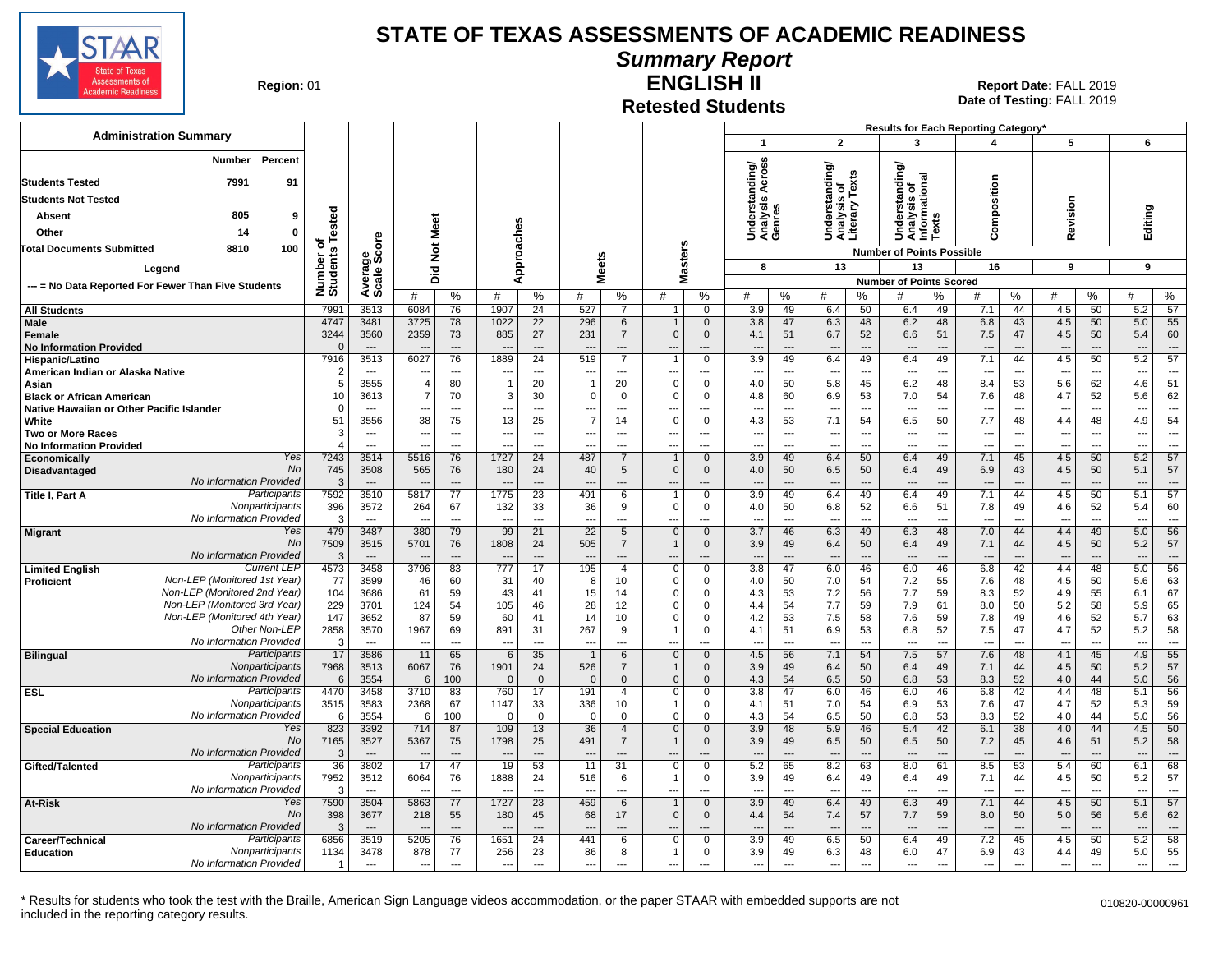

**Constructed Responses Summary Report**

**Region: 01** 

**Retested Students ENGLISH II**

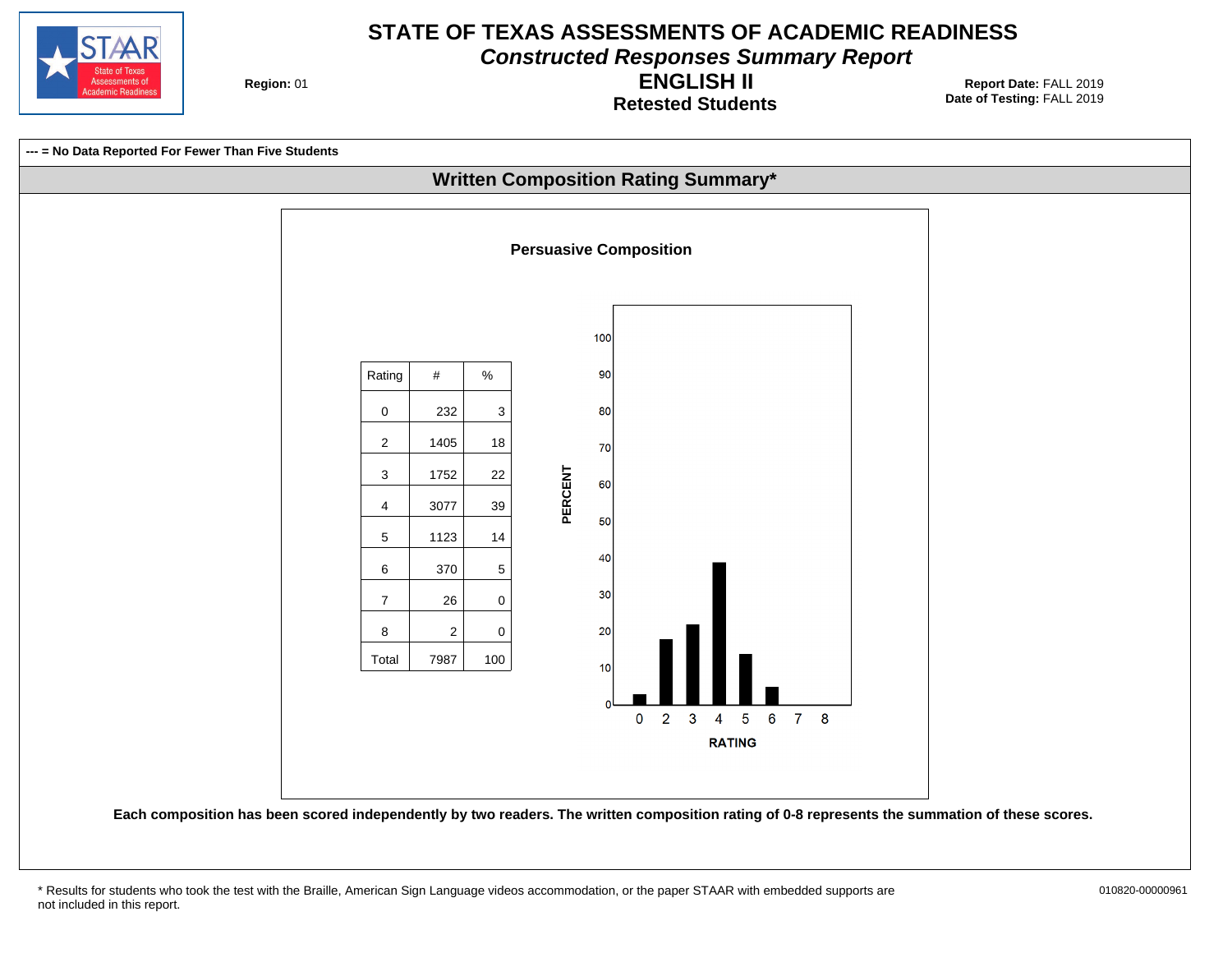

#### **Summary Report**

**Region: 01** 

## **All Students**

**U.S. HISTORY** 01 **Report Date:** FALL 2019 **Date of Testing:**  FALL 2019

|                                                                               |                                                              |                        |                                  |                            |                               |                          |                          |                                |                          |                                |                       |                          |                                |                                 |                          | Results for Each Reporting Category* |                    |                                                      |                          |
|-------------------------------------------------------------------------------|--------------------------------------------------------------|------------------------|----------------------------------|----------------------------|-------------------------------|--------------------------|--------------------------|--------------------------------|--------------------------|--------------------------------|-----------------------|--------------------------|--------------------------------|---------------------------------|--------------------------|--------------------------------------|--------------------|------------------------------------------------------|--------------------------|
| <b>Administration Summary</b>                                                 |                                                              |                        |                                  |                            |                               |                          |                          |                                |                          |                                |                       | $\mathbf{1}$             |                                | $\overline{2}$                  |                          | 3                                    |                    | 4                                                    |                          |
| <b>Number</b><br>Percent<br>6152<br>95<br><b>Students Tested</b>              |                                                              |                        |                                  |                            |                               |                          |                          |                                |                          |                                |                       |                          |                                | and<br>Geography<br>Culture     |                          | Government                           | and<br>Citizenship | Economics,<br>Science,<br>Technology,<br>and Society | hnology,<br>Society      |
| <b>Students Not Tested</b>                                                    |                                                              |                        |                                  |                            |                               |                          |                          |                                |                          |                                |                       |                          |                                |                                 |                          |                                      |                    |                                                      |                          |
| Absent                                                                        | 312<br>5                                                     |                        |                                  |                            |                               |                          |                          |                                |                          |                                |                       | History                  |                                |                                 |                          |                                      |                    |                                                      |                          |
| Other                                                                         | $\bf{0}$<br>$\overline{4}$                                   | Tested<br>৳            | å                                |                            |                               |                          |                          |                                |                          |                                |                       |                          |                                |                                 |                          |                                      |                    |                                                      |                          |
| Total Documents Submitted<br>6468<br>100                                      |                                                              |                        | క్టిట్                           | <b>Not Meet</b>            |                               |                          |                          |                                |                          |                                |                       |                          |                                |                                 |                          | <b>Number of Items Tested</b>        |                    |                                                      |                          |
| Legend                                                                        |                                                              |                        |                                  | Did                        |                               | Approaches               |                          | <b>Meets</b>                   |                          | <b>Masters</b>                 |                       | 30                       |                                | 12                              |                          | 10                                   |                    | 16                                                   |                          |
| --- = No Data Reported For Fewer Than Five Students                           |                                                              | Number of<br>Students  | Averag<br>Scale                  |                            |                               |                          |                          |                                |                          |                                |                       |                          |                                |                                 |                          | Avg. # of Items / % Correct          |                    |                                                      |                          |
|                                                                               |                                                              |                        |                                  | #                          | $\%$                          | #                        | %                        | #                              | %                        | #                              | $\%$                  | #                        | $\%$                           | #                               | $\%$                     | #                                    | $\frac{0}{0}$      | #                                                    | %                        |
| <b>All Students</b>                                                           |                                                              | 6152                   | 4046                             | 1243                       | 20                            | 4909                     | 80                       | 3267                           | 53                       | 1593                           | 26                    | 18.2                     | 61                             | 8.0                             | 67                       | 5.9                                  | 59                 | 10.2                                                 | 64                       |
| <b>Male</b>                                                                   |                                                              | 3135<br>3017           | 4069                             | 664<br>579                 | 21                            | 2471                     | 79<br>81                 | 1713                           | 55                       | 902                            | 29                    | 18.5                     | 62<br>60                       | 8.1<br>8.0                      | 67<br>66                 | 5.8                                  | 58<br>60           | 10.3                                                 | 65<br>63                 |
| Female<br><b>No Information Provided</b>                                      |                                                              | $\overline{0}$         | 4021<br>$\overline{\phantom{a}}$ |                            | 19<br>$---$                   | 2438                     | $\overline{\phantom{a}}$ | 1554                           | 52<br>$\overline{a}$     | 691                            | 23<br>÷÷              | 17.9<br>$\overline{a}$   | $\overline{\phantom{a}}$       | $\overline{a}$                  | $\overline{\phantom{a}}$ | 6.0<br>$\overline{\phantom{a}}$      | $---$              | 10.0<br>$\overline{\phantom{a}}$                     | ---                      |
| Hispanic/Latino                                                               |                                                              | 6071                   | 4042                             | 1231                       | $\overline{20}$               | 4840                     | 80                       | 3214                           | $\overline{53}$          | 1559                           | $\overline{26}$       | 18.2                     | 61                             | 8.0                             | 67                       | 5.9                                  | 59                 | 10.2                                                 | 64                       |
| American Indian or Alaska Native                                              |                                                              | $\overline{2}$         | ---                              |                            | ---                           |                          | ---                      |                                | $\overline{\phantom{a}}$ |                                | ---                   | ---                      | $\overline{\phantom{a}}$       | $\overline{a}$                  | ---                      | $\overline{\phantom{a}}$             | ---                | ---                                                  | ---                      |
| Asian                                                                         |                                                              | 15<br>$\overline{7}$   | 4658                             | $\overline{1}$<br>$\Omega$ | $\overline{7}$                | 14                       | 93                       | 13                             | 87                       | 10                             | 67                    | 23.8                     | 79                             | 10.4                            | 87                       | 7.5                                  | 75                 | 13.7                                                 | 86                       |
| <b>Black or African American</b><br>Native Hawaiian or Other Pacific Islander |                                                              | $\overline{1}$         | 4346<br>$---$                    | ---                        | $\mathbf 0$<br>$\overline{a}$ | 7<br>÷.,                 | 100<br>$\overline{a}$    | 5<br>$\overline{a}$            | 71<br>$\overline{a}$     | 3<br>$\overline{\phantom{a}}$  | 43<br>$\overline{a}$  | 22.1<br>---              | 74<br>$\overline{\phantom{a}}$ | 9.9<br>$\overline{a}$           | 82<br>$\sim$             | 6.7<br>$\overline{\phantom{a}}$      | 67<br>---          | 12.1<br>$\overline{a}$                               | 76<br>$\overline{a}$     |
| White                                                                         |                                                              | 47                     | 4296                             | 9                          | 19                            | 38                       | 81                       | 30                             | 64                       | 19                             | 40                    | 19.9                     | 66                             | 8.6                             | 72                       | 6.6                                  | 66                 | 11.6                                                 | 73                       |
| <b>Two or More Races</b>                                                      |                                                              | $\overline{7}$         | 4308                             | $\mathbf 0$                | $\mathbf 0$                   | $\overline{7}$           | 100                      | $\overline{4}$                 | 57                       | $\overline{2}$                 | 29                    | 21.6                     | 72                             | 9.6                             | 80                       | 6.7                                  | 67                 | 10.9                                                 | 68                       |
| <b>No Information Provided</b>                                                |                                                              | $\overline{2}$         |                                  | ---                        |                               | ---                      | ---                      |                                | ---                      |                                |                       | ---                      | $\overline{a}$                 | $\overline{\phantom{a}}$        |                          | $\overline{a}$                       | ---                | $\overline{\phantom{a}}$                             | ---                      |
| Economically<br><b>Disadvantaged</b>                                          | Yes<br>No                                                    | 5021<br>1128           | 3979<br>4343                     | 1141<br>100                | $\overline{23}$<br>9          | 3880<br>1028             | 77<br>91                 | 2416<br>851                    | 48<br>75                 | 1081<br>512                    | $\overline{22}$<br>45 | 17.5<br>21.2             | 58<br>71                       | 7.7<br>9.3                      | 64<br>78                 | 5.7<br>6.8                           | 57<br>68           | 9.8<br>11.9                                          | 61<br>75                 |
|                                                                               | <b>No Information Provided</b>                               | 3                      | $---$                            | $\overline{a}$             | $\overline{\phantom{a}}$      |                          | $\overline{a}$           |                                | $\overline{a}$           |                                | ---                   | $\overline{a}$           | $\overline{\phantom{a}}$       | $\overline{\phantom{a}}$        | $\overline{\phantom{a}}$ | $\overline{\phantom{a}}$             | ---                | $\overline{\phantom{a}}$                             | $\overline{\phantom{a}}$ |
| Title I, Part A                                                               | Participants                                                 | 6046                   | 4051                             | 1205                       | 20                            | 4841                     | 80                       | 3240                           | 54                       | 1582                           | $\overline{26}$       | 18.2                     | 61                             | 8.0                             | 67                       | 5.9                                  | 59                 | 10.2                                                 | 64                       |
|                                                                               | Nonparticipants                                              | 103                    | 3733                             | 36                         | 35                            | 67                       | 65                       | 27                             | 26                       | 11                             | 11                    | 14.6                     | 49                             | 6.8                             | 57                       | 4.9                                  | 49                 | 8.1                                                  | 51                       |
|                                                                               | No Information Provided<br>Yes                               | 3<br>212               | $\overline{a}$<br>3730           | $\sim$<br>78               | $\overline{a}$<br>37          | $\overline{a}$<br>134    | $\overline{a}$<br>63     | $\overline{a}$<br>53           | $\overline{a}$<br>25     | $\sim$<br>16                   | ---<br>8              | ---<br>14.5              | $\overline{\phantom{a}}$<br>48 | $\overline{a}$<br>6.5           | $\sim$<br>55             | $\overline{a}$<br>4.8                | ---<br>48          | $\overline{a}$<br>8.1                                | ---<br>50                |
| Migrant                                                                       | No                                                           | 5936                   | 4057                             | 1163                       | 20                            | 4773                     | 80                       | 3213                           | 54                       | 1577                           | 27                    | 18.3                     | 61                             | 8.1                             | 67                       | 5.9                                  | 59                 | 10.3                                                 | 64                       |
|                                                                               | No Information Provided                                      | $\overline{4}$         | $\overline{\phantom{a}}$         | $\overline{a}$             | ---                           | ---                      |                          | $\overline{\phantom{a}}$       |                          | $\overline{\phantom{a}}$       | ---                   | $\overline{\phantom{a}}$ | $\overline{\phantom{a}}$       | $\overline{\phantom{a}}$        |                          | ---                                  | ---                | $\overline{\phantom{a}}$                             | ---                      |
| <b>Limited English</b>                                                        | <b>Current LEP</b>                                           | 1874                   | 3666                             | 775                        | 41                            | 1099                     | 59                       | 377                            | $\overline{20}$          | 91                             | $\overline{5}$        | 14.1                     | 47                             | 6.1                             | 51                       | 4.5                                  | 45                 | 7.8                                                  | 49                       |
| <b>Proficient</b>                                                             | Non-LEP (Monitored 1st Year)<br>Non-LEP (Monitored 2nd Year) | 119                    | 4029                             | 16                         | 13                            | 103                      | 87                       | 66                             | 55                       | 18                             | 15                    | 18.6                     | 62                             | 7.9                             | 66                       | 5.9                                  | 59                 | 10.2                                                 | 63                       |
|                                                                               | Non-LEP (Monitored 3rd Year)                                 | 118<br>274             | 4113<br>4120                     | $\overline{7}$<br>14       | 6<br>5                        | 111<br>260               | 94<br>95                 | 75<br>175                      | 64<br>64                 | 27<br>56                       | 23<br>20              | 19.4<br>19.6             | 65<br>65                       | 8.5<br>8.4                      | 71<br>70                 | 6.3<br>6.2                           | 63<br>62           | 10.7<br>10.9                                         | 67<br>68                 |
|                                                                               | Non-LEP (Monitored 4th Year)                                 | 104                    | 4136                             | 12                         | 12                            | 92                       | 88                       | 68                             | 65                       | 26                             | 25                    | 19.1                     | 64                             | 8.5                             | 71                       | 6.4                                  | 64                 | 11.1                                                 | 69                       |
|                                                                               | Other Non-LEP                                                | 3661                   | 4230                             | 418                        | 11                            | 3243                     | 89                       | 2506                           | 68                       | 1375                           | 38                    | 20.1                     | 67                             | 8.9                             | 75                       | 6.5                                  | 65                 | 11.3                                                 | 71                       |
|                                                                               | No Information Provided                                      | $\overline{2}$         |                                  | $--$                       | ---                           |                          |                          | $\overline{\phantom{a}}$       |                          | $\overline{\phantom{a}}$       | ---                   | ---                      | ---                            | $\overline{a}$                  |                          | ---                                  |                    | $\overline{a}$                                       | ---                      |
| <b>Bilingual</b>                                                              | Participants<br>Nonparticipants                              | 82<br>6066             | 4434<br>4041                     | $\overline{3}$<br>1238     | $\overline{4}$<br>20          | 79<br>4828               | 96<br>80                 | 66<br>3201                     | 80<br>53                 | 42<br>1551                     | 51<br>26              | 22.2<br>18.1             | 74<br>60                       | 9.8<br>8.0                      | 82<br>67                 | 7.3<br>5.9                           | 73<br>59           | 12.3<br>10.2                                         | 77<br>64                 |
|                                                                               | <b>No Information Provided</b>                               | $\overline{4}$         | $---$                            | $\overline{a}$             | $\overline{a}$                | $\overline{a}$           | $-$                      |                                | $\overline{a}$           |                                | ---                   | $\overline{a}$           | $\overline{a}$                 | $\overline{\phantom{a}}$        | $\overline{\phantom{a}}$ | $\overline{\phantom{a}}$             | ---                | $\overline{\phantom{a}}$                             | ---                      |
| ESL                                                                           | Participants                                                 | 1831                   | 3663                             | 763                        | 42                            | 1068                     | 58                       | 359                            | 20                       | 88                             | 5                     | 14.0                     | 47                             | 6.1                             | 50                       | 4.5                                  | 45                 | 7.8                                                  | 48                       |
|                                                                               | Nonparticipants                                              | 4317                   | 4209                             | 478                        | 11                            | 3839                     | 89                       | 2908                           | 67                       | 1505                           | 35                    | 19.9                     | 66                             | 8.8                             | 74                       | 6.5                                  | 65                 | 11.2                                                 | 70                       |
|                                                                               | No Information Provided<br>Yes                               | $\overline{4}$         | $\sim$<br>3602                   | $\sim$                     | $\sim$                        | $\overline{a}$<br>241    | $\overline{\phantom{a}}$ | $\overline{\phantom{a}}$<br>93 | $\sim$                   | $\overline{\phantom{a}}$<br>34 | ---                   | $\overline{a}$           | $\overline{\phantom{a}}$       | $\overline{a}$                  | $\overline{\phantom{a}}$ | $\overline{\phantom{a}}$             | ---                | $\overline{a}$                                       | $\sim$<br>45             |
| <b>Special Education</b>                                                      | No                                                           | 509<br>5641            | 4086                             | 268<br>974                 | 53<br>17                      | 4667                     | 47<br>83                 | 3174                           | 18<br>56                 | 1559                           | $\overline{7}$<br>28  | 13.3<br>18.6             | 44<br>62                       | 5.6<br>8.2                      | 46<br>69                 | 4.3<br>6.0                           | 43<br>60           | 7.2<br>10.5                                          | 65                       |
|                                                                               | No Information Provided                                      | $\overline{2}$         |                                  | $\overline{\phantom{a}}$   | ---                           |                          |                          | $\overline{\phantom{a}}$       |                          | $\overline{\phantom{a}}$       |                       | $\overline{a}$           |                                | $\overline{\phantom{a}}$        |                          | $\overline{\phantom{a}}$             |                    | $\overline{\phantom{a}}$                             | ---                      |
| Gifted/Talented                                                               | Participants                                                 | 609                    | 4656                             | $\overline{3}$             | $\mathbf 0$                   | 606                      | 100                      | 582                            | 96                       | 415                            | 68                    | 24.0                     | 80                             | 10.6                            | 89                       | 7.8                                  | 78                 | 13.8                                                 | 86                       |
|                                                                               | Nonparticipants<br>No Information Provided                   | 5541                   | 3979                             | 1239                       | 22                            | 4302                     | 78                       | 2685                           | 48                       | 1178                           | 21                    | 17.5                     | 58                             | 7.7                             | 64                       | 5.7                                  | 57                 | 9.8                                                  | 61                       |
| At-Risk                                                                       | Yes                                                          | $\overline{2}$<br>3813 | $\sim$<br>3803                   | $\sim$<br>1188             | $---$<br>31                   | ---<br>2625              | $---$<br>69              | $\overline{a}$<br>1271         | $---$<br>33              | $\sim$<br>384                  | ---<br>10             | $\overline{a}$<br>15.6   | $---$<br>52                    | $\overline{\phantom{a}}$<br>6.9 | $\sim$<br>57             | $\overline{\phantom{a}}$<br>5.1      | ---<br>51          | $\overline{\phantom{a}}$<br>8.7                      | ---<br>54                |
|                                                                               | No                                                           | 2338                   | 4441                             | 54                         | 2                             | 2284                     | 98                       | 1996                           | 85                       | 1209                           | 52                    | 22.3                     | 74                             | 9.8                             | 82                       | 7.3                                  | 73                 | 12.7                                                 | 79                       |
|                                                                               | No Information Provided                                      |                        |                                  |                            | ---                           |                          |                          |                                |                          |                                | $\overline{a}$        |                          |                                |                                 |                          |                                      |                    |                                                      |                          |
| Career/Technical                                                              | Participants                                                 | 5524                   | 4071                             | 1011                       | 18                            | 4513                     | 82                       | 3063                           | 55                       | 1493                           | 27                    | 18.5                     | 62                             | 8.1                             | 68                       | 6.0                                  | 60                 | 10.4                                                 | 65                       |
| <b>Education</b>                                                              | Nonparticipants<br>No Information Provided                   | 627                    | 3820                             | 232                        | 37                            | 395                      | 63                       | 204                            | 33                       | 100                            | 16                    | 15.5                     | 52                             | 6.9                             | 57                       | 5.0                                  | 50                 | 8.6                                                  | 54                       |
|                                                                               |                                                              | -1                     | $\sim$                           | $\overline{\phantom{a}}$   | $\overline{a}$                | $\overline{\phantom{a}}$ | $\overline{\phantom{a}}$ | $\overline{\phantom{a}}$       | $\overline{a}$           | $\overline{\phantom{a}}$       | ---                   | $\overline{a}$           | $\overline{\phantom{a}}$       | $\overline{a}$                  | $\overline{a}$           | ---                                  | ---                | ---                                                  | ---                      |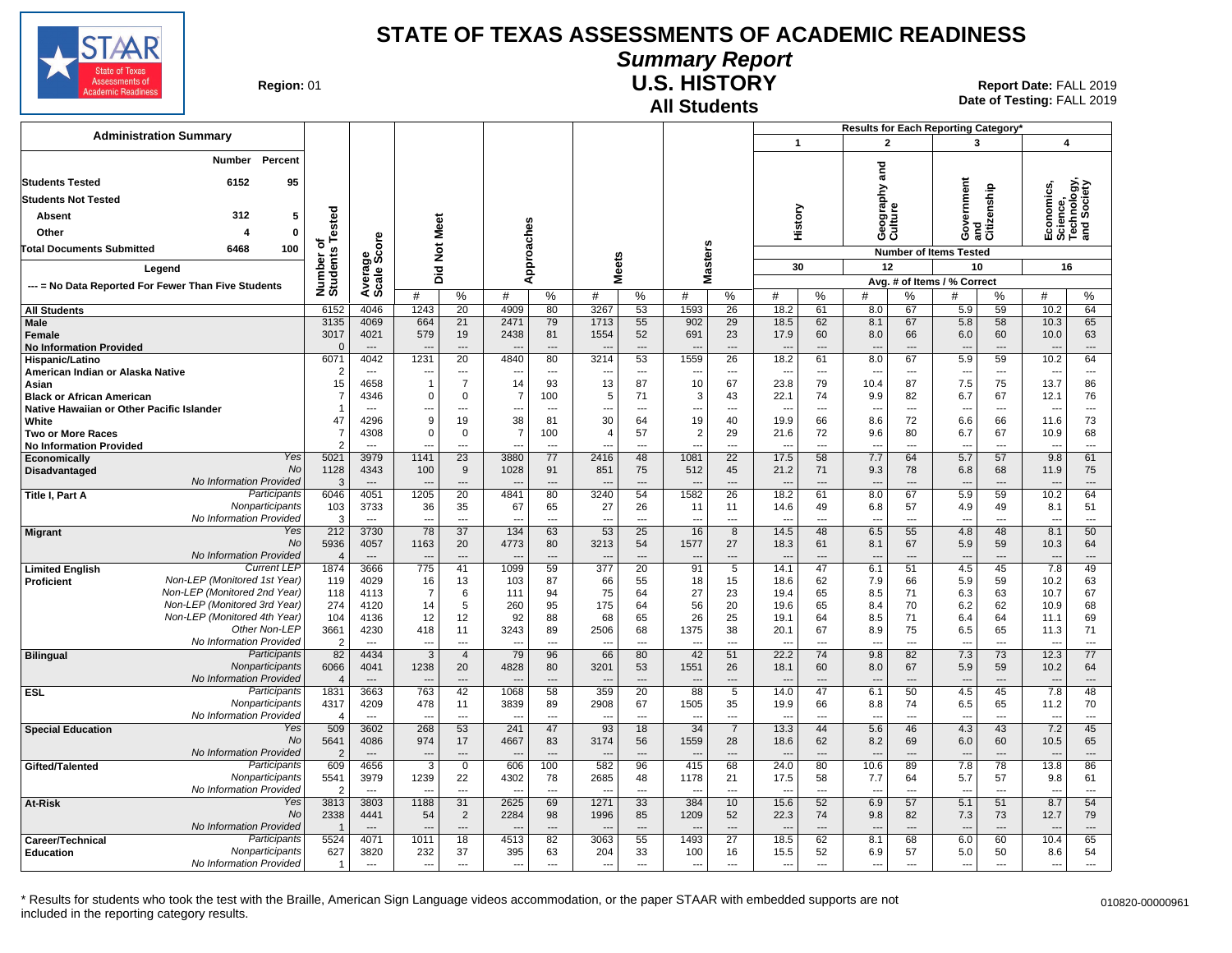

**Summary Report**

**Region: 01** 

## **First-Time Tested Students**

**U.S. HISTORY** 01 **Report Date:** FALL 2019 **Date of Testing:**  FALL 2019

|                                                                               |                                               |                            |                                  |                       |                      |                |                          |                        |                      |                                |                                |                          | Results for Each Reporting Category* |                                 |                      |                                  |                                |                                                      |                                |  |
|-------------------------------------------------------------------------------|-----------------------------------------------|----------------------------|----------------------------------|-----------------------|----------------------|----------------|--------------------------|------------------------|----------------------|--------------------------------|--------------------------------|--------------------------|--------------------------------------|---------------------------------|----------------------|----------------------------------|--------------------------------|------------------------------------------------------|--------------------------------|--|
|                                                                               | <b>Administration Summary</b>                 |                            |                                  |                       |                      |                |                          |                        |                      |                                |                                | $\mathbf{1}$             |                                      | $\mathbf{2}$                    |                      | 3                                |                                | 4                                                    |                                |  |
| Percent<br>Number                                                             |                                               |                            |                                  |                       |                      |                |                          |                        |                      |                                |                                |                          |                                      |                                 |                      |                                  |                                |                                                      |                                |  |
| <b>Students Tested</b>                                                        | 5161<br>97                                    |                            |                                  |                       |                      |                |                          |                        |                      |                                |                                |                          |                                      | na<br>and                       |                      |                                  |                                |                                                      |                                |  |
| <b>Students Not Tested</b>                                                    |                                               |                            |                                  |                       |                      |                |                          |                        |                      |                                |                                |                          |                                      | raphy                           |                      | Government<br>and<br>Citizenship |                                | Economics,<br>Science,<br>Technology,<br>and Society |                                |  |
| <b>Absent</b>                                                                 | 187                                           | 3                          |                                  |                       |                      |                |                          |                        |                      |                                |                                |                          |                                      |                                 |                      |                                  |                                |                                                      |                                |  |
|                                                                               |                                               | ested                      |                                  |                       |                      |                |                          |                        |                      |                                |                                | History                  |                                      | Geograp<br>Culture              |                      |                                  |                                |                                                      |                                |  |
| $\mathbf 0$<br>Other<br>0<br>100<br><b>Total Documents Submitted</b><br>5348  |                                               |                            | δ                                |                       |                      |                |                          |                        |                      |                                |                                |                          |                                      |                                 |                      |                                  |                                |                                                      |                                |  |
|                                                                               |                                               | ō<br>Number or<br>Students | క్టిట్                           | Did Not Meet          |                      | Approaches     |                          | <b>Meets</b>           |                      | Masters                        |                                |                          |                                      |                                 |                      | <b>Number of Items Tested</b>    |                                |                                                      |                                |  |
| Legend                                                                        |                                               |                            |                                  |                       |                      |                |                          |                        |                      |                                |                                | 30                       |                                      | 12                              |                      | 10                               |                                | 16                                                   |                                |  |
| --- = No Data Reported For Fewer Than Five Students                           |                                               |                            | Averag<br>Scale                  | #                     | %                    | #              | %                        | #                      | %                    | #                              | %                              | #                        | %                                    | #                               | %                    | Avg. # of Items / % Correct<br># | %                              | #<br>%                                               |                                |  |
| <b>All Students</b>                                                           |                                               | 5161                       | 4150                             | 677                   | 13                   | 4484           | 87                       | 3215                   | 62                   | 1586                           | 31                             | 19.4                     | 65                                   | 8.5                             | 71                   | 6.2                              | 62                             | 10.9                                                 | 68                             |  |
| Male                                                                          |                                               | 2623                       | 4180                             | 367                   | 14                   | 2256           | 86                       | 1680                   | 64                   | 898                            | 34                             | 19.7                     | 66                                   | 8.6                             | 72                   | 6.1                              | 61                             | 11.1                                                 | 69                             |  |
| Female                                                                        |                                               | 2538                       | 4119                             | 310                   | 12                   | 2228           | 88                       | 1535                   | 60                   | 688                            | 27                             | 19.0                     | 63                                   | 8.5                             | 71                   | 6.4                              | 64                             | 10.7                                                 | 67                             |  |
| <b>No Information Provided</b><br>Hispanic/Latino                             |                                               | $\Omega$<br>5091           | 4146                             | 672                   | ---<br>13            | 4419           | $\overline{a}$<br>87     | 3163                   | $\overline{a}$<br>62 | 1552                           | $\overline{a}$<br>30           | $\overline{a}$<br>19.4   | 65                                   | ---<br>8.5                      | $\overline{a}$<br>71 | $\overline{\phantom{a}}$<br>6.2  | ---<br>62                      | 10.9                                                 | $\overline{\phantom{a}}$<br>68 |  |
| American Indian or Alaska Native                                              |                                               |                            | $\overline{a}$                   |                       | ---                  |                | $\overline{\phantom{a}}$ |                        | $\overline{a}$       |                                | ---                            | ---                      | $\overline{a}$                       | $\overline{\phantom{a}}$        | $\overline{a}$       | ---                              | $\overline{a}$                 |                                                      | $\overline{a}$                 |  |
| Asian                                                                         |                                               | 14                         | 4740                             | $\mathbf 0$           | $\mathbf 0$          | 14             | 100                      | 13                     | 93                   | 10                             | 71                             | 24.8                     | 83                                   | 10.6                            | 89                   | 7.9                              | 79                             | 14.1                                                 | 88                             |  |
| <b>Black or African American</b><br>Native Hawaiian or Other Pacific Islander |                                               | 5                          | 4446<br>---                      | 0                     | $\mathbf 0$<br>---   | 5<br>---       | 100<br>---               | $\overline{4}$<br>---  | 80<br>---            | 3<br>$\overline{\phantom{a}}$  | 60<br>$\overline{\phantom{a}}$ | 22.6<br>---              | 75<br>$\overline{\phantom{a}}$       | 10.8<br>---                     | 90<br>---            | 7.4<br>$\overline{\phantom{a}}$  | 74<br>$\overline{\phantom{a}}$ | 12.4                                                 | 78<br>---                      |  |
| White                                                                         |                                               | 40                         | 4461                             | 3                     | 8                    | 37             | 93                       | 30                     | 75                   | 19                             | 48                             | 21.5                     | 72                                   | 9.4                             | 78                   | 7.1                              | 71                             | 12.7                                                 | 80                             |  |
| <b>Two or More Races</b>                                                      |                                               | 7                          | 4308                             | $\mathbf 0$           | $\mathbf 0$          | $\overline{7}$ | 100                      | $\overline{4}$         | 57                   | $\overline{2}$                 | 29                             | 21.6                     | 72                                   | 9.6                             | 80                   | 6.7                              | 67                             | 10.9                                                 | 68                             |  |
| <b>No Information Provided</b>                                                |                                               | $\mathcal{P}$              | $---$                            | $\overline{a}$        | $---$                | ---            | $\sim$                   | ---                    | $---$                | $\sim$                         | $\overline{a}$                 | $\overline{a}$           | $\sim$                               | $---$                           | $\overline{a}$       | $\overline{a}$                   | $\overline{a}$                 | $\sim$                                               | $\overline{a}$                 |  |
| Economically<br>Disadvantaged                                                 | Yes<br><b>No</b>                              | 4110<br>1049               | 4086<br>4403                     | 619<br>57             | 15<br>5              | 3491<br>992    | 85<br>95                 | 2370<br>845            | 58<br>81             | 1074<br>512                    | 26<br>49                       | 18.8<br>21.9             | 63<br>73                             | 8.3<br>9.6                      | 69<br>80             | 6.1<br>7.0                       | 61<br>70                       | 10.5<br>12.4                                         | 66<br>77                       |  |
|                                                                               | No Information Provided                       | $\overline{2}$             | $---$                            |                       | ---                  |                | $\overline{\phantom{a}}$ |                        | $\overline{a}$       |                                | …                              |                          |                                      |                                 |                      |                                  |                                |                                                      | ---                            |  |
| Title I, Part A                                                               | Participants                                  | 5097                       | 4154                             | 657                   | $\overline{13}$      | 4440           | 87                       | 3191                   | 63                   | 1575                           | $\overline{31}$                | 19.4                     | 65                                   | 8.6                             | $\overline{71}$      | 6.3                              | 63                             | 10.9                                                 | 68                             |  |
|                                                                               | Nonparticipants<br>No Information Provided    | 61<br>3                    | 3838                             | 18                    | 30<br>---            | 43             | 70                       | 24<br>---              | 39                   | 11                             | 18<br>---                      | 15.4                     | 51                                   | 7.5<br>---                      | 62                   | 5.3                              | 53<br>---                      | 9.0                                                  | 56<br>---                      |  |
| <b>Migrant</b>                                                                | Yes                                           | 135                        | 3879                             | 34                    | 25                   | 101            | 75                       | 52                     | 39                   | 16                             | 12                             | 16.1                     | 54                                   | 7.4                             | 62                   | 5.5                              | 55                             | 9.0                                                  | 57                             |  |
|                                                                               | <b>No</b>                                     | 5022                       | 4158                             | 641                   | 13                   | 4381           | 87                       | 3162                   | 63                   | 1570                           | 31                             | 19.5                     | 65                                   | 8.6                             | 71                   | 6.3                              | 63                             | 11.0                                                 | 68                             |  |
|                                                                               | No Information Provided<br><b>Current LEP</b> | $\overline{4}$             | $---$                            | $\overline{a}$        | $\overline{a}$<br>31 | $\overline{a}$ | $---$                    | $\overline{a}$         | $---$                | $\overline{\phantom{a}}$<br>85 | ---                            | $\overline{\phantom{a}}$ | $\overline{\phantom{a}}$             | $\overline{\phantom{a}}$        | ---                  | $\overline{\phantom{a}}$         | $\overline{\phantom{a}}$       | $\overline{\phantom{a}}$                             | $\overline{a}$<br>53           |  |
| <b>Limited English</b><br>Proficient                                          | Non-LEP (Monitored 1st Year)                  | 1245<br>106                | 3763<br>4097                     | 387<br>9              | 8                    | 858<br>97      | 69<br>92                 | 347<br>66              | 28<br>62             | 18                             | $\overline{7}$<br>17           | 15.3<br>19.5             | 51<br>65                             | 6.6<br>8.2                      | 55<br>68             | 4.8<br>6.1                       | 48<br>61                       | 8.5<br>10.7                                          | 67                             |  |
|                                                                               | Non-LEP (Monitored 2nd Year)                  | 115                        | 4126                             | 6                     | 5                    | 109            | 95                       | 75                     | 65                   | 27                             | 23                             | 19.6                     | 65                                   | 8.6                             | 72                   | 6.3                              | 63                             | 10.8                                                 | 67                             |  |
|                                                                               | Non-LEP (Monitored 3rd Year)                  | 271                        | 4128                             | 12                    | $\overline{4}$       | 259            | 96                       | 175                    | 65                   | 56                             | 21                             | 19.7                     | 66                                   | 8.5                             | 71                   | 6.2                              | 62                             | 10.9                                                 | 68                             |  |
|                                                                               | Non-LEP (Monitored 4th Year)<br>Other Non-LEP | 92<br>3330                 | 4196<br>4298                     | $\overline{7}$<br>255 | 8<br>8               | 85<br>3075     | 92<br>92                 | 65<br>2487             | 71<br>75             | 26<br>1374                     | 28<br>41                       | 19.8<br>20.9             | 66<br>70                             | 8.8<br>9.3                      | 73<br>77             | 6.6<br>6.8                       | 66<br>68                       | 11.5<br>11.8                                         | 72<br>74                       |  |
|                                                                               | No Information Provided                       | $\overline{2}$             | ---                              |                       | ---                  |                | ---                      |                        | $\overline{a}$       |                                | ---                            | $\overline{a}$           | $\overline{\phantom{a}}$             | $\overline{\phantom{a}}$        | ---                  | $\overline{\phantom{a}}$         | ---                            |                                                      | ---                            |  |
| <b>Bilingual</b>                                                              | Participants                                  | 80                         | 4460                             |                       | $\overline{1}$       | 79             | 99                       | 66                     | 83                   | 42                             | 53                             | 22.4                     | 75                                   | 9.9                             | 83                   | 7.5                              | 75                             | 12.5                                                 | 78                             |  |
|                                                                               | Nonparticipants<br>No Information Provided    | 5078<br>3                  | 4146<br>$\overline{a}$           | 674                   | 13<br>---            | 4404           | 87<br>$---$              | 3149                   | 62<br>$\overline{a}$ | 1544                           | 30<br>$\overline{a}$           | 19.3<br>$\sim$           | 64<br>$\overline{\phantom{a}}$       | 8.5<br>$\overline{\phantom{a}}$ | 71<br>$\overline{a}$ | 6.2<br>$\overline{\phantom{a}}$  | 62<br>$\overline{a}$           | 10.9                                                 | 68<br>$\overline{a}$           |  |
| ESL                                                                           | Participants                                  | 1204                       | 3761                             | 376                   | 31                   | 828            | 69                       | 328                    | 27                   | 82                             | $\overline{7}$                 | 15.3                     | 51                                   | 6.6                             | 55                   | 4.8                              | 48                             | 8.5                                                  | 53                             |  |
|                                                                               | Nonparticipants                               | 3954                       | 4269                             | 299                   | 8                    | 3655           | 92                       | 2887                   | 73                   | 1504                           | 38                             | 20.6                     | 69                                   | 9.1                             | 76                   | 6.7                              | 67                             | 11.6                                                 | 73                             |  |
|                                                                               | No Information Provided                       | 3                          | $\overline{a}$                   | $\sim$                | ---                  | $\overline{a}$ |                          | ---                    | $\overline{a}$       | $\sim$                         | …                              | ---                      | $\overline{\phantom{a}}$             | ---                             | ---                  | ---                              | ---                            | $\overline{a}$                                       | ---                            |  |
| <b>Special Education</b>                                                      | Yes<br>No                                     | 404<br>4755                | 3649<br>4193                     | 195<br>481            | 48<br>10             | 209<br>4274    | 52<br>90                 | 89<br>3126             | 22<br>66             | 34<br>1552                     | 8<br>33                        | 13.9<br>19.9             | 46<br>66                             | 5.8<br>8.8                      | 49<br>73             | 4.4<br>6.4                       | 44<br>64                       | 7.5<br>11.2                                          | 47<br>70                       |  |
|                                                                               | No Information Provided                       | $\overline{2}$             | ---                              |                       | ---                  |                |                          |                        | $\overline{a}$       |                                | ---                            | $\overline{\phantom{a}}$ | $\overline{\phantom{a}}$             |                                 | ---                  |                                  | $\overline{a}$                 |                                                      | ---                            |  |
| Gifted/Talented                                                               | Participants                                  | 607                        | 4659                             | $\overline{2}$        | $\overline{0}$       | 605            | 100                      | 581                    | 96                   | 415                            | 68                             | 24.0                     | 80                                   | 10.6                            | 89                   | 7.8                              | 78                             | 13.8                                                 | 86                             |  |
|                                                                               | Nonparticipants<br>No Information Provided    | 4552<br>$\overline{2}$     | 4083<br>$\overline{\phantom{a}}$ | 674                   | 15<br>$---$          | 3878<br>--     | 85<br>$---$              | 2634<br>$\overline{a}$ | 58<br>$---$          | 1171                           | 26<br>$\overline{a}$           | 18.8<br>$\overline{a}$   | 63<br>$\overline{a}$                 | 8.3<br>$\overline{\phantom{a}}$ | 69<br>---            | 6.0<br>---                       | 60<br>$\overline{a}$           | 10.5<br>---                                          | 66<br>$\overline{a}$           |  |
| At-Risk                                                                       | Yes                                           | 2842                       | 3908                             | 630                   | $\overline{22}$      | 2212           | 78                       | 1222                   | 43                   | 377                            | 13                             | 16.9                     | 56                                   | 7.5                             | 62                   | 5.4                              | 54                             | 9.4                                                  | 59                             |  |
|                                                                               |                                               | No<br>2318                 | 4448                             | 46                    | 2                    | 2272           | 98                       | 1993                   | 86                   | 1209                           | 52                             | 22.4                     | 75                                   | 9.9                             | 82                   | 7.3                              | 73                             | 12.7                                                 | 80                             |  |
|                                                                               | No Information Provided                       | -1                         | $---$                            | $\overline{a}$        | $---$                | $\sim$         | $---$                    | $\overline{a}$         | $---$                | $\overline{a}$                 | $\overline{a}$                 | ---                      | $\overline{a}$                       | $\overline{\phantom{a}}$        | $---$                | $\overline{\phantom{a}}$         | ---                            | $\overline{\phantom{a}}$                             | $\overline{a}$                 |  |
| Career/Technical<br><b>Education</b>                                          | Participants<br>Nonparticipants               | 4734<br>426                | 4165<br>3987                     | 561<br>116            | 12<br>27             | 4173<br>310    | 88<br>73                 | 3021<br>194            | 64<br>46             | 1486<br>100                    | 31<br>23                       | 19.6<br>17.4             | 65<br>58                             | 8.6<br>7.7                      | 72<br>64             | 6.3<br>5.6                       | 63<br>56                       | 11.0<br>9.7                                          | 69<br>60                       |  |
|                                                                               | No Information Provided                       | $\overline{1}$             | $\overline{\phantom{a}}$         | $\overline{a}$        | ---                  | ---            | $\overline{\phantom{a}}$ | $\overline{a}$         | $\overline{a}$       | $\overline{\phantom{a}}$       | $\overline{a}$                 | ---                      | $\overline{\phantom{a}}$             | $\overline{\phantom{a}}$        | $\overline{a}$       | ---                              | ---                            | $\overline{\phantom{a}}$                             | $\overline{a}$                 |  |